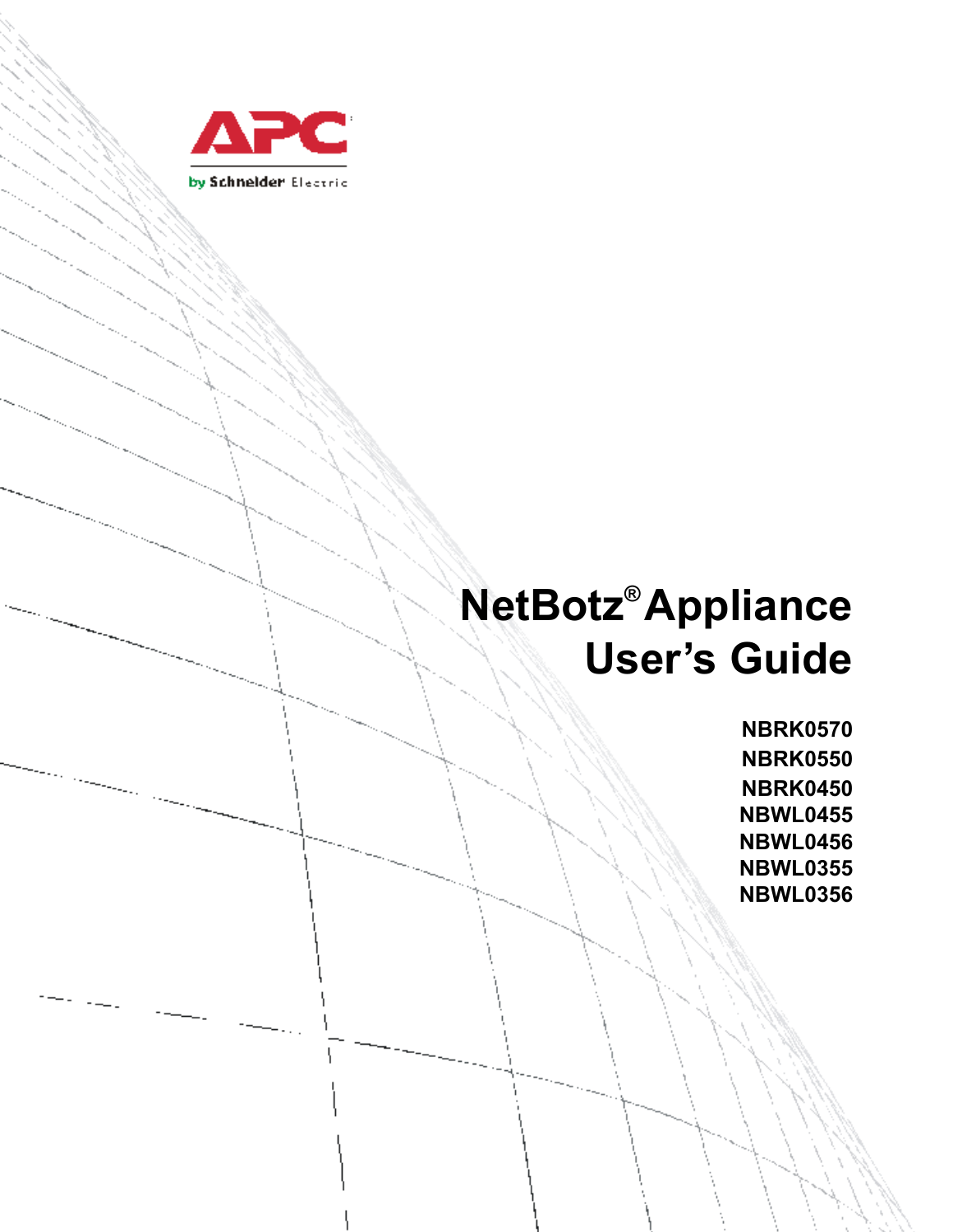

This manual is available in English on the enclosed CD.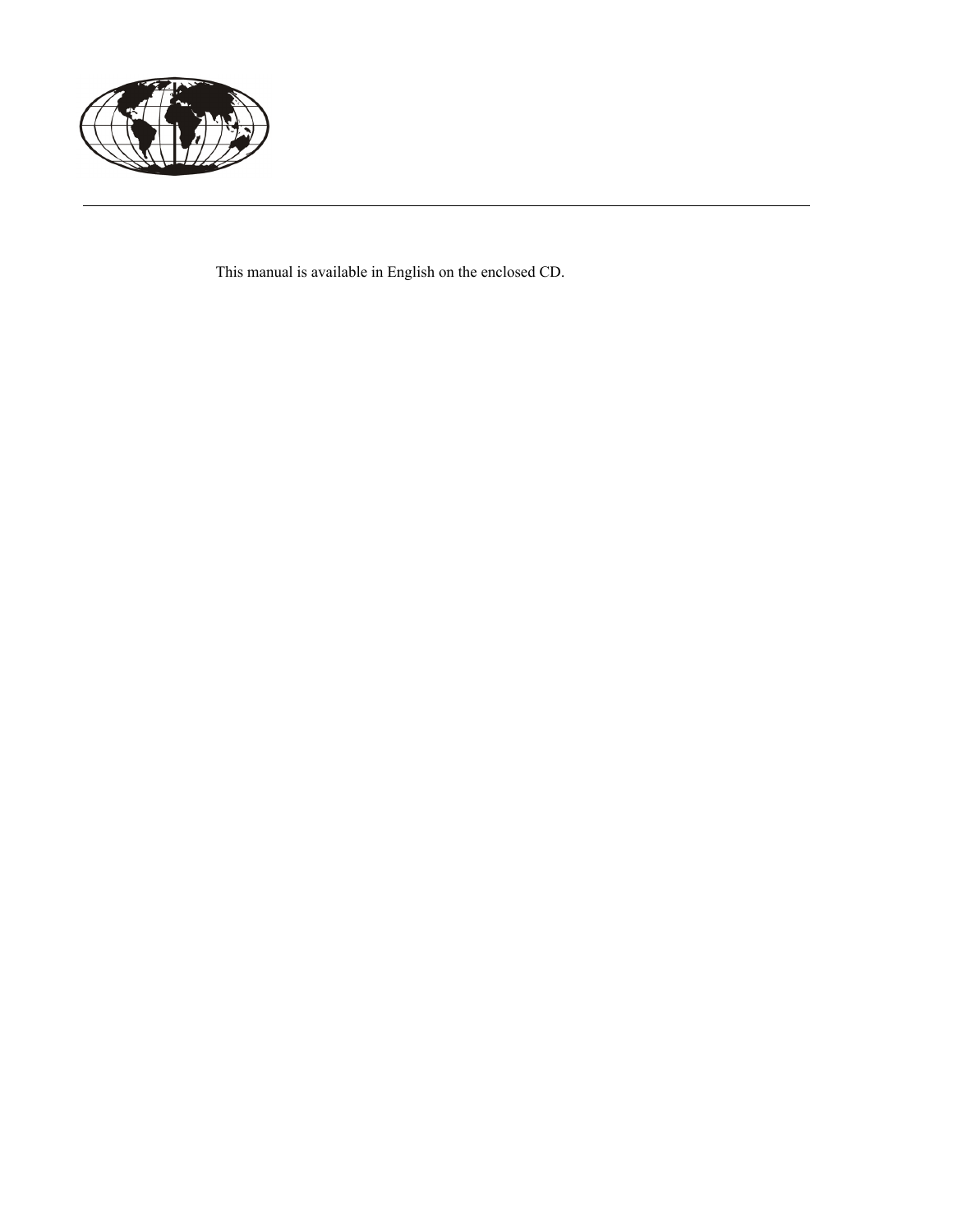# **[Contents](#page-9-0)**

| Improper Use of Audio/Video Recording Capabilities. 1 |
|-------------------------------------------------------|
|                                                       |
|                                                       |
|                                                       |
|                                                       |
|                                                       |
|                                                       |
|                                                       |
|                                                       |
|                                                       |
|                                                       |
|                                                       |
| Web Client: Monitoring Your Environment               |
|                                                       |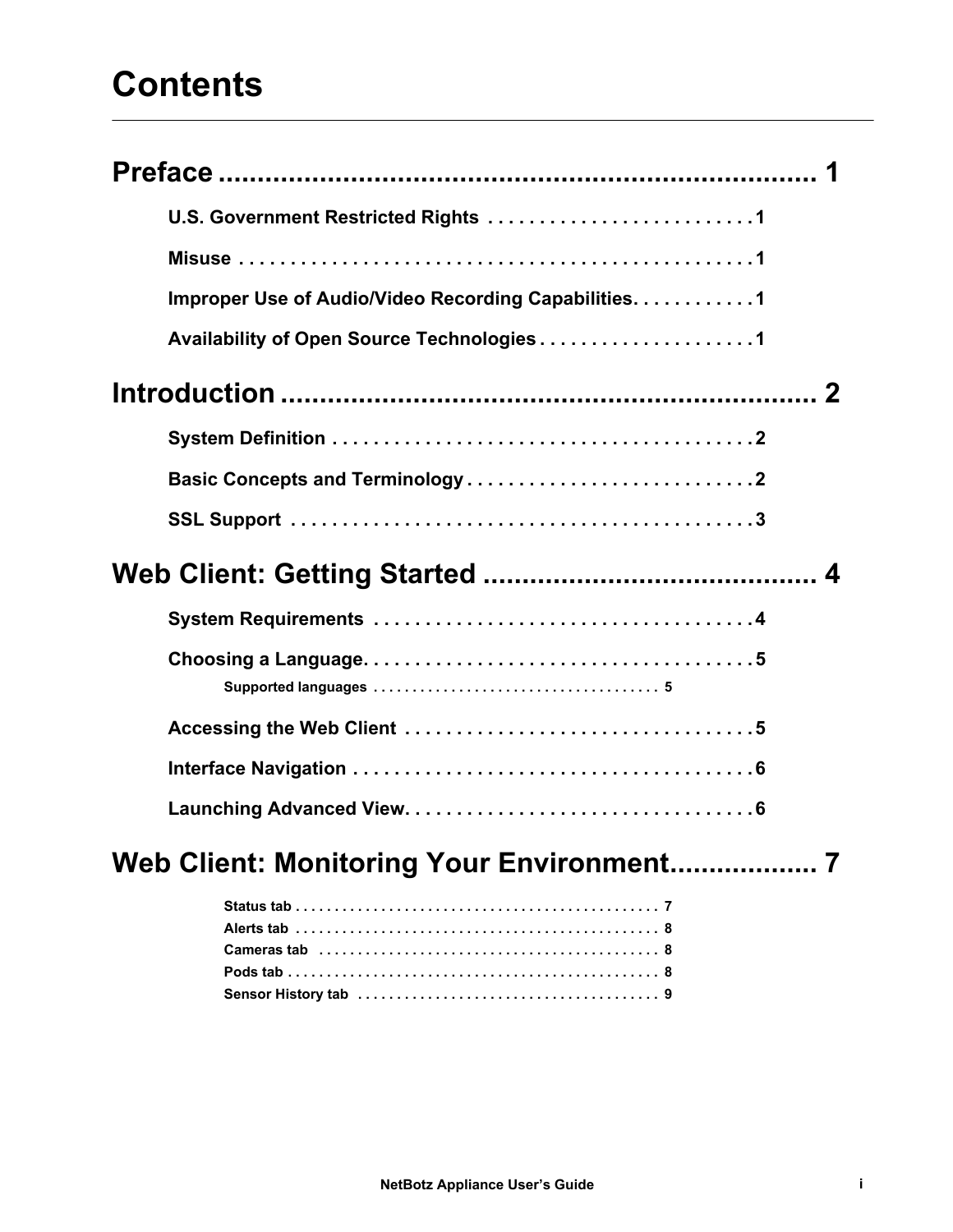| Advanced View: Getting Started 10                                                        |  |
|------------------------------------------------------------------------------------------|--|
|                                                                                          |  |
| Installing software on a Windows system  11<br>Installing software on a Linux system  11 |  |
|                                                                                          |  |
|                                                                                          |  |
| Accessing an Appliance Using Advanced View 13                                            |  |
| Locking a Navigation pane selection  15                                                  |  |
|                                                                                          |  |
|                                                                                          |  |
|                                                                                          |  |
| Using Advanced View POST-only Mode18                                                     |  |
|                                                                                          |  |

| Controlling Rack Access sensors  19     |  |
|-----------------------------------------|--|
|                                         |  |
|                                         |  |
|                                         |  |
| Adding a Pelco PTZ Camera Preset  24    |  |
| Modifying a Pelco PTZ Camera Preset  24 |  |
|                                         |  |
| Removing a Pelco Camera Preset  24      |  |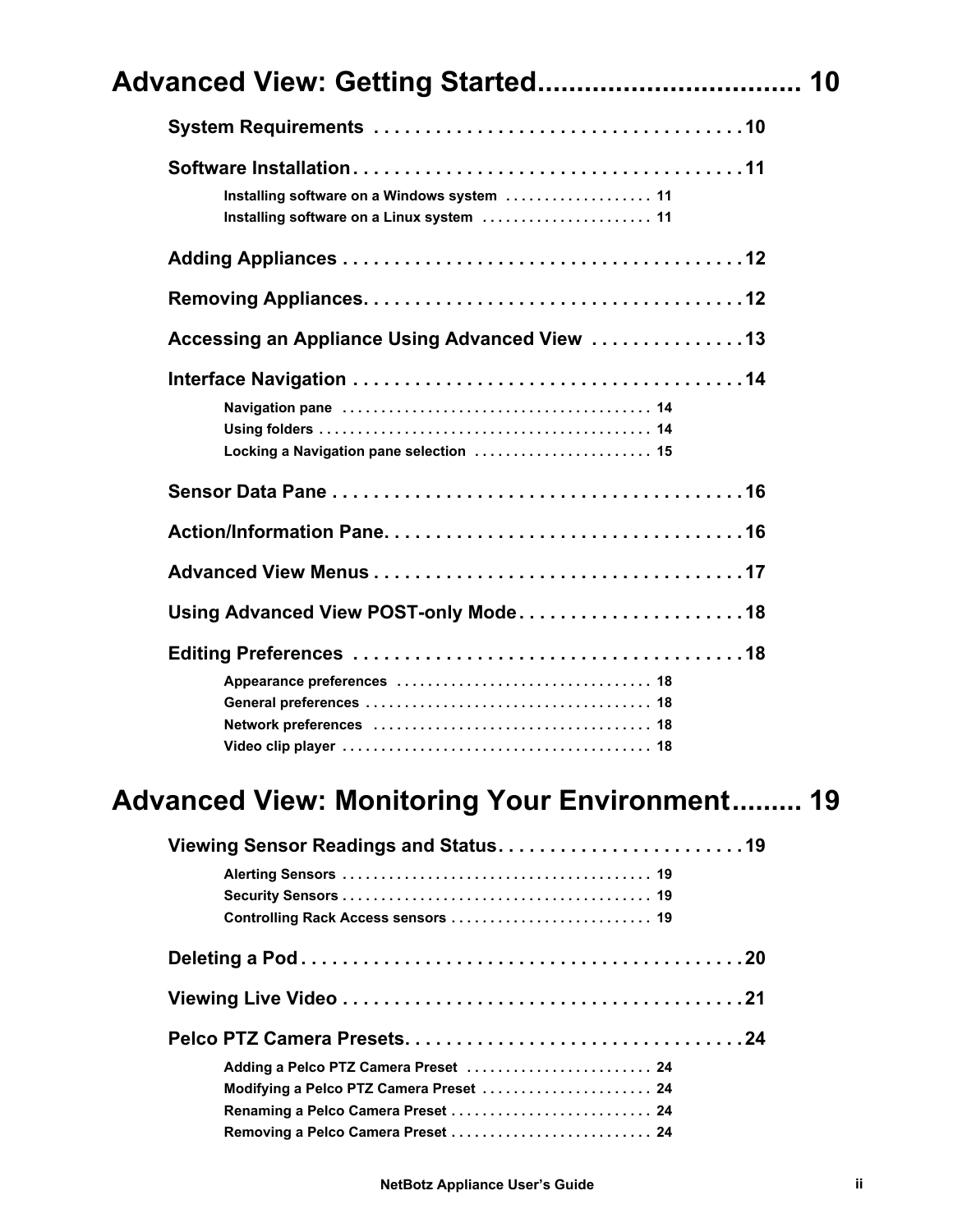| Saving picture sequences to your system  26                                                                                             |  |
|-----------------------------------------------------------------------------------------------------------------------------------------|--|
|                                                                                                                                         |  |
|                                                                                                                                         |  |
| Running a historical data report  28<br>Exporting the data to a text file  28                                                           |  |
|                                                                                                                                         |  |
| Advanced View: Pod/Sensor Settings  30                                                                                                  |  |
| Creating or editing alert actions  32                                                                                                   |  |
|                                                                                                                                         |  |
|                                                                                                                                         |  |
|                                                                                                                                         |  |
| Adding, editing, and removing SNMP targets  46<br>Specifying global SNMP settings  47<br>Adding or updating Device Definition Files  48 |  |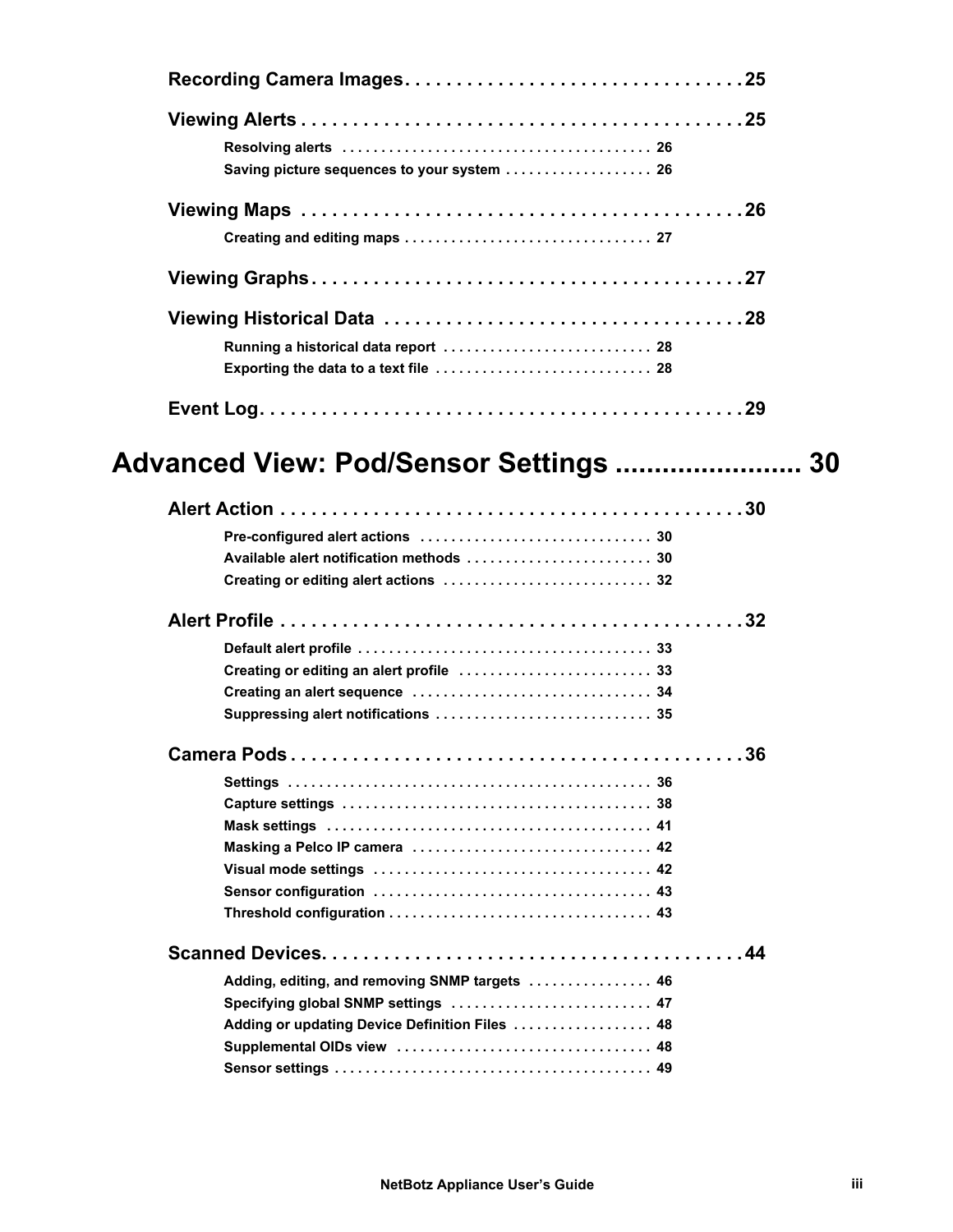| Adding, editing, and removing IPMI devices  50 |  |
|------------------------------------------------|--|
|                                                |  |
|                                                |  |
|                                                |  |
|                                                |  |
| Removing a slave ID from a pod  52             |  |
|                                                |  |
|                                                |  |
| Assigning a register address to a sensor  53   |  |
| Removing a register address from a sensor  53  |  |
|                                                |  |
|                                                |  |
| Output control external port settings  54      |  |
| Output control sensor settings  57             |  |
|                                                |  |
|                                                |  |
|                                                |  |
| Configuring periodic FTP reports  59           |  |
| Configuring periodic HTTP reports  61          |  |
|                                                |  |
|                                                |  |
| Configuring the Rack Access Pod settings  62   |  |
| Configuring the Rack Access Pod sensors  63    |  |
|                                                |  |
|                                                |  |
|                                                |  |
| About the Rack Access System dialog  64        |  |
|                                                |  |
|                                                |  |
|                                                |  |
|                                                |  |
|                                                |  |
|                                                |  |
|                                                |  |
|                                                |  |
|                                                |  |
|                                                |  |
|                                                |  |
|                                                |  |
|                                                |  |
|                                                |  |
|                                                |  |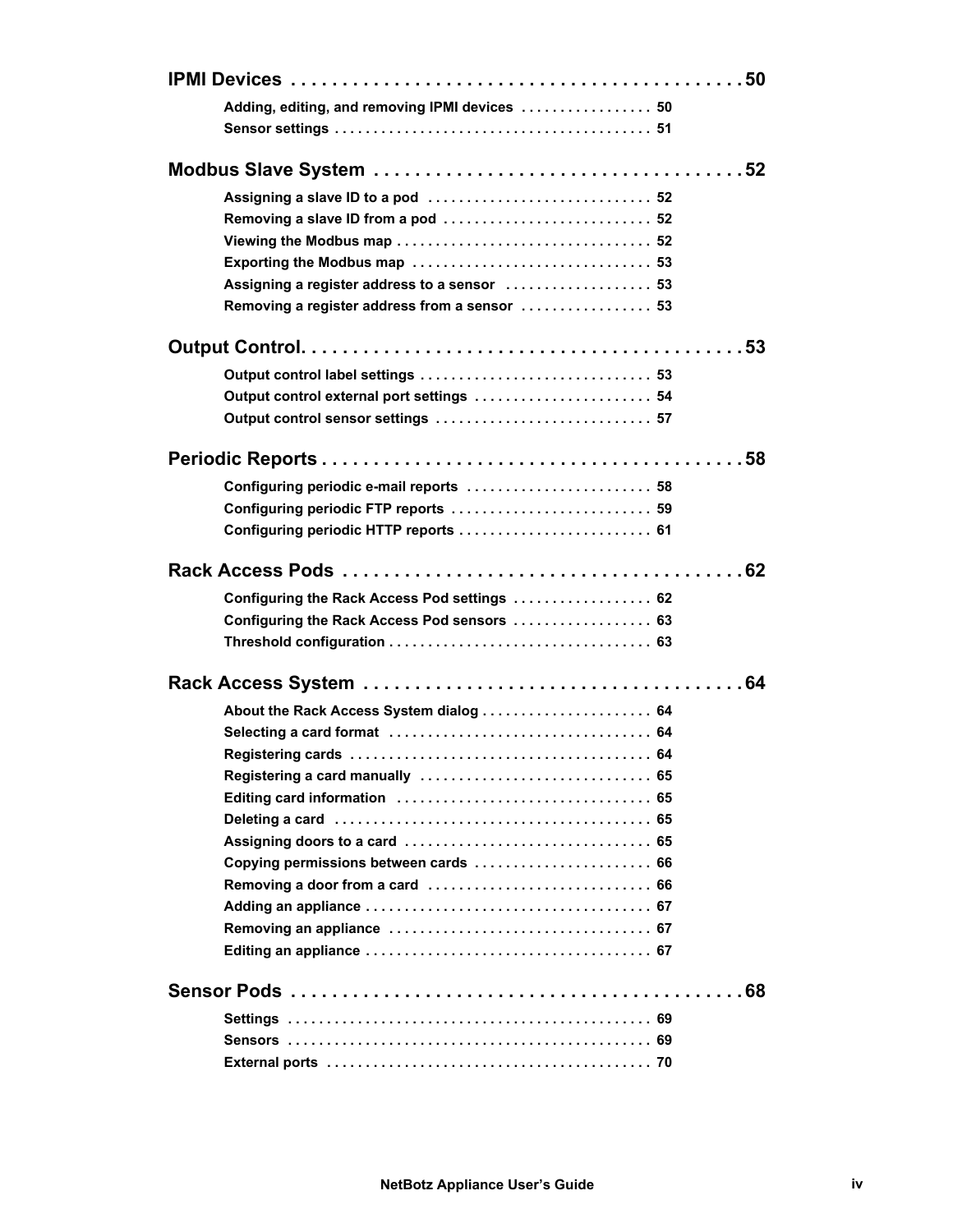| Configuring dynamic DNS settings  76                       |
|------------------------------------------------------------|
|                                                            |
|                                                            |
|                                                            |
|                                                            |
|                                                            |
|                                                            |
| Reclaiming external storage data  81                       |
|                                                            |
|                                                            |
|                                                            |
|                                                            |
|                                                            |
|                                                            |
|                                                            |
|                                                            |
|                                                            |
|                                                            |
| Modbus Slave Communication 87                              |
|                                                            |
|                                                            |
| Managing your appliance using a dial-In PPP connection  91 |
|                                                            |
|                                                            |
|                                                            |
|                                                            |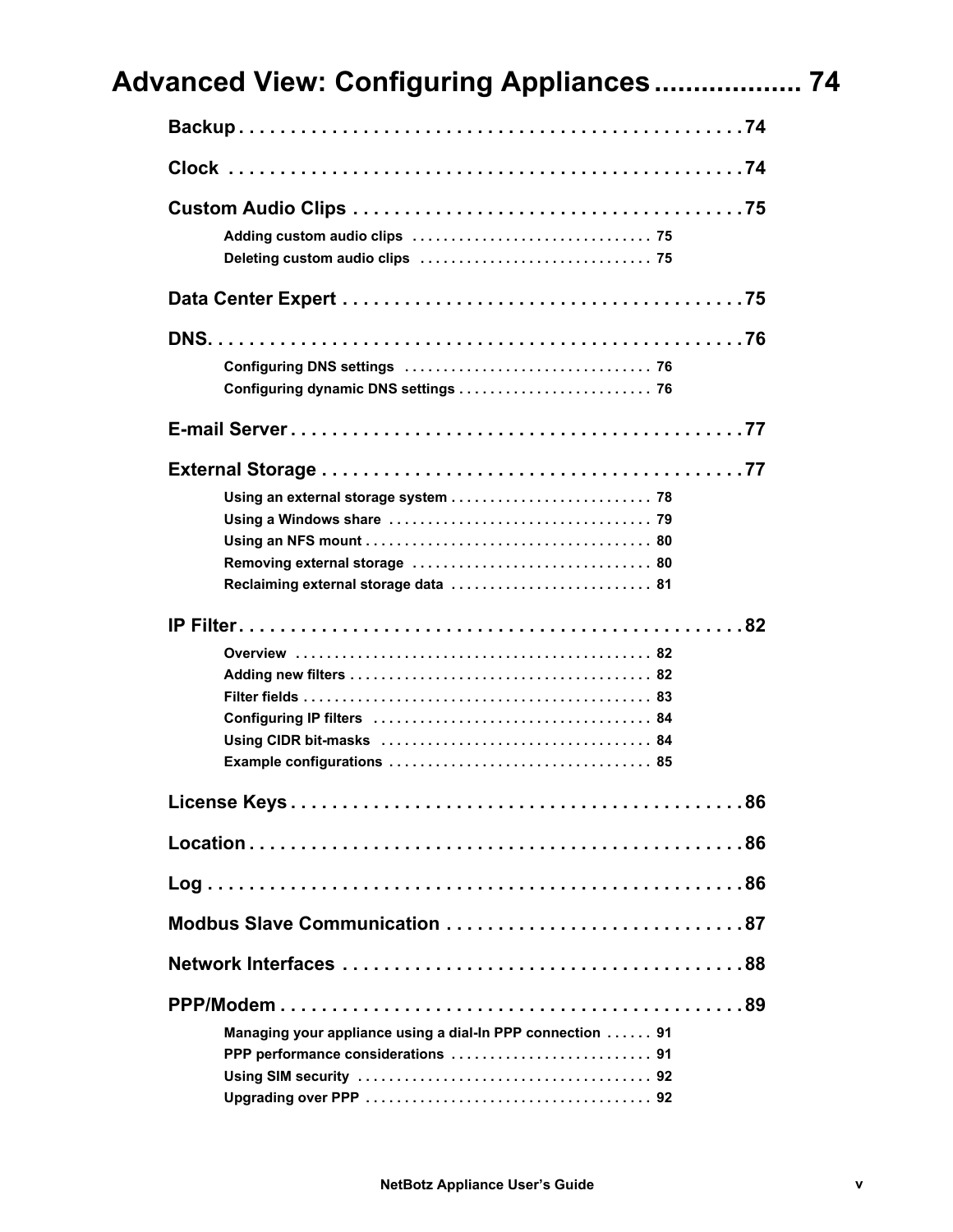| Pod, Pelco Camera, and Rack Access PX-HID Sharing. 93<br>Setting up a Pelco shared IP camera pod 95<br>Setting up shared IP camera pods 95 |
|--------------------------------------------------------------------------------------------------------------------------------------------|
|                                                                                                                                            |
|                                                                                                                                            |
| Configuring the available language files 98                                                                                                |
|                                                                                                                                            |
|                                                                                                                                            |
|                                                                                                                                            |
|                                                                                                                                            |
|                                                                                                                                            |
|                                                                                                                                            |
|                                                                                                                                            |
|                                                                                                                                            |
|                                                                                                                                            |
|                                                                                                                                            |
|                                                                                                                                            |
|                                                                                                                                            |
|                                                                                                                                            |
| Wireless Sensor Firmware Update 109                                                                                                        |

# **Adv[anced View: Defining Thresholds ....................](#page-125-0)...110**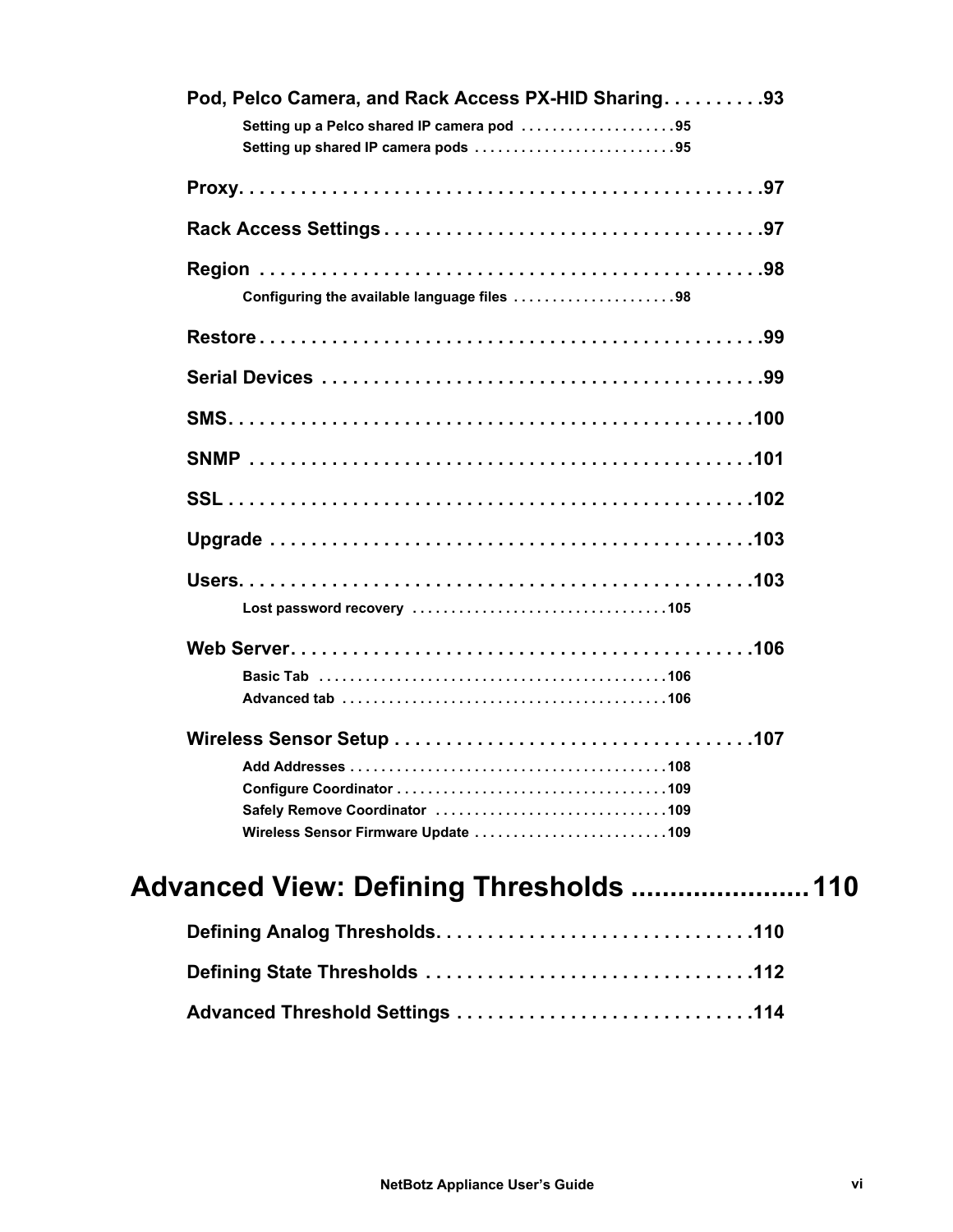## **Advanc[ed View: Creating Alert Actions](#page-128-0)[..](#page-128-0)..................115**

| Creating an activate button output alert action 116                        |  |
|----------------------------------------------------------------------------|--|
| Creating a call web services alert receiver alert action 116               |  |
|                                                                            |  |
| Creating a play custom audio alert action 117                              |  |
| Creating a send custom HTTP GET alert action 118                           |  |
| Creating a send custom text file to FTP server alert action 120            |  |
| Creating a send data to FTP server alert action $\dots\dots\dots\dots 121$ |  |
|                                                                            |  |
| Creating a send HTTP post alert action 125                                 |  |
| Creating a send short message e-mail alert action 126                      |  |
| Creating a send SNMP v1 trap alert action 127                              |  |
| Creating a send SNMP v3 inform alert action 128                            |  |
| Creating a send wireless SMS message alert action 128                      |  |
| Creating a set beacon output state alert action 130                        |  |
| Creating a set output switch 1 or output switch 2 alert action 131         |  |
| Creating a set switch output state alert action 132                        |  |
|                                                                            |  |
| <b>Overloaded Appliances:</b>                                              |  |
|                                                                            |  |
|                                                                            |  |
|                                                                            |  |
| Verifying Signed M-JPEG AVI Files  140                                     |  |
|                                                                            |  |
|                                                                            |  |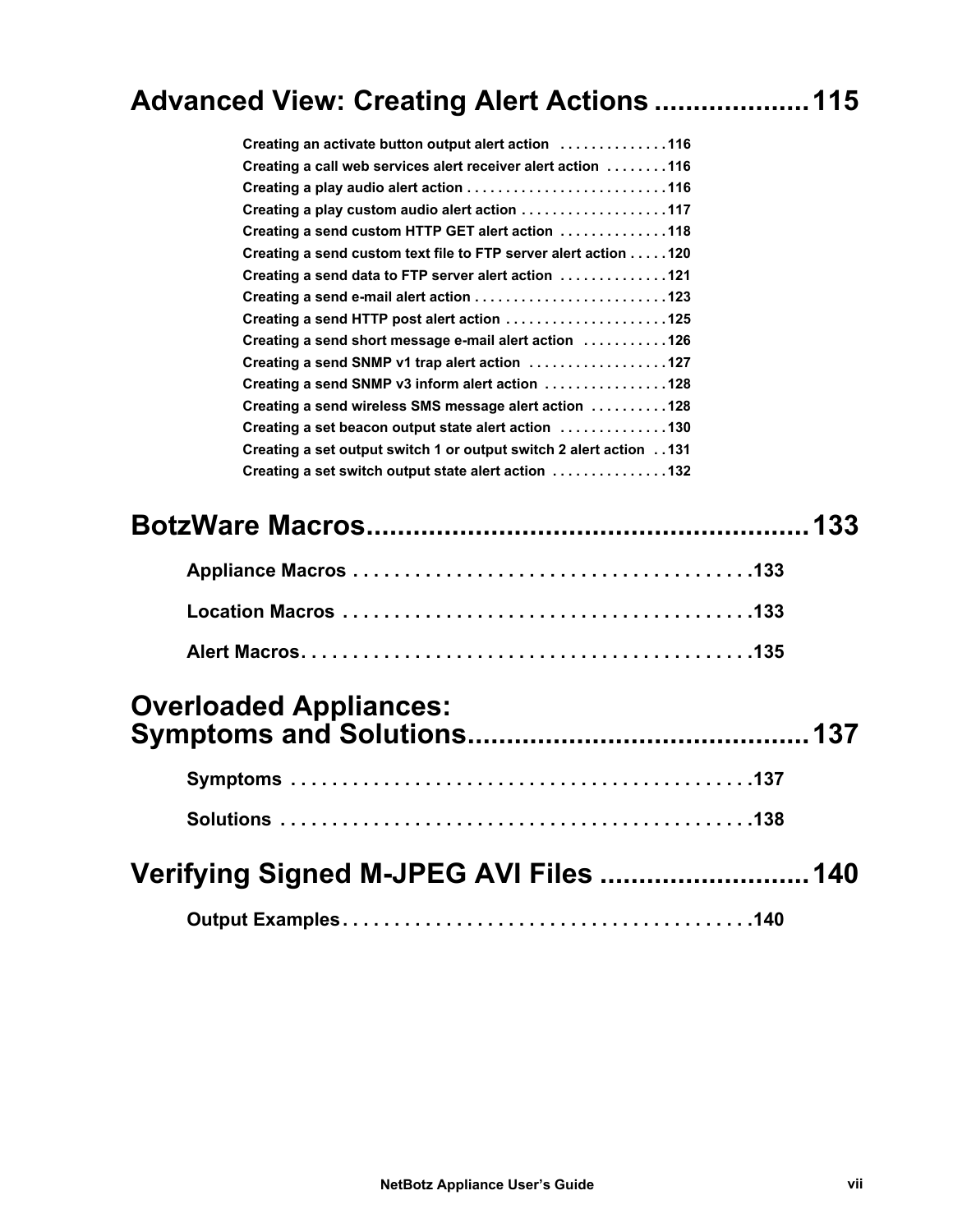### <span id="page-9-1"></span><span id="page-9-0"></span>**U.S. Government Restricted Rights**

Restricted rights legend. Use, duplication, or disclosure by the Government is subject to restrictions as set forth in subparagraph (c) (1) (ii) of the Rights in Technical Data and Computer Software clause at DFARS 252.227-7013 or subparagraphs (c) (1) and (2) of the Commercial Computer Software-Restricted Rights clause at CFR 52.227-19, as applicable.

### **Misuse**

Use your appliance ONLY in the manner specified. If the equipment is used in a manner not specified, the protection provided by the equipment may be impaired. APC is not responsible for misuse.

### <span id="page-9-2"></span>**Improper Use of Audio/Video Recording Capabilities**

**Attention:** THE EQUIPMENT CONTAINS, AND THE SOFTWARE ENABLES, AUDIO/VISUAL AND RECORDING CAPABILITIES, THE IMPROPER USE OF WHICH MAY SUBJECT YOU TO CIVIL AND CRIMINAL PENALTIES. APPLICABLE LAWS REGARDING THE USE OF SUCH CAPABILITIES VARY BETWEEN JURISDICTIONS AND MAY REQUIRE AMONG OTHER THINGS EXPRESS WRITTEN CONSENT FROM RECORDED SUBJECTS. YOU ARE SOLELY RESPONSIBLE FOR INSURING STRICT COMPLIANCE WITH SUCH LAWS AND FOR STRICT ADHERENCE TO ANY/ALL RIGHTS OF PRIVACY AND PERSONALTY. USE OF THIS SOFTWARE FOR ILLEGAL SURVEILLANCE OR MONITORING SHALL BE DEEMED UNAUTHORIZED USE IN VIOLATION OF THE END USER SOFTWARE AGREEMENT AND RESULT IN THE IMMEDIATE TERMINATION OF YOUR LICENSE RIGHTS THEREUNDER.

# <span id="page-9-3"></span>**Availability of Open Source Technologies**

This product includes technologies that are governed by the GNU Public License. The GPL source code contained in our products is available for free download from:

### **http://support.netbotz.com/gpl**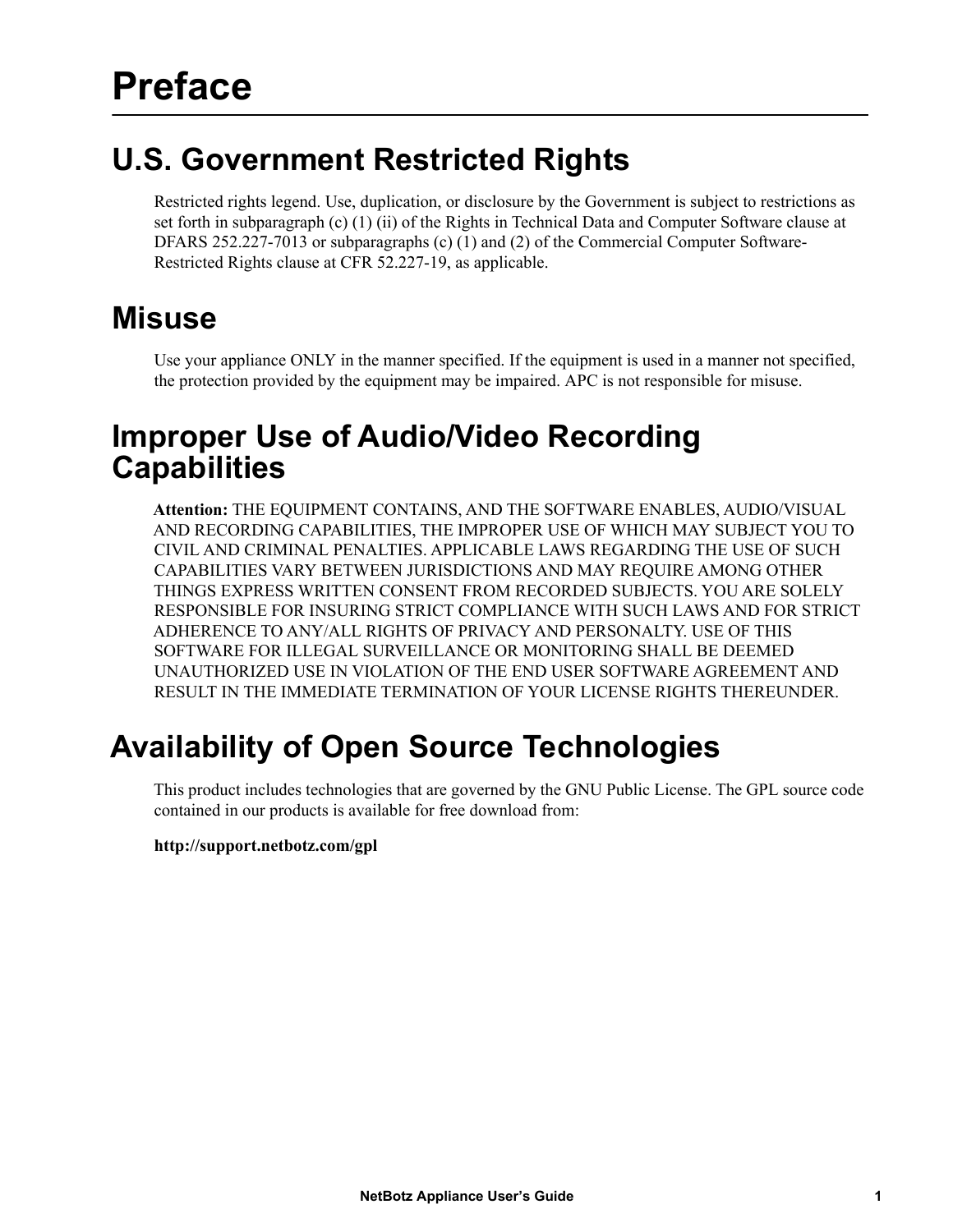# <span id="page-10-0"></span>**Introduction**

The Schneider Electric NetBotz<sup>®</sup> Web Client and Advanced View each provide a software interface for monitoring and controlling your NetBotz security and environmental monitoring system with the following NetBotz appliances:

NetBotz Rack Monitor 450, NetBotz Rack Monitor 550, NetBotz Rack Monitor 570, NetBotz Room Monitor 455, and NetBotz Room Monitor 355.

You use the Web Client interface primarily to monitor the environment. You use the full-featured Advanced View to monitor the environment and for system administration. This *NetBotz Appliance User's Guide* explains how to use both the Web Client and Advanced View.

### <span id="page-10-1"></span>**System Definition**

Your NetBotz security and environmental monitoring system may consist of one or more appliances. When using the Web Client or Advanced View, you select one appliance on which to view sensor readings, live video, and associated devices. Devices associated with the appliance are typically NetBotz camera or sensor pods connected to the appliance, or supported third-party cameras or other supported devices that have security and environmental monitoring capabilities.

### **Basic Concepts and Terminology**

**Sensor pod and camera pod.** The terms Sensor Pod and Camera Pod are commonly used in both the Web Client and Advanced View. These terms refer to the two categories of devices that make up your NetBotz security and environmental monitoring system. Sensor pods typically have multiple internal sensors or sensor ports for connecting APC or third-party sensors. The NetBotz product line consists of various sensor pods and camera pods, but in the Web Client and the Advanced View software interface, references to pods goes beyond the NetBotz products to include other devices, such as Pelco IP cameras and the Rack Access PX-HID. In addition, the functionality of NetBotz appliances is divided into sensor pod functionality and camera pod functionality and is initially labeled in the Web Client and Advanced View as Sensor Pod (Integrated) and Camera Pod (Integrated).

**Shared devices.** Depending on the hardware and software that you purchased for use with your NetBotz security and environmental monitoring system, you may be able to monitor remote devices on your network (for example, Pelco IP cameras, the Rack Access PX-HID, and NetBotz appliances) from one screen in Advanced View or the Web Client. This feature is called Pod Sharing. If you use Pod Sharing, remote devices are initially labeled as Shared.



For additional details on shared devices, see ["Pod, Pelco Camera, and Rack Access PX-HID](#page-101-0)  [Sharing" on page 93](#page-101-0).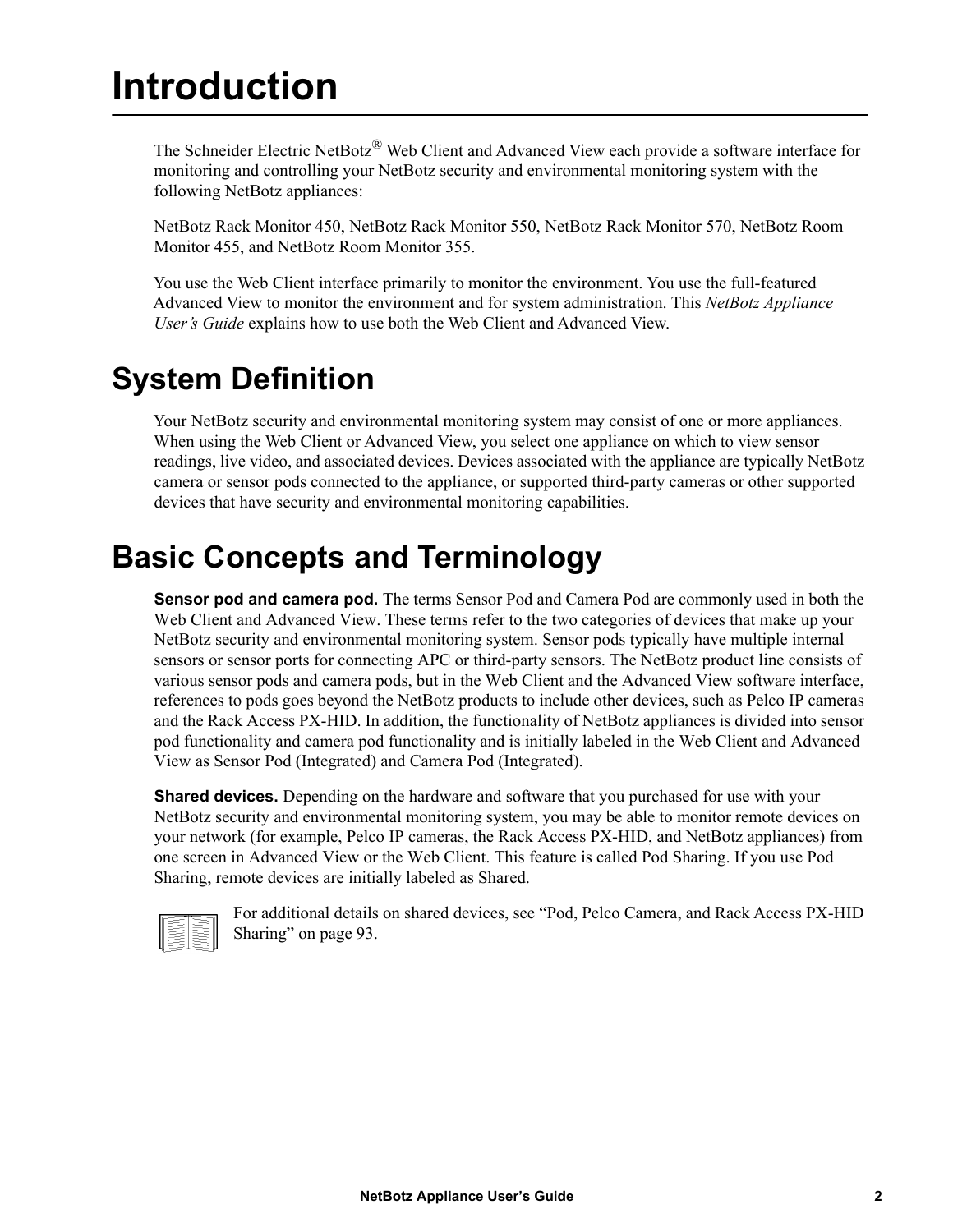# <span id="page-11-0"></span>**SSL Support**

By default, Secure Sockets Layer (SSL) is enabled on your NetBotz appliance. All browser/appliance interaction can be carried out using SSL by connecting to the appliance using a URL beginning with https (for example, https://*IP\_address*). Your appliance can also use SSL when posting alert notification and sensor data to Web servers, and Advanced View can be configured to use SSL when communicating with your appliance.

The SSL certificate needed for SSL communications is generated by the appliance (self-signed) and requires no user interaction. If the hostname or domain name of the appliance is changed, the certificate automatically regenerates. You can also request and install a signed SSL certificate from a certification authority.



For information on how to install a signed SSL certificate, see ["SSL" on page 102.](#page-110-1)



**Note:** Your browser generates a warning the first time you attempt to communicate with the appliance using SSL after a self-signed SSL certificate has been created. This is normal behavior and you can accept the certificate.

To use SSL when communicating with the appliance using the Web Client, use **https://** at the beginning of the appliance Web address.

For more information about the Web Client see "Web Client: Monitoring Your [Environment" on page 7.](#page-15-2)

To use SSL when posting alert notifications and sensor data to a Web server, use **https://** at the beginning of the Web address of the Web server when configuring the Send Using HTTP Post Alert Action.

For information on configuring Send Using HTTP Post Alert Actions, see ["Creating or](#page-40-2)  [editing alert actions" on page 32](#page-40-2) and ["Creating a send HTTP post alert action" on page 128](#page-136-1).

To use SSL when monitoring or managing your appliance using Advanced View, select **Use SSL** in the Advanced View interface.



For more information about Advanced View, see ["Advanced View: Getting Started" on](#page-18-0)  [page 10](#page-18-0).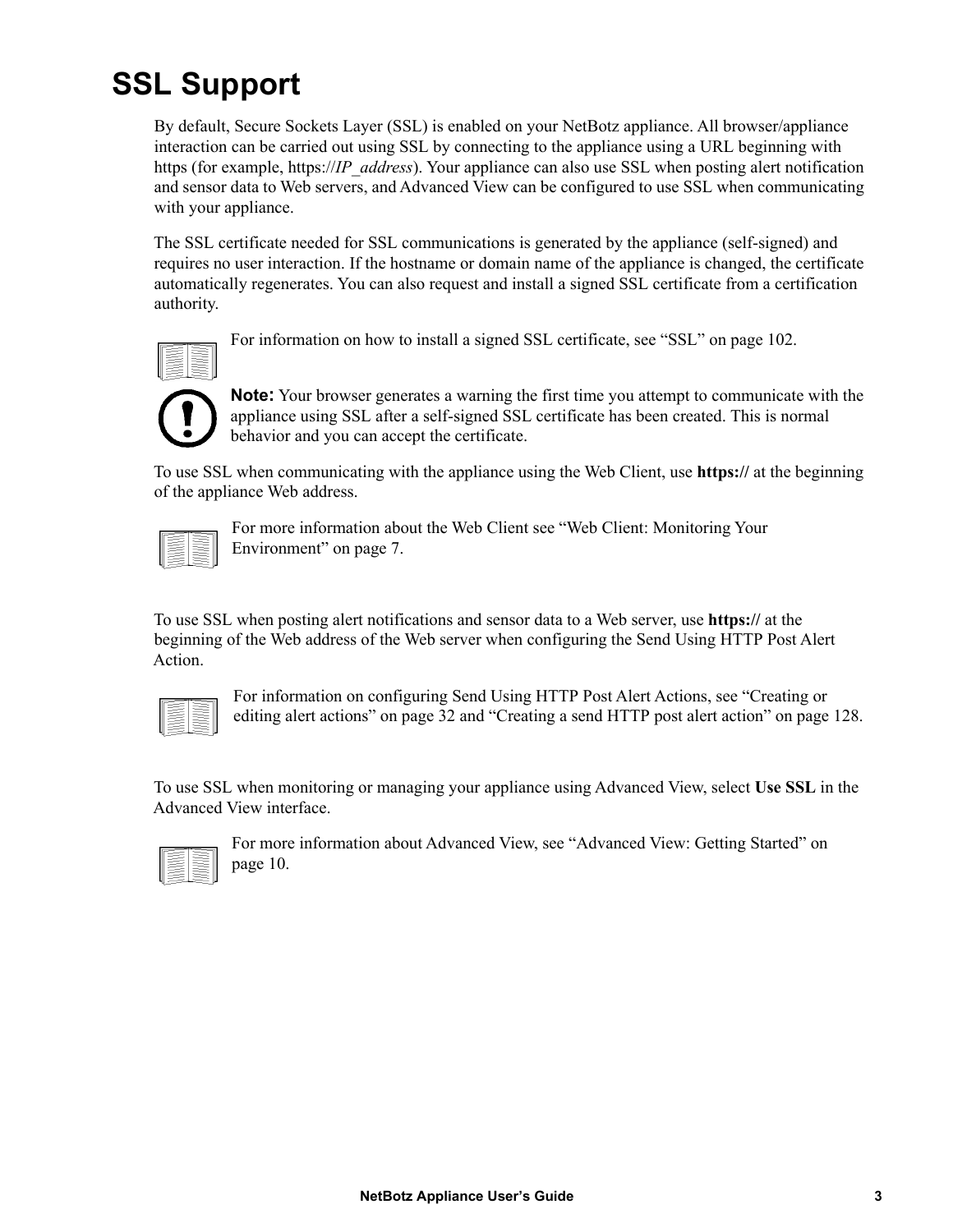# <span id="page-12-0"></span>**Web Client: Getting Started**

The NetBotz Web Client provides a real-time overview of alerts and device details for a NetBotz appliance running at least version 4.2. It does not require the Advanced View application and Java Runtime Environment.

You can use the Web Client to view a list of active and resolved alert conditions: images captured by camera pods connected to the appliance, and sensor readings reported by camera pods; sensor pods; external sensors connected to sensor pods; devices monitored using scanners; and graphs of collected sensor data. Additionally, you can activate relay output actions and configure sensors.

By default, Secure Sockets Layer (SSL) is enabled on the NetBotz appliance. The SSL certificate is generated by the appliance (self-signed) and requires no user interaction.

### <span id="page-12-1"></span>**System Requirements**

The Web Client has been tested on the following Web browsers. Other versions may work, but have not been tested.

- Microsoft® Internet Explorer® 8.x, 9.x
- Google Chrome® 23
- Firefox® 17.0
- Safari<sup>®</sup> 5.17

NetBotz appliances also support a simplified version of the Web Client that can be viewed using the following mobile devices and tablets. Other mobile devices and tablets may work, but have not been tested.

Mobile devices

- iPhone® 3GS
- iPhone $\overline{R}$  4
- iPod® Touch
- Android $\mathbb{R}$  2.2+
- BlackBerry<sup>®</sup> 6.0

Tablets

- iPad®
- iPad®
- 2 Android $\mathbb{R}2.2+$
- Firefox<sup>®</sup> 3.0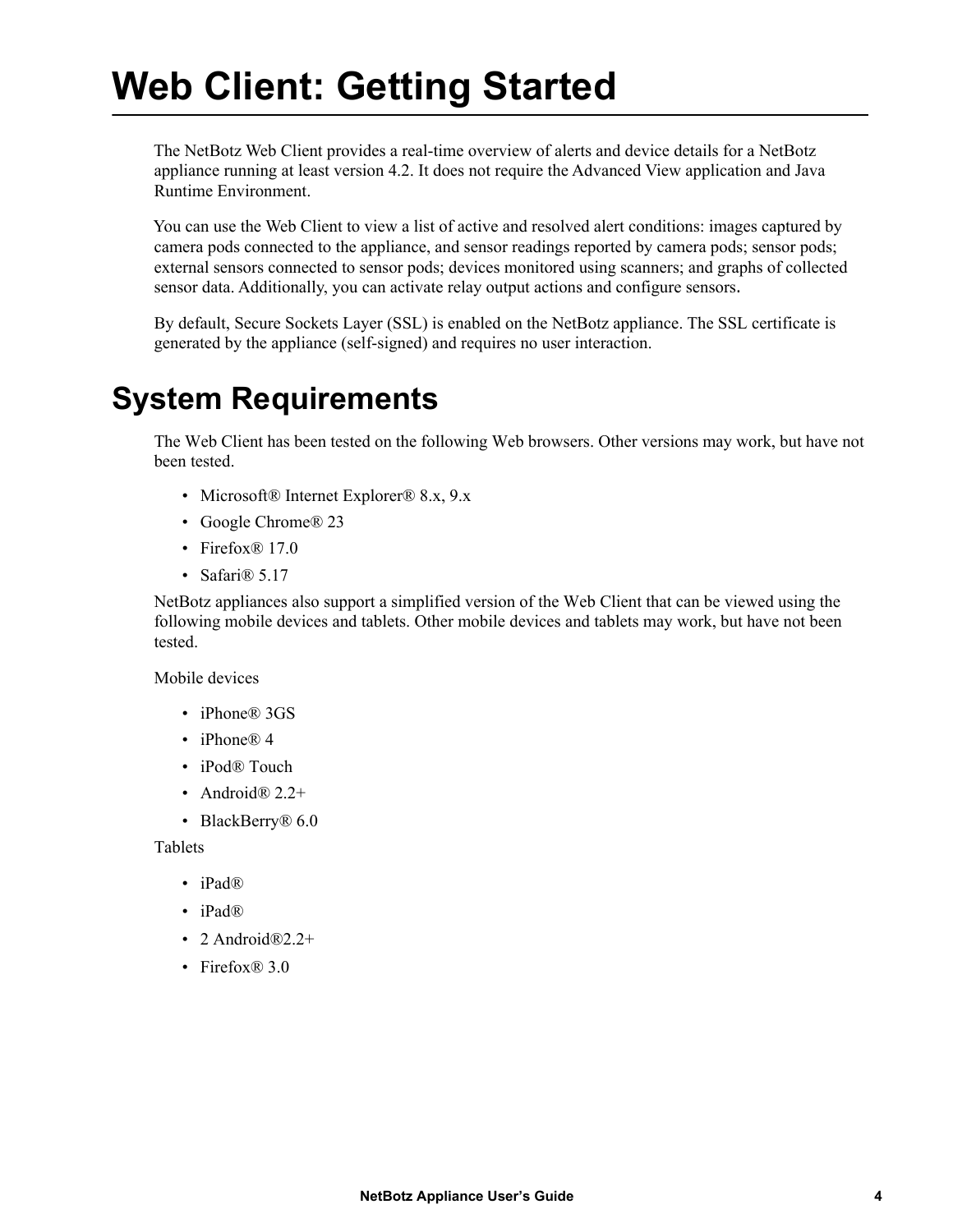# **Choosing a Language**

Configure your browser or operating system to view the Web Client in any of the following supported languages.

**Note:** The appliance you are accessing will have a subset of the following languages loaded. If the Web Client is not displayed in the chosen language, it may need to be loaded. See ["Region"](#page-106-2)  [on page 98](#page-106-2) for instructions on loading language files onto the appliance.

### <span id="page-13-0"></span>**Supported languages**

- -
- 
- English Spanish French Chinese (Simplified)
- Italian Japanese Korean Brazilian Portuguese
- 
- Russian German
	-

### <span id="page-13-1"></span>**Accessing the Web Client**

To access an appliance using the Web Client, enter the hostname or IP address of the appliance in a supported Web browser.

• If the appliance Guest account is configured with a **Sensor (No Camera)**, **Sensor**, **Application**, or **Administrator** privilege set, you are automatically granted access to the appliance and can view data permitted by the privilege set.



Views accessible by privilege set

For more information, see ["Users" on page 103.](#page-111-2)

- If the Guest account is configured with no privileges (privilege set of **None**), you must provide a **User ID** and **Password** to access the appliance. Once you log in, you can access Web Client views permitted by the privilege set assigned to your user account.
- If you have a user account on the appliance with greater privileges than those allowed to guests, enter your **User ID** and **Password** to access the appliance.

**Privilege Set Accessible Views** Administrator **Cameras**, **Sensor History**, **Alerts**, **Pods**, and **Status** panes. Application **Cameras**, **Sensor History**, **Alerts**, and **Status** panes. Application (with Alert Update) **Cameras**, **Sensor History**, **Alerts**, and **Status** panes. Sensor **Cameras**, **Sensor History**, and **Status** panes. Sensor (No Camera) **Sensor History** and **Status** panes. None Does not permit access to any appliance features.



**Note:** The Application, Application (with Alert Update), and Sensor (No Camera) privilege sets are only available with the purchase of the Advanced Software Pack. They are standard on the NetBotz Rack Appliance 550 and NetBotz Rack Appliance 570.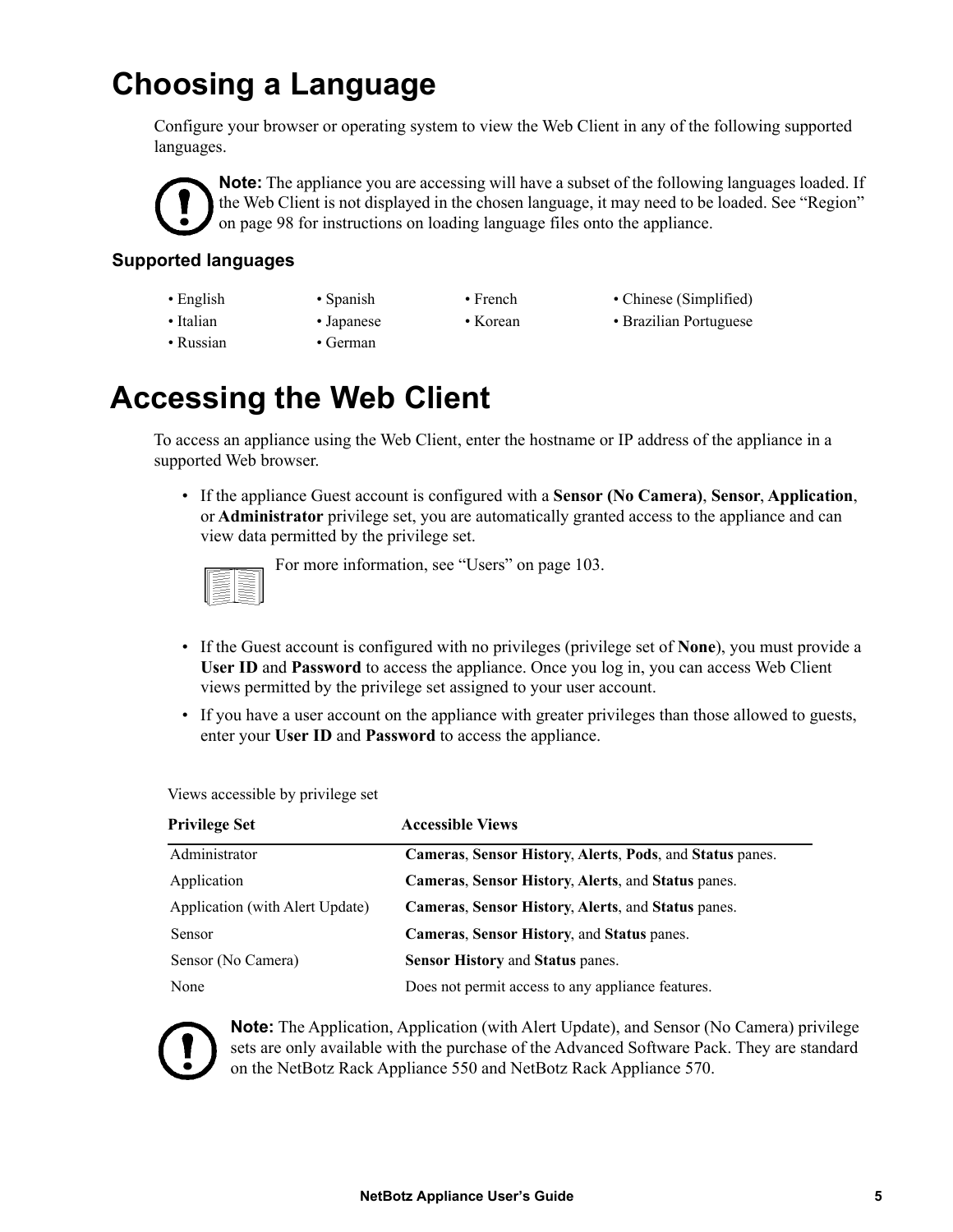### <span id="page-14-0"></span>**Interface Navigation**

The Web Client interface is divided into five tabs: **Status**, **Alerts**, **Cameras**, **Pods**, and **Sensor History**:

**Status:** Provides information at a glance about alerting sensors, security sensors, and cameras.

**Alerts**: Displays alerts from the device types and severities you select, All by default.

**Cameras**: Displays live video captured by the appliance, the cameras connected to the appliance, or IP cameras on your network that are shared through the appliance.

**Pods**: Allows you to view data from Sensor, Rack Access, or Camera pods you select.

**Sensor History**: Displays data from a sensor pod and sensor you select, at an interval you select, in a graph.

### <span id="page-14-1"></span>**Launching Advanced View**

If you wish to switch to the Advanced View application, you must launch it from its install directory on your system. If Advanced View is not installed on your machine, a link in the Web Client help opens a web page where you can download and install the program. Advanced View is not supported on mobile devices.



**Note:** You must have at least the 1.6.0 12 version of the JRE installed to run Advanced View.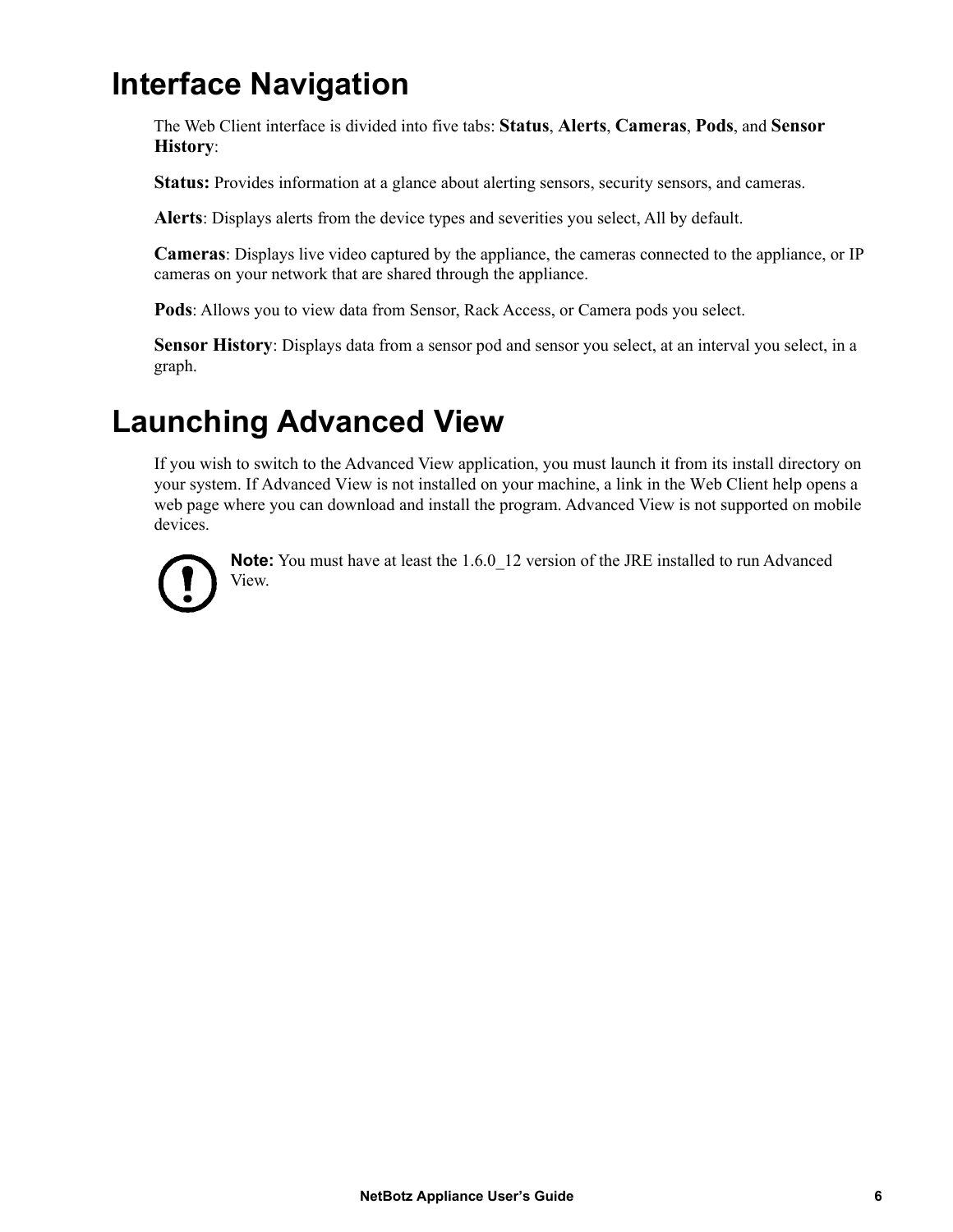# <span id="page-15-2"></span><span id="page-15-0"></span>**Web Client: Monitoring Your Environment**

The Web Client provides a real-time overview of alerts and device details, including sensor readings and images captured by camera pods, for a NetBotz appliance running at least version 4.2. It does not require the Advanced View application and Java Runtime Environment.

By default, Secure Sockets Layer (SSL) is enabled on the NetBotz appliance. The SSL certificate is generated by the appliance (self-signed) and requires no user interaction.

To access the Web Client, enter the hostname or IP address of the appliance in a browser. Once you log in, you can view data according to the privilege set assigned to your user account.

The interface is divided into five tabs: **Status**, **Alerts**, **Cameras**, **Pods**, and **Sensor History**.

#### <span id="page-15-1"></span>**Status tab**

The **Status** tab provides an overview of the devices monitored by the NetBotz appliance.



**Note:** For an air flow sensor, data must be accumulated for 15 to 30 minutes before accurate air flow readings are available. After power is applied to the device, air flow sensor data appears as **N/A** until enough data is collected.

• **Alerting Sensors**: Displays the sensors reporting alerts, and their severity, at all the devices monitored by the NetBoltz appliance.

You can select a sensor to view its details, and change its label or sensor value history, or choose whether to report unplugged errors, if necessary.

• **Security Sensors**: Displays pods and sensors reporting rack access alerts, and their severity, at all the devices monitored by the NetBoltz appliance (available only when a rack access device is managed by the NetBotz appliance).

You can select a sensor to view its details, and change its label, if necessary.

Security sensors include all Door sensors, Handle sensors, and Lock sensors connected to a Rack Access Pod 170, and any Door, Handle, or Lock sensors connected to a pod-shared Rack Access PX-HID appliance.

• **Cameras**: Displays thumbnail views and identification information for all the cameras monitored by the NetBotz appliance, regardless of whether an alert is reported.

You can select a camera to view its details, change the resolution and refresh rate, or change the camera angle (supported cameras only).

• **Maps**: Displays the device maps created in the NetBotz Advanced View, showing the location of pods and sensors, and the alert state of the devices on the map. You use the Advanced view to create, edit, or delete a map.

When more than one device map is stored on the appliance, the first map in the list is displayed by default. You can select from the list to view additional device maps. You can select a device in a map to view the readings and alerts for each sensor.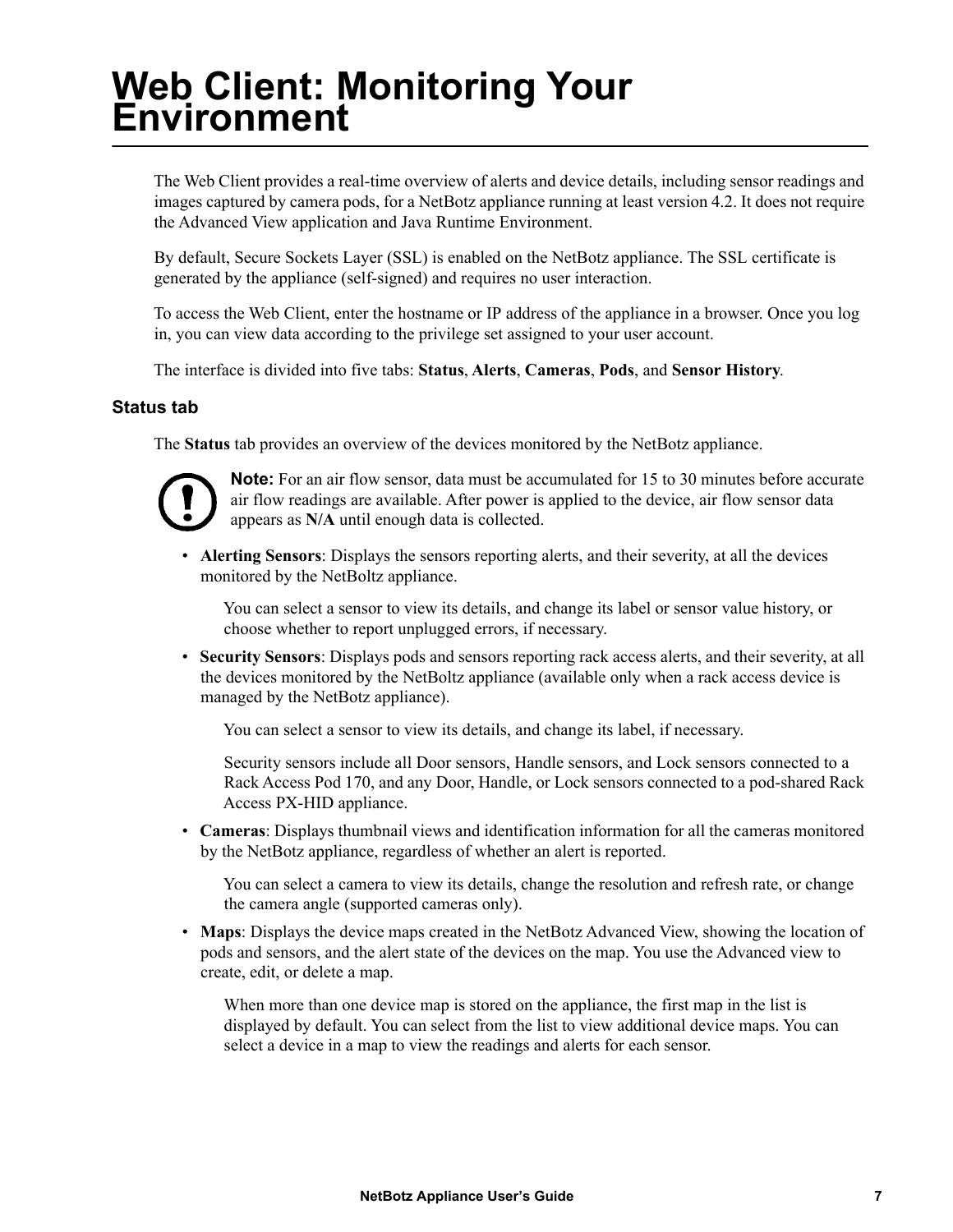### <span id="page-16-0"></span>**Alerts tab**

The **Alerts** tab allows you to view the alerts reported by the sensor or camera pod you select, and the severity you select, **All** by default.

• **Pod**: Allows you to select the alerts you want to view by pod type and severity, and choose whether to include resolved alerts.

The severity values, from most severe to least severe, are Failure, Critical, Error, Warning, and Information.

Resolved alerts are stored on the appliance for up to 24 hours. The period of time for which resolved alerts are available is configured using Advanced View.

• **Alerts**: Displays the alerts reported by the devices, according to the options you select in the Pod section. You can select an alert to display more details and alert data, including graphs, camera images, or maps captured when the alert occurred, as configured in the Advanced View application.



**Note:** Camera capture data are a series of still images, displayed at a refresh rate you select, in a 10-second picture sequence.

#### **Cameras tab**

The **Cameras** tab displays thumbnail views and identification information for all the cameras monitored by the NetBotz appliance, and allows you to control a camera you select.

- **Camera**: Select a camera from the list, or select a thumbnail, to see a larger view of the images, or view All (Tiled); change the resolution and refresh rate; and, for supported pan-tilt-zoom (PTZ) cameras, zoom and change the angle at which you want to view the images.
- **Resolution**: Select the resolution used for the images captured by the selected camera, not available when All (Tiled) is selected.
- **Refresh Rate**: Select how often the images from the selected camera will automatically refresh, for example, 1 frame/15 seconds.
- **Camera Controls**: Select to pan and tilt to change the angle at which you want to view the images, or zoom to view the images in more detail (available for supported PTZ cameras only).

#### <span id="page-16-1"></span>**Pods tab**

The Pods tab provides a tile view of all the pods monitored by the NetBotz appliance, by pod type, including port information. A critical or warning icon indicates the highest severity of an alert reported by a pod.



**Note:** A-Link port numbers are unique identifiers; they are randomly generated, and are not sequential.

You can select a pod to view its details, view connected sensors, and change the pod label. For pods that support external sensors, you can select the sensor type, and port labels, when applicable.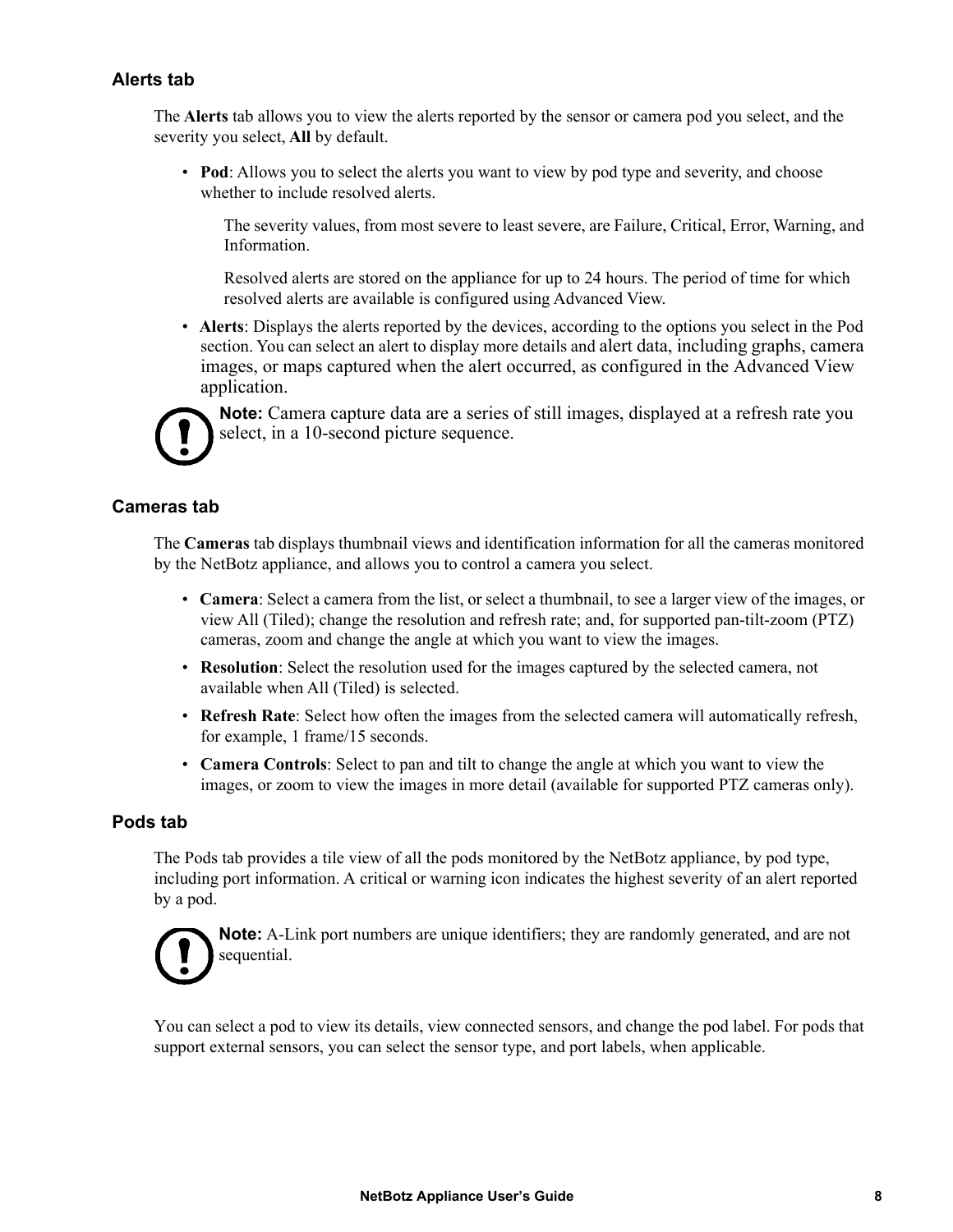Depending on the pod type selected, one or more of the following options are available:

- **Settings**: Allows you to change the pod label.
- **External Sensor Ports**: Allows you to select the sensor type, and change the port label.
- **Pod Details**: Displays details for the selected pod, including the name, model, manufacturer, revision, bootstrap verison, and application version.

You can select a sensor to change its label or sensor value history, or choose whether to report unplugged errors, when applicable. A toggle switch is displayed for supported state sensors.

### <span id="page-17-0"></span>**Sensor History tab**

The **Sensor History** tab allows you to view historical sensor data in a graph, for a sensor and interval you select.



**Note:** The start time available is dependent upon the value you specify for **Sensor Value History** in the **Settings** section of the **Pods** tab.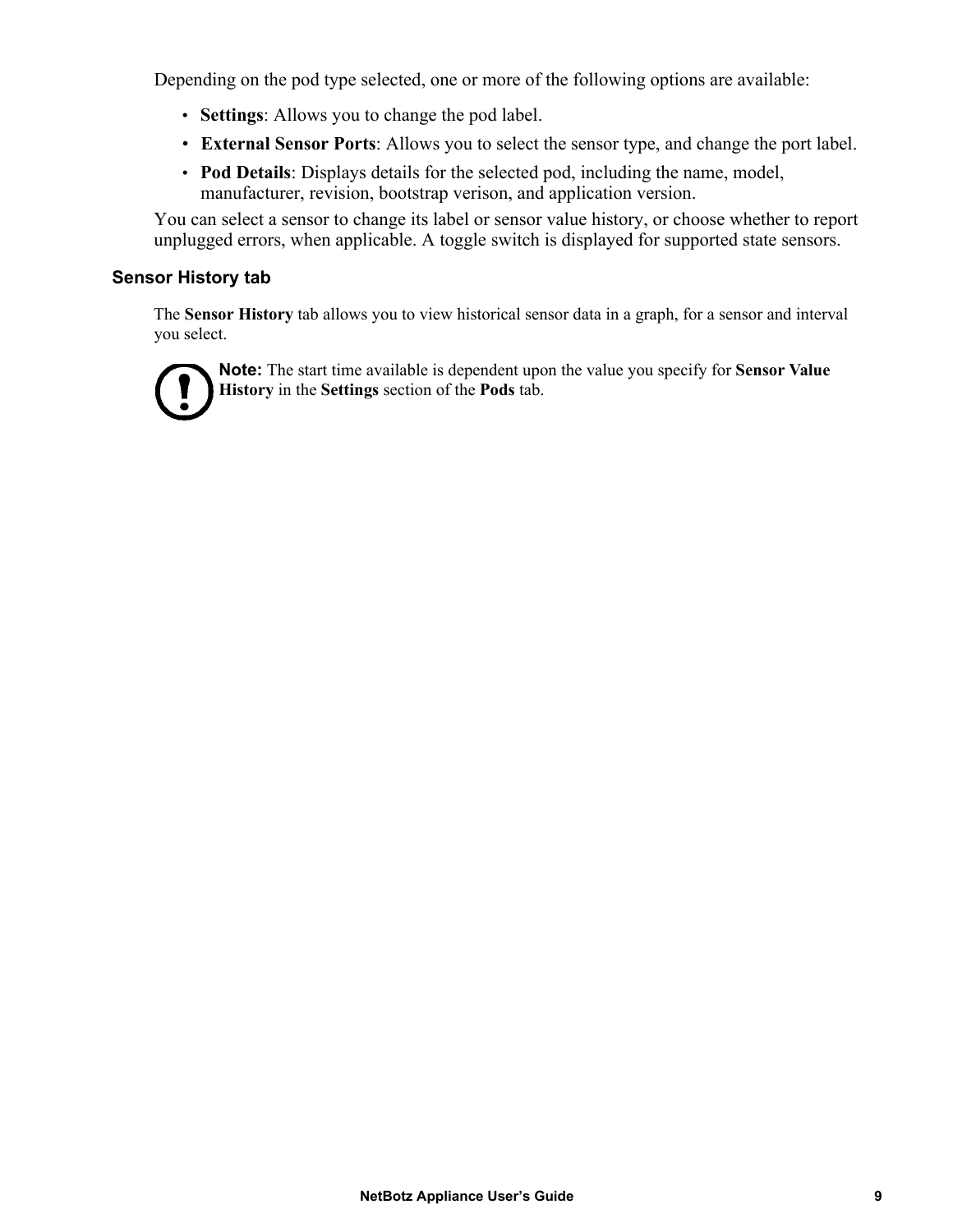# <span id="page-18-0"></span>**Advanced View: Getting Started**

Advanced View is a stand-alone Java application you can use to monitor and configure your appliance and any camera pods, sensor pods, CCTV adapter pods, output relay pods, 4-20 mA sensor pods, external sensors, or supported serial-based sensors connected to the appliance.

**Note:** Your monitor must be set to at least 1024x768 for Advanced View to display properly.

### **System Requirements**

To run the Advanced View software application, your personal computer must meet these system requirements:

- x86-compatible (32-bit or 64-bit) processor
- Supported operating systems:
	- Microsoft® Windows® XP Pro SP2 or SP3
	- Windows Vista® Business or Enterprise
	- Windows 7
	- Red Hat ® Enterprise Linux® version 5 running X Windows
	- Red Hat Fedora® 10 or 11
- 120 MB of free disk space
- A monitor capable of displaying a resolution of 1024x768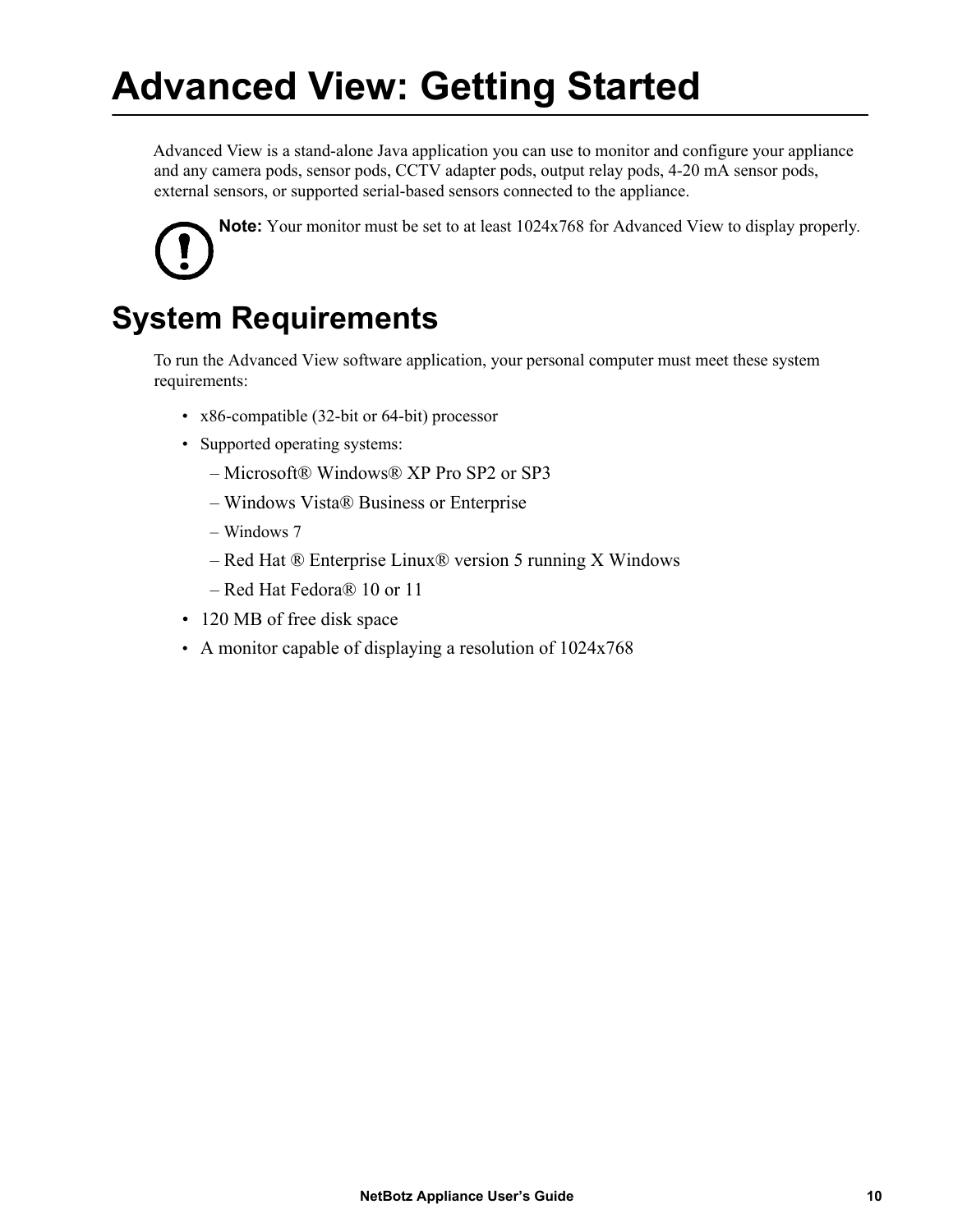# **Software Installation**

Follow the procedures in this section to install the following applications from the *NetBotz Appliance Utility CD* onto the personal computer that you will use to configure and manage your NetBotz security and environmental monitoring system:

- **Advanced View:** A Java-based user interface for monitoring and managing your NetBotz security and environmental monitoring system.
- **Serial Configuration Utility:** A Java-based application that you can use to configure the network settings on a NetBotz appliance. (Windows only)
- **Java Runtime Environment (JRE):** A software package that must be installed to run Java applications. (included with the installation)

#### <span id="page-19-0"></span>**Installing software on a Windows system**

- 1. Place the *NetBotz Appliance Utility CD* in the CD drive. The CD starts automatically. If it does not start, open the CD drive using Windows Explorer and double-click **contents.htm**.
- 2. Click the **Advanced View** link, then follow the instructions for a Windows system.

### **Installing software on a Linux system**



**Note:** Installation must be executed within an X Windows session.

- 1. Place the *NetBotz Appliance Utility CD* in the CD drive.
- 2. Mount the drive.
- 3. Execute the file /av/linux/install.bin
- 4. Follow the on-screen instructions to complete the installation.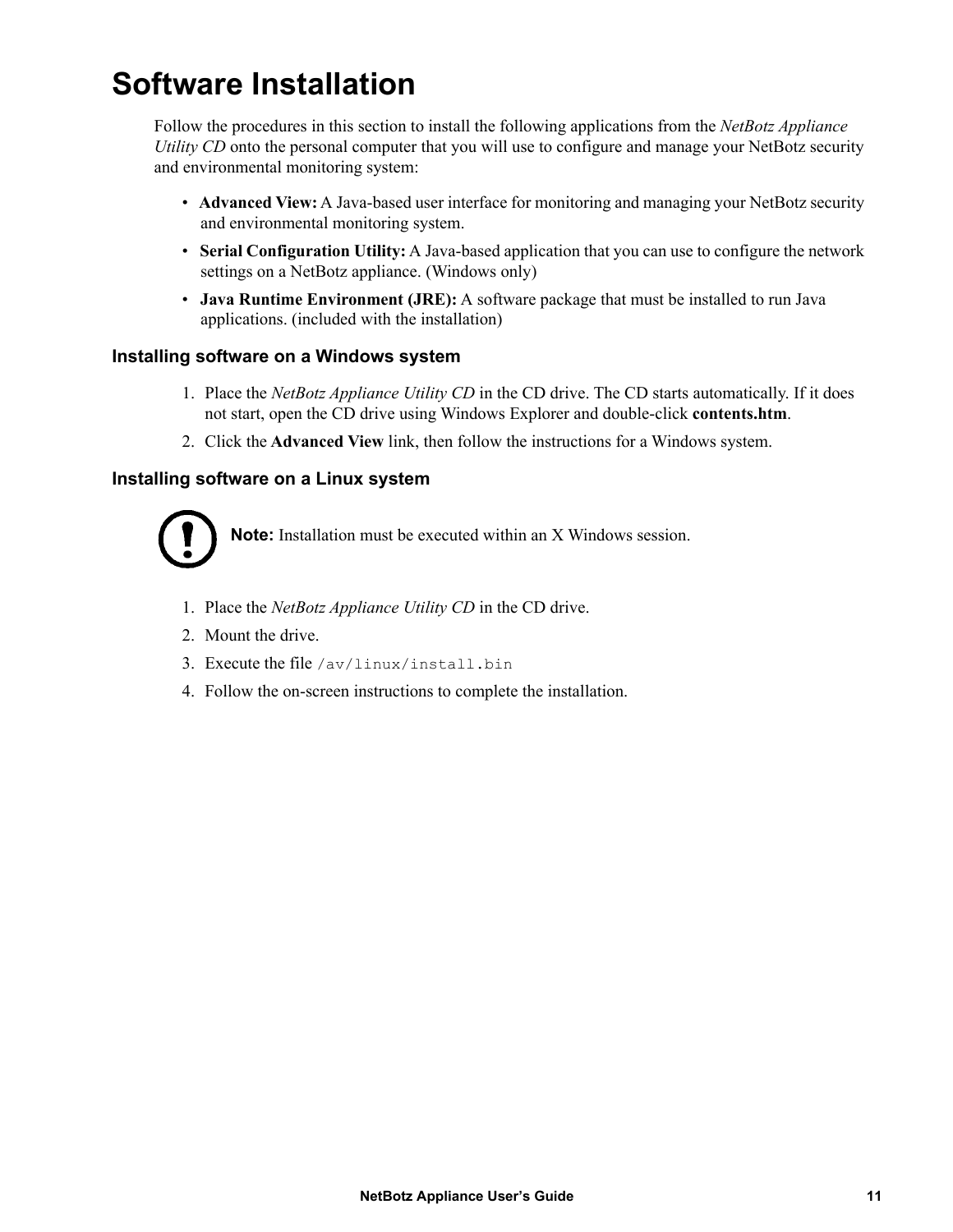# <span id="page-20-0"></span>**Adding Appliances**

Before using Advanced View to manage an appliance, you must first add the appliance IP address or hostname to the **Appliance** list. To add an appliance to the **Appliance** list:

- 1. Click **Add Appliance**. The Add Host Device window opens.
- 2. In the **IP Address or Hostname** field, type the IP address or hostname of the appliance.
- 3. In the **Port** field, type the TCP port through which you will communicate with this appliance. The default value is 80.
- 4. To use SSL encryption to communicate with this appliance, check **Connect Using SSL**.
- 5. If you want to be logged out after a period of inactivity, select **Auto Logoff** and specify the length of idle time before you are logged out in the provided field. Click **OK**.

Once you have added an appliance to the **Appliance** list, Advanced View automatically loads data from the appliance into Advanced View. Navigate to an appliance by selecting the appliance address or hostname from the **Appliance** list. If you specified **Use SSL** when adding the appliance, SSL appears in the selection list beside the appliance IP address or hostname.

### <span id="page-20-1"></span>**Removing Appliances**

To remove an appliance from the **Appliance** list:

- 1. Select **Remove Appliance** from the **File** menu. The Remove Appliance window opens.
- 2. Select the appliance you want to remove from the list of appliances.
- 3. Click **Remove** to remove the appliance from the Appliance list.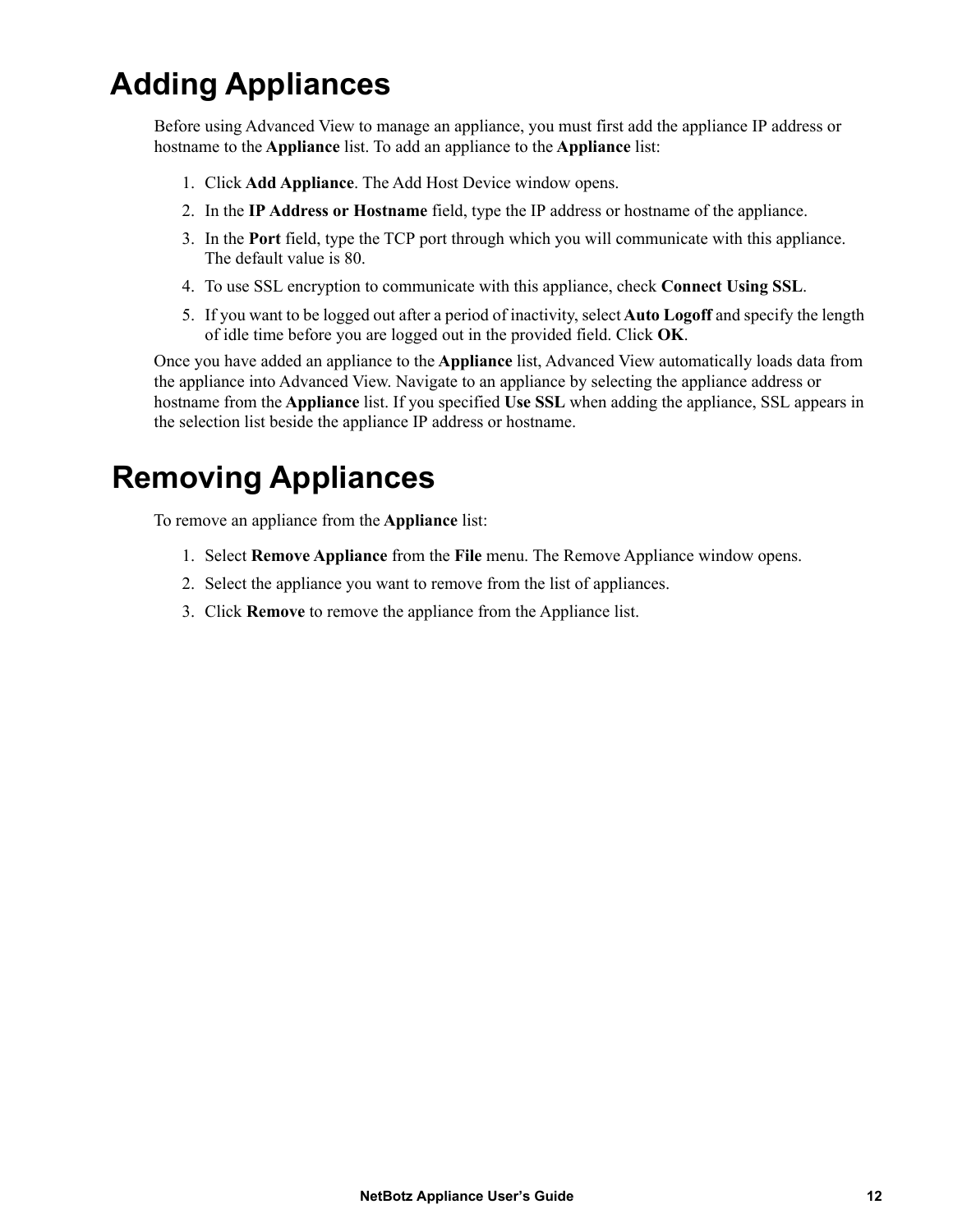## <span id="page-21-0"></span>**Accessing an Appliance Using Advanced View**

Select an appliance from the **Appliance** list.

- If the appliance Guest account is configured with a **Sensor (No Camera)**, **Sensor**, **Application**, or **Administrator** privilege set, you are automatically granted access to the appliance and can view Advanced View panes permitted by the privilege set. If you have a user account on the appliance with greater privileges than those allowed to guests, click **Logon** at the top of the Advanced View interface and enter your User ID and Password.
- If the Guest account is configured with no privileges (privilege set of **None**), you must provide a **User ID** and **Password**. Once you have logged in, you can view the Advanced View panes that are permitted by the privilege set assigned to your user account.

For more information, see ["Users" on page 103](#page-111-2).

Advanced View panes accessible by privilege set

| <b>Privilege Set</b>            | <b>Accessible Panes</b>                                                                                                                                                                                                                                                                                                                                                                                                                          |  |
|---------------------------------|--------------------------------------------------------------------------------------------------------------------------------------------------------------------------------------------------------------------------------------------------------------------------------------------------------------------------------------------------------------------------------------------------------------------------------------------------|--|
| Administrator                   | Gives user access to all information and configuration icons<br>available on the appliance.                                                                                                                                                                                                                                                                                                                                                      |  |
| Application (with Alert Update) | Gives user access to the Navigation, Sensor Data, and selected<br>portions of the Information/Action panes. Users can view the<br>Camera, Graphs, Alerts, History, and About panes. Users can also<br>resolve alert conditions for thresholds that have been configured<br>with the Return-To-Normal Requires User Input setting in<br>their Advanced Settings.<br>Note: This privilege set does not permit access to the<br>Configuration pane. |  |
| Application                     | Gives user access to the Navigation, Sensor Data, and selected<br>portions of the Information/Action panes. Users can view the<br>Camera, Graphs, Alerts, History, and About panes.<br>Note: This privilege set does not permit access to the<br>Configuration pane and the user cannot resolve alert conditions<br>for thresholds configured with the Return-To-Normal Requires<br><b>User Input setting in their Advanced Settings.</b>        |  |
| Sensor                          | Gives user access to the Navigation, Sensor Data, and selected<br>portions of the Information/Action panes. Users can view the<br>Camera, Graphs, History, and About panes.<br>Note: This privilege set does not permit access to the Alerts or<br>Configuration panes.                                                                                                                                                                          |  |
| Sensor (No Camera)              | Gives user access to the Navigation, Sensor Data, and selected<br>portions of the Information/Action panes. Users can view the<br>Graphs, History, and About panes.<br>Note: This privilege set does not permit access to the Cameras,<br>Alerts, or Configuration panes.                                                                                                                                                                        |  |
| None                            | No access to any appliance features.                                                                                                                                                                                                                                                                                                                                                                                                             |  |



**Note:** The Application, Application (with Alert Update), and Sensor (No Camera) privilege sets are only available with the purchase of the Advanced Software Pack. They are standard on the NetBotz Rack Appliance 550 and NetBotz Rack Appliance 570.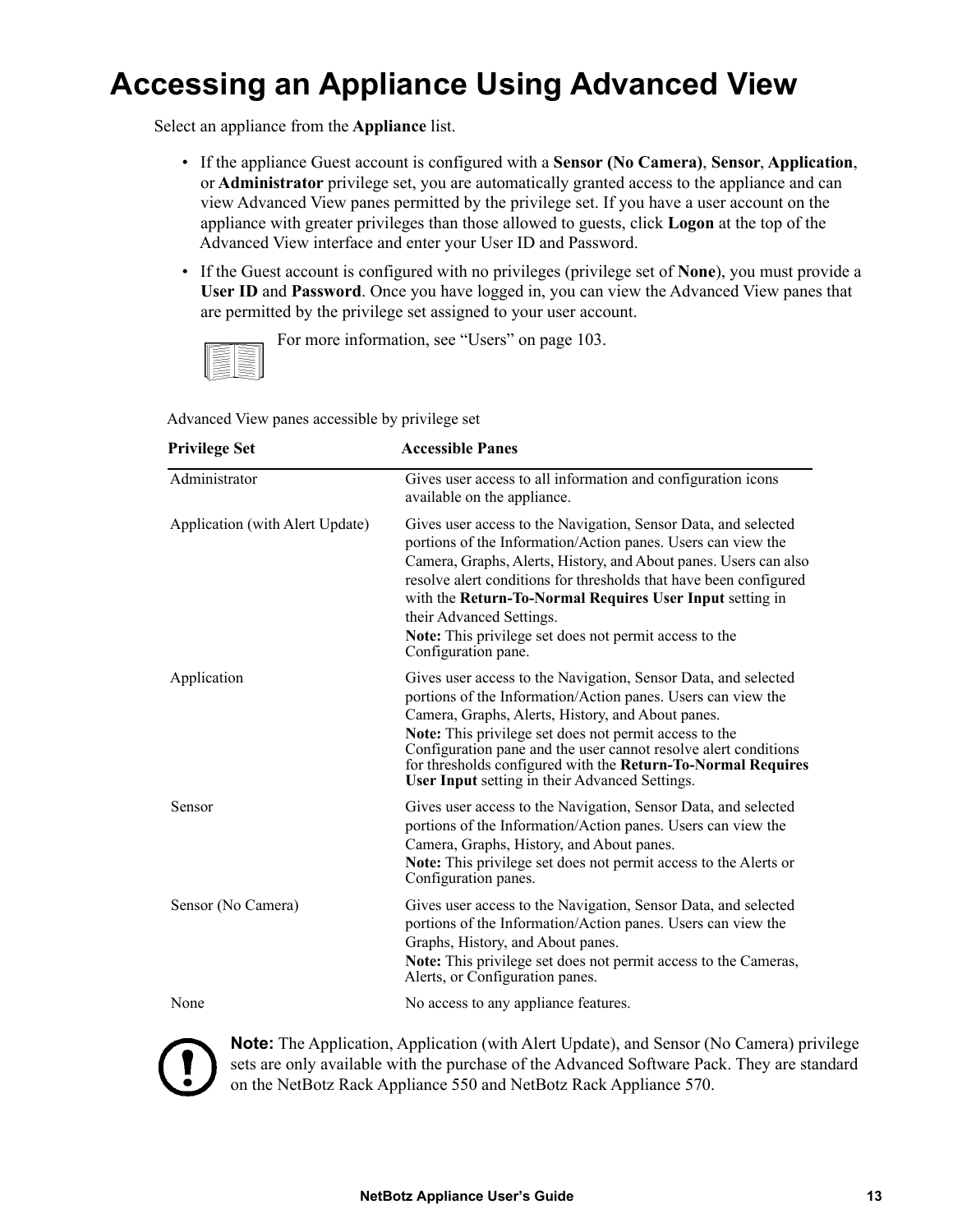### <span id="page-22-0"></span>**Interface Navigation**

The Advanced View interface is divided into the Navigation pane, the Sensor Data pane, and the Action/ Information pane.

#### <span id="page-22-1"></span>**Navigation pane**

Located in the upper-left corner of the interface, the Navigation pane displays:

- An appliance and camera pods and sensor pods connected to the appliance
- Serial-based sensors being monitored using scanners
- Alerting sensors
- Shared devices, such as shared IP cameras

Click a device in the Navigation pane to display all sensors associated with the device in the Sensor Data pane.

Right-click a device in the Navigation pane and select **Configure Pod** to modify the sensors, settings, and external ports associated with the device.



See ["Scanned Devices" on page 44](#page-52-1).

Pods connected to your appliance automatically appear in the Navigation pane. Newly-added pods are labeled by their pod type and their serial number.

| ٠ |  |
|---|--|

For details on changing labels, see ["Camera Pods" on page 36,](#page-44-2) ["Sensor Pods" on page 68,](#page-76-1) or ["Output Control" on page 53.](#page-61-4)

If you connect a pod to the appliance and then disconnect it, the pod remains in the Navigation pane, but the icon is grayed out. If you reconnect the pod, its Navigation pane entry becomes active again.

#### **Using folders**

The Navigation pane lists all devices associated with the appliance. You can create folders in the Navigation pane to form virtual groups of devices. Devices included in a folder are also listed in the selection list. A single device can be included in multiple folders. When a folder is not expanded, if any one device in the folder is in an alert status, the folder will be red.

Folders can be created, modified, or deleted only using Advanced View. Any folders created using Advanced View are visible in the Web Client.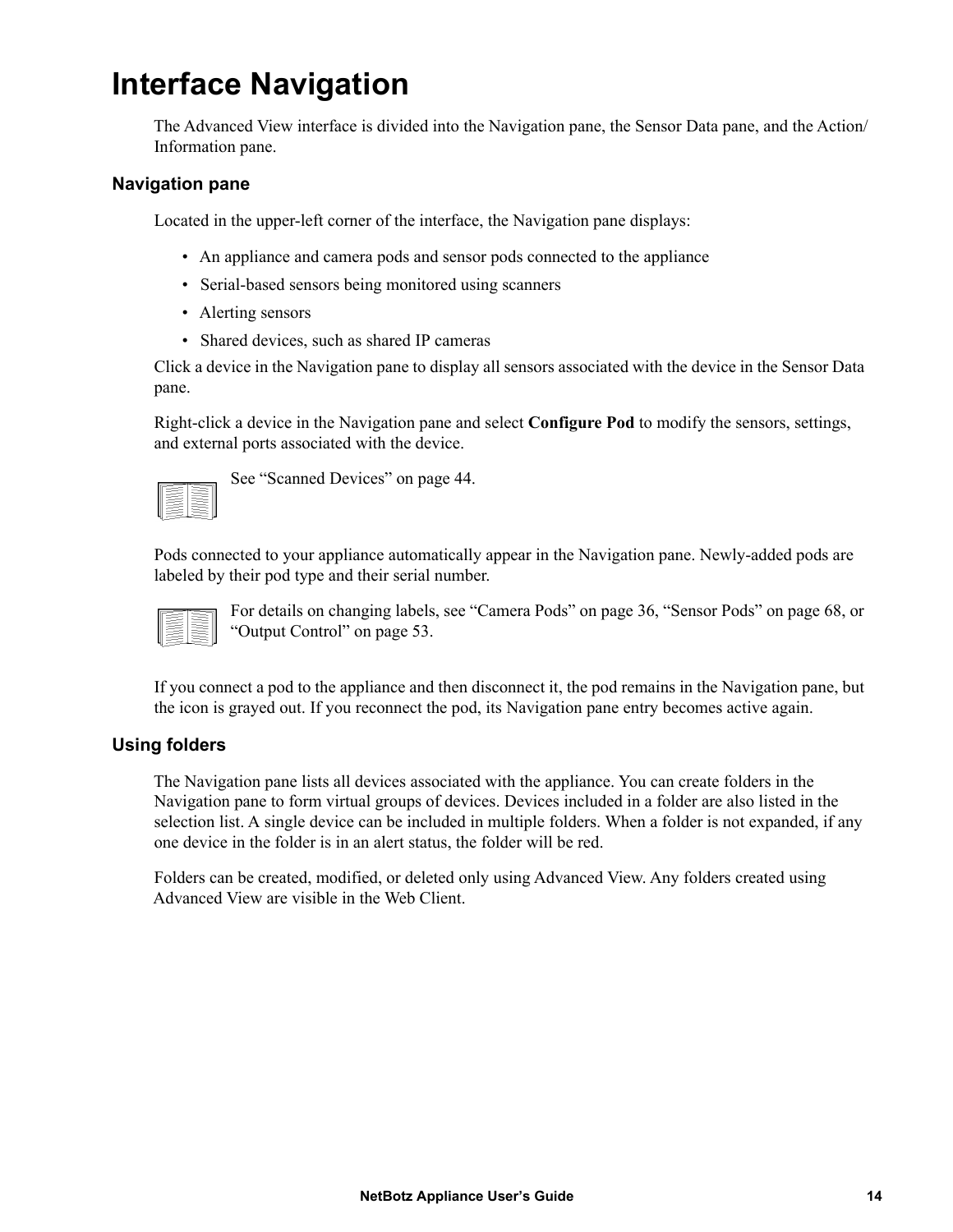To create or modify a folder:

- 1. Right-click on the background of the Navigation pane, not on a device, and select **Add Folder**. To modify a folder, right-click on the folder and select **Modify Folder**.
- 2. Type a folder name in the **Folder Name** field.
- 3. To add devices, select one or more devices from **Available Enclosures** and click the right arrow (**>**) button to add the selected devices to the **Selected Enclosures** list.
- 4. To remove devices, select one or more devices from **Selected Enclosures**, and click the left arrow (**<**) button to move the selected devices to the **Available Enclosures** list.
- 5. Click **OK**.

To delete a folder, right-click on the folder and click **Delete Folder**.

#### <span id="page-23-0"></span>**Locking a Navigation pane selection**

You can lock the Navigation pane so that only a specific device is selected. Once the Navigation pane is locked, Advanced View automatically starts with the pane in the locked state.

To lock the pane to a specific device:

- 1. Select a device.
- 2. Right-click on the device and select **Lock selection**.
- 3. To unlock the pane, right-click on any device in the Navigation pane and clear the check box for the **Lock selection** option.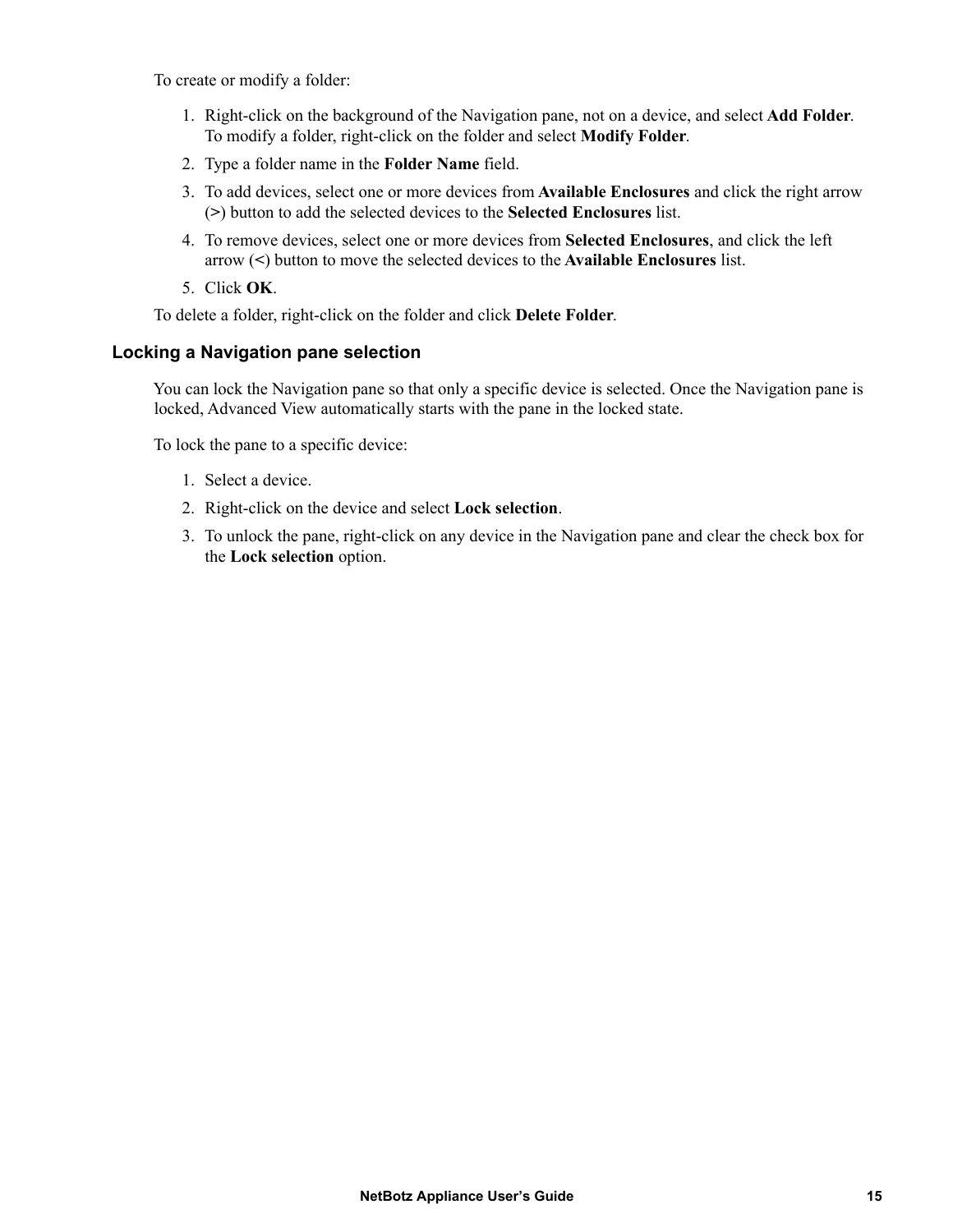### <span id="page-24-0"></span>**Sensor Data Pane**

Located in the lower-left hand corner of the interface, the Sensor Data pane displays the readings and alert status of sensors associated with the selected device in the Navigation pane. If the selected device is an output relay device, the state of the relay is displayed.

If the selected device features a large number of sensors, the sensors may be divided into sensor sets*.* Use the **Set** drop-down list to select either a specific sensor set or All Sensors.

Right-clicking on a sensor in the Sensor Data Pane reveals a drop-down menu with the following options:

#### **• Configure sensor...**

Select this option to display the Sensor Configuration window, where you can modify the settings and thresholds for the available sensors.

**• View graph**

Select this option to display the Graph View pre-populated with the current sensor.

**• View History**

Select this option to display the History View pre-populated with the current sensor.

### <span id="page-24-1"></span>**Action/Information Pane**

Use the Action/Information pane, located on the right-hand side of the interface, to view information and perform configuration tasks on your appliance and pods. The following views are available from the Action/Information pane:

• **Camera View:** This view displays live video captured by the appliance, cameras connected to the appliance, or IP cameras on your network that are shared through the appliance. You can listen to an audio stream from a selected camera pod or CCTV adapter pod and transmit audio from a microphone connected to a computer running Advanced View to a selected camera pod or CCTV adapter pod. If relay outputs are associated with a camera pod, buttons for each switch or relay appear on the camera image to which they correspond.



See ["Output Control" on page 53](#page-61-4).

- **Alerts View:** This view displays alerts and resolved alerts reported by the appliance, any pods connected to the appliance, or any devices being monitored by scanners.
- **Maps View:** This view displays maps that you configure for use with the appliance. A device with a red background has an alert status. A device with a green background has a status of OK.
- **Graph View:** This view displays a graph of up to 24 hours of environmental data collected from any sensors or devices associated with an appliance.
- **History View:** This view displays a historical set of data for a chosen appliance or sensor set. This data can be exported to a text file for import into another application.
- **Configuration View:** Use this view to configure your appliance, pods connected to the appliance, and sensors, plus various other system settings and features.
- **About View:** This view displays information about your appliance and all connected pods.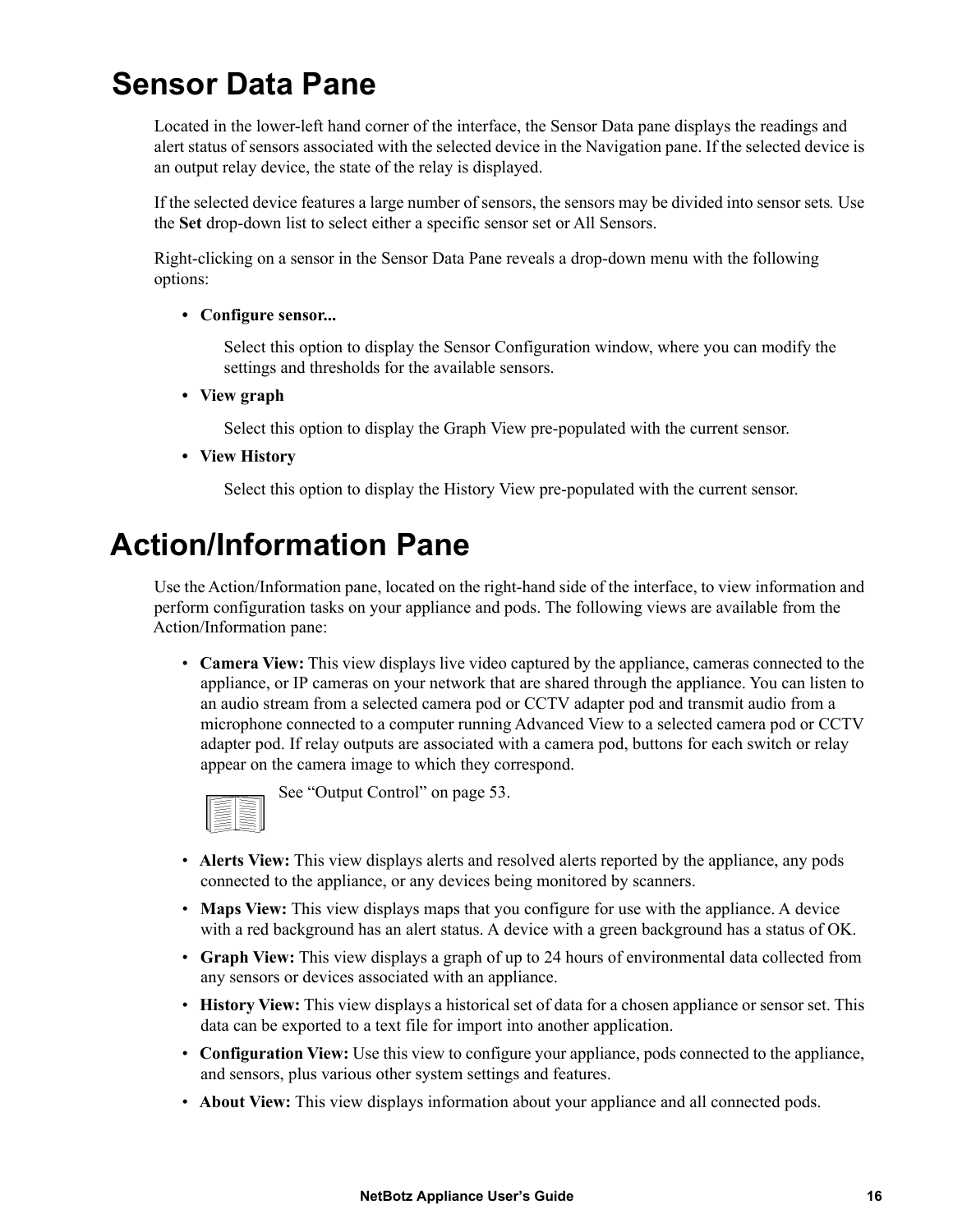### <span id="page-25-0"></span>**Advanced View Menus**

Advanced View features the following menu bar:

- **File:** Use this menu to add appliances to or remove appliances from the Appliance selection drop-down list and to exit the Advanced View application.
- **Edit:** Use this menu to cut, copy, paste, and delete text, and to configure **Preferences**.

See ["Editing Preferences" on page 18.](#page-26-1)

- **Tools:** Use this menu to complete the following tasks:
	- View Messages (information generated by Advanced View for logging and debugging purposes).
	- Put the appliance in Advanced View POST-only Mode. This mode is only for appliances located behind a firewall. This mode does not permit StruxureWare Data Center Expert appliances to access the appliances directly.
	- View the Appliance Log.



See ["Log" on page 86.](#page-94-3)

– View the Event Log.



See ["Event Log" on page 29](#page-37-1).

- Reboot the appliance.
- Change the Root Password.



**Note:** The Root Password only affects console access to the device. It should only be changed by advanced users.

– Access the Configuration Wizard.



Only user accounts with administrator privileges have full access to the Tools menu. For more information, see ["Users" on page 103.](#page-111-2)

- **Window:** Use the Window menu to launch a New Window or to switch between multiple Advanced View windows.
- **Help:** Use this menu to access information about Advanced View and to access context-sensitive help.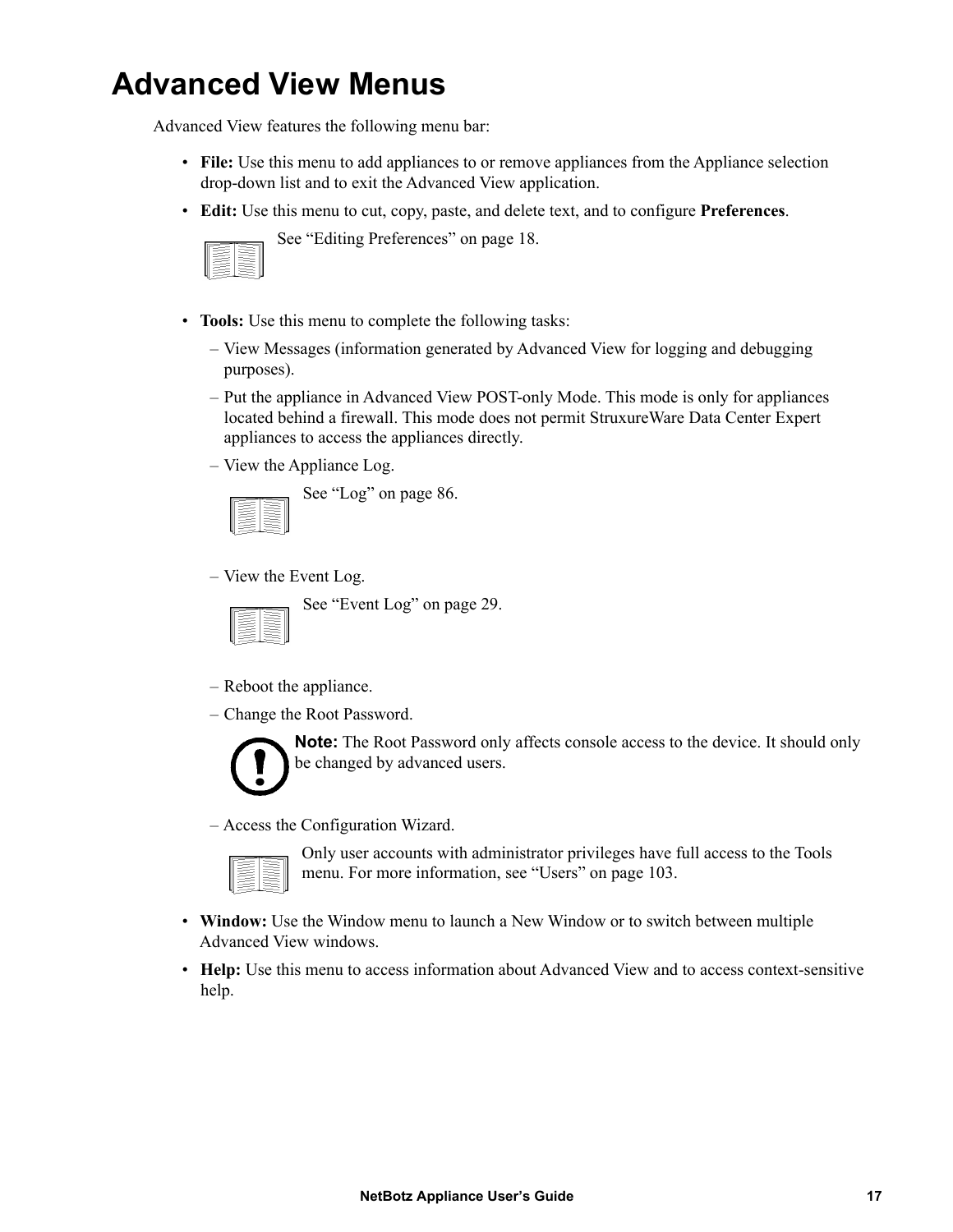## <span id="page-26-0"></span>**Using Advanced View POST-only Mode**

If you use StruxureWare Data Center Expert to monitor and manage a NetBotz appliance that is located behind a firewall, StruxureWare Data Center Expert may not be able to communicate directly with the appliance. Placing the appliance in Advanced View POST-Only Mode causes the appliance to post all monitoring data to a specified StruxureWare Data Center Expert appliance at a user-specified interval. SSL encryption can be used for secure data posting.

To use the Advanced View POST-Only Mode:

- 1. From Advanced View, log in to the appliance using a User account with administrator privileges.
- 2. From the Tools menu, select **Advanced > Advanced View POST-Only Mode**.
- 3. Click **Add** to open the Advanced View POST-Only Mode Configuration window. Enter your information and click **OK**.

### <span id="page-26-1"></span>**Editing Preferences**

With Advanced View you can configure preferences that apply to the appearance and functionality of the Advanced View user interface. These settings are saved on your client system, not on your appliance.

Select **Preferences** from the Edit menu. Choose from the following preference categories:

- Appearance
- General
- Network
- Video Clip Player

#### <span id="page-26-2"></span>**Appearance preferences**

To edit your client Appearance settings, open the Client Preferences window and select **Appearance** from the **Category** list. Select an option from the **Look and Feel** drop-down menu, define whether the Toolbar should include text and icons, and choose the size of those elements. When you are finished, click **OK**.

#### **General preferences**

To edit the General settings for the client, open the Client Preferences window and select **General** from the **Category** list. Configure the browser location, restore the Advanced View window to full size when an alert occurs, and force Advanced View to ignore the default setting of the clock and to use either a 12-hour or 24-hour clock. When you are finished, click **OK**.

#### <span id="page-26-3"></span>**Network preferences**

To edit your client Network preferences, open the Client Preferences window and select **Network** from the **Category** list. Configure the connection time-out, choose a direct connection for camera images, and enter the proxy configuration information. When you are finished, click **OK**.

#### **Video clip player**

To specify the maximum amount of disk space allocated for use by the Video Clip Player, open the Client Preferences window and select **Video Clip Player** from the **Category** list. Specify the maximum number of megabytes of disk space available to the Video Clip Player, and click **OK**.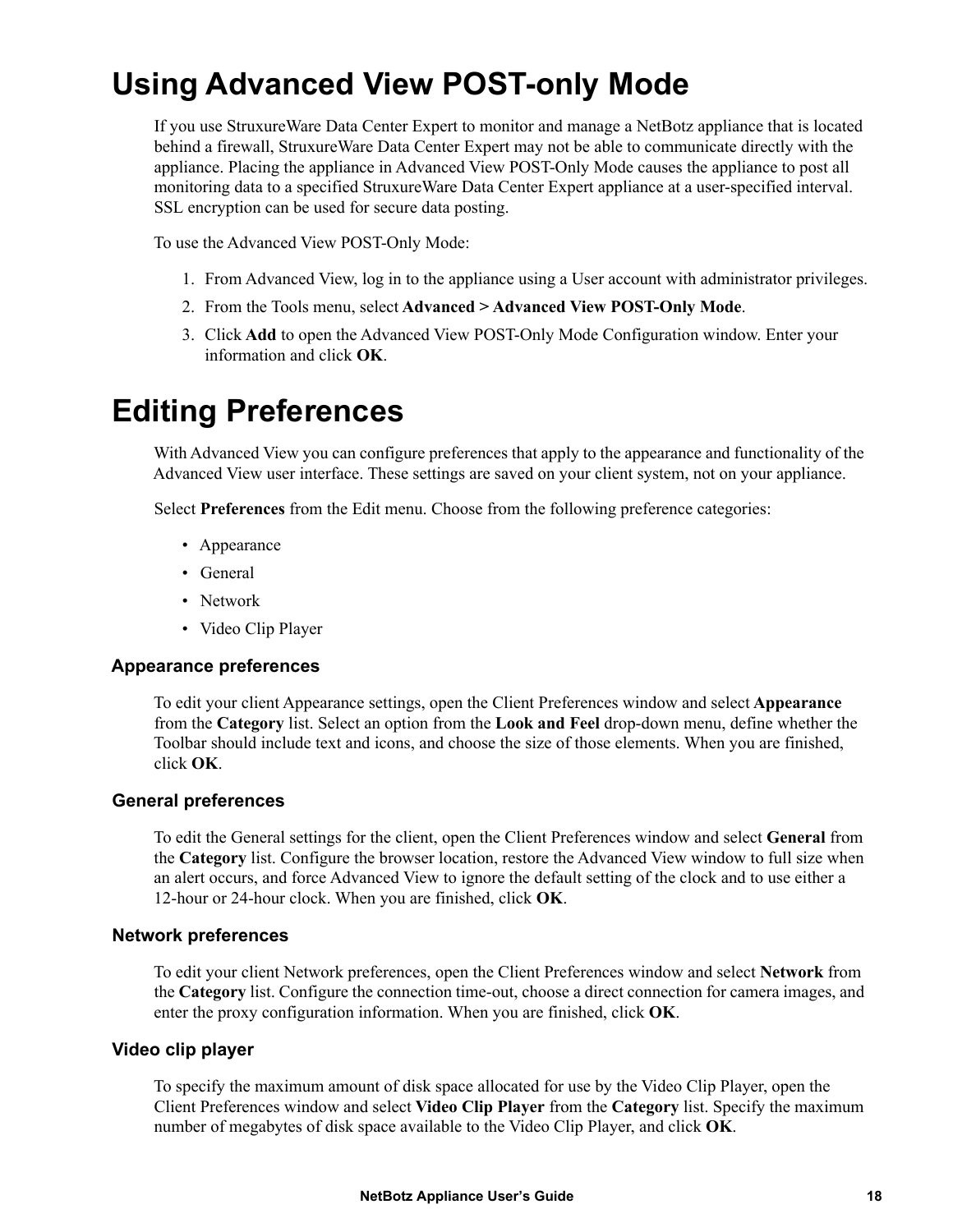# <span id="page-27-0"></span>**Advanced View: Monitoring Your Environment**

Use Advanced View to view sensor readings, view camera images, graph collected sensor data, and view active and resolved alert conditions. You can also create, view, and delete maps for use in the Map view.

## <span id="page-27-1"></span>**Viewing Sensor Readings and Status**

To view sensor readings, select a device that includes sensors from the Navigation pane. The Sensor Data pane automatically updates with sensor information for the device you selected. Any sensors with an alert status have a background color of red.

If the device has a large number of sensors, the sensors are divided into sensor sets. If the sensors are divided into sets, you have the following options:

- To display all of the sensors for the selected device, select **All Sensors** from the **Set** drop-down list.
- To view only the sensors in a sensor set, select the sensor set from the **Set** drop-down list.



**Note:** For an air flow sensor, data must be accumulated for 15 to 30 minutes before accurate air flow readings are available. After power is applied to the device, air flow sensor data appears as **N/A** until enough data is collected.

### **Alerting Sensors**

Selecting the **Alerting Sensors** entry in the Navigation pane provides a list of all local or pod-shared sensors that are currently generating an alert. The alerting sensors are listed in the Sensor Data pane.

### <span id="page-27-2"></span>**Security Sensors**

Selecting the **Security Sensors** entry in the Navigation pane provides a list of all security-related sensors that are currently generating an alert in the Sensor Data pane. Security sensors include all Door sensors, Handle sensors, and Lock sensors connected to a Rack Access Pod 170, as well as any Door, Handle, or Lock sensors connected to a pod-shared Rack Access PX-HID appliance.

### <span id="page-27-3"></span>**Controlling Rack Access sensors**

If you have an SP170 Rack Access Pod connected to your appliance, you can lock and unlock rack locks and enable or disable card reader hardware using the Web Client or Advanced View. The user account must have "Sensor" or "Administrator" privileges in order to access this functionality.

To lock or unlock a rack lock in Advanced View:

- 1. From the Navigation pane, select a Rack Access Pod.
- 2. Right-click a lock sensor in the Sensor Data pane.
- 3. Select **Lock (n): Set to "Unlocked"**. The reading will change to **Unlocked** and the menu item will read **Lock (n): Set to 'Locked'**. The lock will automatically relock in 10 seconds by default. This setting can be changed in the Rack Access Settings configuration dialog.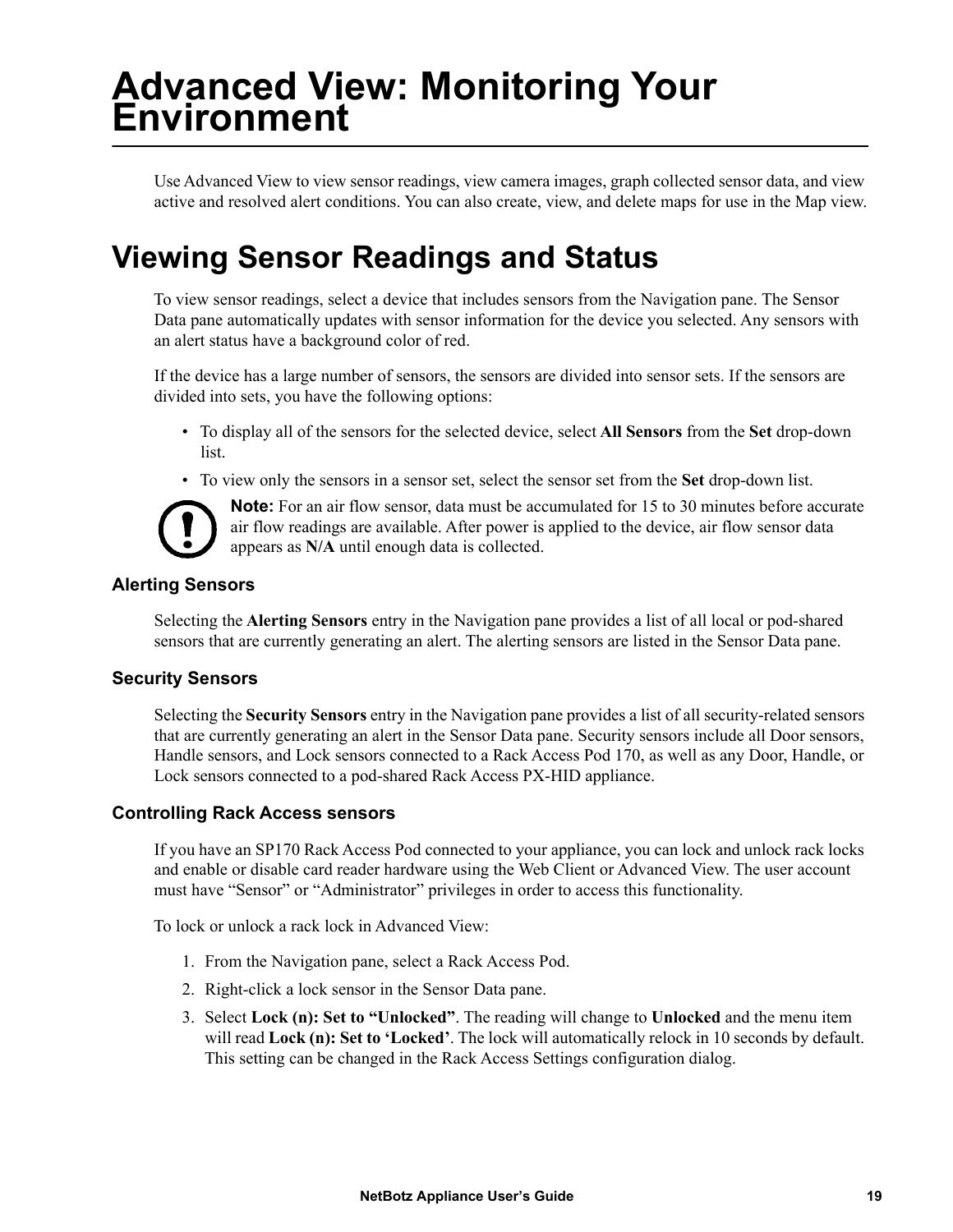To enable or disable a card reader in Advanced View:

- 1. From the Navigation pane, select a Rack Access Pod.
- 2. Right-click the Reader sensor in the Sensor Data pane.
- 3. Select **Reader (n): Set to "Disabled"** next to the desired card reader. The reading will change to **Disabled** and the button label will read **Reader (n): Set to "Enabled"**.



**Note:** A physical key can always be used to access the rack regardless of whether the card reader is enabled or disabled.

### <span id="page-28-0"></span>**Deleting a Pod**

When a pod is disconnected from an appliance, you can delete it from the Navigation pane. You cannot delete integrated pods.

- 1. Disconnect the pod from the appliance. The symbol for the pod in the Navigation pane will dim.
- 2. From the Navigation pane, right-click the pod and select **Delete pod**.
- 3. Click **Remove** to confirm the deletion.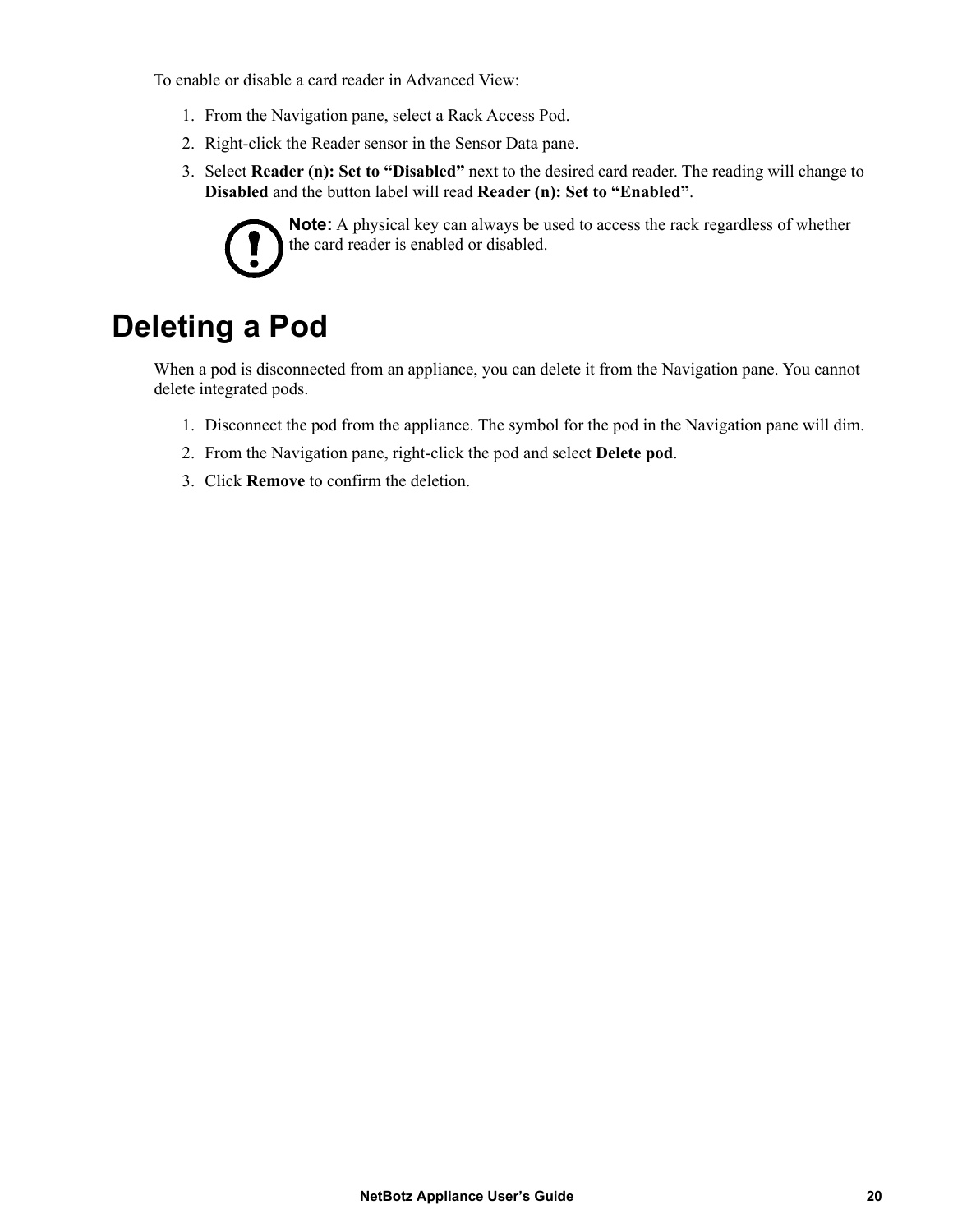### <span id="page-29-0"></span>**Viewing Live Video**

Click the **Camera View** button in the Action/Information pane to view live video captured by the appliance, cameras connected to the appliance, or shared IP cameras on your network. Controls are applied to the top-most camera image. Click an image to change its position to the top. To view all camera images side by side, click the **Tiled** check box.



For information on shared IP cameras, see ["Pod, Pelco Camera, and Rack Access PX-HID](#page-101-0)  [Sharing" on page 93](#page-101-0).

#### **Standard camera controls**

| Control | <b>Description</b>                                                                                                                                                                                                                                                                                                                                                                                                                                                                                 |  |  |
|---------|----------------------------------------------------------------------------------------------------------------------------------------------------------------------------------------------------------------------------------------------------------------------------------------------------------------------------------------------------------------------------------------------------------------------------------------------------------------------------------------------------|--|--|
| Mode    | To change the size of the image, right-click the camera image, and select Configure<br>Camera. Select Settings, and, from the Mode drop-down list, choose dimensions<br>(resolution) for the image. The dimensions $640x480$ , for example, mean $640$ pixels wide by<br>480 pixels high. NOTE: As the image dimensions increase, the maximum image rate<br>available will decrease.                                                                                                               |  |  |
| Rate    | To change the frame rate, that is, the frequency that the video image is updated, make a<br>selection from the Refresh Rate drop-down list in the Camera View. NOTE: The<br>maximum rate available is determined by the mode setting (described above) and, if<br>applicable, the image quality settings.                                                                                                                                                                                          |  |  |
|         | <b>NOTE:</b> The maximum frame rate for shared IP cameras is limited to 15 frames per second.                                                                                                                                                                                                                                                                                                                                                                                                      |  |  |
|         | For more information on image quality settings, see "Capture settings" on page 38.                                                                                                                                                                                                                                                                                                                                                                                                                 |  |  |
|         | For more information on shared IP cameras, see "Pod, Pelco Camera, and Rack Access PX-<br>HID Sharing" on page 93.                                                                                                                                                                                                                                                                                                                                                                                 |  |  |
| Zoom    | This zoom feature does not apply to Pelco PTZ cameras. See "Pelco PTZ camera controls"<br>on page 22 for details on the zoom features for Pelco PTZ cameras.<br>1. To avoid distortions, right-click the camera image and select <b>Maintain aspect ratio</b> .<br>2. Within the camera image, click and drag to draw a box around the area of interest.<br>3. Right-click the camera image and select Zoom in.<br>4. To return to the full camera image, right-click and select <b>Zoom out</b> . |  |  |
|         | Only available when a microphone is connected to the NetBotz appliance or a pod. Click to<br>listen to streaming audio. Click again to turn off the audio. <sup>†</sup>                                                                                                                                                                                                                                                                                                                            |  |  |
|         | Only available when speakers are connected to the NetBotz appliance or a pod. Click and<br>hold the button while speaking into your system microphone. NOTE: While transmitting<br>audio, you will not be able to hear audio from the device. <sup>†</sup>                                                                                                                                                                                                                                         |  |  |
|         | $^{\dagger}$ There is the Continue one calculated that the discretion $A$ at $\alpha$ . $\alpha$ and $\alpha$ and $\alpha$ is the continuation of the discrete $\alpha$                                                                                                                                                                                                                                                                                                                            |  |  |

<sup>†</sup>These audio features are only available when the Advanced Software Pack has been installed on the system running Advanced View. The Advanced Software Pack is included with a NetBotz 550 or NetBotz 570 appliance, but must be purchased separately when using any other NetBotz appliance. To check if the software pack has been installed, click the Configuration button, then click License Keys from the Appliance Settings area.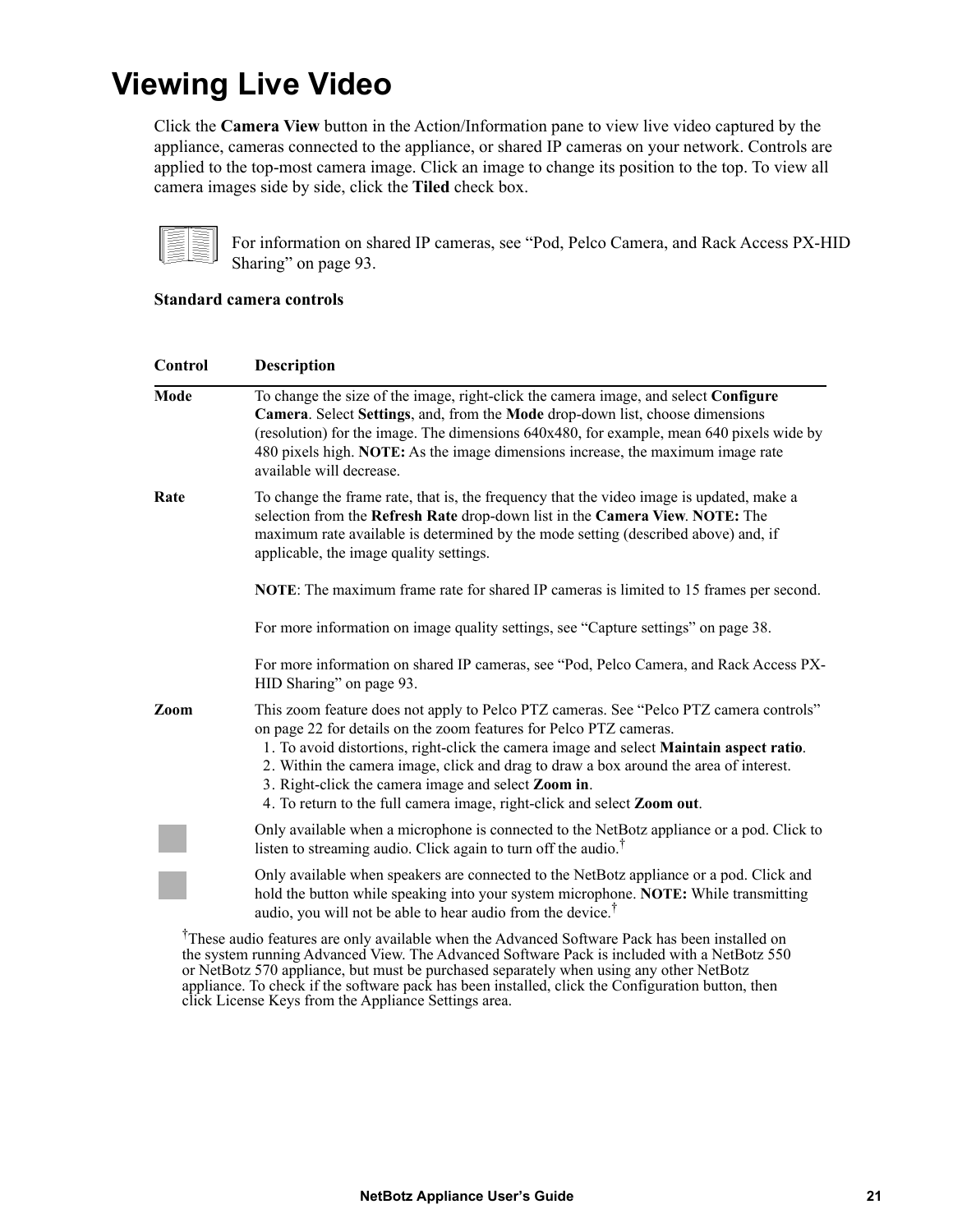#### <span id="page-30-0"></span>**Pelco PTZ camera controls**

The **Update** button provides access to the **Add/Update Presets** display, used to specify or modify a name for preset camera positions, and configure a tour using those camera positions, for the selected Pelco PTZ camera.

To associate a camera position with a preset, select a preset from the list, use the arrow and zoom controls to position the camera, and click the **Set** button.

To view the live video for a preset, select a preset from the list, and click the **Go** button.

If you remove the camera from the NetBotz appliance, its preset camera locations and tour will be removed from the list in Advanced View. The camera will retain these preset definitions.

The following are additional camera controls for the supported Pelco PTZ (pan, tilt, zoom) cameras.

| Control       | Name             | <b>Description</b>                                                                                                                                                                                                                                                                                                                                                |
|---------------|------------------|-------------------------------------------------------------------------------------------------------------------------------------------------------------------------------------------------------------------------------------------------------------------------------------------------------------------------------------------------------------------|
|               | Pan Left         | Click and hold to pan the camera left and right. You can also use the left and<br>right arrow keys on your keyboard.                                                                                                                                                                                                                                              |
|               | Pan Right        |                                                                                                                                                                                                                                                                                                                                                                   |
|               | Tilt Up          | Click and hold to tilt the camera up and down. You can also use the up and<br>down arrow keys on your keyboard.                                                                                                                                                                                                                                                   |
|               | <b>Tilt Down</b> |                                                                                                                                                                                                                                                                                                                                                                   |
|               | Zoom In          | Click and hold to zoom in. The camera will zoom in until you release the<br>mouse or it will stop when it reaches maximum optical zoom. If you release<br>the mouse and then click and hold the Zoom In button again, the image will<br>magnify, but in a digital format. NOTE: You can also use the mouse wheel to<br>zoom in while the pointer is on the image. |
|               | Zoom Out         | Click and hold to zoom out. You can also use the mouse wheel while the<br>pointer is on the image.                                                                                                                                                                                                                                                                |
|               | Iris Open        | Click and hold to increase the brightness.                                                                                                                                                                                                                                                                                                                        |
|               | Iris Close       | Click and hold to decrease the brightness.                                                                                                                                                                                                                                                                                                                        |
| $\frac{1}{2}$ | Focus In         | Click and hold to bring the background into focus.                                                                                                                                                                                                                                                                                                                |
|               | Focus Out        | Click and hold to bring the foreground into focus.                                                                                                                                                                                                                                                                                                                |
|               | Point Camera     | Click this button and then click and drag the mouse over the image to control<br>the pan and tilt functions.                                                                                                                                                                                                                                                      |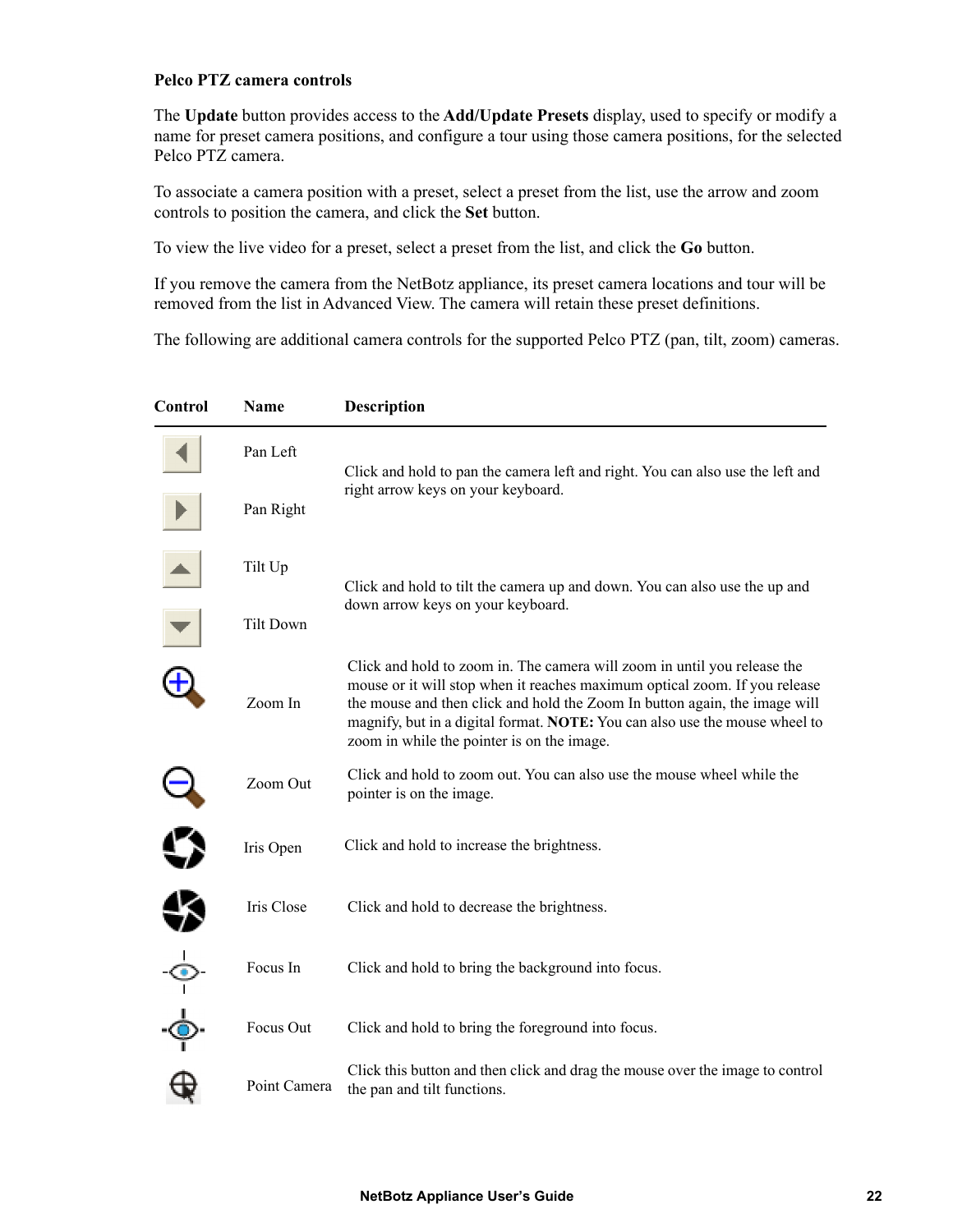| Control | <b>Name</b>           | <b>Description</b>                                                                                                                                                                                                                   |
|---------|-----------------------|--------------------------------------------------------------------------------------------------------------------------------------------------------------------------------------------------------------------------------------|
| <br>∔…  | Resize Camera<br>View | View a part of the image in more detail. Click this button, and then on the<br>image, click and drag a box around the area of interest. When you release the<br>mouse button, the camera automatically zooms to the box you created. |
|         | Center                | Click this button and then click a point on the image to center the image on<br>that point.                                                                                                                                          |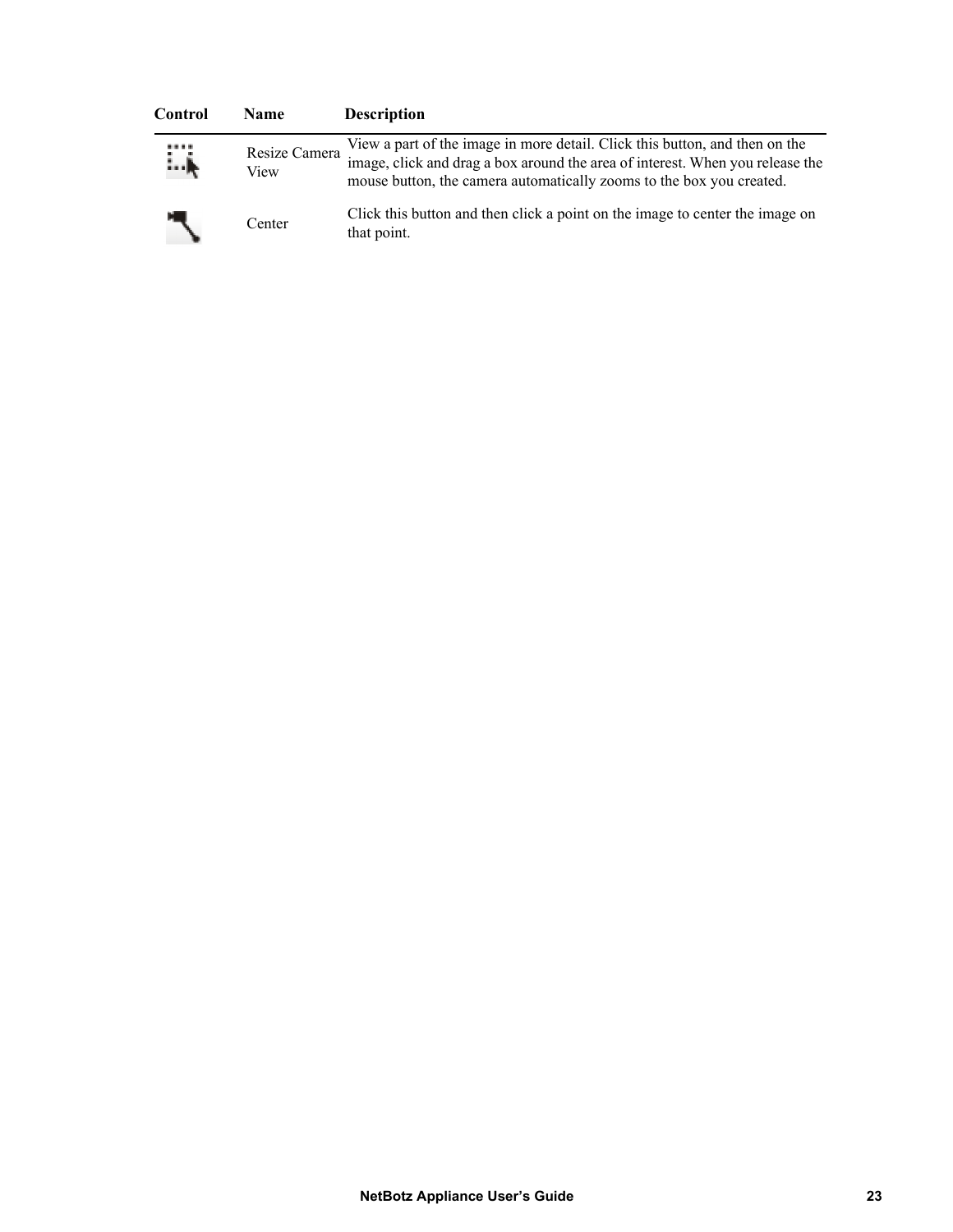## <span id="page-32-0"></span>**Pelco PTZ Camera Presets**

The Pelco camera preset controls allow you to associate a name with a camera position, and save it. You can modify the camera position of a preset, or rename it.

### <span id="page-32-1"></span>**Adding a Pelco PTZ Camera Preset**

To create, modify, or remove presets for the selected Pelco camera:

- 1. Click the **Update** button from the Action/Information pane.
- 2. On the **Presets** tab, in the Add/Update Preset field, specify the name of a new preset, and click **Add**, then click **OK**.
- 3. To modify the name of an existing preset, select it from the **Presets** drop-down list, specify the new name, and click **Update**, then click **OK**.
- 4. To remove a preset, select it from the **Presets** drop-down list, and click **Remove**, then click **OK**.

#### **Modifying a Pelco PTZ Camera Preset**

To modify the camera position of an existing preset for the selected Pelco camera:

- 1. Reposition the camera using the Pelco camera controls.
- 2. Click the **Save Preset** button.
- 3. Select the **Overwrite an existing preset** option, and select the name of the preset you want to modify from the drop-down list.
- 4. Click **OK**.

#### <span id="page-32-2"></span>**Renaming a Pelco Camera Preset**

To rename a preset for the selected Pelco camera:

- 1. Click the **Manage Presets** button.
- 2. Select the preset from the list in the display.
- 3. Select **Rename**, specify the new name, and click **OK**.
- 4. Click **OK**.

#### **You must click OK to save any changes.**

#### **Removing a Pelco Camera Preset**

To delete a preset for the selected Pelco camera:

- 1. Click the **Manage Presets** button.
- 2. Select the preset from the drop-down list.
- 3. Click **Remove**, then click **OK**.

**You must click OK to save any changes.**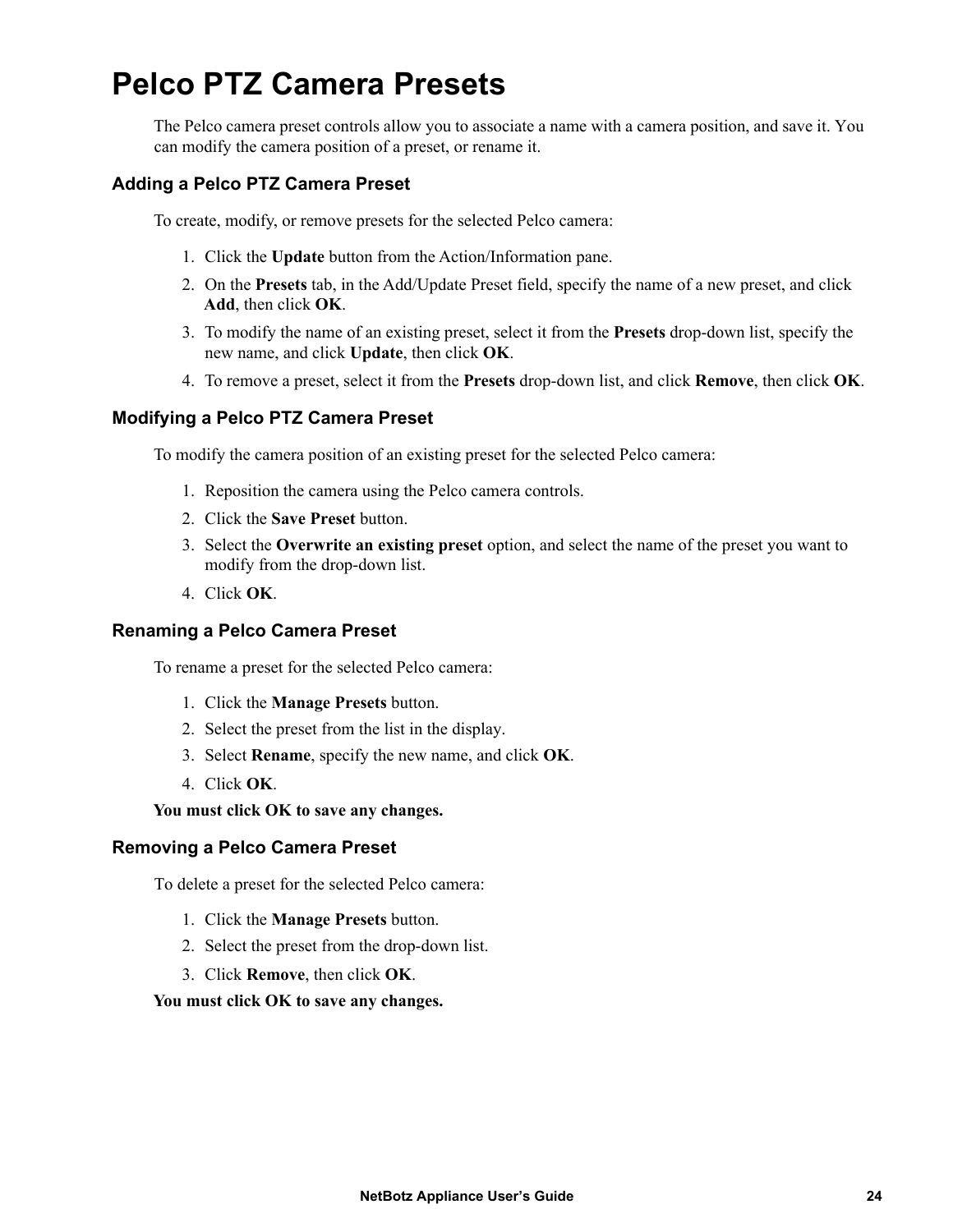# **Recording Camera Images**

Use Advanced View to record camera images and save them to a user-specified directory. By default, recorded camera images are saved to a subdirectory with the same name as the camera pod, located within a directory named **camera** in your Home directory. For example, a user account named NetBotz on a Windows XP system recording images from a camera pod labeled My Camera would store recorded images in the directory C:\Documents and Settings\NetBotz\camera\My Camera. Images are stored as JPG files, and are named imagexxx.jpg by default, where *xxx* is a picture count number that is automatically incremented as images are captured and saved.

To specify camera recording settings, right-click in the camera image and select **Preferences**. Specify the directory in which camera images are stored, the file name used when recording camera images, and a maximum number of pictures or a maximum amount of disk space used to store recorded images on your system.

To record camera images to your hard drive, right-click on an image and select **Record images**.

### **Viewing Alerts**

To view alert conditions reported by your appliance or attached pods or sensors:

- 1. Click the **Alerts View** button from the Action/Information pane.
- 2. From the **Pods** drop-down list, select the appliance, pod, or other device to check for alert conditions. By default, the appliance is selected. To view alert conditions for the appliance and all connected pods, select **All** from the Pods drop-down list.
- 3. Use the **Refresh Interval** drop-down list to specify how often the Alerts View content is updated. Click the **Refresh** button to refresh the contents of the Alerts View immediately. The default refresh rate is 15 seconds.
- 4. To view resolved alert conditions, check **Include Return to Normal**. By default, resolved alerts are stored on the appliance for up to 24 hours. The period of time for which resolved alerts are available on the appliance is configured using Advanced View.

Active and resolved alerts for the selected sensor are displayed in a table on the Alerts panel. Alertspecific data for resolved alerts is shown in *italics*. The following information is available for each active or resolved alert condition:

- **Time:** The time at which the alert occurred. A second time stamp indicates the time at which the alert was resolved.
- **Severity:** The severity of the alert. Severity values, from most severe to least severe, are Failure, Critical, Error, Warning, and Information.
- **Sensor/Device:** The device or sensor reporting the alert.
- **Alert Type:** A brief description of the alert.
- **Description:** A detailed description of the conditions that caused the alert.

To view detailed information about an alert, double-click the alert. A new window opens, displaying detailed information about the alert, including the value reported by the sensor that reported the alert, the sensor port to which the sensor is connected, and the alert ID. Click **Close** to return to the Alerts view.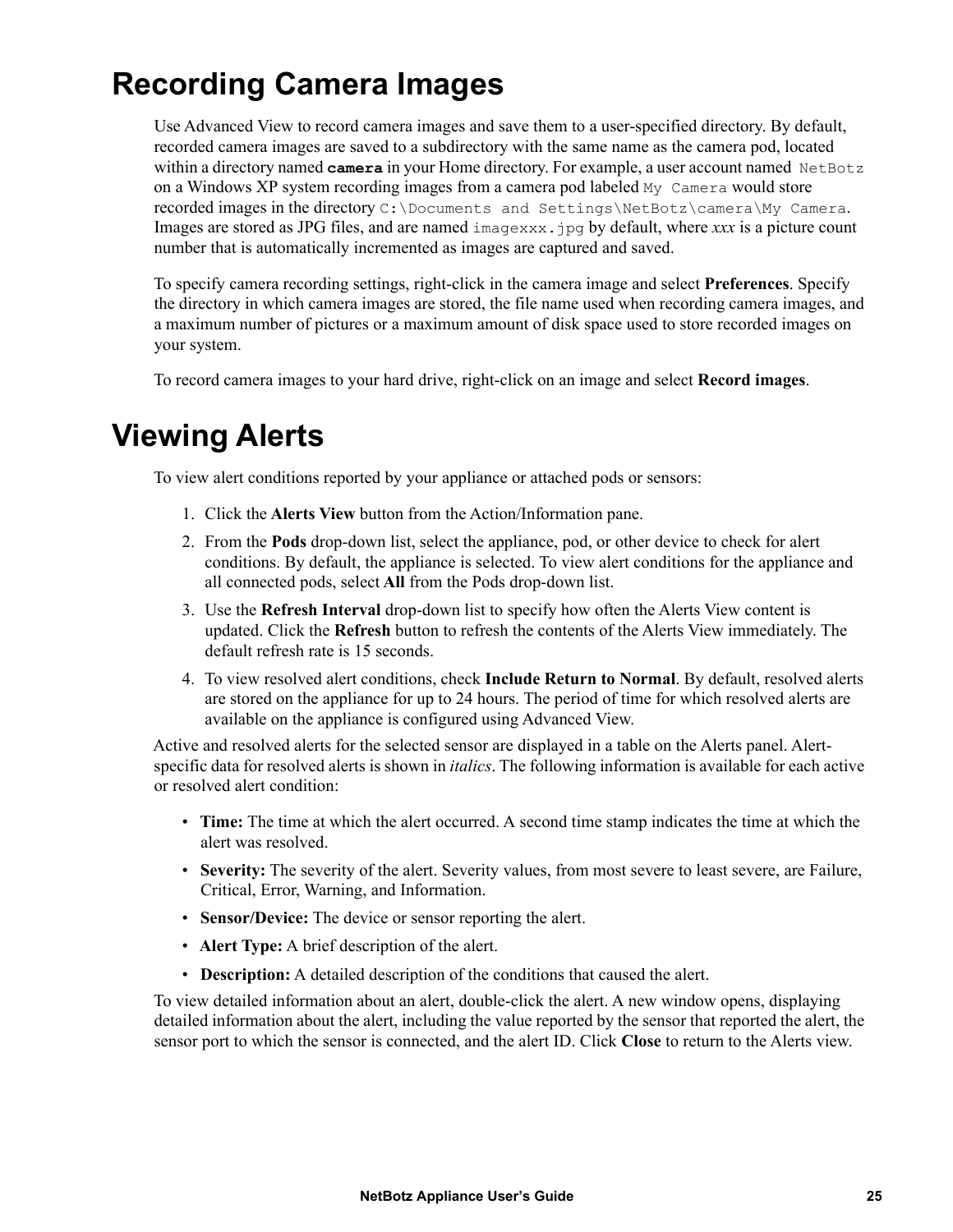If additional alert-specific data such as graphs, maps, or captured images is available, it appears on the Alert Details view as entries in additional tabs. Double-click entries on tabs to view additional data.



**Note:** When viewing video that was captured for an alert for a camera motion sensor, the IP Address displayed is that of the appliance selected from the Appliance field, even if the camera pictures are from a shared IP camera.

#### **Resolving alerts**

Normally, alerts are automatically resolved when the sensor reading that caused the alert returns to normal. However, if the threshold that generated this alert was configured using the **Return-To-Normal Requires User Input** setting in its Advanced Settings, and the user account that is accessing the Alerts View has either Administrator or Application (with Alert Update) privileges, then a **Mark Alert Resolved** button appears in this window as well.

Thresholds that are configured to require user input before returning to normal do not automatically clear when the monitored value returns to acceptable or normal levels. Alerts generated when the threshold is exceeded will not report a Return-To-Normal state until a user with Administrator or Application (with Alert Update) privileges opens the resulting alert entry in the Alerts View and clicks the **Mark Alert Resolved** button.

#### **Saving picture sequences to your system**

If an alert includes a picture sequence, you can save the picture sequence to your system as a M-JPEG AVI or as a digitally signed M-JPEG AVI file (if you have the appropriate license). M-JPEG AVI files are motion picture files that can be played using standard media player software. Signed files provide proof that the generated images have not been tampered with or altered in any way.

To save a picture sequence as an M-JPEG AVI or as a Signed M-JPEG AVI, double-click an alert from the Alerts view, select the Camera Pictures tab, select the picture sequence, and click **View Camera Sequence**. Right-click in the camera image and select either **Download AVI (Signed)** or **Download AVI (Unsigned)**.



For information on how to verify that signed AVI files have not been tampered with, see ["Verifying Signed M-JPEG AVI Files" on page 143.](#page-151-2)

### <span id="page-34-0"></span>**Viewing Maps**

The Map View lets you create, edit, and delete user-created maps that show the location of your NetBotz appliances, pods, and sensors. The alert state of devices on the Map View is indicated with red for an alert and green for a normal state.

To view a map using Advanced View, click the **Map View** button in the Action/Information pane. The first map stored on the appliance is displayed. If more than one map is stored on the appliance, select additional map views from the **Maps** drop-down list.

To view sensor readings for a device displayed in the Map view, select the device. The Sensor Data pane displays the reading reported by sensors associated with the selected device, and the alert status for each sensor. If the selected device features a large number of sensors, the sensors may be divided into sensor sets.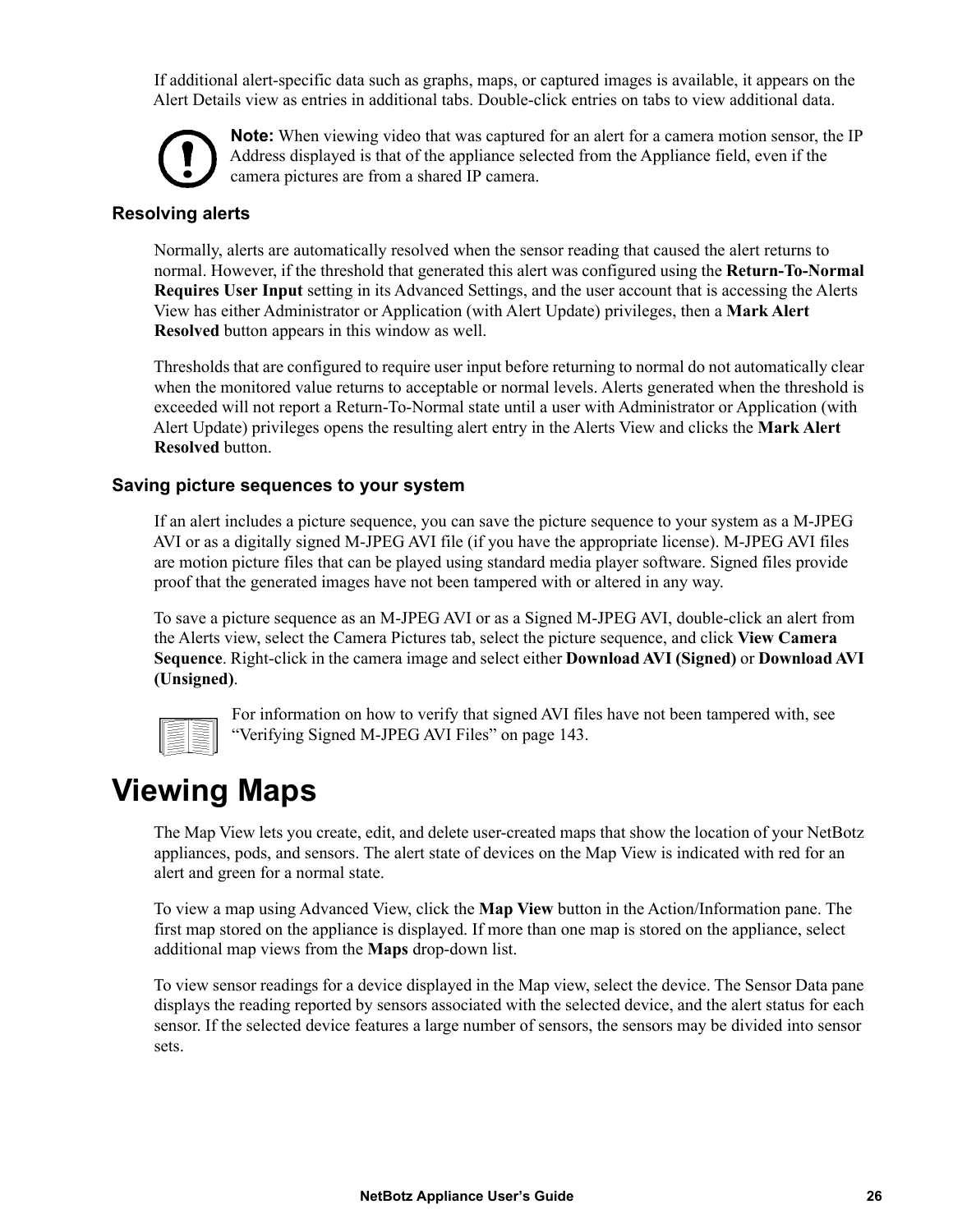### <span id="page-35-0"></span>**Creating and editing maps**

To create a new map for use in the Map View or to edit a map:

- 1. Click the **Maps View** button in the Action/Information pane.
- 2. To create a new map, click **Add**. To edit a map, select the map from the **Maps** drop-down list and click **Edit**. The Map Configuration window opens.



**Note:** There is a limited amount of space available for creating maps and using custom audio clips. The Storage Information area at the bottom of the window shows the storage space used and the total storage space available.

- 3. Enter a name in the **Name** field.
- 4. A default background image is provided for the map. To use a different image, click **Change Background Image**. Select a graphic file (JPG, PNG, or GIF format, no larger than 640x480) and click **OK**.
- 5. Place devices or sensors on the map. To position a device on the map, select the device symbol from the device directory structure at the left side of the window and click **Add Selected Pod/ Sensor**, or click and drag the icon from the directory structure onto the map.
	- To specify a new label for symbols on the map, right-click on the symbol, then click **Change map label...**. Type the new label for the symbol and click **OK**.
	- To remove a symbol from the map, right-click the symbol, then click **Remove**.
- 6. When you have finished placing symbols on the map, click **OK** to save the map to your appliance.

### <span id="page-35-1"></span>**Viewing Graphs**

To view a graph of the data collected by a sensor connected to your appliance:

- 1. Click the **Graph View** button in the Action/Information pane.
- 2. Select the pod from the **Pods** drop-down list that either includes the sensor you need to view or to which the external sensor that you need to view is connected.
- 3. From the **Sensors** drop-down list, select a sensor for which data will be graphed. Only sensors that are available on the device selected from the **Pods** drop-down list, and that are included in the selected sensor set (if applicable) are listed in the **Sensors** drop-down list.
- 4. Use **Start Time** and **End Time** to specify the range of time for which sensor data is graphed, and use the **Refresh Interval** drop-down list to specify how often the graph content is updated. The default Start Time is 60 minutes and the default End Time is Present.

For more information, see "Capture settings" (for camera pods and CCTV adapter pods) or "Settings" (for sensor pods).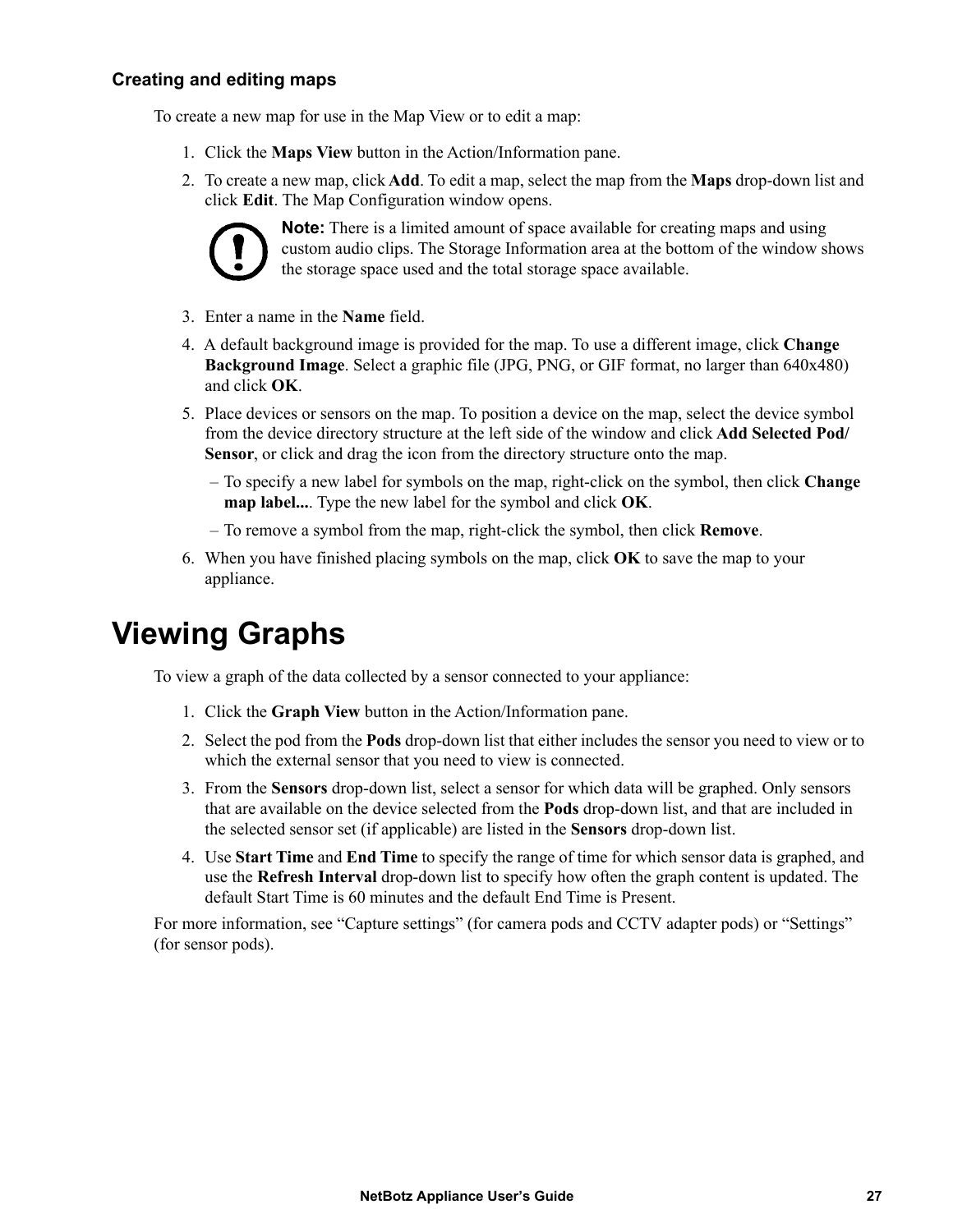## **Viewing Historical Data**

The History View lets you view and export historical data from one or more sensors. You can specify which pods and sensors to include, as well as the range of time for which data will be retrieved. The data can then be exported to a text file in a tab-delimited, comma-delimited, or semi-colon-delimited format.

The **History View** button is available on the Action/Information pane.

#### **Running a historical data report**

To define the parameters for the report:

- 1. Click **History View** on the Action/Information pane. The History View pane is displayed.
- 2. In the list of **Pods**, select one or more pods. Use Control-click or Shift-click to select multiple pods. The Sensor list is populated with the sensors from the selected pods.



**Note:** Unplugged sensors will be displayed in the list, as will sensors with no recorded data. Sensors that have been deleted from the system will not be shown.

- 3. In the list of **Sensors**, select one or more sensors. Use Control-click or Shift-click to select multiple sensors.
- 4. In the **Start time** drop-down, select the amount of time for which you wish to display data.
- 5. Click **Run History** to run the report. Depending on the pods and sensors chosen, the report may take a few minutes to complete for larger reports.

**Note:** Best results can be achieved by separating large report requests into logical sections.

The report returns a sortable table with the pod name, sensor name, time the value was recorded, and the value of the sensor. By default, the table is sorted by pod and sensor, with the most recent data listed first. Only changes in value or state are listed in the table, so if a sensor has not changed during the report scope, only the initial value will be listed. If a sensor has been disconnected during the entire scope of the report, a empty table will be listed for that sensor.

#### **Exporting the data to a text file**

Once a report has been run, the displayed data can be exported into a text file. The file can be tabdelimited, comma-delimited, or semi-colon-delimited.

**Note:** The Date column is exported in a 13-digit format (milliseconds since January 1st, 1970).

To export the data from a report:

- 1. On the History view, click **Export Data**.
- 2. Choose the delimiter for the file on the right side of the window. There are three choices, **Semicolon**, **Comma**, and **Tab**.
- 3. Choose the location where you will save the file and enter a filename. Click **Save**.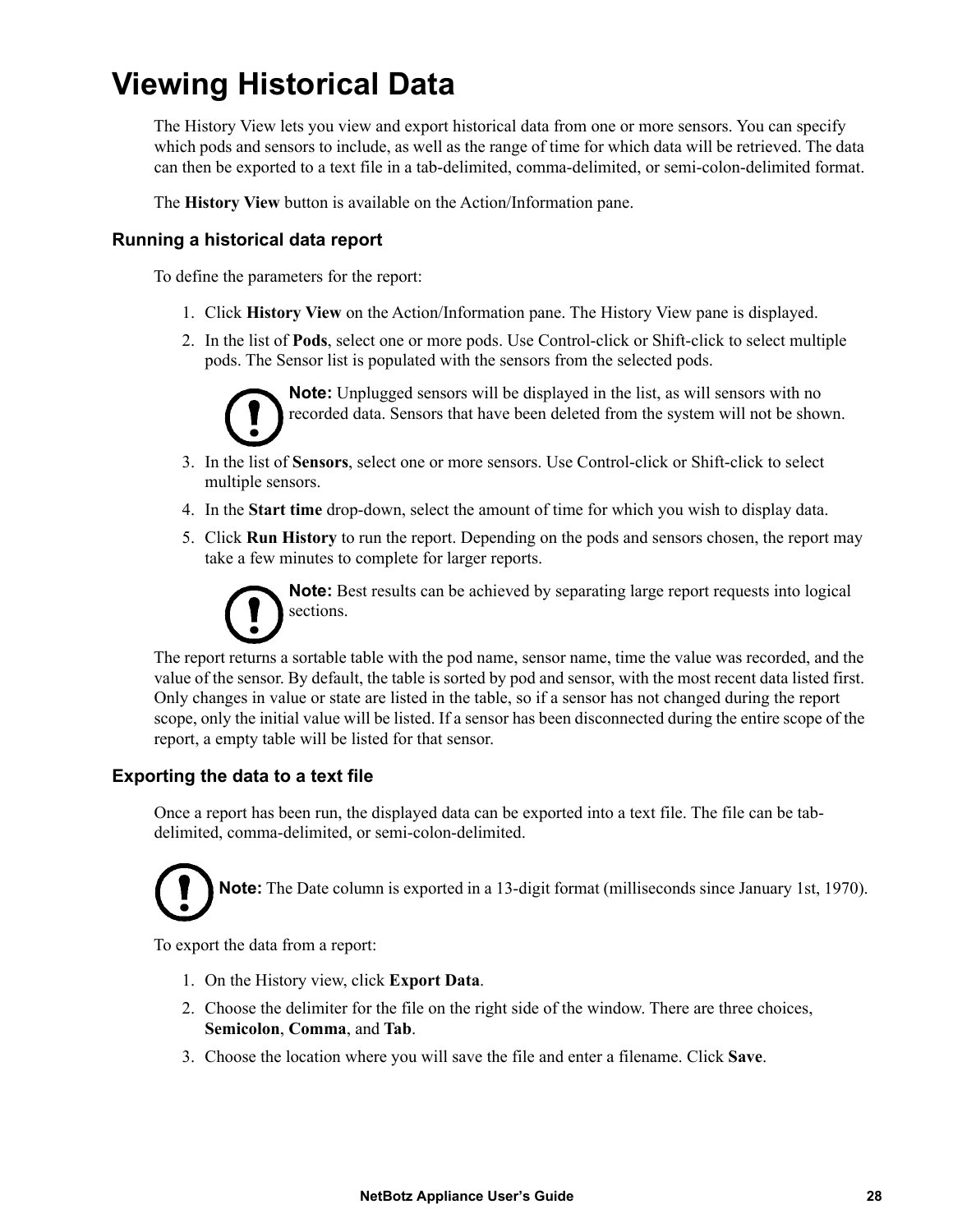# **Event Log**

The event log records System and Rack Access System events in order to provide an audit trail for security-related events. The Event Log can hold ten pages of data (with each page limited to 64K of data).

For each event, the date and time of the event is recorded, along with the category of the event, the severity of the event, and a text description of the event.

To refresh the contents of the Event Log, click **Refresh**. Any new events will be appended to the bottom of the current page.

To clear the current Event Log, click **Clear**. All recorded event data currently contained in the Event Log is deleted. After the Event Log has been cleared, the first entry in the new log will be "Event log has been cleared".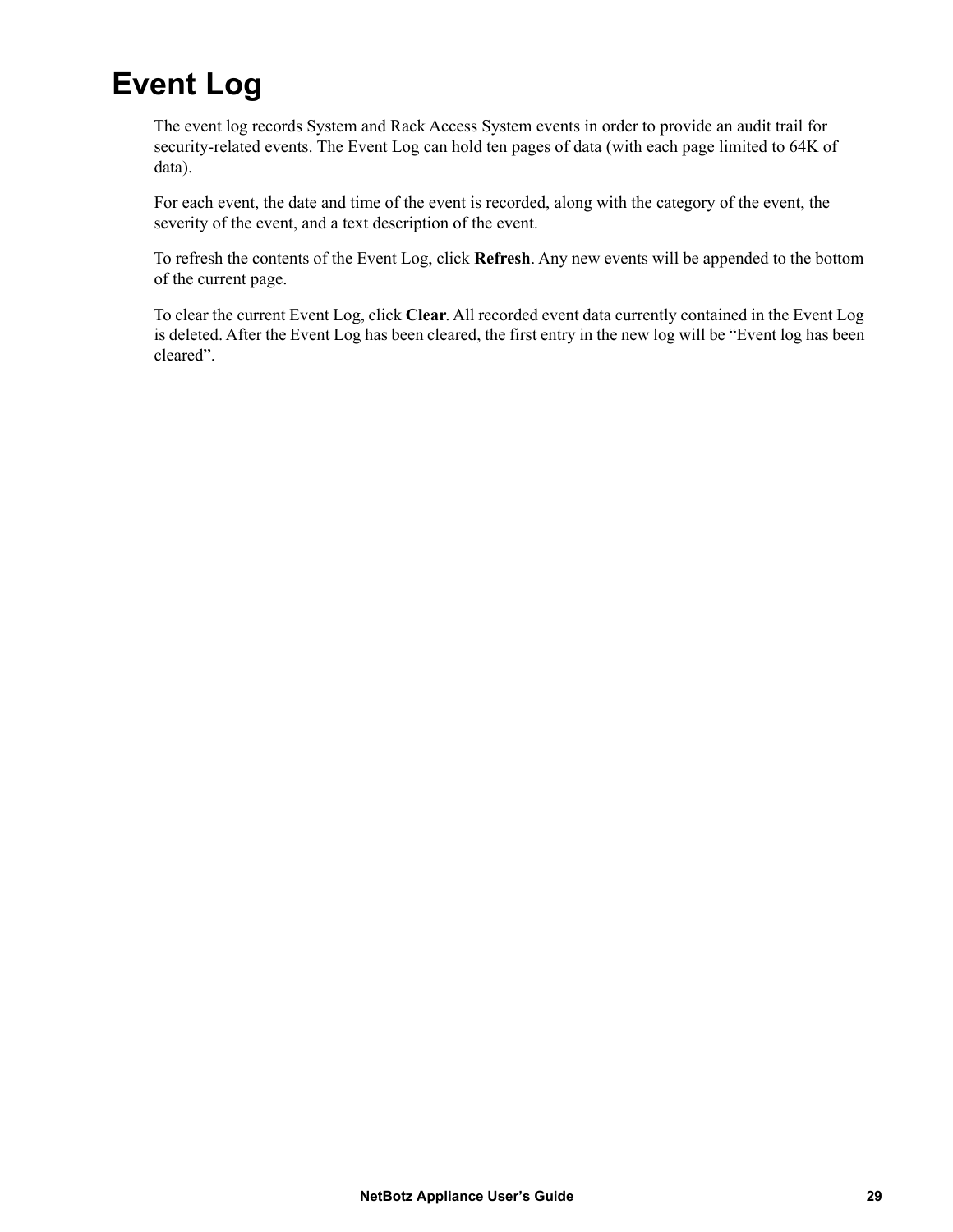# **Advanced View: Pod/Sensor Settings**

Use the icons in the Pod/Sensors Settings area of the Configuration view to configure the pods and sensors connected to your appliance and configure the alert actions and policies that are used when alerts are reported by sensors.



**Note:** The icons that appear in the **Pod/Sensor Settings** area depend on how your system is configured. It is possible that not all icons discussed in this chapter will appear in your **Pod/ Sensor Settings** area.

### **Alert Action**

Use the Alert Action icon to define Alert Actions.

#### **Pre-configured alert actions**

Your appliance comes with pre-configured alert actions. To use the pre-configured alert actions, edit the alert action to provide the information that is required to complete the alert action.

#### **Available alert notification methods**

An alert action consists of a single alert notification method and any specific information necessary to deliver the notification. Your appliance supports the following alert notification methods:

• **Activate Button Output:** Generates an output relay that is defined as a Button Relay.



**Note:** This alert notification method is designed for use only with output switch devices.

- **Call Web Services Alert Receiver:** Sends alert data to a web server implementing the NetBotz Web Services Alert Receiver.
- **Play Audio Alert:** Plays a description of the alert in spoken English.
- **Play Custom Audio Alert:** Plays a user-specified audio clip. Audio clips are uploaded to the appliance using the Custom Audio Clip icon.



For information about Custom Audio Clips, see ["Custom Audio Clips" on page 75.](#page-83-0)

- **Send Custom HTTP GET:** Delivers alert notifications as custom HTTP GET commands. The URL generated from the alert action is user-definable, and can include BotzWare macro values.
- **Send Custom Text File to FTP Server:** Sends a customized text file with user-specified content to an FTP server. Use macros supported by BotzWare to define the name of the directory on the server in which custom text files are stored and the base filename used for the text files.
- **Send Data to FTP Server:** Sends an alert notification with information about the alert to an FTP server. Use macros supported by BotzWare to define the name of the directory on the server in which data files are stored and the base filename used for FTP data files.
- **Send E-mail:** Sends an alert notification e-mail with information about the alert to one or more e-mail recipients. The alert notification e-mail can include images captured by a camera pod, a graph, and a map of the sensor-specific data associated with the alert.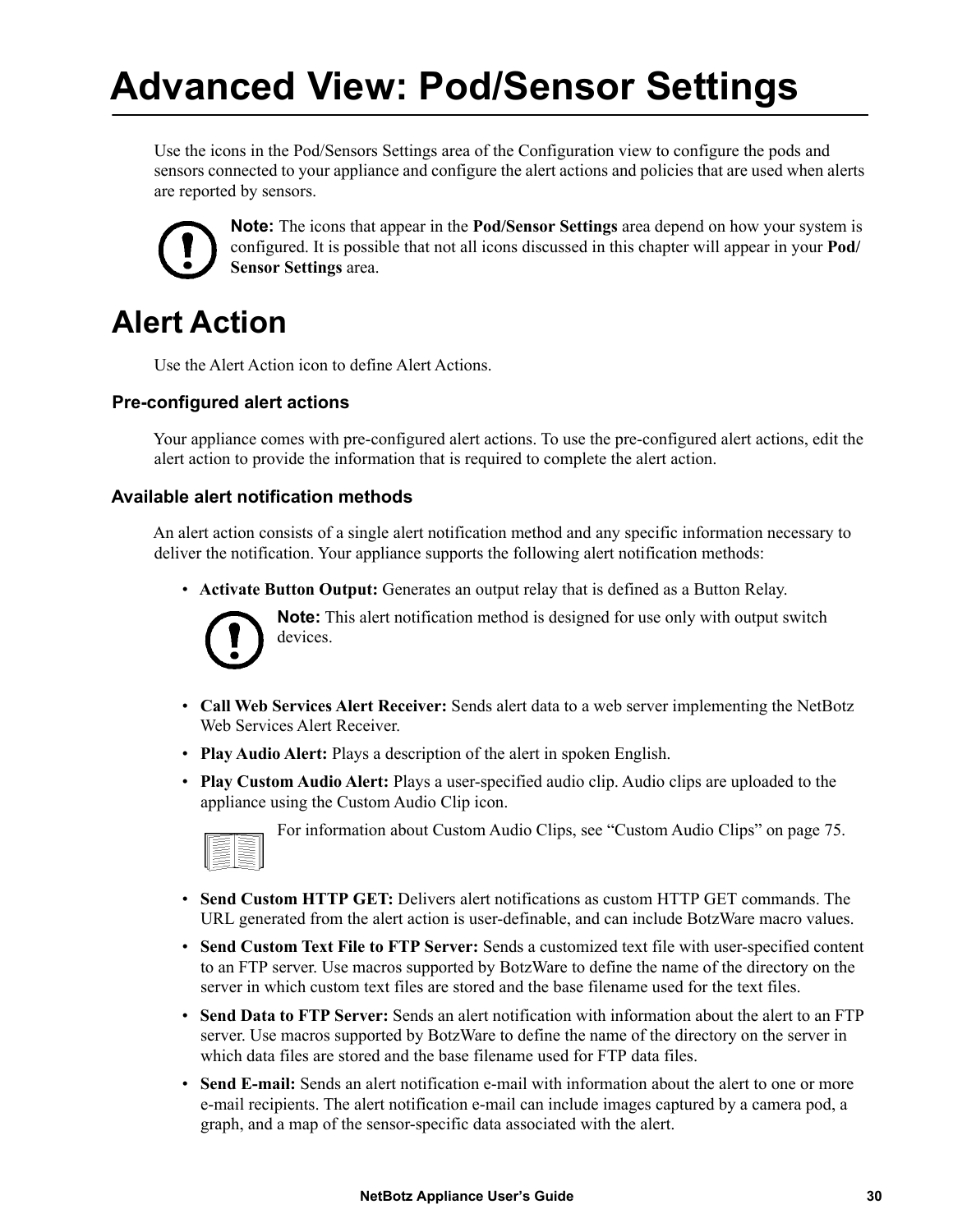• **Send HTTP Post:** Sends an HTTP post to a specified HTTP server with information about the alert. The alert notification post can include images captured by a camera pod, a graph, and a map of the sensor-specific data associated with the alert.



**Note:** The appliance posts all data according to the HTTP Post/FTP Data Delivery parameters. You must configure the target HTTP server appropriately to receive the posted data. More information can be found on the APC Web site.

• **Send Short Message E-mail:** Sends a user-configurable e-mail alert notification for devices with limited display capabilities, such as cellular telephones and personal data assistants (PDAs). Use macros supported by BotzWare to specify the contents of the title and body of the e-mail.



For more information on macros supported by BotzWare, see ["BotzWare Macros" on](#page-144-0)  [page 136](#page-144-0).

- **Send SNMP v1 Trap:** Sends an SNMP trap that contains information about the alert to a specified SNMP trap recipient.
- **Send SNMP v3 Inform:** Sends an SNMP INFORM packet that contains information about the alert to a specified SNMP trap recipient.
- **Send Wireless SMS Message:** Sends a wireless SMS message that contains information about the alert to an e-mail address or phone number.

For more information, see ["SMS" on page 100.](#page-108-0)

- **Set Beacon Output State**: Set the Beacon to turn on or off in response to an alert.
- Set Output Switch 1: Set an output device to turn on or off in response to an alert.
- **Set Output Switch 2**: Set an output device to turn on or off in response to an alert.



**Note:** Set Output Switch 1 and 2 are only available on the NetBotz Rack Monitor 450, 550 and 570 models.

• **Set Switch Output State:** Generates an output relay that is defined as a Switch Relay.



**Note:** This alert notification method is designed for use only with relay output devices.

- **Set Lock Output State:** Set the lock to lock or unlock in response to an alert.
- **Set Outlet State:** Set the outlet to turn on or off in response to an alert.
- **Set Reader Output State:** Set the card reader to enabled or disabled in response to an alert.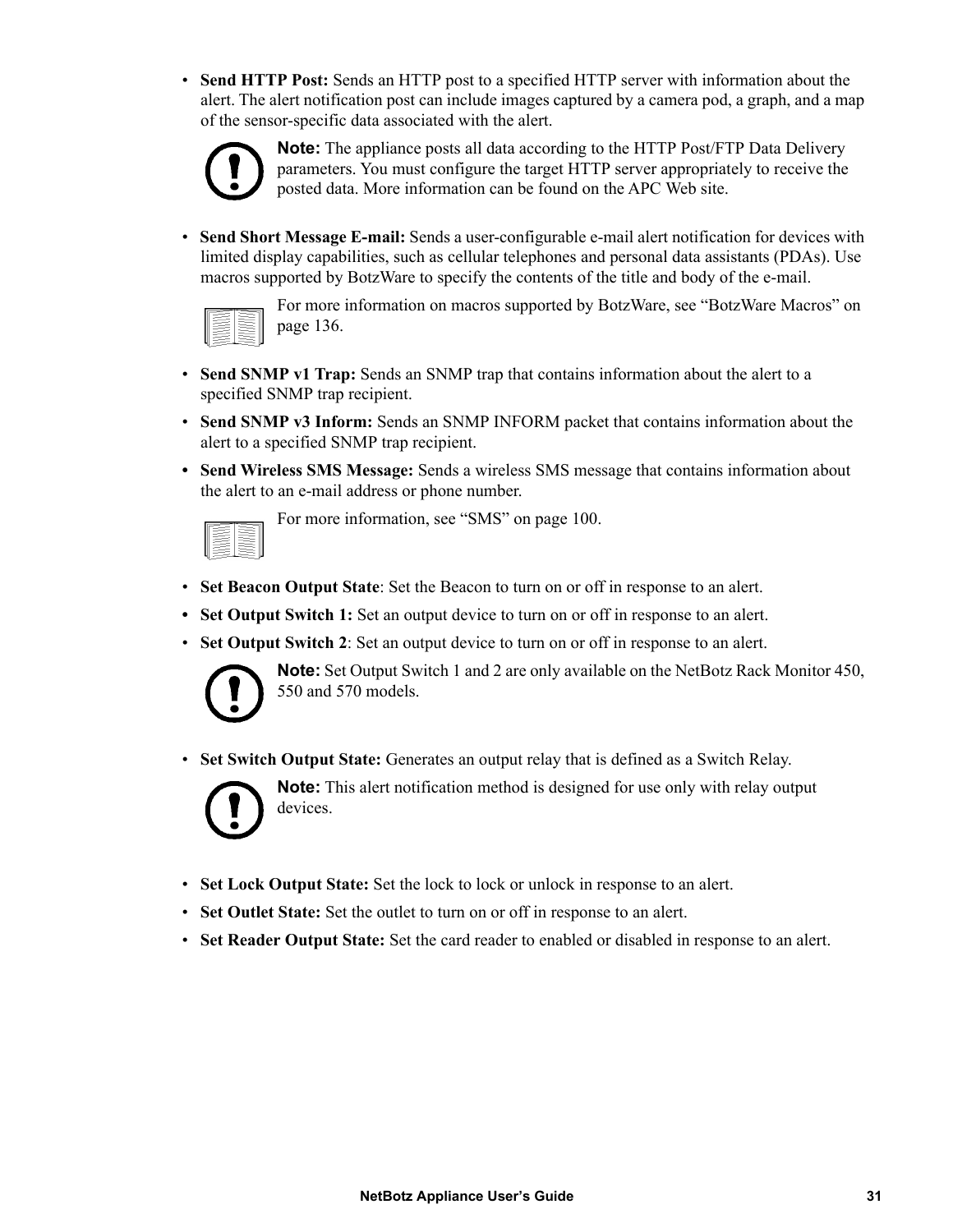#### **Creating or editing alert actions**

To create a new Alert Action or edit an existing Alert Action:

- 1. Double-click the Alert Actions icon.
- 2. Click **Add...** If you are editing an existing alert action, select it from **Alert Action**, click **Edit,**  and proceed to step 4 .
- 3. Select the alert notification method for this action from the Add Alert Action window, and click **OK**.
- 4. Specify the notification information for this alert action.

|  | ı       |
|--|---------|
|  | ۰       |
|  | -<br>ч. |
|  | --<br>i |
|  | ٠<br>÷  |
|  | s.      |
|  | ۰<br>c. |
|  |         |

For detailed notification method-specific instructions, see ["Advanced View: Creating](#page-126-0)  [Alert Actions" on page 118](#page-126-0).

5. Click **OK** to save your changes. The saved alert action appears in the list of defined alert actions, and is available for use in your Alert Profile.

If you create an Alert Action for a specific pod and subsequently remove and delete that pod from your appliance, you must manually remove the alert actions that were associated with that pod.

### **Alert Profile**

Use the Alert Profile icon to customize your appliance default alert notification policy, or to create additional alert notification policies. Alert policies define the notification actions taken by the appliance in response to alerts. Each Alert Profile consists of one or more Alert Sequences. An Alert Sequence specifies:

- The period of time that must pass before an alert condition results in notification
- The number of times the notification is repeated if the alert condition is not corrected
- The time interval at which the notification is enacted
- One or more alert actions that are part of the Alert Sequence notification process
- The schedule that determines whether the Alert Sequence is active at the date and time the alert occurs
- Capture settings that can override specific alert-action attributes, such as including graphs or image captures with alert notifications

You can also use the Alert Profile icon to temporarily disable all alert notifications globally associated with an Alert Profile.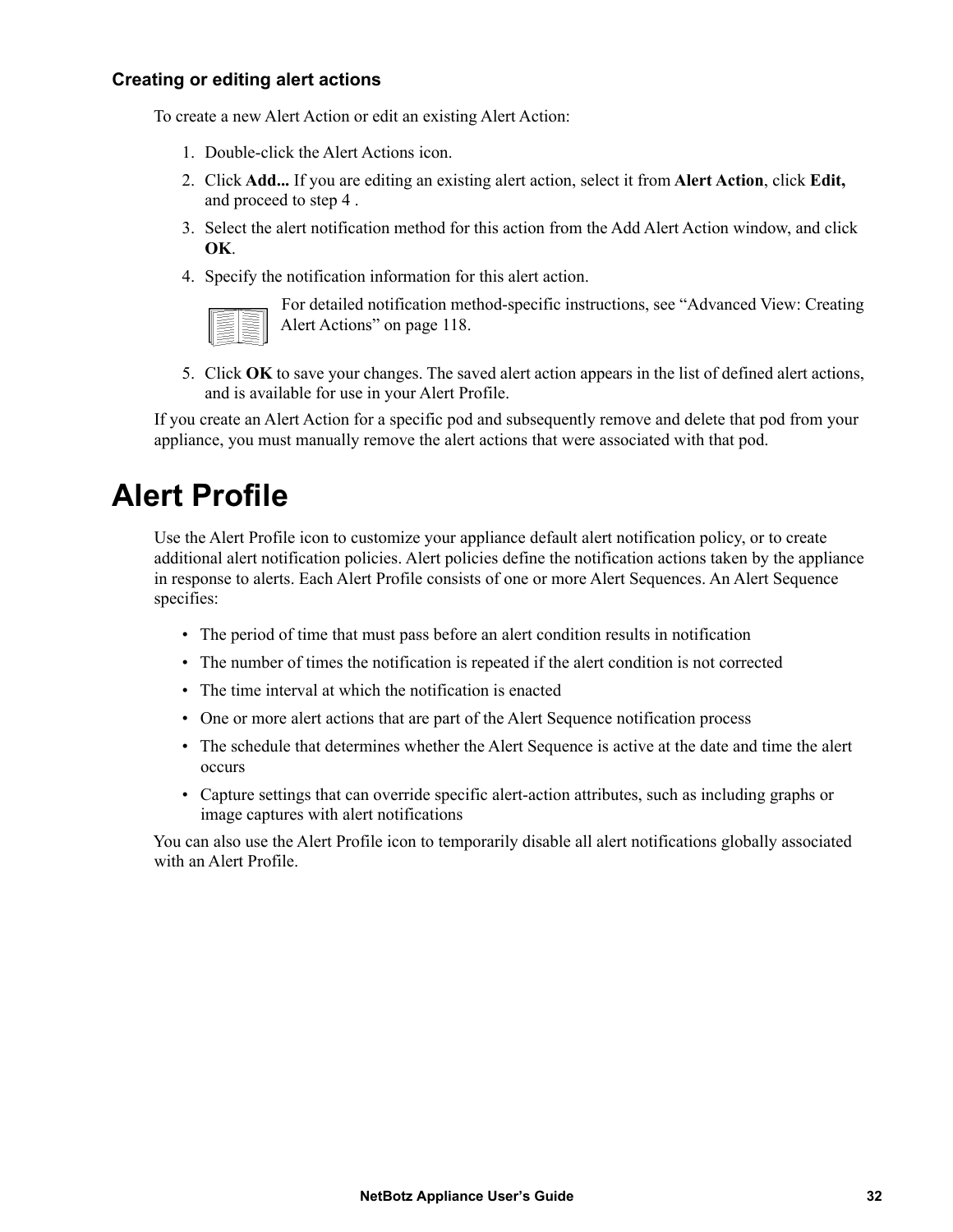#### **Default alert profile**

Your appliance comes pre-configured with a default alert profile. The default policy features the following four pre-configured Alert Sequences which are active 24 hours a day, 7 days a week:

- **Alert Level 1:** Begins immediately after an alert condition occurs (Start Value of 0) and repeats two times at 5 minute intervals. It initiates the Primary E-Mail Notification, and Short Message E-Mail alert actions.
- **Alert Level 2:** Begins 20 minutes after an alert condition occurs and repeats one time at a 10 minute interval. It initiates the Secondary E-Mail Notification and Short Message E-Mail alert actions.
- **Alert Level 3:** Begins 90 minutes after an alert condition occurs and repeats two times at 60 minute intervals. It initiates the Primary E-Mail Notification, Secondary E-Mail Notification, and Short Message E-Mail alert actions.
- **Continuous Alert:** Begins immediately after an alert condition occurs (Start Value of 0) and repeats indefinitely at one minute intervals. It initiates the Send SNMP Trap alert action.



**Note:** Pre-defined alert actions or individual sensor thresholds may require additional information such as e-mail addresses, server IP addresses, output devices, etc., for notifications to be delivered. Be sure to properly configure alert actions and thresholds used in your Alert Profile.

The default alert profile can be edited but not removed. When sensor thresholds are created, the default alert profile is used unless you use advanced threshold settings to specify otherwise. You can also create additional Alert Profiles.

#### **Creating or editing an alert profile**

To create a new alert profile or modify an existing alert profile:

- 1. Double-click the Alert Profile icon.
- 2. Click **Add...**.
- 3. Type a label for the Alert Profile and configure the Alert Sequence(s) for the new profile.

For information on creating an Alert Sequence, see ["Creating an alert sequence" on](#page-42-0)  [page 34](#page-42-0).

- 4. Click the **Advanced** tab to schedule an alert notification delay, if desired.
- 5. If you are modifying an existing alert profile, select the alert profile from the **Profile** table and click **Edit...**. When you finish making your changes, click **OK**.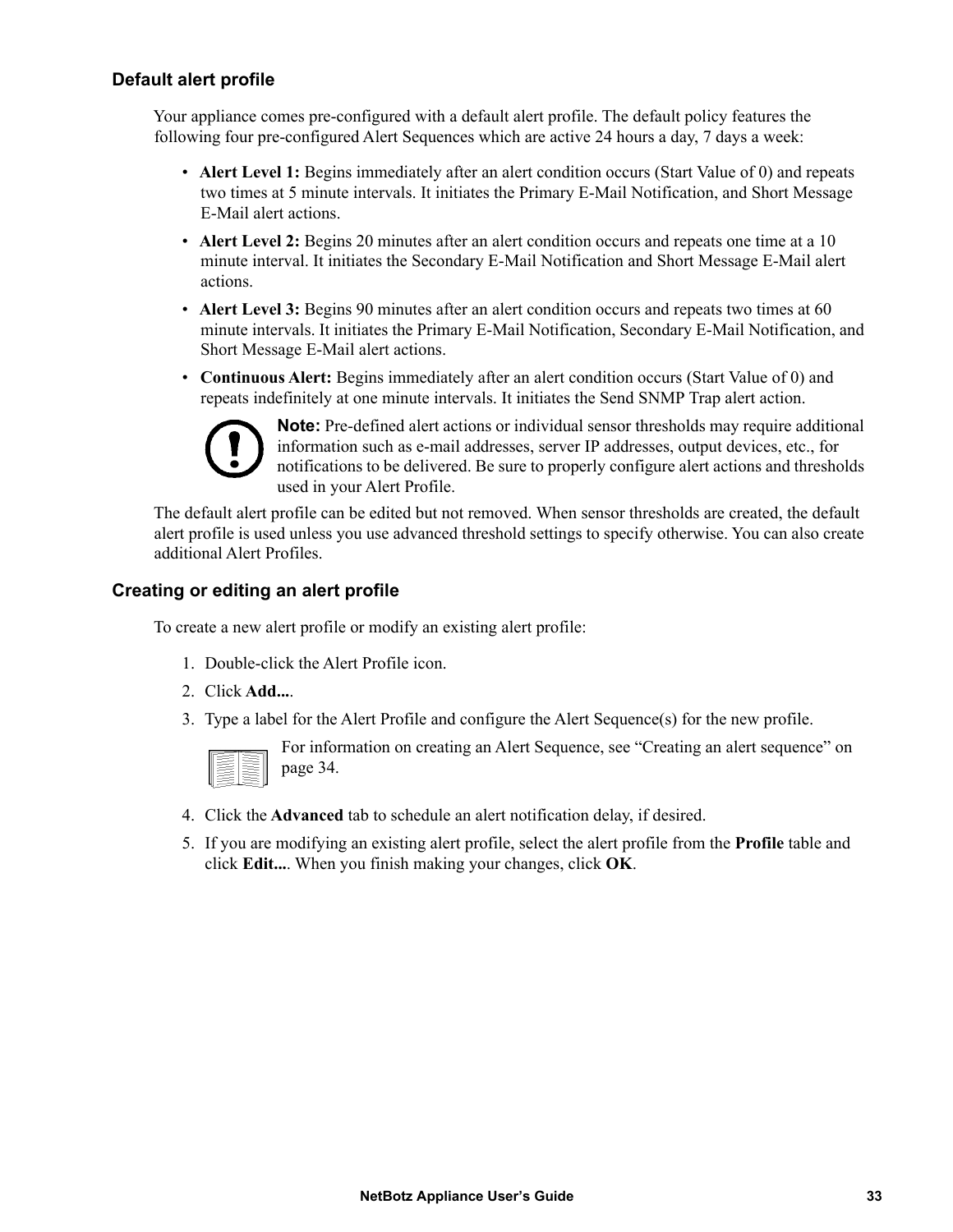#### <span id="page-42-0"></span>**Creating an alert sequence**

To create a new alert sequence or modify an existing alert sequence:

- 1. Double-click the Alert Profile icon.
- 2. Select the alert profile to which you would like to add a new alert sequence and click **Edit**.
- 3. Click **Add...**. If you are modifying an existing alert sequence, select the alert sequence from the **Sequence** table and click **Edit...**.
- 4. Type a name for the alert sequence in the **Label** field.
- 5. In the **Start** field, type the number of minutes that must pass before an alert condition sends a notification. If you want notifications to begin immediately, specify a **Start Time** of 0 seconds.
- 6. (Optional) Check **Automatically add new alert actions to this schedule** if you want new alert actions created after this alert schedule is defined to be automatically added to this schedule.
- 7. Check **Repeat Until Return to Normal** if you want the alert actions for this alert sequence to be repeated automatically until the alert condition no longer exists. If you want the actions to be repeated only a specific number of times, leave this check box unchecked and use the **Repeat** field to specify how many times to repeat the actions.
- 8. In the **Interval** field, type the number of minutes that will pass between repeated notifications.
- 9. Specify **Capture Settings** for graphs, pictures, and maps. Capture settings override the **Maximum Camera Pictures** and **Include a Graph with the Alert** settings for alert actions associated with this alert sequence.



**Note:** Images are only captured and included in an alert notification if you checked at least one **Cameras to Trigger** when defining a threshold.

- 10.Click **Add...**, and select one or more alert actions from the Add Action window. Click **OK**.
- 11.If you wish to edit any of the Alert Actions while setting up your profile, click **Edit Alert Actions...** to display the list of Alert Actions.
- 12.Click **OK** to save the alert sequence to your alert profile.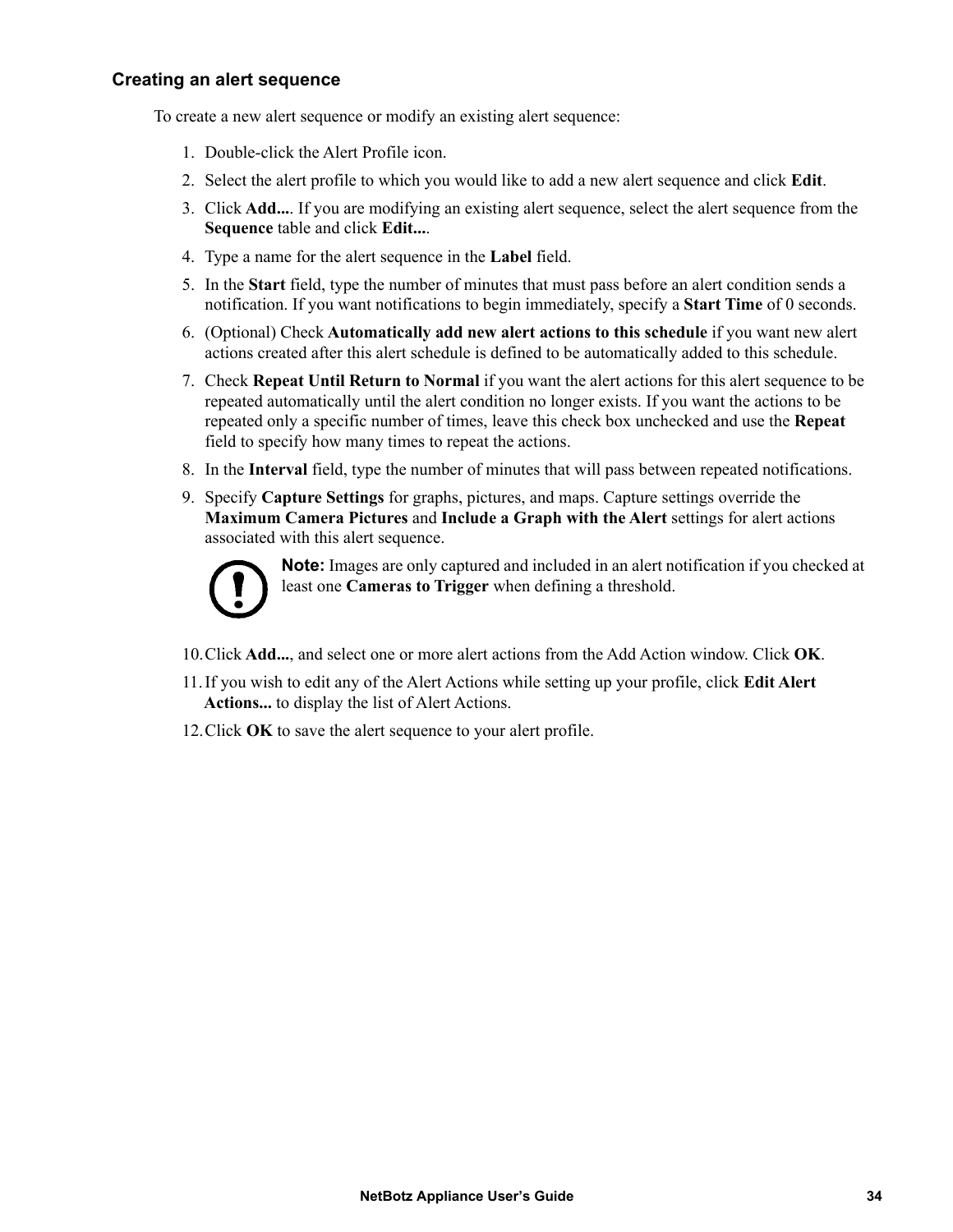#### **Suppressing alert notifications**

You can temporarily suppress all alert notifications associated with a selected alert profile globally.



**Note:** Disabling alert notifications prevents your appliance from automatically notifying you of conditions that may be hazardous to your critical assets and spaces. Use this feature only for scheduled maintenance or downtime.

When alert notifications are disabled, sensors in the Sensor Readings pane continue to turn red to indicate that a threshold has been violated.

**Disable Alert Notification** settings are not persistently stored on the appliance.

If the appliance loses power or restarts prior to the specified time that alert notifications should resume, alert notifications are no longer suspended.

To suppress alert notifications:

- 1. Select the Alert Profile for which you need to suppress alert notifications from the Alert Profile window and click **Edit...**.
- 2. Select the **Advanced** tab.
- 3. Check **Suppress alert notifications until**.
- 4. Use the calendar control to specify the date and time to resume alert notification.
- 5. Click **OK**.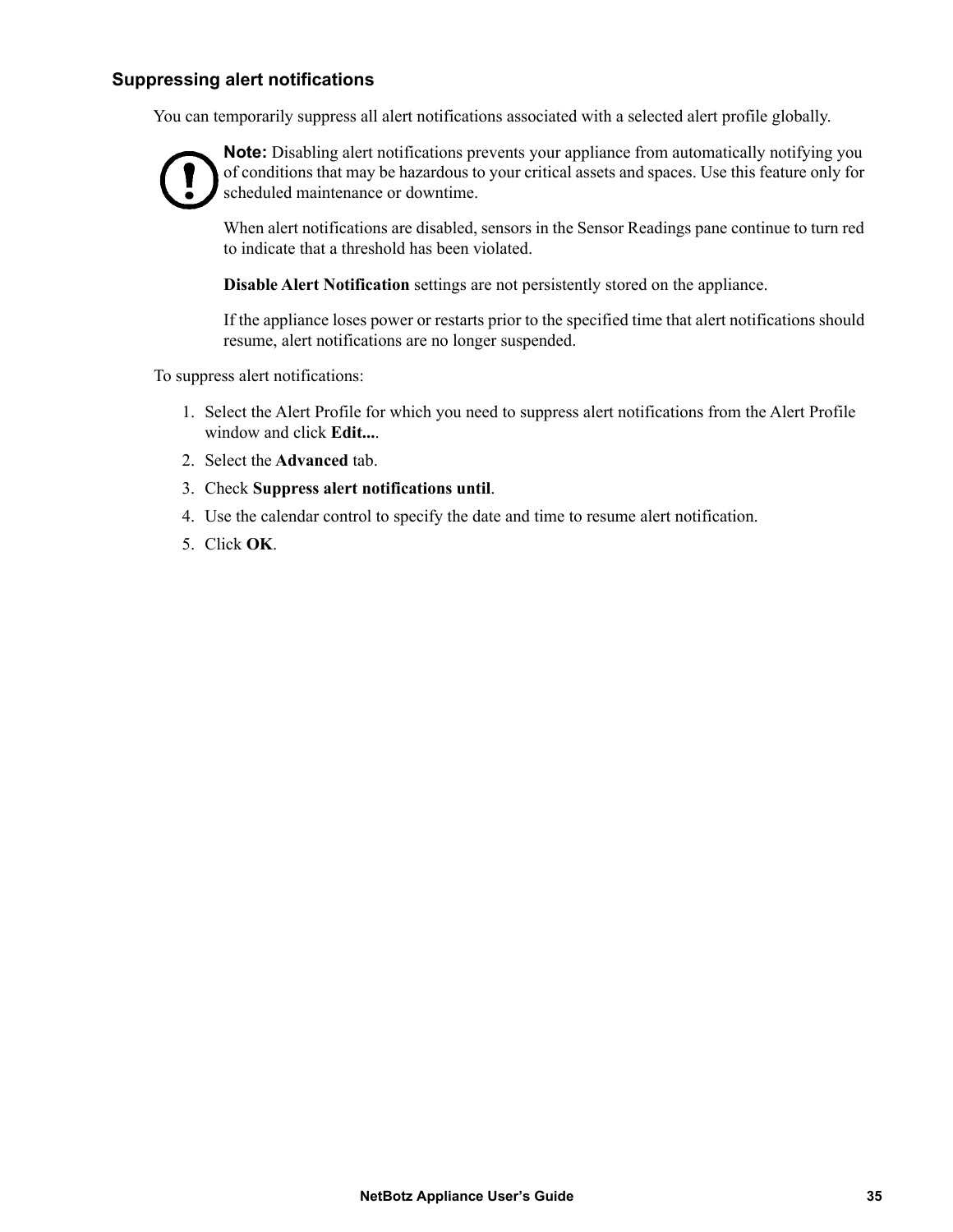## **Camera Pods**

To configure a camera:



**Note:** From the Navigation pane, you can right-click a Pelco camera and select **Connect to...** to launch the Pelco Web interface for the camera. This will allow access to additional required configuration settings.

- 1. For integrated cameras or cameras connected to the appliance, double-click the Camera Pods icon. The Camera Pod Configuration window appears with a list of cameras.
- 2. For IP cameras that are shared, for example Pelco cameras, double-click the Shared Cameras icon. The Shared Camera Configuration window appears listing the IP camera.

For more information on shared cameras, see ["Pod, Pelco Camera, and Rack Access](#page-101-0)  [PX-HID Sharing" on page 93](#page-101-0).

- 3. From the window that appeared, select the camera to configure, then configure the camera by using the buttons described below and in greater detail on the following pages:
	- Click **Settings** to specify labels for the camera, to specify an interactive camera frame rate limit and interactive camera mode limit.
	- Click **Capture** to configure the camera image capture settings.
	- Click **Masking** to configure the camera motion sensor and to specify motion and block-out masks, if available.
	- Click **Visual Modes** to specify the imaging mode and to specify the window to use with Pan and Scan mode. (Not available for Pelco PTZ IP cameras.)
	- Click **Sensors** to configure the sensors associated with the camera and to create thresholds for those sensors.

#### **Settings**

Select a camera from the Camera Pods window and click Settings to open the Camera Pods Settings window. From this window you can configure the following camera settings.



**Note:** Fields displayed may vary depending on the features of the camera selected.

| Field            | <b>Description</b>                                                                                                                                                                           |
|------------------|----------------------------------------------------------------------------------------------------------------------------------------------------------------------------------------------|
| Pod Label        | The label that identifies the device. This field does not appear for<br>integrated cameras. For integrated cameras the Pod Label is set for<br>the appliance.                                |
|                  | For more information, see "Settings" on page 69.                                                                                                                                             |
| Camera Label     | An additional label for the camera. If you provide both a Pod Label<br>and a Camera Label, images and alerts generated by this device are<br>identified as <i>Pod Label (Camera Label)</i> . |
| Microphone Label | An additional label for the microphone on this pod (camera pods)<br>and CCTV adapter pods only).                                                                                             |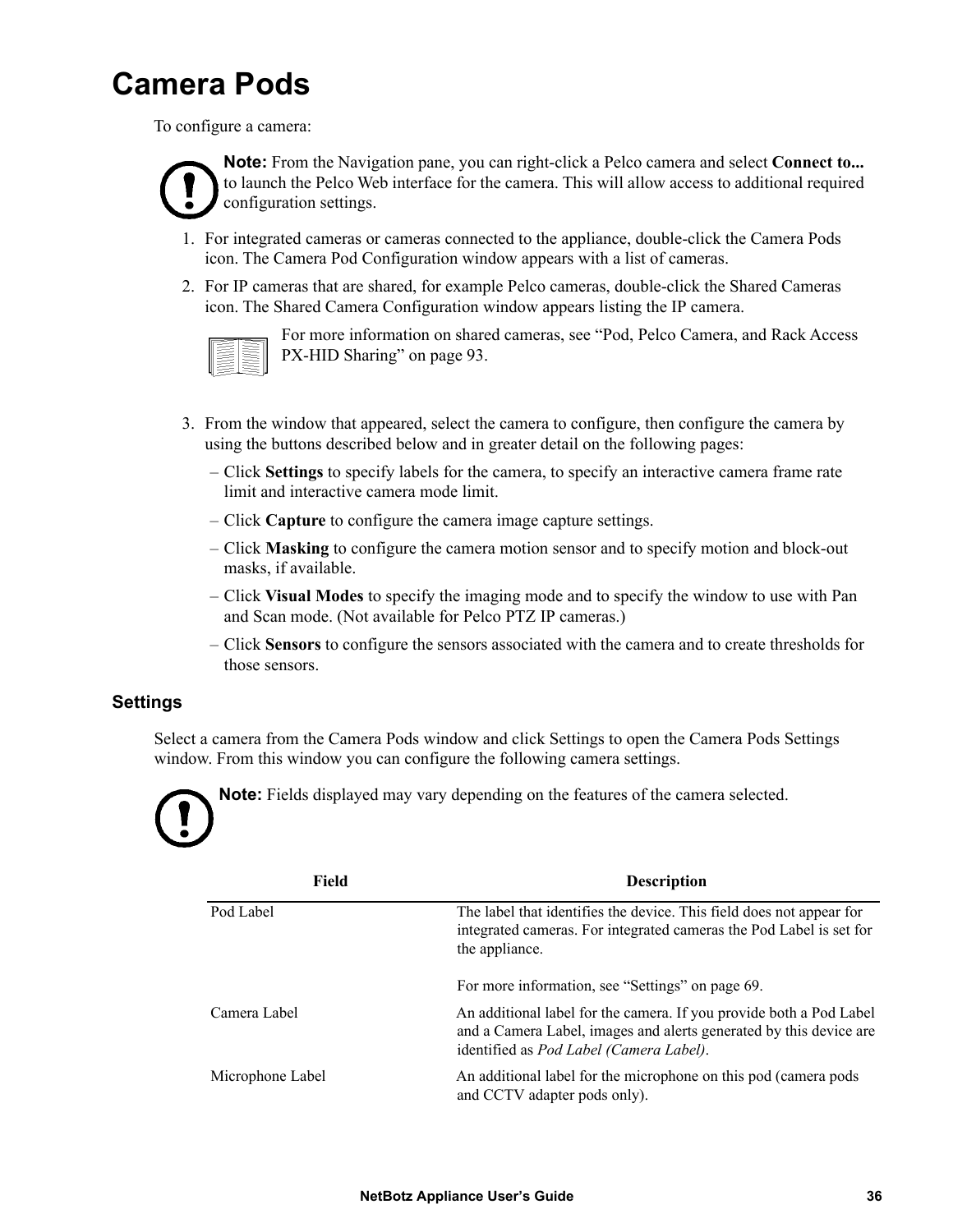| <b>Field</b>                    | <b>Description</b>                                                                                                                                                                                                                                                                                                                                                                                                                              |
|---------------------------------|-------------------------------------------------------------------------------------------------------------------------------------------------------------------------------------------------------------------------------------------------------------------------------------------------------------------------------------------------------------------------------------------------------------------------------------------------|
| Speaker Label                   | An additional label for the speaker on this pod (camera pods and<br>CCTV adapter pods only).                                                                                                                                                                                                                                                                                                                                                    |
| <b>Unplugged Alert Severity</b> | The severity of alerts generated if this device is unplugged.                                                                                                                                                                                                                                                                                                                                                                                   |
| Unplugged Alert Profile         | The actions taken if the camera pod is unplugged. By default, the<br>default alert profile is used for all thresholds. If you create<br>additional alert profiles, you can specify an alert profile other than<br>default.                                                                                                                                                                                                                      |
| Enable video from camera        | Enable video output from the camera pod. You can set an Advanced<br>Schedule that specifies times at which video output is enabled. To<br>configure Advanced Scheduling:<br>1. Check Enable video from camera.<br>2. Click Advanced Scheduling.<br>3. By default, all time periods in the schedule are Enabled. To<br>disable video output for a period of time, click and drag to<br>select the time range, and click Disable.<br>4. Click OK. |
| list                            | Enable audio from camera drop-down Select the conditions that cause audio streaming from the camera<br>pod to the Advanced View Camera View. This option is available<br>only when configuring camera pods.                                                                                                                                                                                                                                     |
|                                 | Interactive Frame Rate Limit (Percent) Specify what percentage of the total possible frame rate for a given<br>camera resolution is available to users that are using the appliance<br>interactively.                                                                                                                                                                                                                                           |
|                                 | For example, if you specified an Interactive Frame Rate Limit of<br>50% and your maximum frame rate for 640x480 resolution is 10<br>frames per second, you can only select frame rate values of up to 5<br>frames per second.                                                                                                                                                                                                                   |
| Interactive Mode Limit          | The maximum image resolution available to users that are using the<br>appliance interactively. This limits the performance impact caused<br>by multiple clients with high image resolution settings accessing<br>your appliances interactively.                                                                                                                                                                                                 |
|                                 | For example, if you specified an Interactive Mode Limit of<br>320x240, the maximum resolution mode available in the Camera<br>View of Advanced View is 320x240.                                                                                                                                                                                                                                                                                 |

When you finish updating the camera settings, click **OK**. Click **Cancel** to close this window without saving any changes.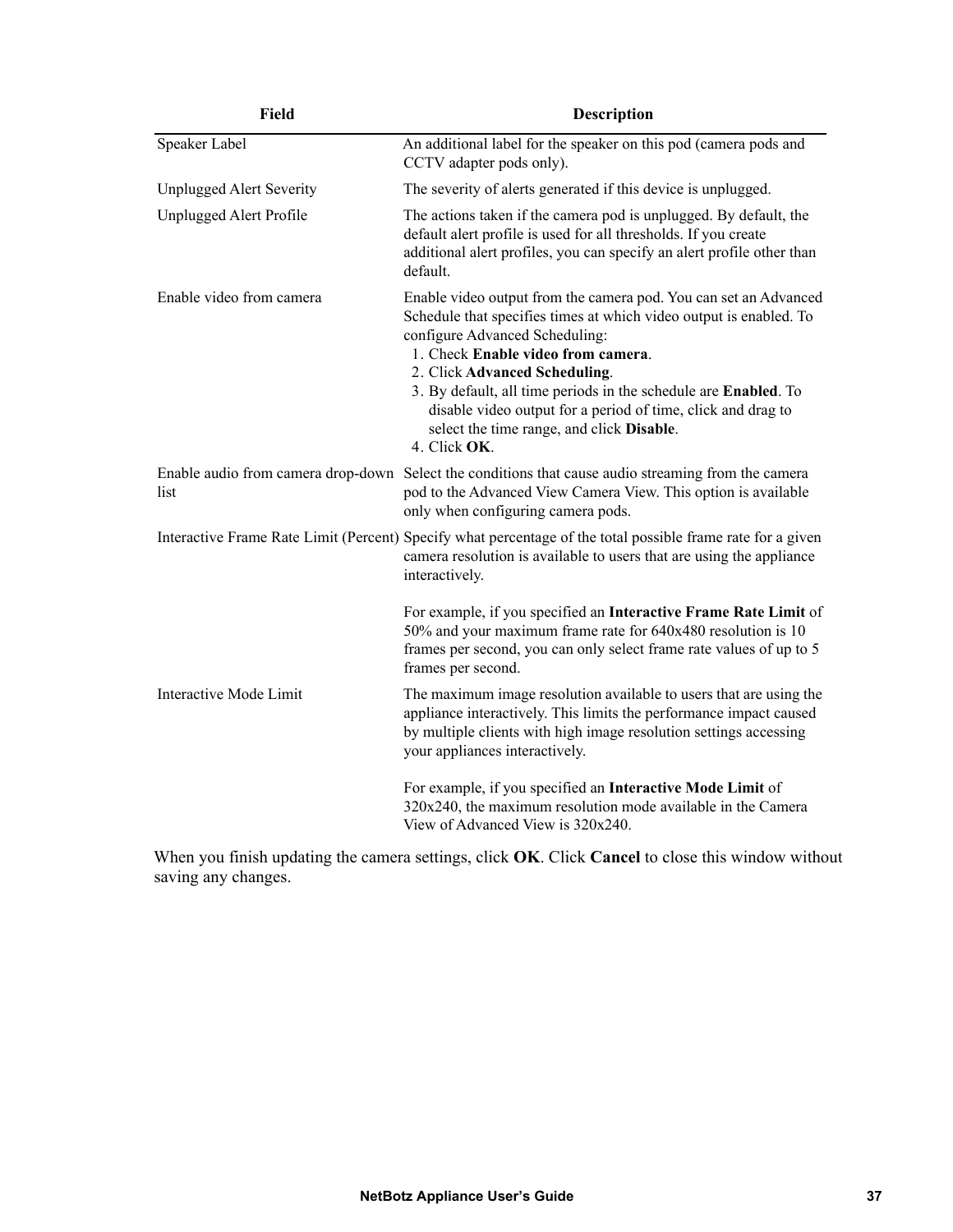#### **Associating relays, switches, or outlets with integrated cameras and camera pods.**

Relays, switches, and outlets can be associated with cameras to simplify manually changing relay states from the Camera View.

Once a relay, switch, or outlet is associated with a camera, you can associate an action with it, and manually generate that action from the camera image in the Camera View. You right-click the camera image, and select the action from the menu. You can also configure Advanced View to include a button on the camera image to generate the action. This applies to integrated cameras and cameras connected to the appliance, but not shared IP cameras.

To associate a relay or switch with a camera, and include buttons in the Camera View for the associated relays:

- 1. Double-click the **Camera Pods** icon.
- 2. A list of integrated cameras and cameras connected to the appliance appears. Select the camera you want to configure.
- 3. Click **Settings.** Select the **Associated Sensors** tab.
- 4. Select one or more relays, switches, or outlets from **Available Sensors** to associate with the selected camera. Click **->** (right arrow) to move the selected relays to **Selected Sensors**. To remove a sensor from the list, select one or more relays from **Selected Sensors**, and click **<-** (left arrow) to move the selected sensor to **Available Sensors**.
- 5. To include buttons for the associated relay actions in the Camera View, check **Overlay Buttons on Camera Image**.
- 6. Select the location in the camera image to place the associated relay action buttons.
- 7. Click **OK**.

#### **Capture settings**

Select a camera from the Camera Pods window and click **Capture** to open the **Camera Capture Settings** window. From this window you can configure the following settings:



**Note:** Fields displayed may vary depending on the features of the camera selected.

| Field                           | <b>Description</b>                                                                                                                                               |
|---------------------------------|------------------------------------------------------------------------------------------------------------------------------------------------------------------|
| <b>Brightness</b>               | The brightness of the image captured by the camera, from 0 to 255.                                                                                               |
| Gamma correction                | Adjust the overall brightness of the camera image. Images not<br>properly corrected can look either bleached out or too dark.                                    |
| Video format                    | The format in which video is transmitted by the video source.<br>Note: This option is available only when configuring Capture<br>settings for CCTV adapter pods. |
| Rotate camera image 180 degrees | Rotate the image captured by the camera 180 degrees.<br><b>Note:</b> This option is not available when configuring Capture<br>settings for CCTV adapter pods.    |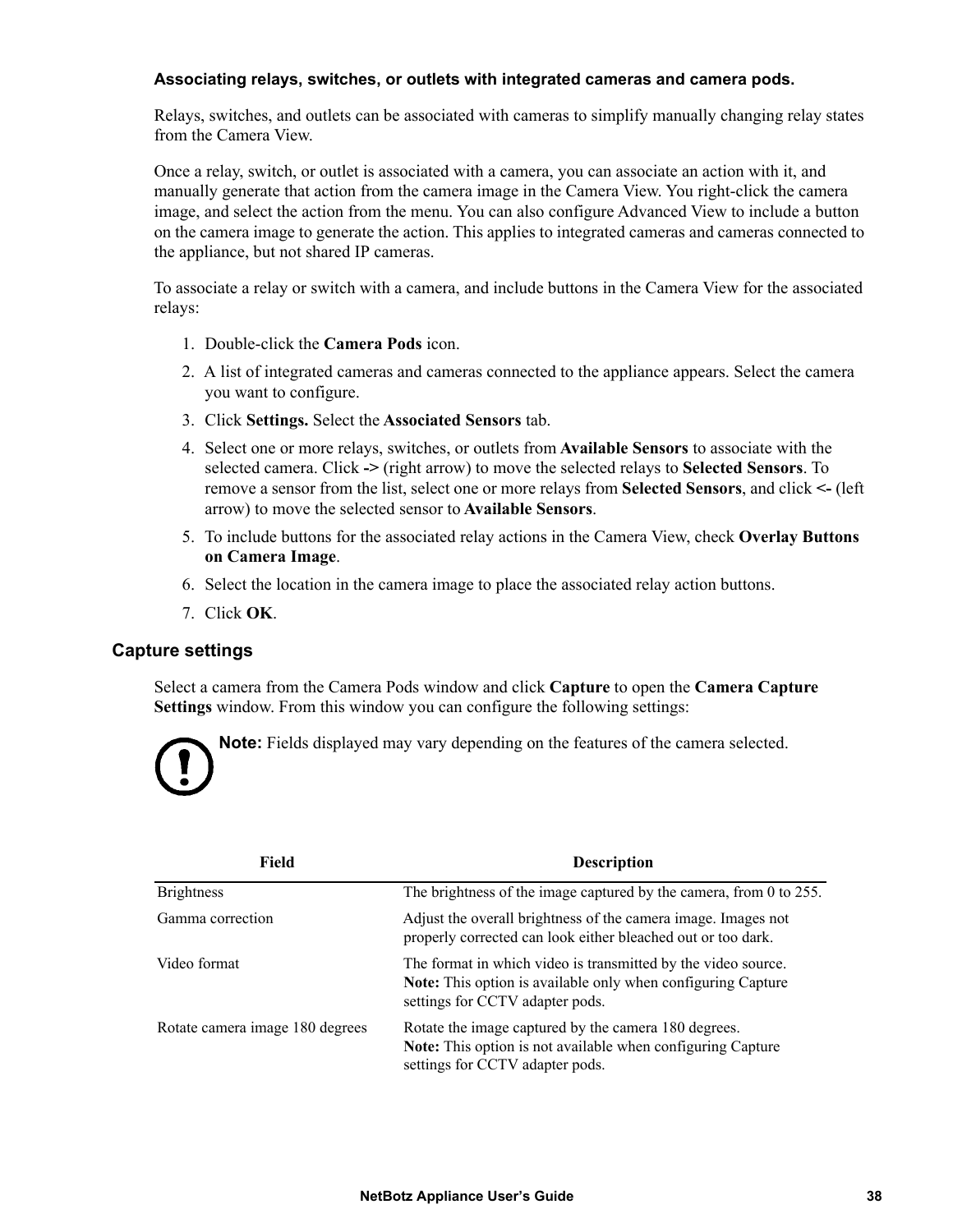| <b>Field</b>                                                     | <b>Description</b>                                                                                                                                                                                                                                                                                                                                                                                                                                                                                                                            |
|------------------------------------------------------------------|-----------------------------------------------------------------------------------------------------------------------------------------------------------------------------------------------------------------------------------------------------------------------------------------------------------------------------------------------------------------------------------------------------------------------------------------------------------------------------------------------------------------------------------------------|
| Flicker filter                                                   | Minimize image brightness flickering that can occur in the dark<br>areas of the image.<br>Note: Enabling the flicker filter can impact the number of frames<br>per second at which images are captured and displayed, typically<br>noticeable only at image capture rates more than 5 per second.<br>Note: This option is available only when configuring Capture<br>settings for NetBotz Camera Pod 120s, Revision A0, Submodel<br>120-0000 or earlier. For revision and submodel details, click the<br>About button to open the About View. |
| Timestamp                                                        | Set the location of the timestamp on the image capture.                                                                                                                                                                                                                                                                                                                                                                                                                                                                                       |
| Color Balance / Type of Lighting /<br>Red Balance / Blue Balance | The color balance settings used by the camera:<br>• Fluorescent: Best for locations with fluorescent lighting.<br>• Incandescent: Best for locations with incandescent lighting.<br>• Daylight: Best for locations with natural lighting.<br>• Auto-detect: Analyzes the lighting conditions and automatically<br>selects the best setting.                                                                                                                                                                                                   |
|                                                                  | Select Custom to specify Red Balance and Blue Balance.                                                                                                                                                                                                                                                                                                                                                                                                                                                                                        |
| Mode                                                             | The resolution of images captured for alert notifications. This<br>setting does not affect the image resolution displayed in the Camera<br>View.                                                                                                                                                                                                                                                                                                                                                                                              |
| Maximum Rate                                                     | The maximum rate at which images are captured when a picture<br>alert is generated. This does not affect the image refresh rate<br>displayed in the Cameras View.                                                                                                                                                                                                                                                                                                                                                                             |
| Image Quality                                                    | The amount of compression applied to captured images. As<br>compression increases, file sizes decrease but the quality of the<br>image decreases as well. For Pelco cameras, this field does not<br>apply. Default is shown in this field and it cannot be changed.                                                                                                                                                                                                                                                                           |
|                                                                  | Note: The image quality and the mode setting specified in the<br>Camera view affect the maximum frame rate available. Choosing a<br>low image quality and a small image size (mode), for example, will<br>result in a higher available maximum frame rate.                                                                                                                                                                                                                                                                                    |
|                                                                  | For more information, see "Standard camera controls" on page 21.<br>For more information on the Mode setting in the Camera view, see<br>"Viewing Live Video" on page 21.                                                                                                                                                                                                                                                                                                                                                                      |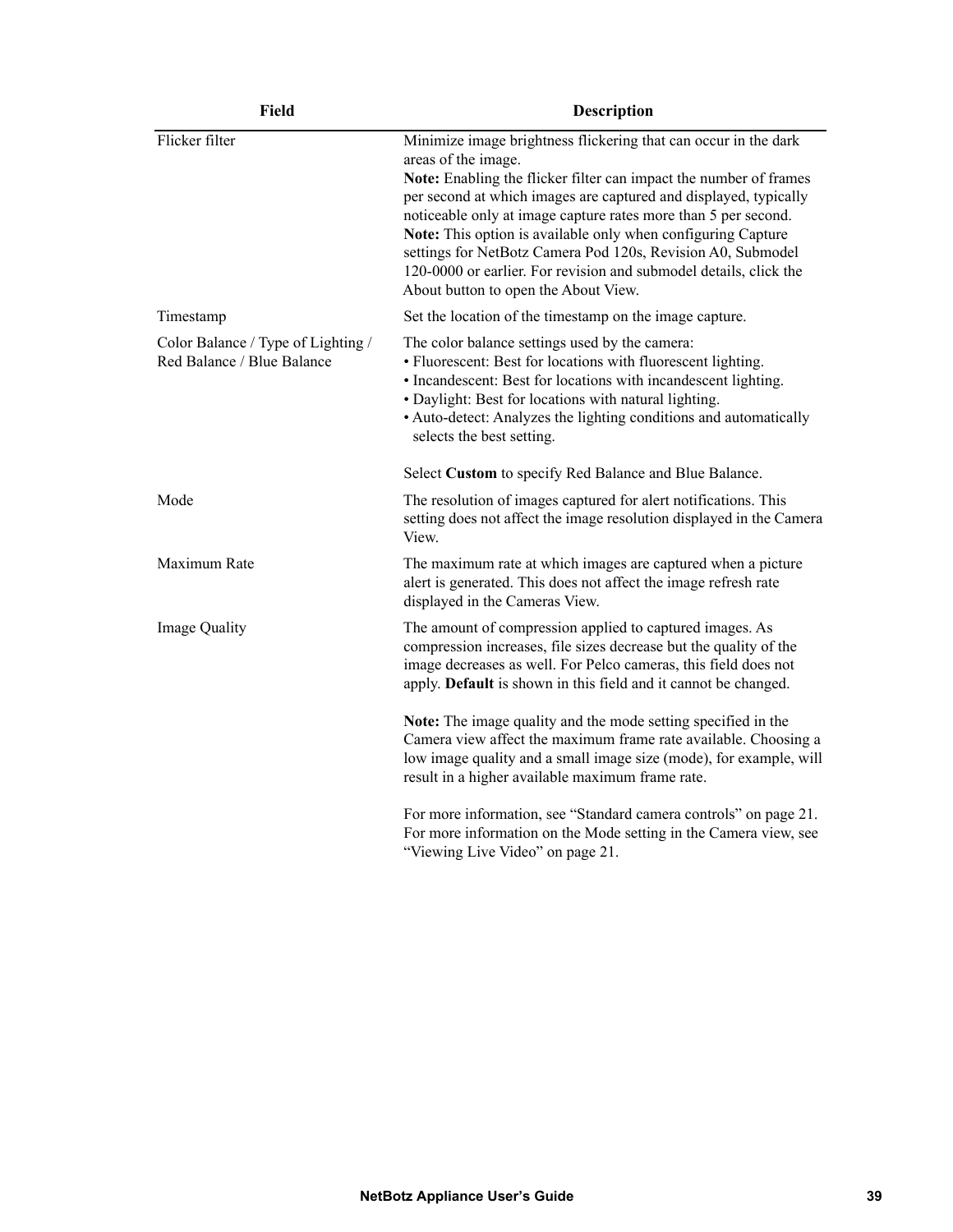| <b>Field</b>                | <b>Description</b>                                                                                                                                                                                                                                                                                                                                                                 |
|-----------------------------|------------------------------------------------------------------------------------------------------------------------------------------------------------------------------------------------------------------------------------------------------------------------------------------------------------------------------------------------------------------------------------|
| Post-Alert Capture Time     | The total number of seconds after the alert generating event that<br>images are included in alert notifications.                                                                                                                                                                                                                                                                   |
|                             | <b>NOTE:</b> For Pelco cameras, once an alert is generated a new alert<br>will not be generated until 30 seconds has elapsed. To ensure that<br>you capture all motion, set this field to 30 seconds.                                                                                                                                                                              |
|                             | The number of post-alert images captured is equal to the Post-Alert<br>Capture Time multiplied by the Maximum Rate. If the total number<br>of post-alert image captures and pre-alert image captures is larger<br>than the Maximum Camera Pictures setting for an alert action, the<br>most recent images captured are given preference and included in<br>the alert notification. |
|                             | For more information, see "Creating a send e-mail alert action" on<br>page 126.                                                                                                                                                                                                                                                                                                    |
| Pre-Alert Capture Time      | The total number of seconds prior to the event that generated the<br>alert that images are included in the alert notification. The number<br>of pre-alert images that are captured is equal to the Pre-Alert<br>Capture Time multiplied by the Maximum Rate.                                                                                                                       |
|                             | If the total number of post-alert image captures and pre-alert image<br>captures is larger than the Maximum Camera Pictures setting for an<br>alert action, the most recent images captured are given preference<br>and included in the alert notification.                                                                                                                        |
|                             | For more information, see "Creating a send e-mail alert action" on<br>page 126.                                                                                                                                                                                                                                                                                                    |
| Delay Time Before Capturing | The number of seconds between when an alert is generated and the<br>first picture capture.                                                                                                                                                                                                                                                                                         |
| Include Audio               | Specify whether the camera pod should capture audio and include it<br>with the alert.                                                                                                                                                                                                                                                                                              |
|                             | NOTE: This option is available only when configuring Capture<br>settings for camera pods and CCTV Adapter Pods connected to a<br>NetBotz 550, NetBotz 570 or an appliance with the Advanced<br>Software Pack.                                                                                                                                                                      |
| Audio Volume                | The volume at which audio is captured.                                                                                                                                                                                                                                                                                                                                             |
| Capture Data Summary        | Shows information about the files generated by the pod using the<br>Capture settings. This information updates automatically as new<br>settings are specified.                                                                                                                                                                                                                     |

Type the values in the appropriate fields. To see an example of an image capture using the updated settings, click **Apply**. The sample image in the **Capture** window is updated using the new values. When you are finished, click **OK**.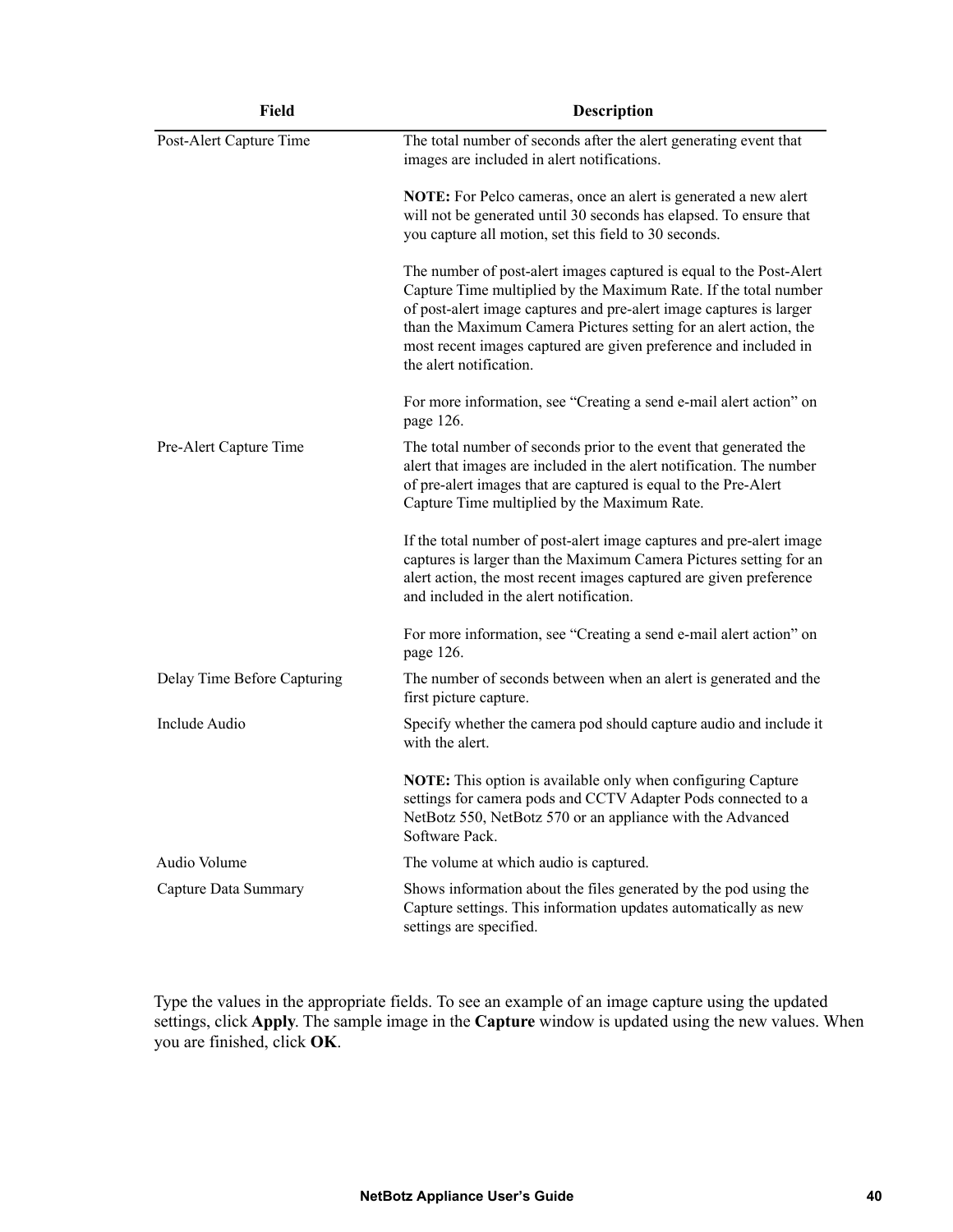#### **Mask settings**

Select a camera from the **Camera Pods** window and click **Masking**. Masking is available only on the NetBotz Rack Monitor 570, 550 or on appliances for which the Advanced Software Pack has been purchased. For more information, contact your NetBotz authorized reseller or the NetBotz support team.

Camera-based motion sensing compares concurrent image captures and determines whether any detected changes are significant enough to generate an alert. An alert is generated only if observed changes meet the criteria specified by both the Sensitivity and Area of Motion settings.

For Pelco cameras, custom settings are available to set the Sensitivity and Area of Motion more precisely. Setting these values too high or too low can produce constant motion detection alerts, or no alerts, depending on the camera.



**Note:** If you have the Advanced Software Pack installed, this window also features a **Block Out Mask** tab.

**Motion mask tab.** The following controls are available:

| <b>Field</b>                    | <b>Description</b>                                                                                                                                                                                                          |
|---------------------------------|-----------------------------------------------------------------------------------------------------------------------------------------------------------------------------------------------------------------------------|
| Enable Camera Motion            | Check to enable the camera motion sensor.                                                                                                                                                                                   |
|                                 | For Pelco cameras, the camera motion sensor is enabled by default.                                                                                                                                                          |
| Sensitivity                     | Specifies how much change in a portion of the image capture is<br>tolerated before the change is considered movement. Lower values<br>indicate higher sensitivity and less tolerance for change between<br>images.          |
|                                 | For Pelco cameras, an additional custom setting is available to set<br>the Sensitivity $\%$ to a value from 1 - 100.                                                                                                        |
| Show outline of detected motion | When enabled, any region of an image that indicates motion is<br>surrounded by a dotted-line outline. This feature is not available<br>with Pelco cameras.                                                                  |
| Area of Motion                  | Specifies how large an area of the image capture must change<br>(based on the Sensitivity value) before the change is considered<br>movement. Lower Area of Motion values indicate higher sensitivity<br>and smaller areas. |
|                                 | For Pelco cameras, an additional custom setting is available to set<br>the Area of Motion to a number of $16x16$ pixel blocks from $1 - 100$ .                                                                              |
| <b>Motion Detection Mask</b>    | Specify regions of the image to be ignored by the Camera Motion<br>sensor.                                                                                                                                                  |
|                                 | To mask a portion of the image, click and drag to draw a box around<br>the region to ignore. Click Mask Selection. Red Xs appear in the<br>region.                                                                          |

To unmask a masked region, click and drag in the image to draw a box around the region you want to unmask. Click **Unmask Selection** to remove the mask from the selected region. Red Xs displayed in the selected region are removed.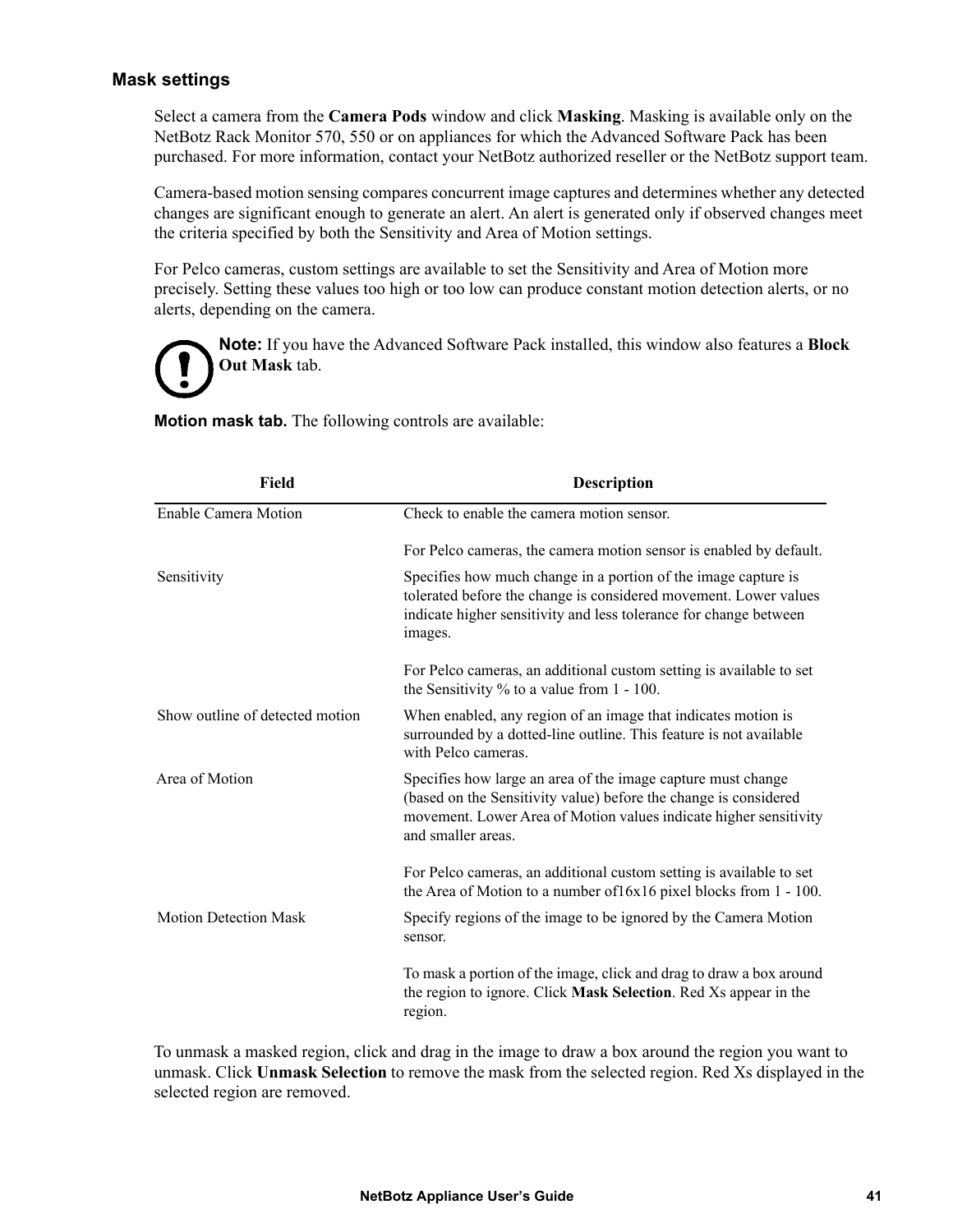Click **OK** to save your changes. Click **Cancel** to close the Camera Motion Configuration window without saving any changes.

**Block out mask tab.** The following controls are available:

- Enable Block Out Mask: Check to enable the Block Out Mask function.
- Block Out Mask: Specify regions of the image that are not visible in the camera image.

Use the Block Out Mask to configure your camera so specified areas of the image cannot be seen. To mask a portion of the image:

- 1. Click and drag to draw a box around the region you want to ignore. Click **Mask Selection** to mask the selected region. A blue block appears in the region to be blocked.
- 2. To unmask a region, click and drag to draw a box around the region you want to unmask. Click **Unmask Selection** to remove the mask from the selected region. Any portion of the blue block out mask that you selected is removed.
- 3. Click **OK**. Click **Cancel** to close the **Camera Motion Configuration** window without saving any changes.

#### **Masking a Pelco IP camera**

When setting up the motion mask on a Pelco IP camera, you must make sure that the primary stream resolution of the Pelco camera matches the selected resolution of the Camera View.

To set the primary stream resolution for the Pelco camera:

- 1. Access the web configuration site for the Pelco camera in a web browser. This is usually the IP address of the camera.
- 2. In the **AV/Streams** tab of the interface, select **Video Configuration**.
- 3. Go to the primary stream area and select the resolution that matches the resolution shown in Advanced View.
- 4. Click **Save** to save the new settings, and close the website.

#### **Visual mode settings**

Use Visual Modes to select the camera imager mode and to select the window of interest used when **Pan and Scan** mode is active. This window is not available for Pelco PTZ cameras.

The camera pod imager can capture images at resolutions up to 1280x1024, and supports **Wide Screen** mode and **Pan and Scan** mode. **Wide Screen** mode captures images using the entire 1280x1024 frame, while **Pan and Scan** mode captures a selected portion of the total  $1280x1024$  field of view.

Use the **Mode** drop-down list to specify the imager mode used by the camera. If you select **Pan and Scan**, use the arrow buttons to select the image view. Click **OK**.

**Motion in pan and scan mode.** When the camera pod is in **Pan and Scan** mode and you enable the Camera Motion sensor, only motion detected within the 640x480 window causes an alert condition. If you enabled the **Show outline of detected motion** functionality and specified a **Mode** in the **Cameras** tab that is 800x600 or greater, outlines appear only in the 640x480 window that you specified.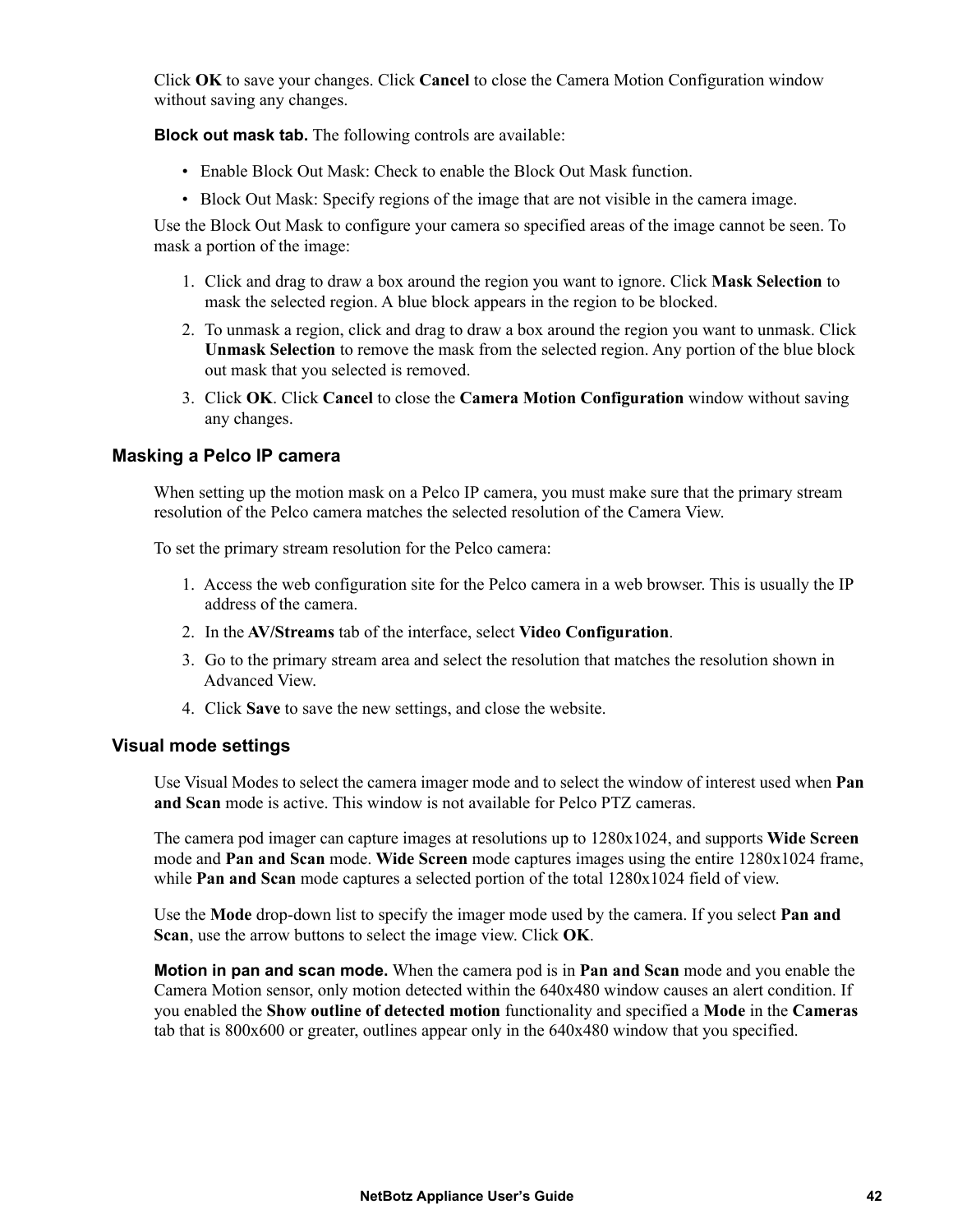#### **Sensor configuration**

Select a camera from the **Camera Pods** or **Shared Cameras** window and click **Sensors**. The **Sensor Configuration** window displays a **Sensors** list and a **Thresholds** list. Select a sensor from the Sensors list to display thresholds defined for the sensor in the **Thresholds** list.

To modify a sensor:

- 1. Select the sensor to modify from the **Sensors** list and click **Modify**.
- 2. Enter a label in the **Label** field. This label can be up to 64 characters, and identifies the sensor in the Sensor Data pane, Advanced View interfaces, and in alert notifications.
- 3. From **Sensor Value History**, select the amount of time that data reported by this sensor is stored on the appliance. The amount of data available on the appliance affects the maximum amount of data that can be graphed.



For more information see ["Viewing Graphs" on page 27](#page-35-0).

4. Click **OK.**

#### **Threshold configuration**

All sensors have a default threshold that is generated automatically by Advanced View. This threshold provides the typical threshold used for the specific sensor type. Thresholds can be customized.



Sensor thresholds are explained in detail in ["Advanced View: Defining Thresholds" on](#page-121-0)  [page 113.](#page-121-0)

To enable or modify a sensor threshold:

- 1. Select a sensor from the **Sensor** selection list.
- 2. Select the threshold to enable or modify from the **Thresholds** selection list. Click **Edit....**
- 3. The Edit Threshold window appears.
	- To enable the threshold, check **Enabled**.
	- To change threshold settings, use the Basic and Advanced controls in the **Edit Threshold** window to set new values.
- 4. Click **OK**.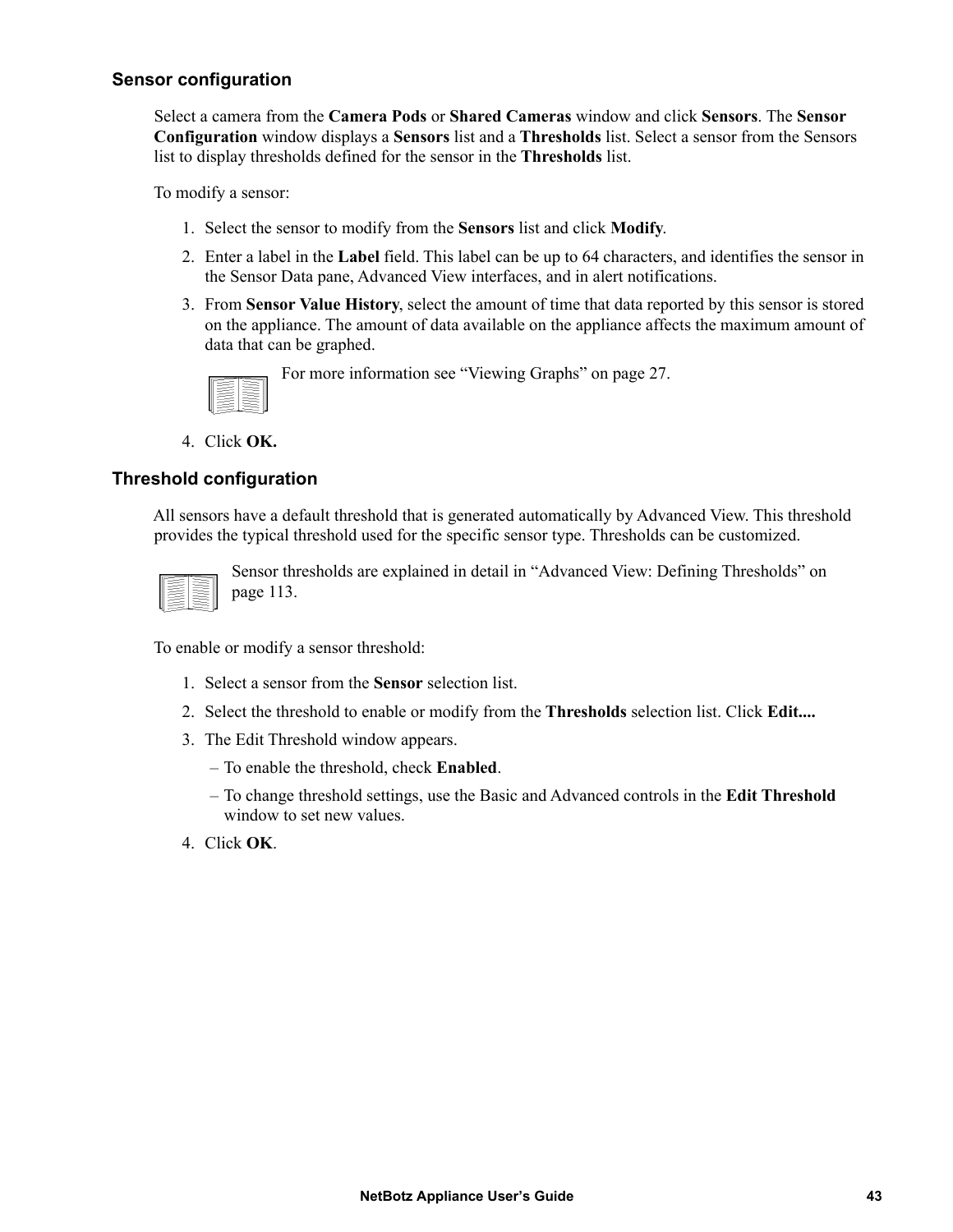# **Scanned Devices**



**Note:** The Scanned Devices icon is only available with the purchase of the 5-node Scanner/ IPMI Pack. For more information, contact your NetBotz authorized reseller or the NetBotz support team.

Scanned devices are SNMP targets that are monitored by the NetBotz appliance. You can monitor status information for up to five remote SNMP targets such as servers, routers, and switches as well as APC devices such as APC UPSs and APC Rack Power Distribution Units (PDUs). When you add SNMP targets, each target appears in the Navigation pane. Once added, you can set thresholds, monitor alerts, and graph reported data. For APC devices, at user-configurable intervals, the appliance retrieves sensor information specific to the APC device. For all SNMP targets, the appliance monitors the following MIB II SNMP values:

- **Online:** State sensor that reports whether the target is Online or Offline.
- **Ping RTT:** Analog sensor that reports the amount of time it takes SNMP queries or ICMP Ping requests to complete a send and reply from the appliance.
- **SNMP System Contact:** Displays the target system contact data (does not support threshold configuration).
- **SNMP System Description:** Displays the target system description data (does not support threshold configuration).
- **SNMP System Location:** Displays the target system location data (does not support threshold configuration).
- **SNMP System Name:** Displays the target system name data (does not support threshold configuration).
- **SNMP System Object ID:** Displays the target system object ID data (does not support threshold configuration).
- **SNMP System Uptime:** Analog sensor that reports the uptime value of the target.
- **System Model:** Displays the target system model data (does not support threshold configuration).
- **System Type:** Displays the target system type data (does not support threshold configuration).
- **System Vendor:** Displays the target system vendor data (does not support threshold configuration).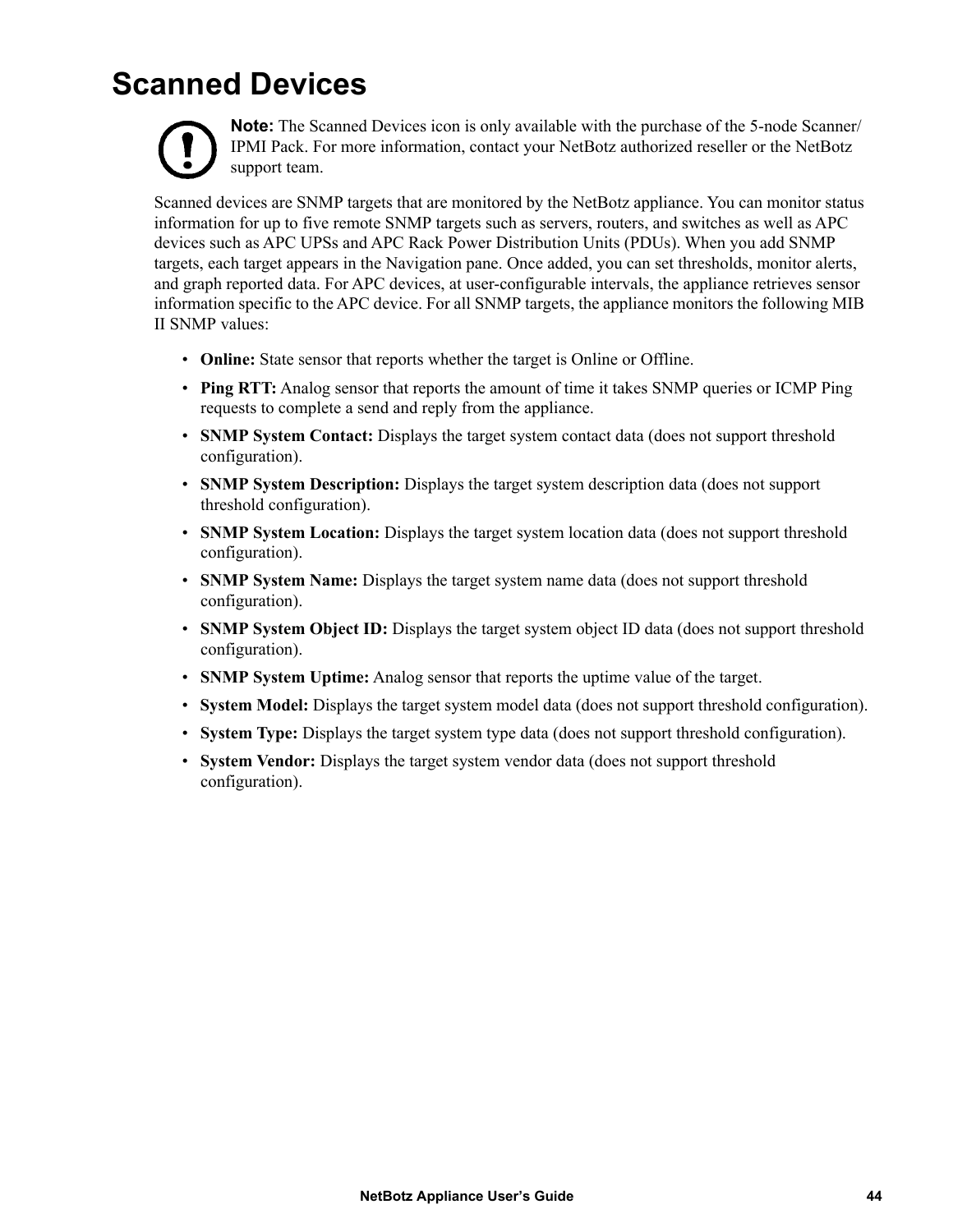Scanners gather the following information about the network interfaces of all configured SNMP targets in individual sensor sets:

- **Admin Status:** State sensor that reports the admin status of the interface.
- **IF Description:** Displays the interface description value (does not support threshold configuration).
- **IF MAC Address:** Displays the interface MAC address (does not support threshold configuration).
- **IF Type:** State sensor that reports the interface type value.
- **Incoming Discards:** Analog sensor that reports the number of incoming packets discarded by the interface.
- **Incoming Errors:** Analog sensor that reports the number of incoming packets containing errors received by the interface.
- **Incoming Non-Unicast Packets:** Analog sensor that reports the number of incoming non-unicast packets received by the interface.
- **Last Change:** Analog sensor that reports the last change value for the interface.
- **OP Status:** Analog sensor that reports the OP status of the interface.
- **Outgoing Errors:** Analog sensor that reports the number of outgoing packets containing errors sent by the interface.
- **Outgoing Non-Unicast Packets:** Analog sensor that reports the number of non-unicast packets sent by the interface.
- **Outgoing Octets:** Analog sensor that reports the number of outgoing octets sent by the interface.
- **Outgoing Unicast Packets:** Analog sensor that reports the number of outgoing unicast packets sent by the interface.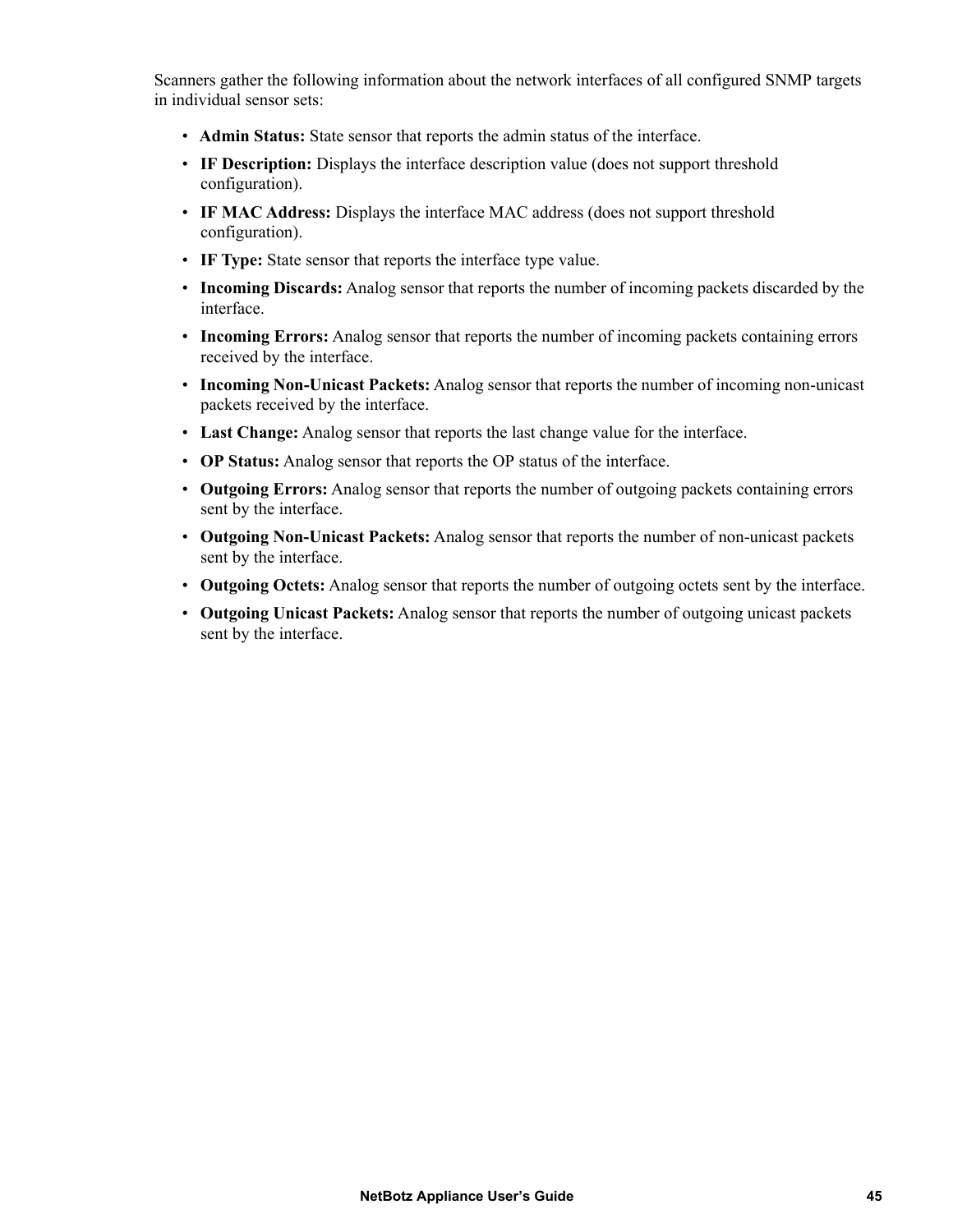#### **Adding, editing, and removing SNMP targets**

- 1. Double-click the **Scanned Devices** icon. The SNMP Target window appears.
- 2. To remove SNMP targets from the SNMP Targets list, select SNMP target entries and click **Remove**.
- 3. To add a new SNMP target, click **Add**. To edit a target, select the target from the **SNMP Targets** list and click **Edit**.
- 4. The Add SNMP Device window or Edit SNMP Device window appears. Configure the SNMP target using the item descriptions for both windows shown below. When finished, click **OK**.

| <b>Item</b>                         | <b>Description</b>                                                                                                                                                                                                                                                                                    |
|-------------------------------------|-------------------------------------------------------------------------------------------------------------------------------------------------------------------------------------------------------------------------------------------------------------------------------------------------------|
| Host/IP Address                     | The hostname or IP address of the SNMP target.                                                                                                                                                                                                                                                        |
| Label                               | A label to identify this target.                                                                                                                                                                                                                                                                      |
| Alert profile                       | The severity of alerts generated when this target becomes<br>unavailable.                                                                                                                                                                                                                             |
| Scan interval<br>(minutes)          | How often a scan will occur.                                                                                                                                                                                                                                                                          |
| Port                                | The port number used for SNMP communications on the target.<br>The default is 161.                                                                                                                                                                                                                    |
| Timeout in seconds                  | The number of seconds that scanners wait for a response from a<br>target before scanners either retry communications or consider the<br>target unresponsive. The default is 30 seconds.                                                                                                               |
| Retries                             | The number of times scanners retry communications with an<br>SNMP target that is not responding before considering the target<br>unresponsive and moving to the next target.                                                                                                                          |
| device                              | Delete SNMP sensors Automatically removes previously defined SNMP-based sensors<br>if not found on SNMP on a target when, after a successful scan, the sensors are found to<br>be no longer defined. If the sensors are not deleted, they are<br>displayed with sensor reading values of N/A or null. |
| Include network<br>interface status | Check to include network interface status.                                                                                                                                                                                                                                                            |
| User                                | When the SNMP target is an APC device, enter the user name set<br>for the APC device. The default for the User field on the Add<br>SNMP Device window is apc.                                                                                                                                         |
|                                     | For information about the user name set for the device, see the user<br>documentation for the device.                                                                                                                                                                                                 |
| Password/Verify<br>password         | When the SNMP target is an APC device, enter the password set<br>for the APC device. The default for this field on the Add SNMP<br>Device window is apc.                                                                                                                                              |
|                                     | For information about the user name set for the device, see the user<br>documentation for the device.                                                                                                                                                                                                 |
| Version                             | The version of SNMP used to communicate with the target.                                                                                                                                                                                                                                              |
| Read community                      | The read-only community string used for SNMP communications<br>on the target. The default value is <i>public</i> .                                                                                                                                                                                    |
| Verify                              | Enter the Read community string again to verify.                                                                                                                                                                                                                                                      |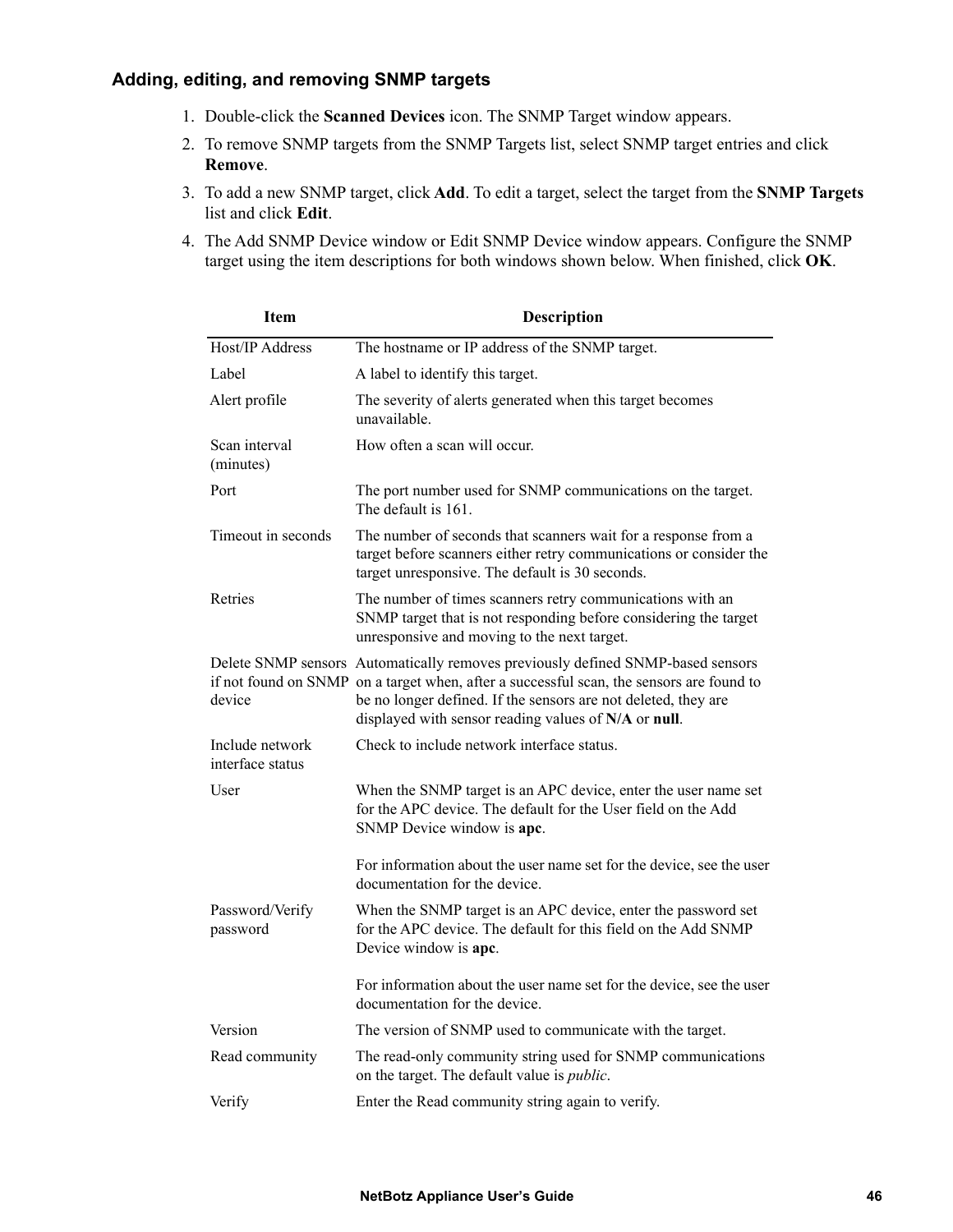Additional SNMPv3 fields. If you select "v3" as the SNMP version, the dialog asks for the following information:

| Item                       | <b>Description</b>                                                                                                                   |
|----------------------------|--------------------------------------------------------------------------------------------------------------------------------------|
| User                       | The user name for the SNMP device.                                                                                                   |
| Authentication<br>Protocol | The authentication protocol used to access the SNMP device.<br>Available choices are "None", "MD-5", and "SHA-1"                     |
| Password/Verify            | The password for the user. Re-enter the password in the Verify<br>field. The password must be a minimum of 15 characters.            |
|                            | Encryption Algorithm The encryption algorithm for the SNMP device. Available choices<br>are "None", "56-bit DES", and "128-bit DES". |
| Verify                     | Encryption Password/ The password used for the encryption protocol. Re-enter the<br>password in the Verify field.                    |

#### **Specifying global SNMP settings**

Click Global SNMP Settings to configure SNMP settings for scanned devices for all SNMP target communications. The Global SNMP Settings window contains the following fields:

| <b>Item</b>                          | <b>Description</b>                                                                                                                                                                                                                                                                                                                                                                                                              |
|--------------------------------------|---------------------------------------------------------------------------------------------------------------------------------------------------------------------------------------------------------------------------------------------------------------------------------------------------------------------------------------------------------------------------------------------------------------------------------|
| Scan interval                        | The number of minutes between scanned target queries.                                                                                                                                                                                                                                                                                                                                                                           |
| Maximum route hops                   | The maximum number of hops recorded and saved by scanners<br>providing route tracing support.                                                                                                                                                                                                                                                                                                                                   |
|                                      | Number of Device Scanners in use The number of device scanners being used.                                                                                                                                                                                                                                                                                                                                                      |
| Maximum number of Device<br>Scanners | The maximum number of device scanners supported by this appliance.                                                                                                                                                                                                                                                                                                                                                              |
| Device descriptions version          | The version of the device descriptions data file stored on the device.                                                                                                                                                                                                                                                                                                                                                          |
| Update device descriptions           | Scanners use a device descriptions data file to identify the System<br>Model, Type, and Vendor value for SNMP targets. NetBotz<br>periodically updates the contents of the device descriptions file to<br>include new target types. Click Update Device Descriptions to contact<br>the NetBotz Web site or browse to a local device descriptions update<br>file and update the content of the scanners device description file. |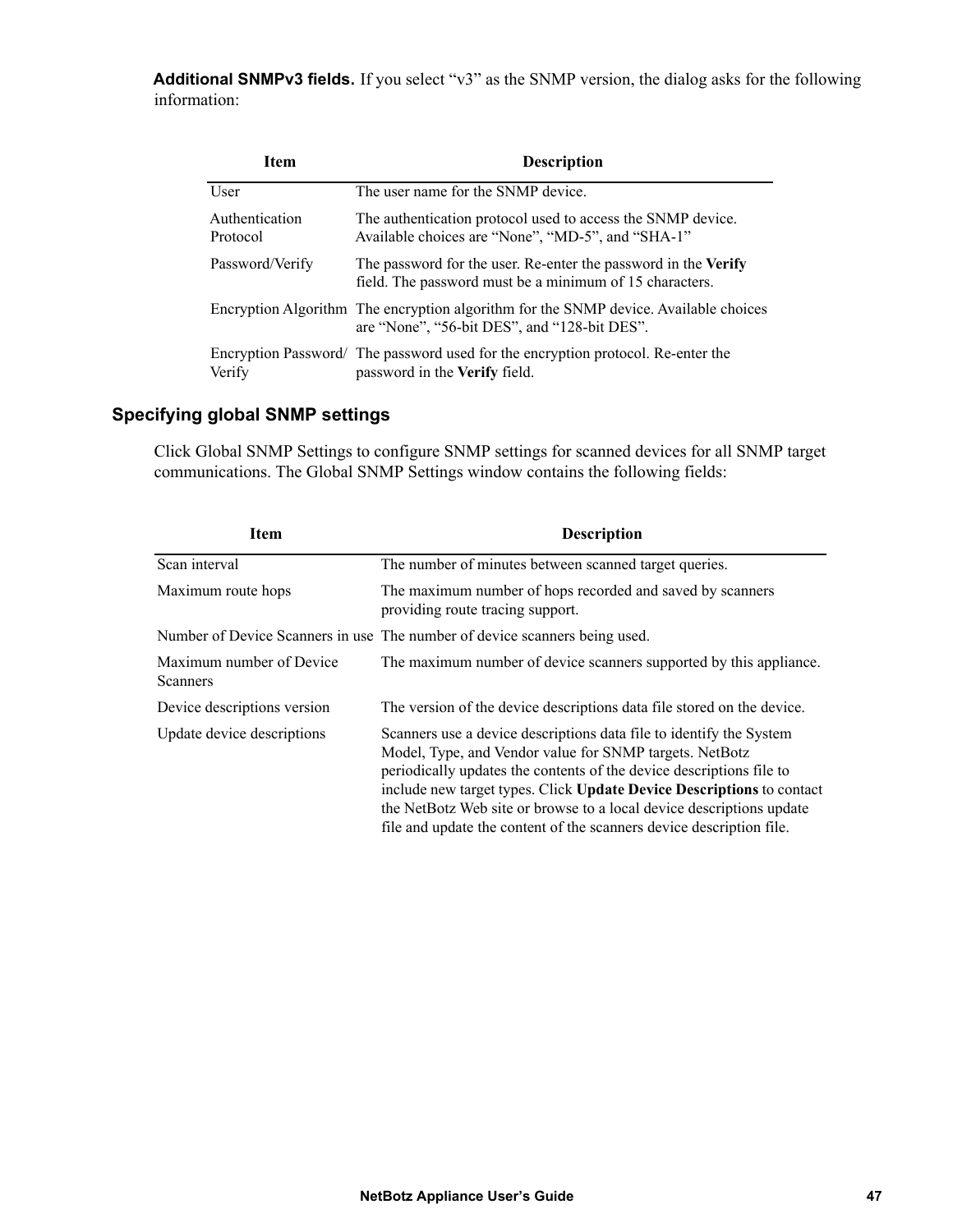#### **Adding or updating Device Definition Files**

Device Definition Files (DDFs) allow the appliance to determine what type of device is connected and what sensors it can monitor. The Device Definition File view on the Scanned Device Configuration window lists which DDFs are installed and the option to add new DDFs or update to the latest version.

To add and update your DDFs:

- 1. On the Device Definition Files view, click **Add/Update Definitions...**.
- 2. To download the newest versions from APC, select "Check APC Website". If you have already downloaded the required files to a local directory, select "Local File" and click **Browse...** to navigate to the file.
- 3. After you have made your selection, click **Next**. A list of available DDFs is displayed.
- 4. Choose the files to add or update and click **Next.**
- 5. Confirm that the correct files are listed and click **Finish**.

#### **Supplemental OIDs view**

Even if advanced data is not available for some SNMP targets, you can still configure Advanced Scanners to monitor individual OIDs on your target. You can use the Add Supplemental OID function to manually configure Advanced Scanners to monitor any valid OID on your SNMP targets.

The Supplemental OID view displays a list of supplemental OIDs and a user-defined description of the OID. To add a supplemental OID:

- 1. Click **Add**. The Add Supplemental OID window opens.
- 2. In the **OID** field, enter the OID that you want to monitor on the selected SNMP target (for example, 1.3.6.1.4.1.318.1.1.1.2.2.2).
- 3. In the **Description** field, enter a description of the OID (for example, UPS Temperature).
- 4. Click **OK**. Advanced Scanners query the SNMP target to determine whether the OID is valid. If the OID is valid, it is added to the Advanced Data sensor set.

Once the supplemental OID is added, it is automatically detected on any SNMP target to which it applies, and you can monitor and receive alert notifications for it.



For information on how to define thresholds and specify sensor settings on Advanced Data sensor values, see ["Sensor settings" on page 49.](#page-57-0)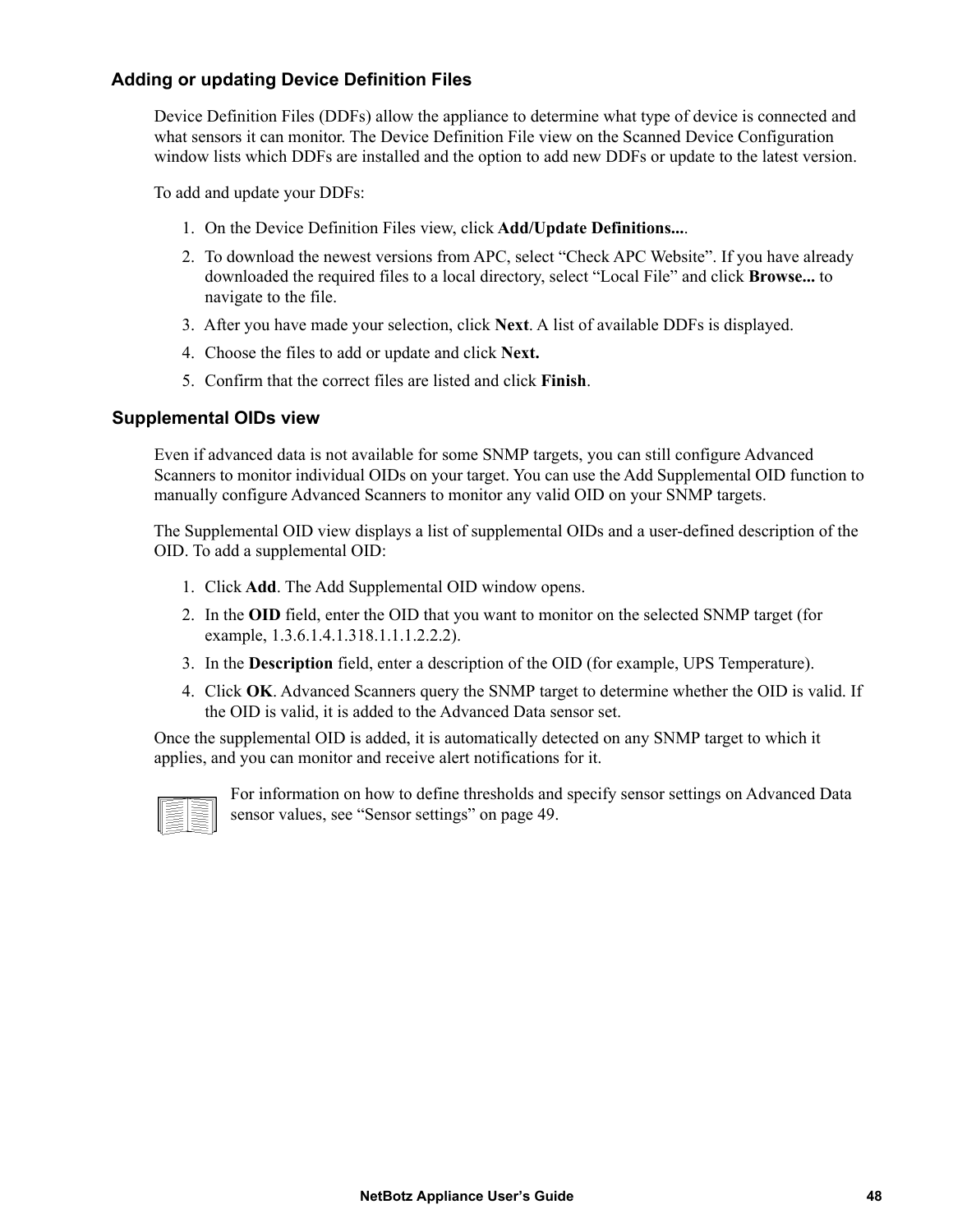#### <span id="page-57-0"></span>**Sensor settings**

Select an SNMP target from the SNMP Targets view and click **Sensors** to open the **Sensor Configuration** window. Monitored values available from the SNMP target are listed in the **Sensors** list. Select a sensor from the **Sensors** list to display thresholds defined for that sensor in the **Thresholds** selection list.



**Note:** If the selected sensor does not support threshold configuration, a message advising you of this appears in the Thresholds area of the interface.

To modify a sensor:

- 1. Select a sensor from the **Sensors** list.
- 2. Click **Modify** to open the **Modify Sensor** window.
- 3. Type a label in the **Label** field. This label can be up to 64 characters in length, and identifies the sensor in the Sensor Data pane, Advanced View interfaces, and alert notifications.
- 4. From **Sensor Value History**, select the amount of time that data reported by this sensor is stored on the appliance. The amount of data available on the appliance affects the maximum amount of data that can be graphed.



For more information see ["Viewing Graphs" on page 27](#page-35-0).

5. Click **OK** to save your changes.

**Threshold configuration.** To configure a threshold, select a sensor from the **Sensors** selection list. Previously configured thresholds for the selected sensor appear in the **Thresholds** selection list.

All sensors have a default threshold that is generated automatically by Advanced View. This threshold provides the typical threshold for the specific sensor type. Thresholds can be customized.

Sensor thresholds are explained in detail in ["Advanced View: Defining Thresholds" on](#page-121-0)  [page 113.](#page-121-0)

To enable or modify a sensor threshold:

- 1. Select a sensor from the **Sensor** list.
- 2. Select the threshold to enable or modify from the **Thresholds** list.
- 3. Click **Edit...**.
- 4. The **Edit Threshold** window appears.
	- To enable the threshold, check **Enabled**.
	- To change threshold settings, use the controls in the **Edit Threshold** window.
- 5. Click **OK** to save your new settings.

The controls available in the Edit Threshold window are determined by the type of threshold that you create or edit. For detailed instructions on how to create or edit thresholds, see ["Advanced View: Defining Thresholds" on page 113.](#page-121-0)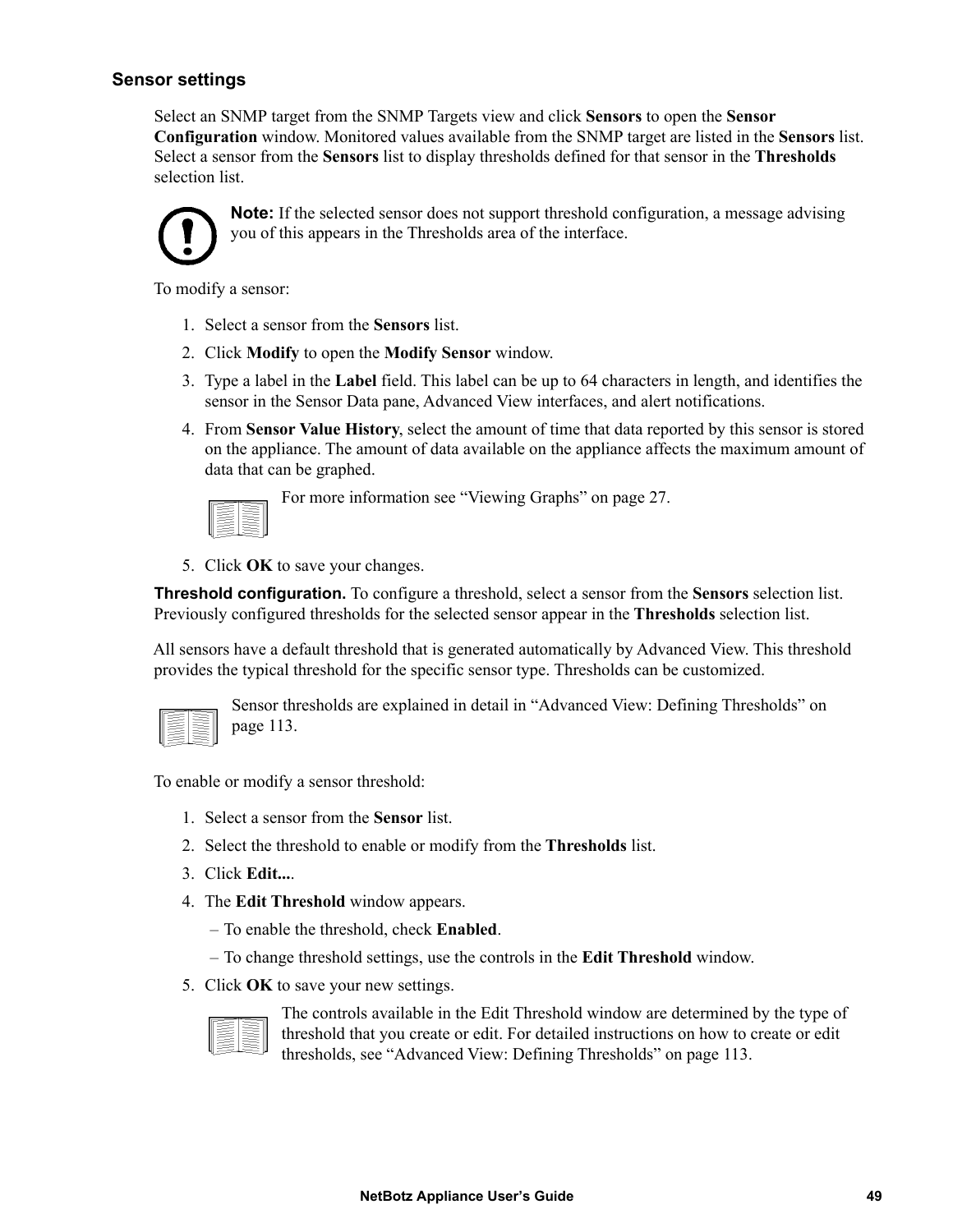### **IPMI Devices**



**Note:** The IPMI Devices icon is only available with the purchase of the 5-node Scanner/ IPMI Pack. For more information, contact your NetBotz authorized reseller or the NetBotz support team.

The IPMI standard defines a hardware and software management interface and implementation that provide different hardware platforms with compatible server management and control functions. Use the IPMI Devices icon to add network-attached, Intelligent Platform Management Interface (IPMI)-enabled devices to the list of devices monitored by your NetBotz appliance. Supported IMPI versions follow:

- IPMI V1.5 over LAN
- IPMI V2.0 over LAN
- SuperMicro V1.5 over LAN
- IPMI V1.5 over LAN for Intel V2 BMCs
- IPMI V2.0 over LAN for Intel V2 BMCs

#### **Adding, editing, and removing IPMI devices**

To add an IPMI device to the list of devices monitored by your NetBotz appliance or to edit an IMPI Device:

- 1. Click the IPMI Devices icon to display the **IPMI Device Configuration** window.
- 2. To add a new IPMI device, click **Add**. To edit a target, select the device from the **IPMI Devices** selection list and click **Edit**.
- 3. The **Add** (or **Edit**) **IPMI Devices** window opens. This window contains the following fields:

| Item                          | <b>Description</b>                                                                                                                                                                                  |
|-------------------------------|-----------------------------------------------------------------------------------------------------------------------------------------------------------------------------------------------------|
|                               | Hostname/IP Address The hostname or IP address of the IPMI-enabled device.                                                                                                                          |
| User name                     | The User ID that accesses the IPMI interface on the IPMI-enabled<br>device.                                                                                                                         |
| Password / Verify<br>password | The Password that accesses the IPMI interface on the IPMI-enabled<br>device.                                                                                                                        |
| Protocol                      | The IPMI protocol that communicates with the IPMI interface on<br>the IPMI-enabled device                                                                                                           |
| Scan interval                 | How frequently the appliance queries an IPMI device for data.<br><b>Note:</b> You can force the appliance to do a scan at any time by<br>clicking Scan Now in the IPMI Device Configuration window. |
| Device Controls               | The control options enabled on this IPMI device. These<br>capabilities only function on IPMI devices that support the specific<br>IPMI control option.                                              |

4. Click **OK** to save the settings for this IPMI-enabled device.

To remove IPMI devices from the **IPMI Devices** selection list, select **IPMI-enabled devices** from the list and click **Remove**.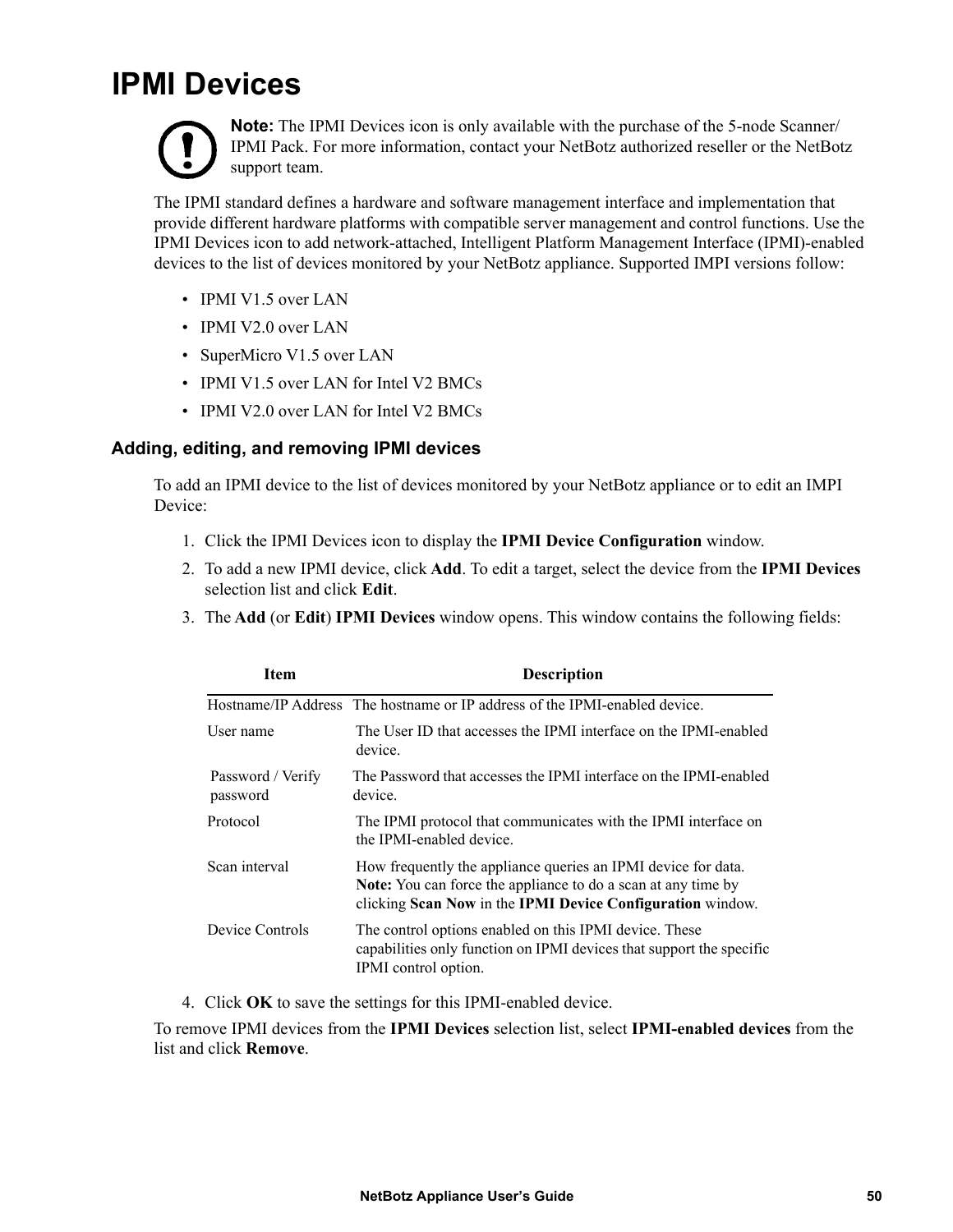#### **Sensor settings**

Select an IPMI-enabled device from the IPMI Devices view and click **Sensors** to open the **Sensor Configuration** window. Once you select a sensor from the **Sensors** list, thresholds defined for the selected sensor appear in the **Thresholds** selection list.



**Note:** If the selected sensor does not support threshold configuration, a message advising you of this appears in the Thresholds area of the interface.

To modify a sensor:

- 1. Select a sensor from the **Sensors** list.
- 2. Click **Modify** to open the **Modify Sensor** window.
- 3. Type a label in the **Label** field. This label can be up to 64 characters in length, and identifies the sensor in the Sensor Data pane, Advanced View interfaces, and alert notifications.
- 4. From **Sensor Value History**, select the amount of time that data reported by this sensor is stored on the appliance. The amount of data available on the appliance affects the maximum amount of data that can be graphed.

|  | ۰ |
|--|---|

For more information see ["Viewing Graphs" on page 27](#page-35-0).

5. Click **OK** to save the new Sensor values.

**Threshold configuration.** To configure a threshold, select a sensor from the **Sensors** selection list. Previously configured thresholds for the selected sensor appear in the **Thresholds** selection list.

All sensors have a default threshold that is generated automatically by Advanced View. This threshold provides the typical threshold for the specific sensor type. Thresholds can be customized.



Sensor thresholds are explained in detail in ["Advanced View: Defining Thresholds" on](#page-121-0)  [page 113.](#page-121-0)

To enable or modify a sensor threshold:

- 1. Select a sensor from the **Sensor** selection list.
- 2. Select the threshold to enable or modify from the **Thresholds** list.
- 3. Click **Edit...**.
- 4. The **Edit Threshold** window appears.
	- To enable the threshold, check **Enabled**.
	- To change threshold settings, use the controls in the **Edit Threshold** window.
- 5. Click **OK** to save your new settings.



The controls available in the **Edit Threshold** window are determined by the type of threshold that you create or edit. For detailed instructions on how to create or edit thresholds, see ["Advanced View: Defining Thresholds" on page 113.](#page-121-0)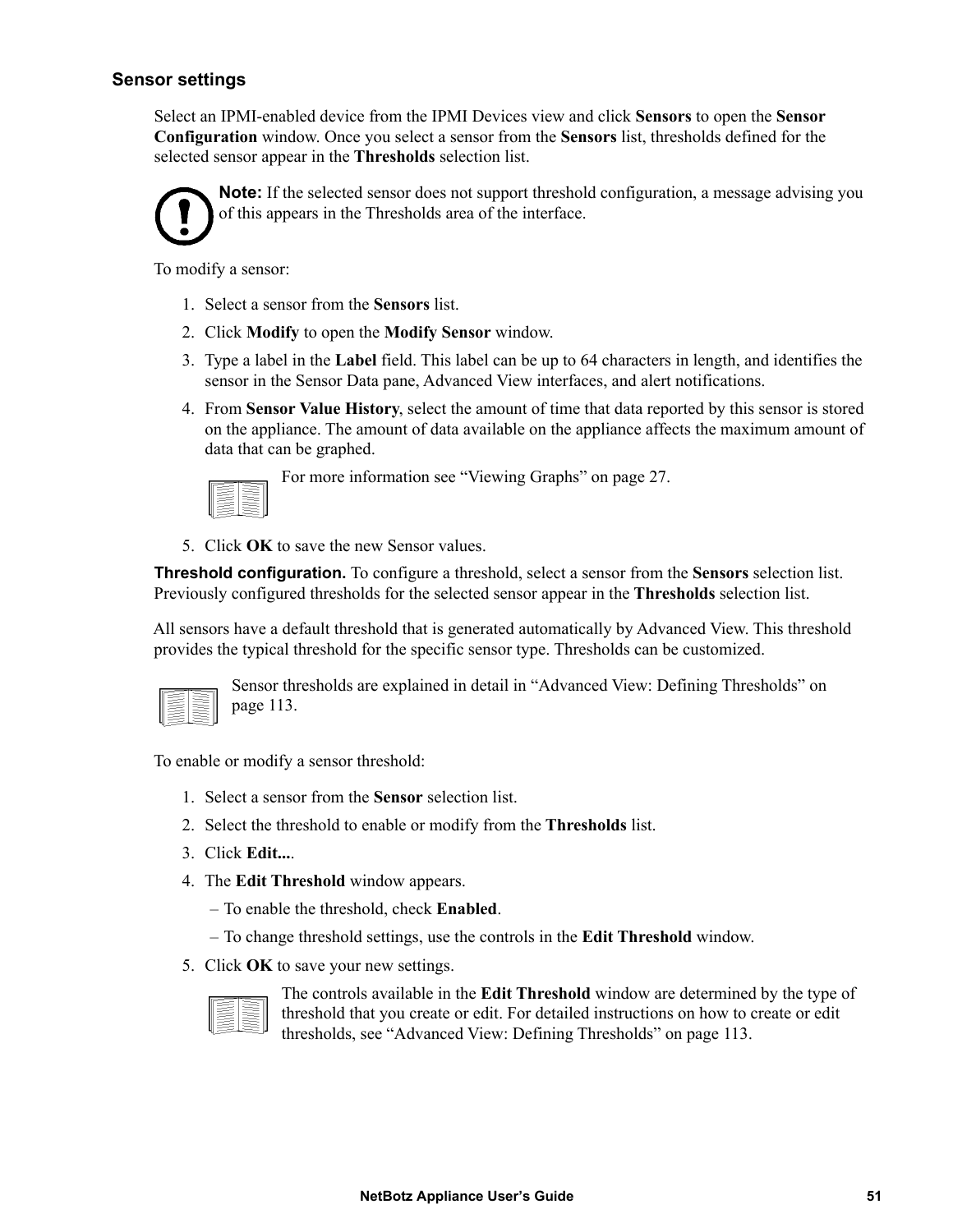### **Modbus Slave System**



**Note:** The Modbus Slave System icon is available only on the NetBotz Rack Monitor 570, 550 or on appliances for which the Advanced Software Pack has been purchased. For more information, contact your NetBotz authorized reseller or the NetBotz support team

To configure your pod to communicate with a Modbus Master, double-click the Modbus Slave System icon. The **Modbus Slave System Settings** window is displayed and a list of pods connected to your appliance appears. Using this window you can assign slave IDs to the available sensor pods and view the Modbus mapping of all pods and sensors configured on the current appliance.

**Note:** All sensors are Read-Only. Sensor states cannot be set with Modbus commands.

In the following procedures, it is assumed that you are starting from the **Modbus Slave System Settings**  window.

#### **Assigning a slave ID to a pod**

To assign a Modbus slave ID to a pod:

- 1. Select one or more pods from the list and click **Generate Slave ID**.
- 2. A slave ID is generated automatically and assigned to each selected pod.

If you wish to manually assign a slave ID to a specific pod:

- 1. Select the pod from the list and click **Modify Pod Settings...**.
- 2. In the Modbus Slave Sensor Register Settings window, click the **Slave Address** drop-down menu and select the slave ID you wish to assign to the pod. If the ID does not appear in the list, it is already assigned to a pod.

#### **Removing a slave ID from a pod**

To remove an assigned slave ID from a pod, select one or more pods from the list and click **Remove Slave ID**. Alternatively, you can click **Modify Pod Settings...** and select "No Slave Mapping" from the **Slave Address** drop-down menu.

#### **Viewing the Modbus map**

To view the mapping of all assigned Slave IDs and register addresses, click **View Modbus Map.**

The Modbus map is a summary of all Modbus information associated with the appliance. The information in the map can be exported to a text file for entry into the Modbus master map.



**Note:** After assigning slave IDs to pods, you must click **Apply** to save your changes before viewing the Modbus map. Otherwise, the newly assigned pods will not be included in the Modbus map.

**Note:** Up to 500 sensors can be seen for each Modbus pod or device. Pods or devices with more than 500 sensors will be indicated by a yellow highlight of the pod or device in the Modbus Slave System pane.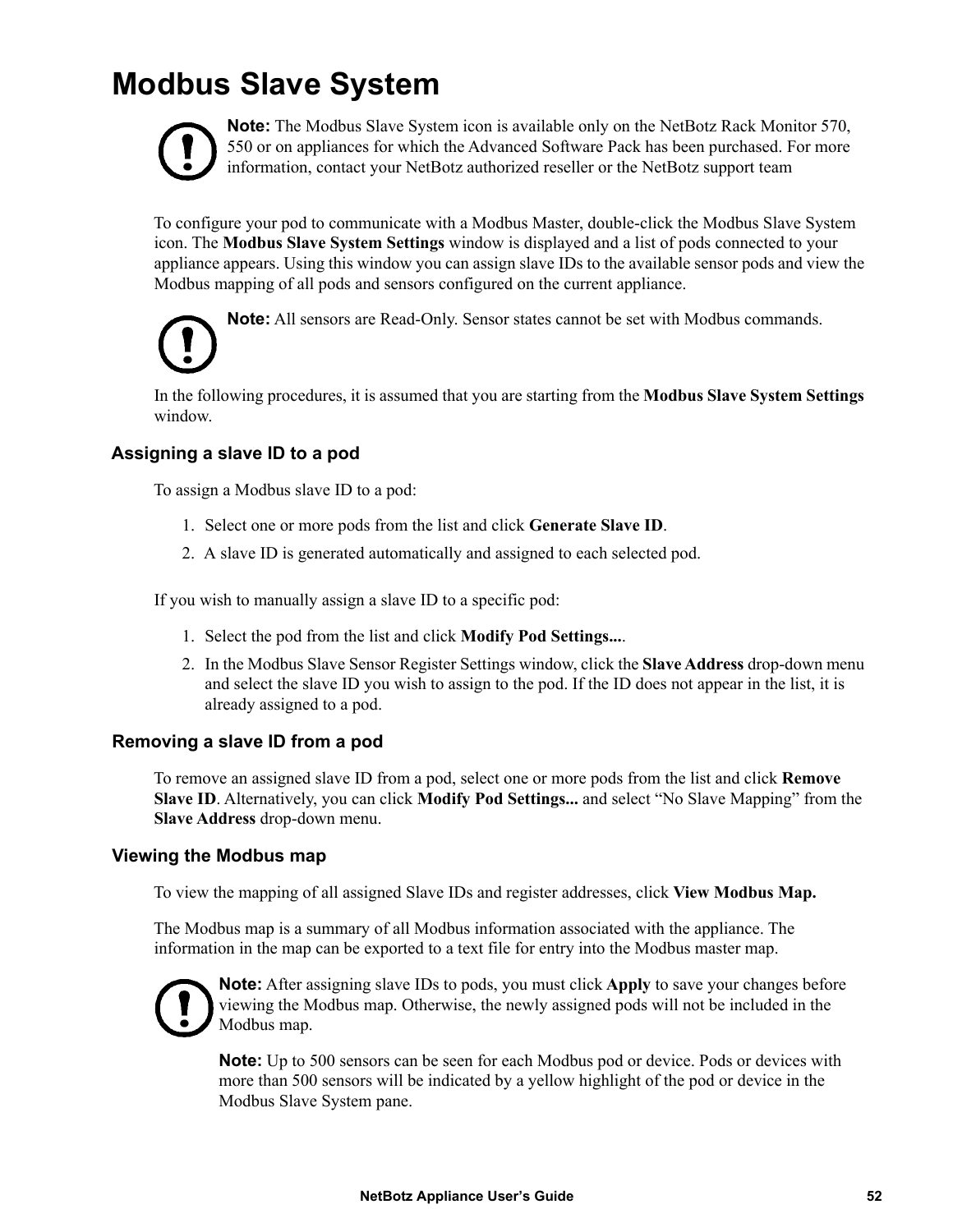#### **Exporting the Modbus map**

To export the Modbus map to a space-delimited text file:

- 1. Click **View Modbus Map** to display the map.
- 2. Click **Save to file...** in the upper right corner. A save dialog window opens.
- 3. Select the location and a file name for the saved data and click **Save**.

#### **Assigning a register address to a sensor**

To assign a Modbus register address to a sensor:

- 1. Select the pod from the list that hosts the sensor and click **Modify Pod Settings...**.
- 2. Select the desired sensor(s) from the list and click **Generate Register Address**. This applies the first unused register addresses to the selected sensor(s).

To manually assign a register address:

- 1. Select the pod from the list that hosts the sensor and click **Modify Pod Settings...**.
- 2. Select the desired sensor from the list and click **Modify Register...**.
- 3. Enter the register address in the provided field. If you specify an address that is already in use, the program displays an error message.

#### **Removing a register address from a sensor**

To remove a Modbus register address from a sensor:

- 1. Select the pod from the list that hosts the sensor and click **Modify Pod Settings...**.
- 2. Select the desired sensor(s) from the list and click **Remove Registers**. This removes the register addresses from the selected sensor(s).

### **Output Control**



**Note:** The Output Control icon appears only when a supported Sealevel I/O device or APC Switched Rack PDU (up to version 2.74) has been connected to the appliance and configured using the Serial Devices icon.

For more information on configuring serial devices, see ["Serial Devices" on page 99](#page-107-0). For more information about supported Sealevel I/O devices and APC Switched Rack PDUs and how they connect to the appliance, see the installation and quick configuration manual included with your appliance.

To configure a supported output control device, double-click the Output Control icon. A list of devices connected to your appliance appears.

#### **Output control label settings**

Select a device from the **Output Control Configuration** window and click **Settings**.

- 1. Type a label for this device in the **Label** field.
- 2. Select options for **Unplugged alert severity** and **Unplugged alert profile**, and click **OK**.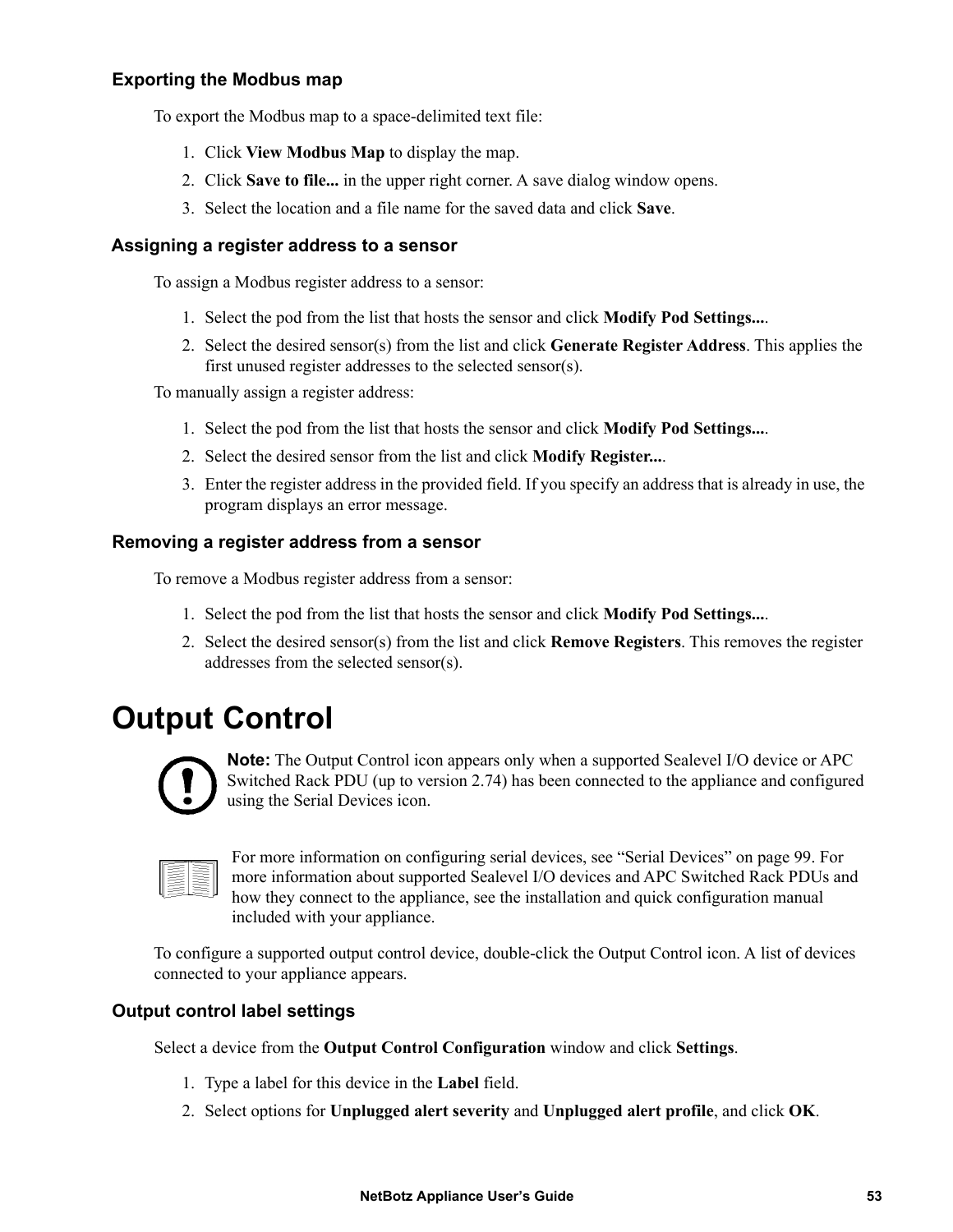#### **Output control external port settings**

Select a device from the **Output Control Configuration** window and click **External Ports**. To modify devices connected to your output control devices:

1. Select the output control action to assign to the corresponding port from **Relay Output Type**.

**Note:** Output control actions do not apply for devices wired between the NO and NC terminals. These devices have an always open state.

The following output control actions are available when the output control device is wired between the NO (Normally Open) and COM terminals on the appliance:

| Action                           | <b>Description</b>                                                                                                             |
|----------------------------------|--------------------------------------------------------------------------------------------------------------------------------|
| None                             | No output action is associated with this port.                                                                                 |
| <b>One-Second Button</b><br>(NC) | When activated, a normally closed (NC) relay is switched to an<br>open state for 1 second, and then switched back to closed.   |
| One-Second Button<br>(NO)        | When activated, a normally open (NO) relay is switched to a<br>closed state for 1 second, and then switched back to open.      |
| Switch (NC)                      | When activated, a normally closed (NC) relay is switched to an<br>open state.                                                  |
| Switch (NO)                      | When activated, a normally open (NO) relay is switched to a<br>closed state.                                                   |
| <b>Ten-Second Button</b><br>(NC) | When activated, a normally closed (NC) relay is switched to an<br>open state for 10 seconds, and then switched back to closed. |
| <b>Ten-Second Button</b><br>(NO) | When activated, a normally open (NO) relay is switched to a<br>closed state for 10 seconds, and then switched back to open.    |
| <b>Reboot Button</b>             | When activated, power to the outlet is interrupted for 10 seconds,<br>and then restored.                                       |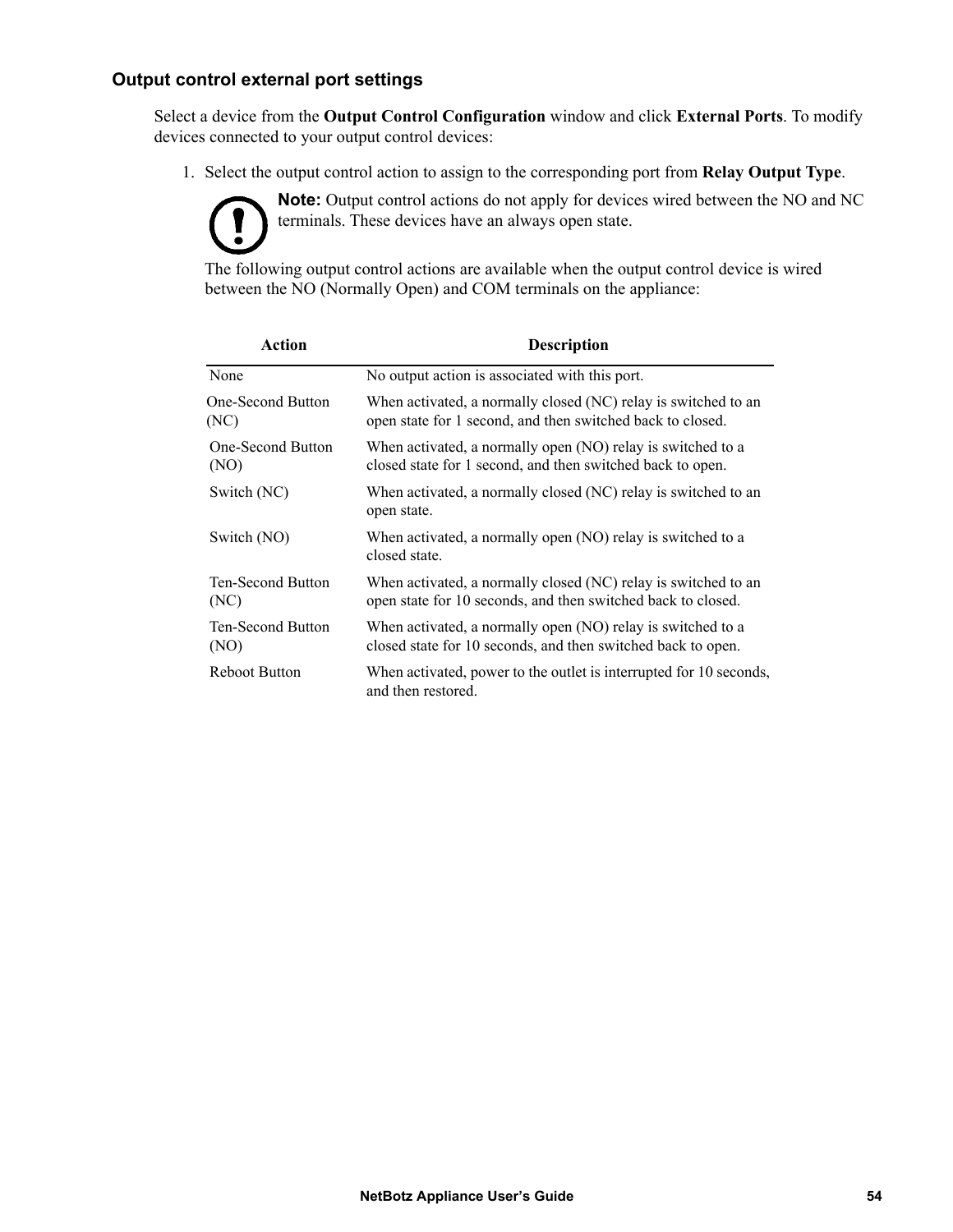The following output control actions are available when the output control device is wired between the NC (Normally Closed) and COM terminals on the appliance:

| Action                           | <b>Description</b>                                                                                                            |
|----------------------------------|-------------------------------------------------------------------------------------------------------------------------------|
| None                             | No output action is associated with this port.                                                                                |
| <b>One-Second Button</b><br>(NC) | When activated, a normally closed (NC) relay is switched to a<br>closed state for 1 second, and then switched back to open.   |
| One-Second Button<br>(NO)        | When activated, a normally open (NO) relay is switched to an<br>open state for 1 second, and then switched back to closed.    |
| Switch (NC)                      | When activated, a normally closed (NC) relay is switched to a<br>closed state.                                                |
| Switch (NO)                      | When activated, a normally open (NO) relay is switched to an<br>open state.                                                   |
| Ten-Second Button<br>(NC)        | When activated, a normally closed (NC) relay is switched to a<br>closed state for 10 seconds, and then switched back to open. |
| Ten-Second Button<br>(NO)        | When activated, a normally open (NO) relay is switched to an<br>open state for 10 seconds, and then switched back to closed.  |
| <b>Reboot Button</b>             | When activated, power to the outlet is interrupted for 10 seconds,<br>and then restored.                                      |

- 2. In the **Port Label** field, type a label to identify the device connected to the output control device port.
- 3. Click **OK**.

**Defining custom output action types.** You can add custom output action types by clicking **Add Custom...**. Once created, custom output action types are available from the **Relay Output Type** list.



**Note:** Custom output action types can only be added or removed. They cannot be edited. View the custom settings for selected output action types by clicking **View Custom**.

To create a custom output action type, click **Add Custom**... and select either **Button Relay** or **Switch Relay**:

- **Button Relay** actions cause the state of the relay device to switch from its default or unpressed state to its pressed state for a specified period of time, after which the relay automatically reverts to the unpressed state. To create a Button Relay action:
	- a. Select **Button Relay** and click **OK**.
	- b. The **Add Button Relay Output** window opens. This window features the following fields and controls:

| Field             | <b>Description</b>                                                                                       |
|-------------------|----------------------------------------------------------------------------------------------------------|
| Relay output type | The name of the custom output action definition.                                                         |
|                   | Once defined, the output type label appears only in<br>the Relay Output Type list when specifying output |
|                   | control external port settings.                                                                          |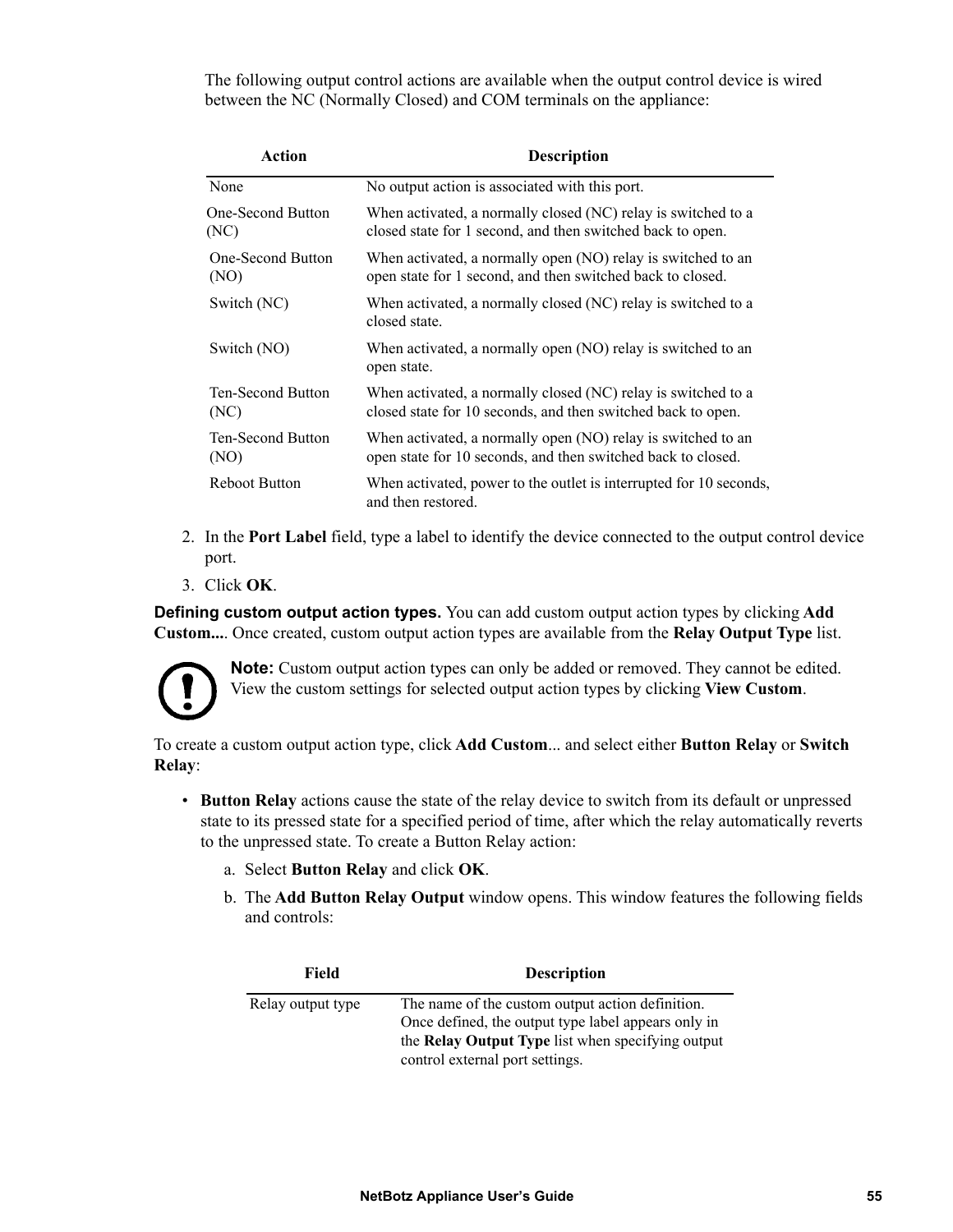| Field                         | <b>Description</b>                                                                                        |
|-------------------------------|-----------------------------------------------------------------------------------------------------------|
| Default relay output<br>label | The label used, by default, for any new output types<br>added using this custom output definition.        |
|                               | To modify a label, see "Output control sensor"<br>settings" on page 57.                                   |
| Unpressed value               | The text describing the relay in its unpressed state.                                                     |
| Pressed value                 | The text describing the relay in its pressed state.                                                       |
| Active time (seconds)         | The time in seconds that the relay remains in a<br>pressed state before reverting to the unpressed state. |
| Button contact type           | Specifies whether the relay is in an on or off state<br>when pressed.                                     |

- c. Enter the appropriate values for the Button Relay action.
- d. Click **OK** to add this output action to the list of available output actions.
- **Switch Relay** actions cause the relay device to switch from its current state (**On** or **Off**) to its alternate state. Once switched, the relay remains in the new state until another switch action changes its state again. To create a Switch Relay action:
	- a. Select **Switch Relay** and click **OK**.
	- b. The **Add Switch Relay Output** window features the following fields and controls:

| <b>Field</b>                  | <b>Description</b>                                                                                                                                                                                               |
|-------------------------------|------------------------------------------------------------------------------------------------------------------------------------------------------------------------------------------------------------------|
| Relay output type             | The name of the custom output action definition.<br>Once defined, the Output Type label appears only in<br>the <b>Relay Output Type</b> selection list when<br>specifying output control external port settings. |
| Default relay output<br>label | The label used, by default, for any new output types<br>added using this custom output definition.                                                                                                               |
|                               | To modify a label, see "Output control sensor<br>settings" on page 57.                                                                                                                                           |
| On value                      | The text that describes the relay in its on state.                                                                                                                                                               |
| Off value                     | The text that describes the relay in its off state.                                                                                                                                                              |
| Switch initial state          | The state (On or Off) of the relay at the time the<br>output action is assigned.                                                                                                                                 |
|                               | This is also the state to which the switch is set when<br>the appliance is turned on, regardless of what state<br>the switch was in when the appliance was turned off.                                           |

- c. Enter the appropriate values for the Switch Relay action.
- d. Click **OK** to add this output action to the list of available output actions.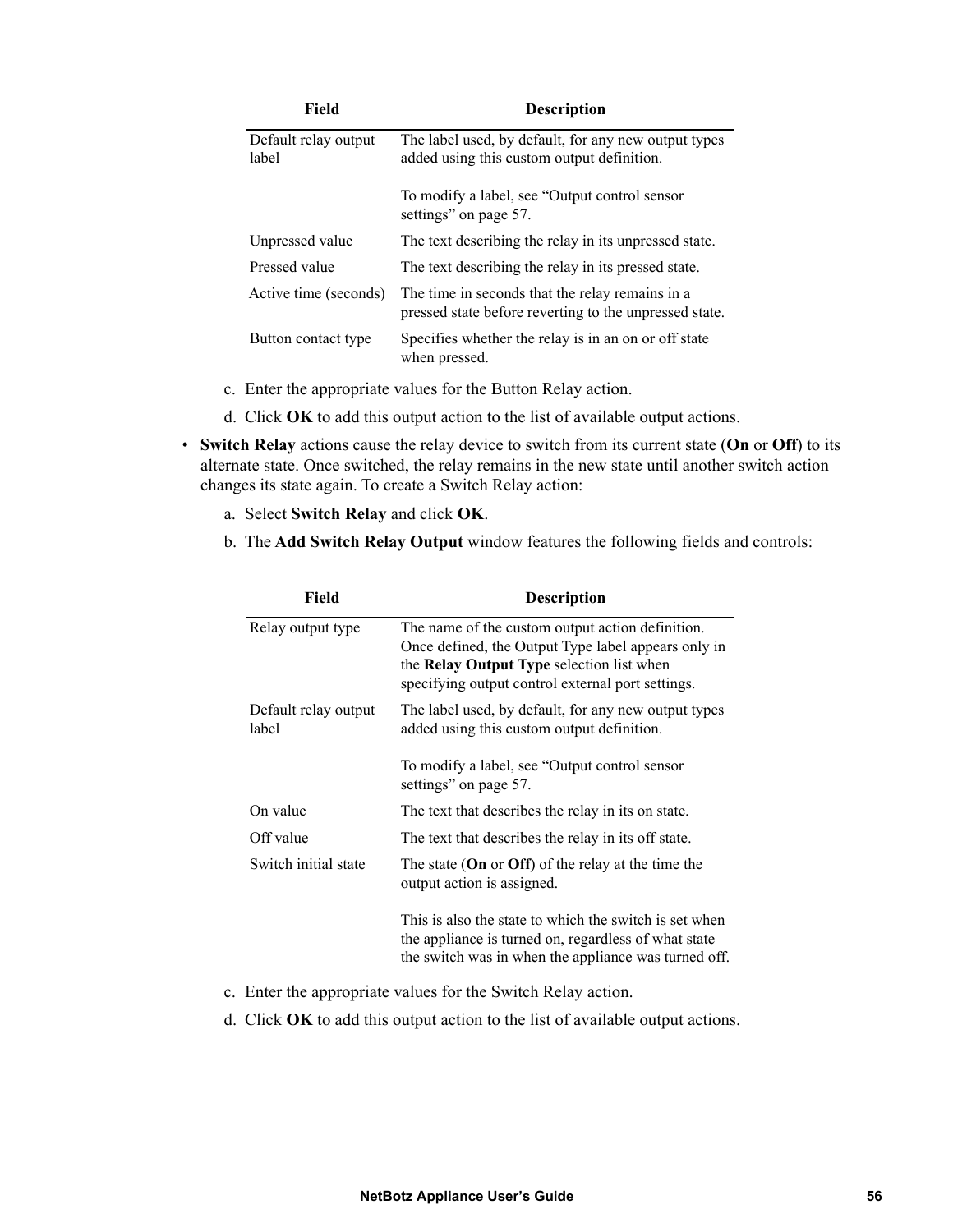#### <span id="page-65-0"></span>**Output control sensor settings**

After you select an output control device from the **Output Control Configuration** window and click **Sensors**, the **Sensor Configuration** window opens. Select a relay from the **Sensors** list to display thresholds defined for the selected sensor in the **Thresholds** list.

**Sensor settings.** To modify a sensor:

- 1. Select a relay to modify from the **Sensors** list. Click **Modify**.
- 2. Type a label in the **Label** field. This label can be up to 64 characters in length, and identifies the relay in the Sensor Data pane, Advanced View interfaces, and in alert notifications.
- 3. From **Sensor Value History**, select the amount of time that data reported by this sensor is stored on the appliance. The amount of data available on the appliance affects the maximum amount of data that can be graphed.
- 4. Click **OK**.



For more information see ["Viewing Graphs" on page 27](#page-35-0).

**Threshold settings.** To configure a threshold, select the sensor from the **Sensors** list. Configured thresholds for the selected sensor appear in the **Thresholds** list.

Sensor thresholds are explained in detail in ["Advanced View: Defining Thresholds" on](#page-121-0)  [page 113.](#page-121-0)

To enable or modify a sensor threshold:

- 1. Select a relay from the **Sensor** list.
- 2. Select the threshold to modify from the **Thresholds** list.
- 3. Click **Edit...**.
- 4. The **Edit Threshold** window appears.
	- To enable the threshold, check **Enabled**.
	- To change threshold settings, use the controls in the **Edit Threshold** window to set new values.
- 5. Click **OK**.

The controls available in the **Edit Threshold** window are determined by the type of threshold that you create or edit. For detailed instructions on how to create or edit thresholds, see ["Advanced View: Defining Thresholds" on page 113.](#page-121-0)

**Testing device power-on behavior.** Plug the device directly into a standard power outlet. If power is restored to the device without requiring interaction, it can be used with the power control pod.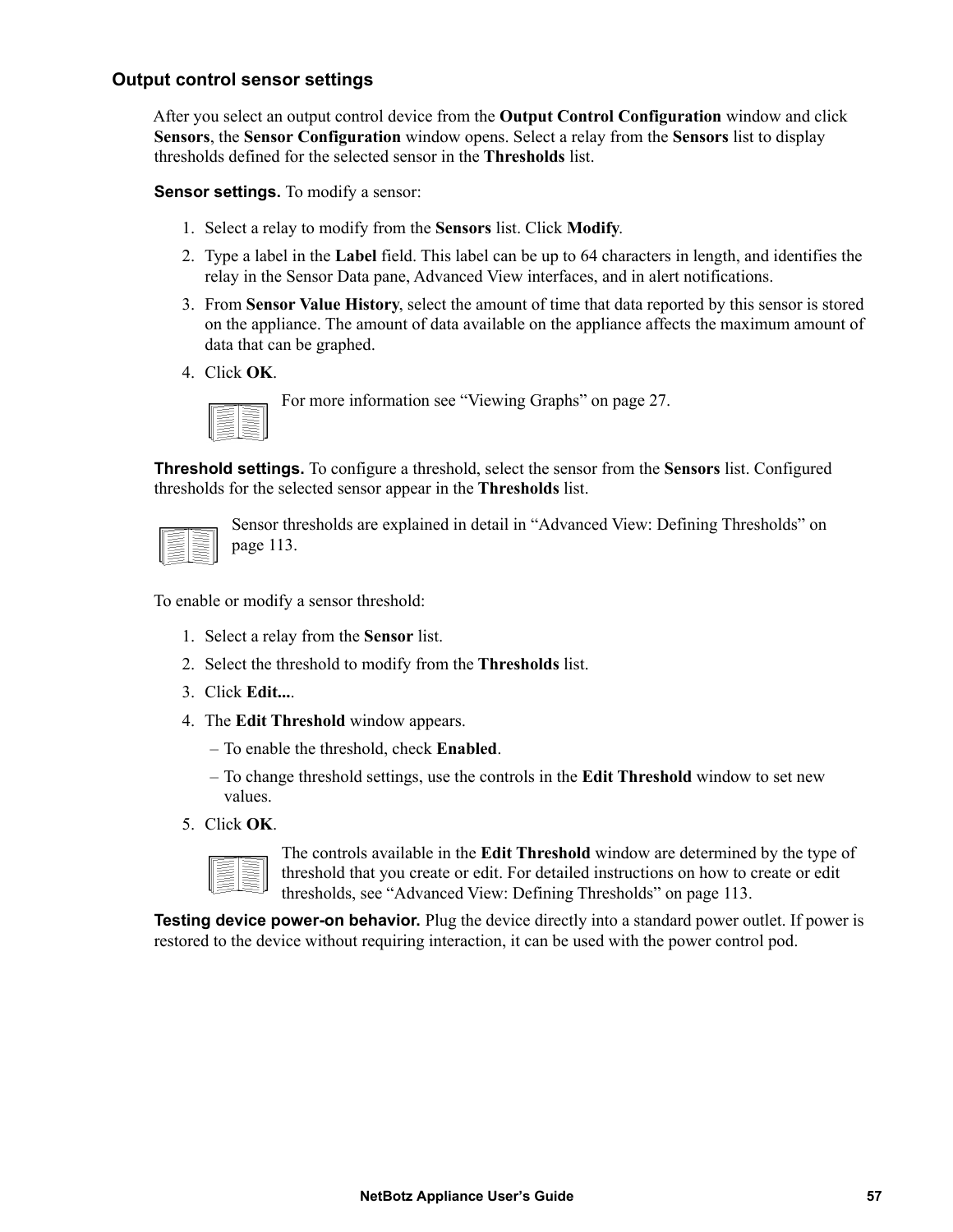### **Periodic Reports**

Configure your appliance to generate sensor reading reports and deliver them on a user-specified schedule. These reports contain readings for all sensors connected to your appliance. Double-click the Periodic Reports icon to open the **Periodic Reports Configuration** window. This window displays a table with the following reporting methods:

- Periodic E-mail Report
- Periodic FTP Report
- Periodic HTTP Report

If a periodic report is enabled and configured, you can click **Test Reports** to immediately generate and deliver reports to all enabled report recipients.

#### **Configuring periodic e-mail reports**

- 1. Select **Periodic E-mail Report** from the **Periodic Reports Configuration** window and click **Edit**.
- 2. The **Edit E-mail Periodic Report** window opens and contains the following fields:

| Field                      | <b>Description</b>                                                                                                                                                                                                                                                                                                                                                                                                                                                                                                                                                       |
|----------------------------|--------------------------------------------------------------------------------------------------------------------------------------------------------------------------------------------------------------------------------------------------------------------------------------------------------------------------------------------------------------------------------------------------------------------------------------------------------------------------------------------------------------------------------------------------------------------------|
| Enabled                    | Enable periodic e-mail reporting.                                                                                                                                                                                                                                                                                                                                                                                                                                                                                                                                        |
| Include camera<br>pictures | Include image captures by camera pods connected to the appliance<br>in the e-mailed report. Image captures included with periodic<br>reports are 640x480 resolution, regardless of appliance camera<br>settings.                                                                                                                                                                                                                                                                                                                                                         |
| Include maps               | Include maps in the e-mailed report.                                                                                                                                                                                                                                                                                                                                                                                                                                                                                                                                     |
| Include graphs             | Include graphs of the sensor readings in the e-mailed report.                                                                                                                                                                                                                                                                                                                                                                                                                                                                                                            |
| Interval                   | The frequency in minutes with which e-mail reports are generated.                                                                                                                                                                                                                                                                                                                                                                                                                                                                                                        |
| Sensor priority            | Limit the amount of sensor data included with the periodic report.<br>Select one of the following settings:<br>High: Only sensor data associated with physical sensors that are<br>integrated with or connected to the appliance are included in the<br>report. Sensor data associated with shared pods is not included in<br>the report.<br>Medium: Sensor data associated with physical sensors and shared<br>pods is included in the report. Data associated with scanned<br>devices is not included.<br>Low: Sensor data from all sensors is included in the report. |
| Graph priority             | Limit the amount of sensor data included with the periodic report.<br>Select one of the following settings:<br>High: Only sensor data associated with physical sensors that are<br>integrated with or connected to the appliance are included in the<br>report. Sensor data associated with shared pods is not included in<br>the report.<br>Medium: Sensor data associated with physical sensors and shared<br>pods is included in the report. Data associated with scanned<br>devices is not included.<br>Low: Sensor data from all sensors is included in the report. |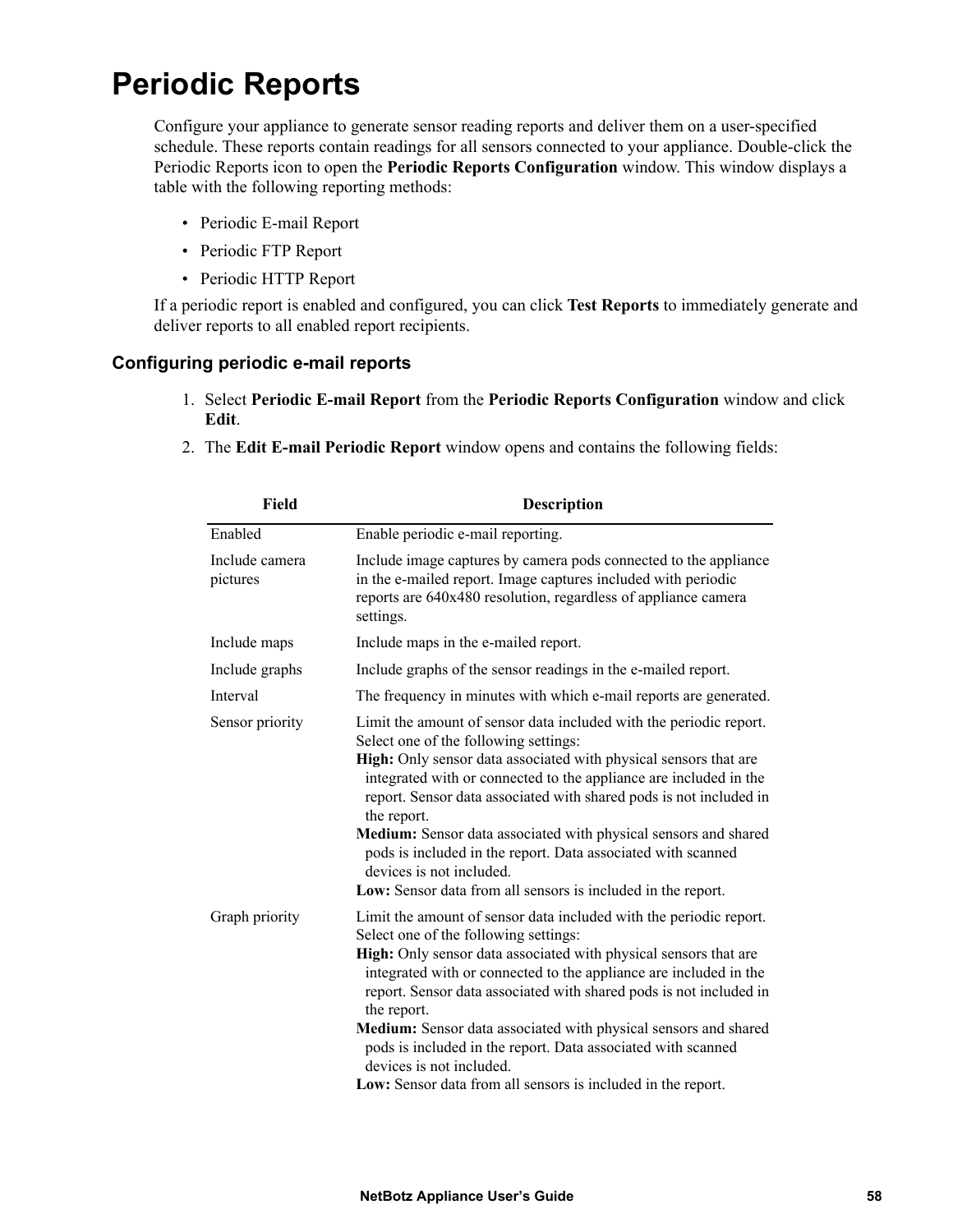| Field                      | <b>Description</b>                                 |
|----------------------------|----------------------------------------------------|
| Graph available<br>history | The maximum time period for which data is graphed. |

E-mail addresses The addresses to which periodic e-mail reports are delivered.

- 3. Type the appropriate values in the fields.
- 4. By default, all Periodic Reports are generated according to the **Interval** you specify. You can specify that a Periodic Report be active only during specific time ranges. To configure Advanced Scheduling:
	- a. Click **Advanced Scheduling...**.
	- b. By default, all time periods in the schedule are **Enabled**. To disable the Periodic Report for a period of time, click-and-drag over the time range, and click **Disable**. To enable the Periodic Report for a period of time, click-and-drag over the time range, and click **Enable**.
	- c. Click **OK** to save the schedule and return to the Edit E-mail Periodic Report window.
- 5. Click **OK**.

#### **Configuring periodic FTP reports**

To configure your appliance to periodically generate and deliver sensor reports to a specified FTP server:

- 1. Select **Periodic FTP Report** from the **Periodic Reports Configuration** window and click **Edit**.
- 2. The **Edit Periodic FTP Report** window opens. This window contains the following fields:

| Field                      | <b>Description</b>                                                                                                                                                                                                                                                                                                                                                                                                                                                                                              |  |  |
|----------------------------|-----------------------------------------------------------------------------------------------------------------------------------------------------------------------------------------------------------------------------------------------------------------------------------------------------------------------------------------------------------------------------------------------------------------------------------------------------------------------------------------------------------------|--|--|
| Enabled                    | Enable periodic FTP reporting.                                                                                                                                                                                                                                                                                                                                                                                                                                                                                  |  |  |
| Include camera<br>pictures | Include image captures by camera pods connected to the appliance<br>in the FTP post. Image captures included with periodic reports are<br>640x480 resolution, regardless of appliance Camera settings.                                                                                                                                                                                                                                                                                                          |  |  |
| Include maps               | Include maps stored on the appliance in the FTP post.                                                                                                                                                                                                                                                                                                                                                                                                                                                           |  |  |
| Include graphs             | Include graphs of the sensor readings for all sensors associated<br>with the appliance in the FTP post.                                                                                                                                                                                                                                                                                                                                                                                                         |  |  |
| Interval                   | The frequency in minutes with which FTP reports are generated.                                                                                                                                                                                                                                                                                                                                                                                                                                                  |  |  |
| Sensor priority            | Limit the amount of sensor data included with the periodic report.<br>Select one of the following settings:<br><b>High:</b> Only sensor data associated with physical sensors that are<br>integrated with or connected to the appliance are included in the<br>report. Sensor data associated with shared pods is not included in<br>the report.<br>Medium: Sensor data associated with physical sensors and shared<br>pods is included in the report. Data associated with scanned<br>devices is not included. |  |  |
|                            | Low: Sensor data from all sensors is included in the report.                                                                                                                                                                                                                                                                                                                                                                                                                                                    |  |  |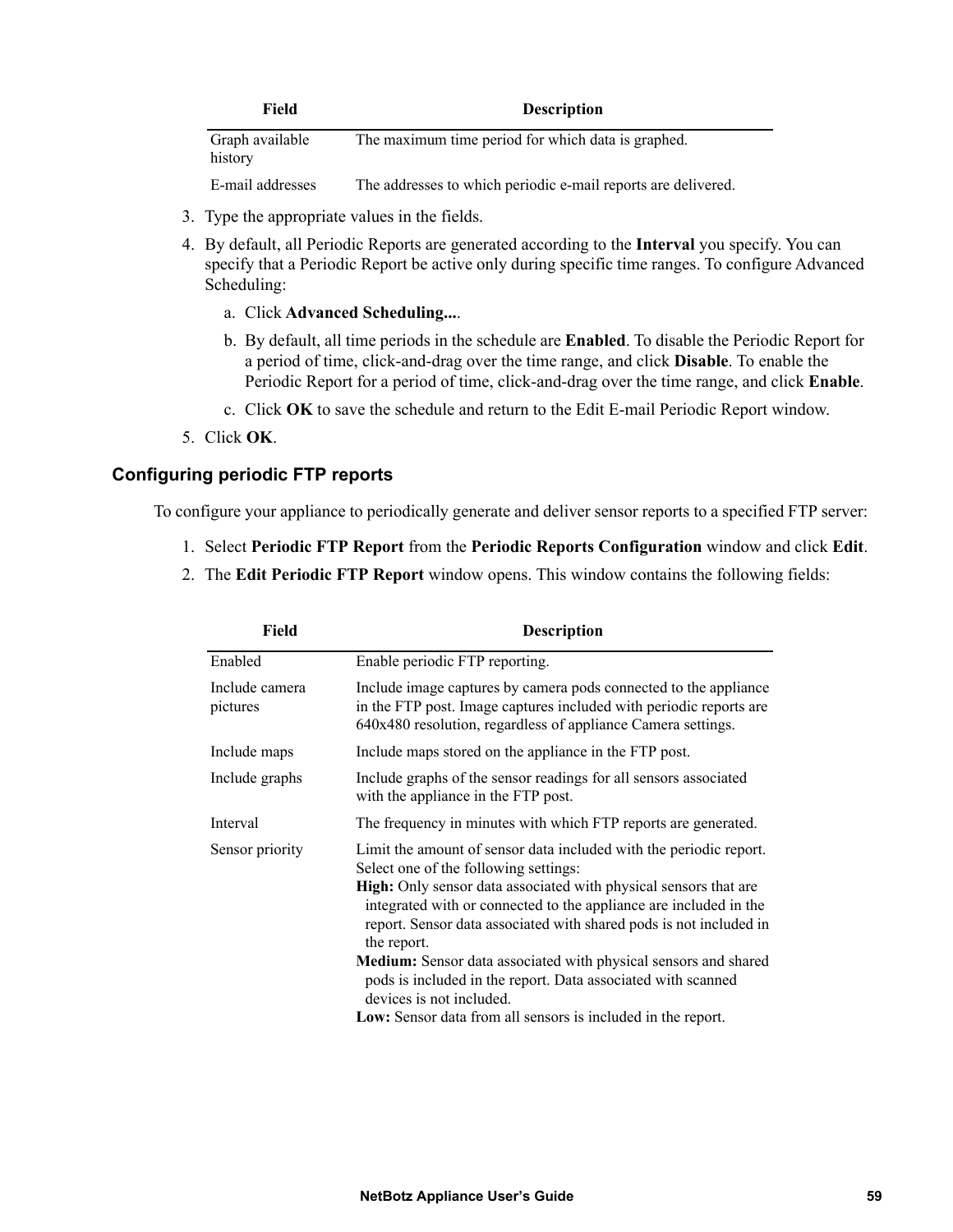| <b>Field</b>               | <b>Description</b>                                                                                                                                                                                                                                                                                                                                                                                                                                                                                                                                                       |  |
|----------------------------|--------------------------------------------------------------------------------------------------------------------------------------------------------------------------------------------------------------------------------------------------------------------------------------------------------------------------------------------------------------------------------------------------------------------------------------------------------------------------------------------------------------------------------------------------------------------------|--|
| Graph priority             | Limit the amount of sensor data included with the periodic report.<br>Select one of the following settings:<br>High: Only sensor data associated with physical sensors that are<br>integrated with or connected to the appliance are included in the<br>report. Sensor data associated with shared pods is not included in<br>the report.<br>Medium: Sensor data associated with physical sensors and shared<br>pods is included in the report. Data associated with scanned<br>devices is not included.<br>Low: Sensor data from all sensors is included in the report. |  |
| Graph available<br>history | The maximum time period for which data is graphed.                                                                                                                                                                                                                                                                                                                                                                                                                                                                                                                       |  |
| FTP hostname               | The hostname or IP address of the FTP server to which the report is<br>delivered.                                                                                                                                                                                                                                                                                                                                                                                                                                                                                        |  |
| User name                  | The user ID to access the specified FTP server.                                                                                                                                                                                                                                                                                                                                                                                                                                                                                                                          |  |
| FTP password               | The password to access the specified FTP server.                                                                                                                                                                                                                                                                                                                                                                                                                                                                                                                         |  |
| Verify password            | Type the FTP Password to confirm the password.                                                                                                                                                                                                                                                                                                                                                                                                                                                                                                                           |  |
| Target directory           | The relative directory path used for storing the data on the FTP<br>server. This should always be a path relative to the default<br>directory associated with the user ID used to log on to the FTP<br>server. If the directories on the path do not exist they are created<br>automatically.                                                                                                                                                                                                                                                                            |  |
|                            | The Target Directory field accepts BotzWare macros. For more<br>information on macros supported by BotzWare see "BotzWare<br>Macros" on page 136.                                                                                                                                                                                                                                                                                                                                                                                                                        |  |
| Base file name             | The base filename used for storing the data on the FTP server. The<br>alert data is stored in a file with this name, followed by the<br>.nbalert file extension. Pictures from alerts are stored in files<br>with this name, followed by the $\ldots$ jpg file extension, where <i>n</i> is<br>the picture number $(1, 2, 3, etc.).$                                                                                                                                                                                                                                     |  |
|                            | The Base Filename field accepts BotzWare macros. For more<br>information on macros supported by BotzWare see "BotzWare<br>Macros" on page 136.                                                                                                                                                                                                                                                                                                                                                                                                                           |  |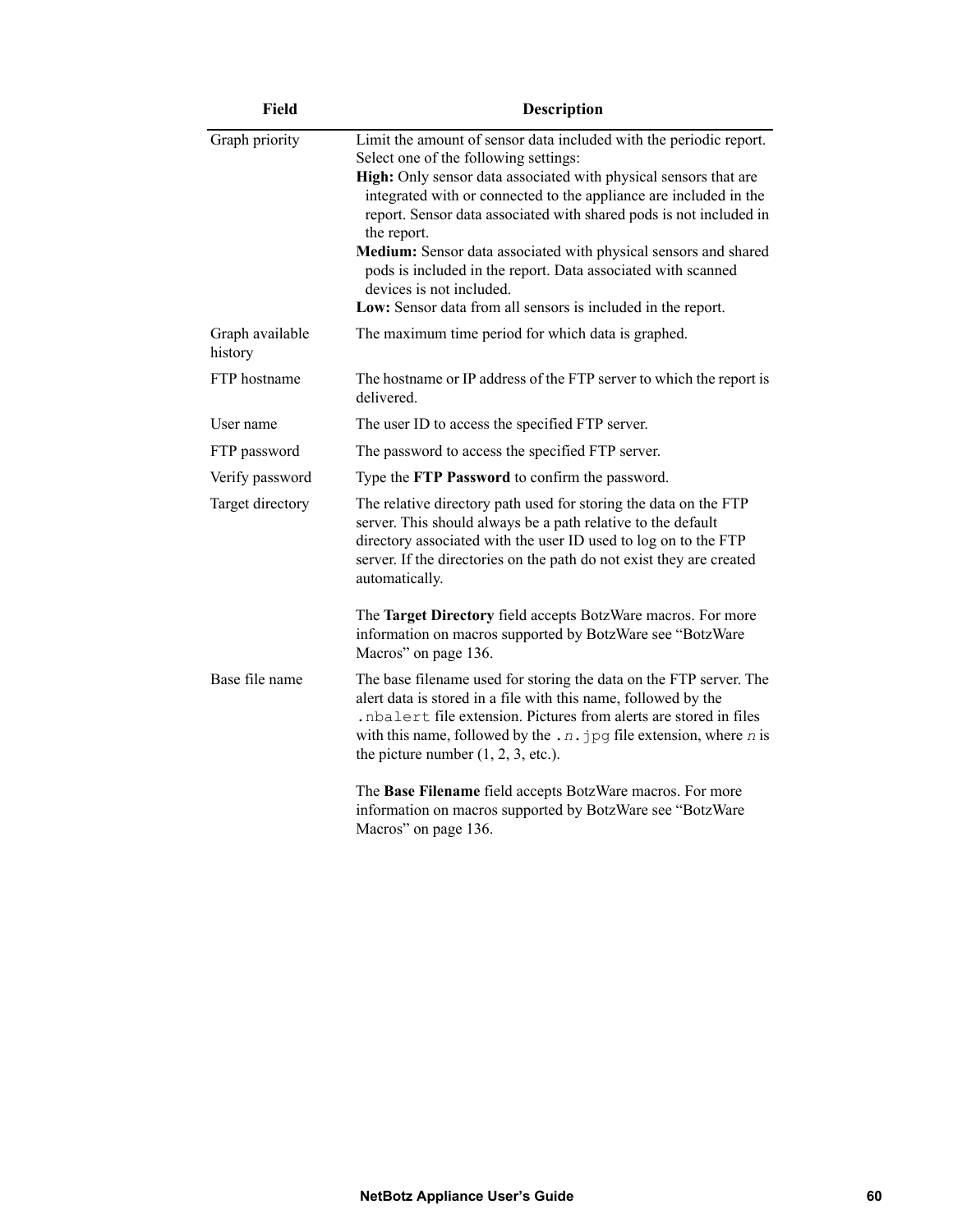This window features **Primary** and **Backup** tabs, each of which has the same fields available. The settings on the **Primary** tab are used by default for any periodic FTP reports. The settings on the **Backup** tab are used if communication with the Primary server fails.

- 3. Type the appropriate values in the fields.
- 4. By default, all Periodic Reports are generated according to the Interval you specify. You can specify that a Periodic Report is active only during specific time ranges. To configure Advanced Scheduling:
	- a. Click **Advanced Scheduling...**.
	- b. By default, all time periods in the schedule are **Enabled**. To disable the Periodic Report for a period of time, click-and-drag over the time range, and click **Disable**. To enable the Periodic Report for a period of time, click-and-drag over the time range, and click **Enable**.
	- c. Click **OK** to save the schedule and return to the Edit Periodic FTP Report window.
- 5. Click **OK**.

#### **Configuring periodic HTTP reports**

To configure your appliance to periodically generate and post sensor reports to a specified HTTP server:

- 1. Select **Periodic HTTP Report** from the **Periodic Reports Configuration** window and click **Edit**.
- 2. The **Edit Periodic HTTP Report** window opens. This window contains the following fields:

| <b>Field</b>               | <b>Description</b>                                                                                                                                                                                                                                                                                                                                                                                                                                                                                                                                                       |  |
|----------------------------|--------------------------------------------------------------------------------------------------------------------------------------------------------------------------------------------------------------------------------------------------------------------------------------------------------------------------------------------------------------------------------------------------------------------------------------------------------------------------------------------------------------------------------------------------------------------------|--|
| Enabled                    | Enable periodic HTTP reporting.                                                                                                                                                                                                                                                                                                                                                                                                                                                                                                                                          |  |
| Include camera<br>pictures | Include image captures by camera pods connected to the appliance<br>in the HTTP post. Image captures included with periodic reports<br>are 640x480 resolution, regardless of appliance Camera settings.                                                                                                                                                                                                                                                                                                                                                                  |  |
| Interval                   | The frequency with which HTTP reports are generated.                                                                                                                                                                                                                                                                                                                                                                                                                                                                                                                     |  |
| Sensor priority            | Limit the amount of sensor data included with the periodic report.<br>Select one of the following settings:<br>High: Only sensor data associated with physical sensors that are<br>integrated with or connected to the appliance are included in the<br>report. Sensor data associated with shared pods is not included in<br>the report.<br>Medium: Sensor data associated with physical sensors and shared<br>pods is included in the report. Data associated with scanned<br>devices is not included.<br>Low: Sensor data from all sensors is included in the report. |  |
| <b>SSL Options</b>         | The SSL options to use for this post.                                                                                                                                                                                                                                                                                                                                                                                                                                                                                                                                    |  |
| Target URL                 | The URL of the Web server to which the report is posted.                                                                                                                                                                                                                                                                                                                                                                                                                                                                                                                 |  |
| Target user name           | The user ID used to gain access to the specified Web server.                                                                                                                                                                                                                                                                                                                                                                                                                                                                                                             |  |
| <b>Target Password</b>     | The password used to gain access to the specified Web server.                                                                                                                                                                                                                                                                                                                                                                                                                                                                                                            |  |
| Verify Password            | Type the Target Password to confirm the password.                                                                                                                                                                                                                                                                                                                                                                                                                                                                                                                        |  |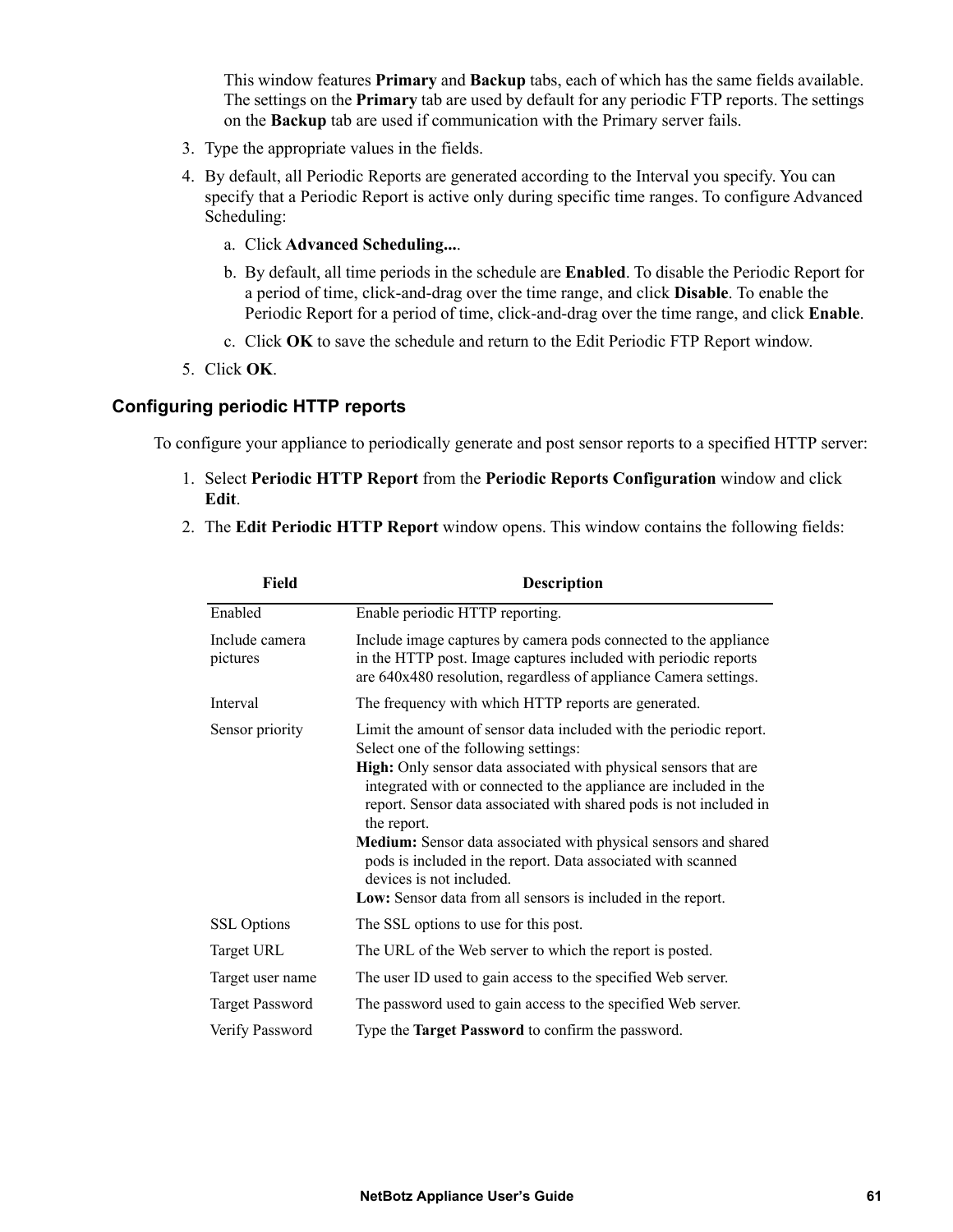This window features **Primary** and **Backup** tabs, each of which has the same fields available. The settings on the **Primary** tab are used by default for any periodic HTTP reports. The settings on the **Backup** tab are used if communication with the Primary server fails.

- 1. Type the appropriate values in the fields.
- 2. By default, all Periodic Reports are generated according to the Interval you specify. You can specify that a Periodic Report is active only during specific time ranges. To configure Advanced Scheduling:
	- a. Click **Advanced Scheduling...**.
	- b. By default, all time periods in the schedule are **Enabled**. To disable the Periodic Report for a period of time, click-and-drag over the time range, and click **Disable**. To enable the Periodic Report for a period of time, click-and-drag over the time range, and click **Enable**.
	- c. Click **OK** to save the schedule and return to the Edit Periodic HTTP Report window.
- 3. Click **OK**.

### **Rack Access Pods**



**Note:** The Rack Access Pods icon only appears when a Rack Access Pod 170 has been connected to the appliance.

The Rack Access Pods dialog allows users to configure the thresholds and settings for any attached Rack Access Pod 170.

Depending on the NetBotz appliance and the number of cascading Rack Access Pods, one or more power supplies may be needed to support the attached hardware. The following is a guide to the recommended number of power supplies:

| Appliance        | <b>Max Rack Access</b><br>Pods | <b>Power Supply Description</b>                                                                                            |
|------------------|--------------------------------|----------------------------------------------------------------------------------------------------------------------------|
| Rack Monitor 570 | 13                             | One AP9505I power supply for the fourth<br>attached pod, plus an additional power supply for<br>each additional four pods. |
| Rack Monitor 550 | 13                             | One AP9505I power supply for the third attached<br>pod, plus an additional power supply for each<br>additional three pods. |
| Room Monitor 455 |                                | One AP9505I power supply.                                                                                                  |

#### **Configuring the Rack Access Pod settings**

To configure the Rack Access Pod settings, highlight the Rack Access Pod in the list of connected pods and click **Settings...**.

The following settings can be modified for the Rack Access Pod:

**Label.** In the Sensor Pod Settings dialog, you can enter a custom label for the pod. The new name will be displayed in the Appliance Pane and anywhere the Rack Access Pod is listed.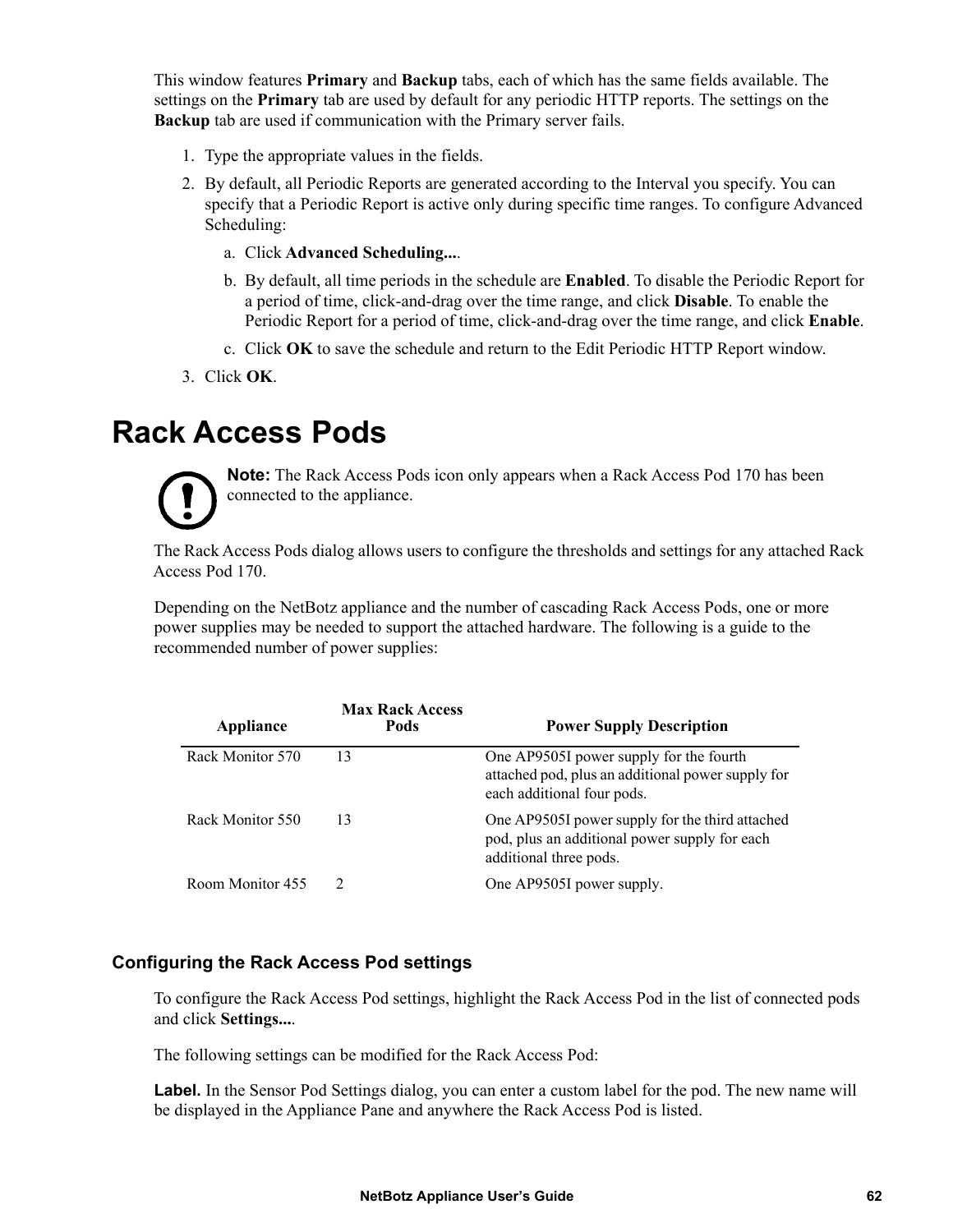**Unplugged alert severity.** Select the severity to be applied to the reported alert from the list. This alert severity will be used if the Rack Access Pod is unplugged or no longer responding.

**Unplugged alert profile.** Select the alert profile to use when the Rack Access Pod is unplugged or no longer responding.

#### **Configuring the Rack Access Pod sensors**

The Rack Access Pod 170 can have two sets of sensors attached to the appliance. Each set consists of four components; a door sensor, a handle sensor, a lock sensor, and a card reader sensor.

Select a Rack Access Pod from the **Rack Access Pods** window and click **Sensors**. The **Sensor Configuration** window displays a **Sensors** list and a **Thresholds** list. Select a sensor from the Sensors list to display thresholds defined for the sensor in the **Thresholds** list.

To modify a sensor:

- 1. Select the sensor to modify from the **Sensors** list and click **Modify**.
- 2. Enter a label in the **Label** field. This label can be up to 64 characters, and identifies the sensor in the Sensor Data pane, Advanced View interfaces, and in alert notifications.
- 3. From **Sensor Value History**, select the amount of time that data reported by this sensor is stored on the appliance. The amount of data available on the appliance affects the maximum amount of data that can be graphed.

For more information see ["Viewing Graphs" on page 27](#page-35-0).

4. Click **OK**.

#### **Threshold configuration**

All door, handle, and lock sensors have a default threshold that is generated automatically by Advanced View. This threshold provides the typical threshold used for the specific sensor type. Thresholds can be customized.



Specific Rack Access thresholds are available for each sensor type. This thresholds are explained in detail in ["Defining State Thresholds" on page 115](#page-123-0).

To enable or modify a sensor threshold:

- 1. Select a sensor from the **Sensor** selection list.
- 2. Select the threshold to enable or modify from the **Thresholds** selection list. Click **Edit....**
- 3. The Edit Threshold window appears.
	- To enable the threshold, check **Enabled**.
	- To change threshold settings, use the Basic and Advanced controls in the **Edit Threshold** window to set new values.
- 4. Click **OK**.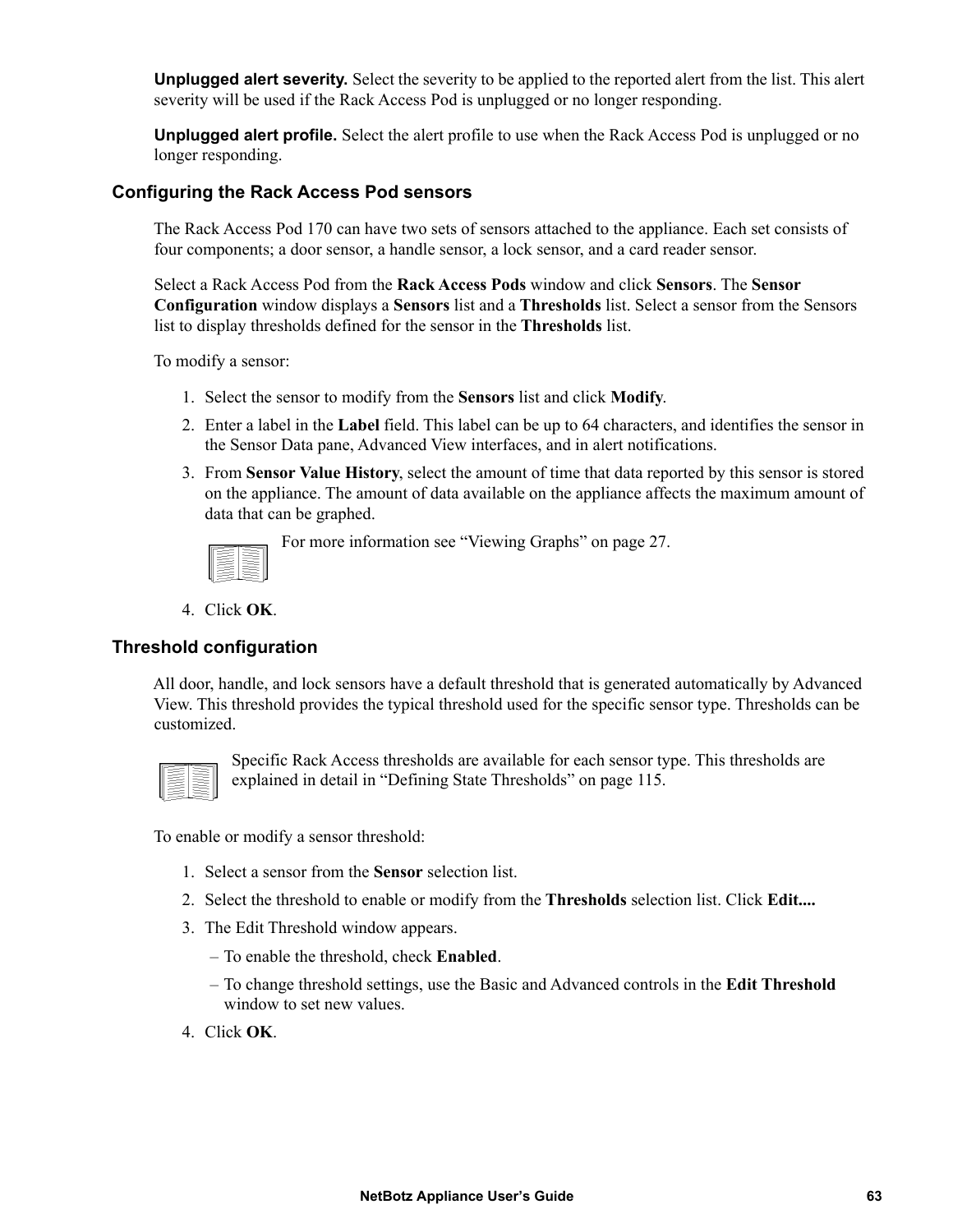## **Rack Access System**



**Note:** The Rack Access System icon only appears when a Rack Access Pod 170 has been connected to the appliance.

The Rack Access System dialog allows administrators to control access to resources secured by Rack Access hardware. Proximity cards, traditional key access, and remote access through Advanced View and the Web Client can be used to control access to hardware contained in racks utilizing the Rack Access System. The Rack Access System dialog allows users to register or remove cards and assign scheduled access on a individual door basis.

#### **About the Rack Access System dialog**

The main tab of the Rack Access System dialog contains three panes, the **Registered Cards** pane, the **Assigned Doors** pane, and the **All Available Doors** (or **Unassigned Doors**) pane. The **Registered Cards** pane list all cards that have been registered with the current appliance. The **Assigned Doors** pane lists all of the doors that have been assigned to the currently selected card in the card list.

The **All Available Doors** pane lists all of the doors known to the appliance. If the **All Available Doors** title is clicked, it can be changed to the **Unassigned Doors** title, which only shows doors that have not been assigned to the currently selected card. The **Unregistered Cards** tab contains a list of all known cards that have not been registered for use with the Rack Access System.



**Note:** No changes to the Rack Access System will be saved to the appliance until the user clicks **OK** or **Apply**.

#### **Selecting a card format**

The Rack Access System uses HID proximity cards in four formats. All cards registered to an appliance must use the same format, and this format must be chosen before the first card is registered. If you have not selected a card format, you will not be able to access the Rack Access System dialog. Select a card format in the **Rack Access Settings** appliance setting.



For more information on the available formats, see ["Rack Access Settings" on page 97](#page-105-0).

#### **Registering cards**

To register a card:

- 1. Hold the card near a card reader. Three beeps will sound, and the card ID will appear in the **Unregistered Cards** tab, along with a timestamp of when the card was swiped. If the card reader does not beep, the card ID is already listed, or the card is an invalid type.
- 2. Click the card ID in the Unregistered Cards list and click **Register...**.
- 3. Fill in the User Name and Description for the new card.
- 4. Decide whether the card requires an authorization card swipe and click **OK**.

A maximum of 200 cards is supported on NetBotz Rack Monitor 550/570 and Room Monitor 455 using the Rack Access Pod 170.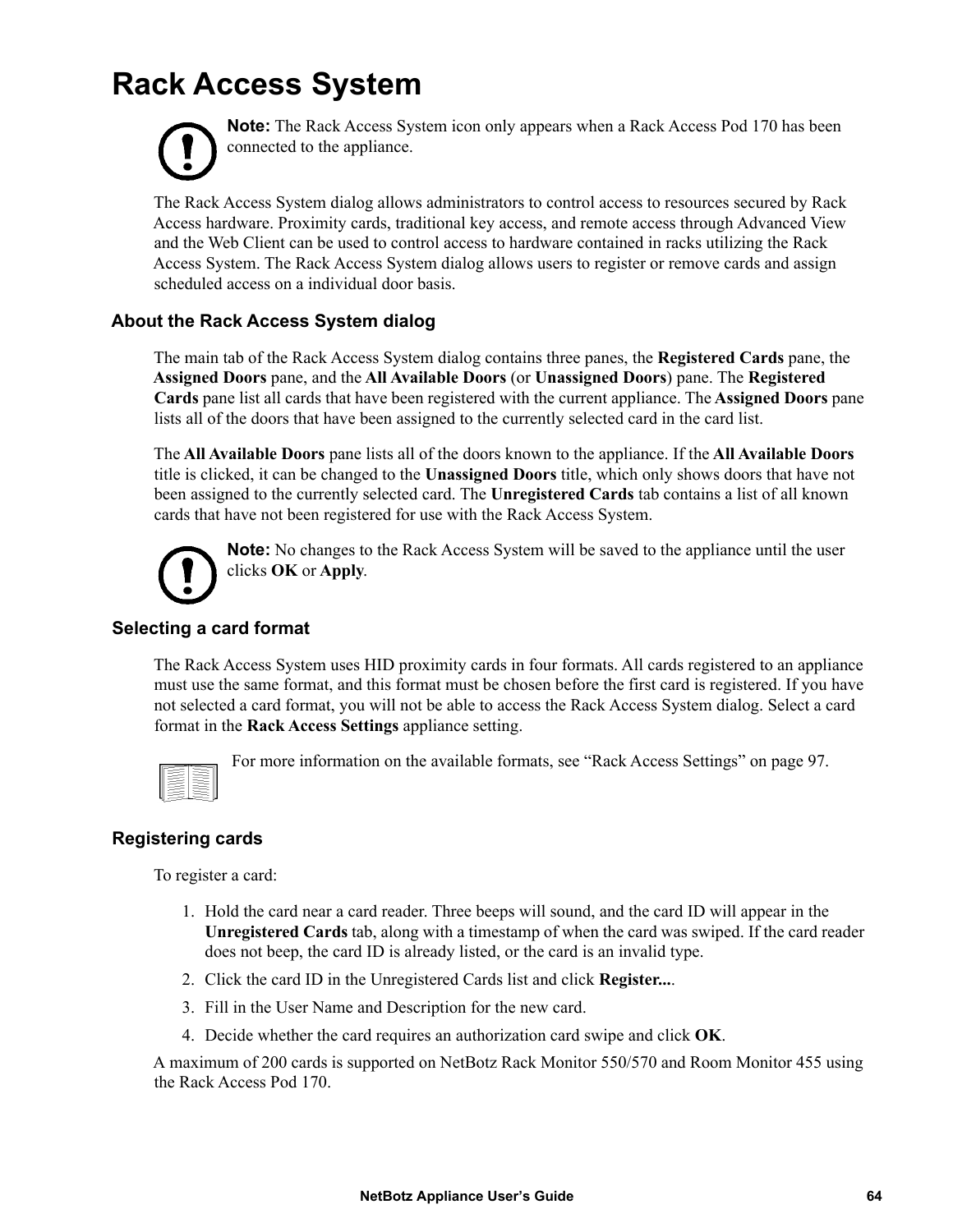**Authorization card swipes.** There are two levels of authorization for cards in the Rack Access System. A Level One card does not require authorization from another card to access assigned doors. A Level Two card has the "Requires authorization card swipe" checkbox selected. When a Level Two card is swiped, it must be followed by a swipe from a Level One card before the Auto-Lock timer expires in order to access the door. Both cards must have valid access to the door in order for access to be granted. If the Auto Lock timer expires without the Level One swipe, the Level Two card must be swiped again before the authorization swipe can occur.

If a door is "assigned" to a card, it means that the card is authorized to access that door. As part of the assigning process, a schedule is created that controls when the card is authorized to access the door.

#### **Registering a card manually**

If you have the ID for a card, you can manually register the card. To manually register a card:

- 1. Click **Add...** on the Rack Access System dialog.
- 2. Enter the Card ID, User Name, and Description. The Card ID and User Name fields are required.



**Note:** The Card ID field is only validated against previously registered cards (and cards in the Unregistered Cards list). Also, the Card ID does not necessarily correspond to the printed information on a card. Entering the printed text may not properly register the card.

#### **Editing card information**

To edit the information on an existing card:

- 1. Select the card from the list of registered cards.
- 2. Click **Edit...**
- 3. Change the necessary information.

#### **Deleting a card**

To delete a registered card:

- 1. Select the card from the list of registered cards.
- 2. Click **Remove**.
- 3. Click **Yes** to confirm the deletion, or click **No** to cancel. The card will still be listed in italicized red font in the list. In order to remove the card, you must either click **OK** or **Apply** to commit the changes. You will not be able to re-enter the card into the Unregistered Card list until the change is committed.

#### **Assigning doors to a card**

Access to the hardware protected by a Rack Access System is achieved by assigning doors to the various cards registered to your appliance. Each card can have access to multiple doors, and can also be limited to a scheduled time of access that can be different for each door.

If a door is already assigned to the card, it is shown in *italicized* font in both the **Assigned Doors** and **All Available Doors** panes.



**Note:** If you have assigned a door to a card but still cannot access the door with the card, check to make sure that the access schedule is set correctly. An assigned door with no valid access times is equivalent to an unassigned door. Also, make sure that you have applied your changes by clicking **Apply** at the bottom of the dialog before they become active.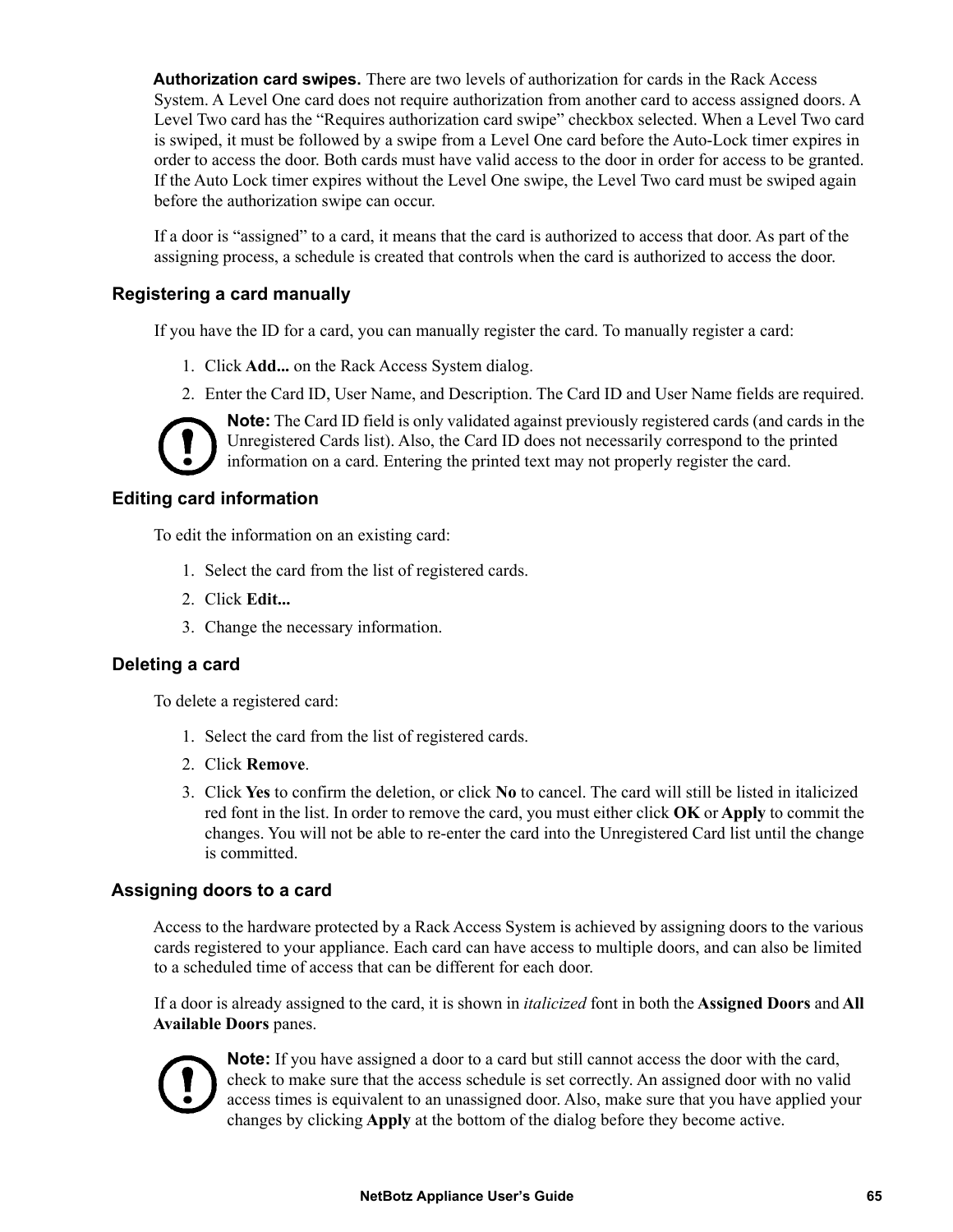To assign a door to a card.

- 1. Select the card from the list of registered cards.
- 2. Select a door (or doors) in the list of available doors in the **All Available Doors** pane. You can select all doors on an appliance by right-clicking the appliance and selecting **Select all doors** from the menu. You can also select all Door (1) doors or Door (2) doors
- 3. Drag and drop the door into the **Assigned Doors** pane. Alternatively, you can click the yellow "up arrow" icon, or right click the door and select **Assign Door** from the list. You cannot assign multiple doors using the right-click menu. Use one of the other methods to assign multiple doors at the same time.
- 4. Set the access schedule for the door(s). By default, all access is assumed to be disabled 24 hours a day, 7 days a week. You can specify that access is enabled only during specific time ranges. To set the schedule:
	- a. By default, all time periods are **Disabled**. To enable a period of time that is disabled, click-and-drag to highlight the time range, and click **Enable**. To disable access for a period of time, click-and-drag to highlight a time range, and click **Disable**.
	- b. Click **OK** to save the schedule and complete the door assignment.

#### **Copying permissions between cards**

Door access privileges and schedules can be copied from one card to multiple cards. This duplicates the assigned door list and the schedules associated with each assigned door. You can also include the "Requires authorization card swipe" attribute in the copy procedure.



**Note:** If you have many cards with identical requirements for access to rack equipment, you may wish to set up a "template" card that serves as an access template to be copied onto new cards as they are registered.

To copy permissions from one card to another:

- 1. Click **Copy Permissions...** .
- 2. In the left-hand pane, select the card you wish to use as the source for the permissions.
- 3. In the right-hand pane, select all the cards whose permissions will be overwritten.
- 4. Click the "Include 'Authorization card swipe' attribute" checkbox if you wish to overwrite the attribute on the target cards.
- 5. Click **OK**.
- 6. Click **Yes** on the confirmation dialog. All existing permissions on the target cards will be cleared, and the new permissions will be added.

#### **Removing a door from a card**

To remove a door from a card:

- 1. Select the card from the list of registered cards.
- 2. Expand the assigned door list and select the door you want to remove.
- 3. Right-click the door and select "Unassign door" from the menu or click the red "X" icon in the upper right of the pane. The red " $X$ " icon can also be used to remove multiple doors.
- 4. Click **Yes** to confirm the deletion, or click **No** to cancel.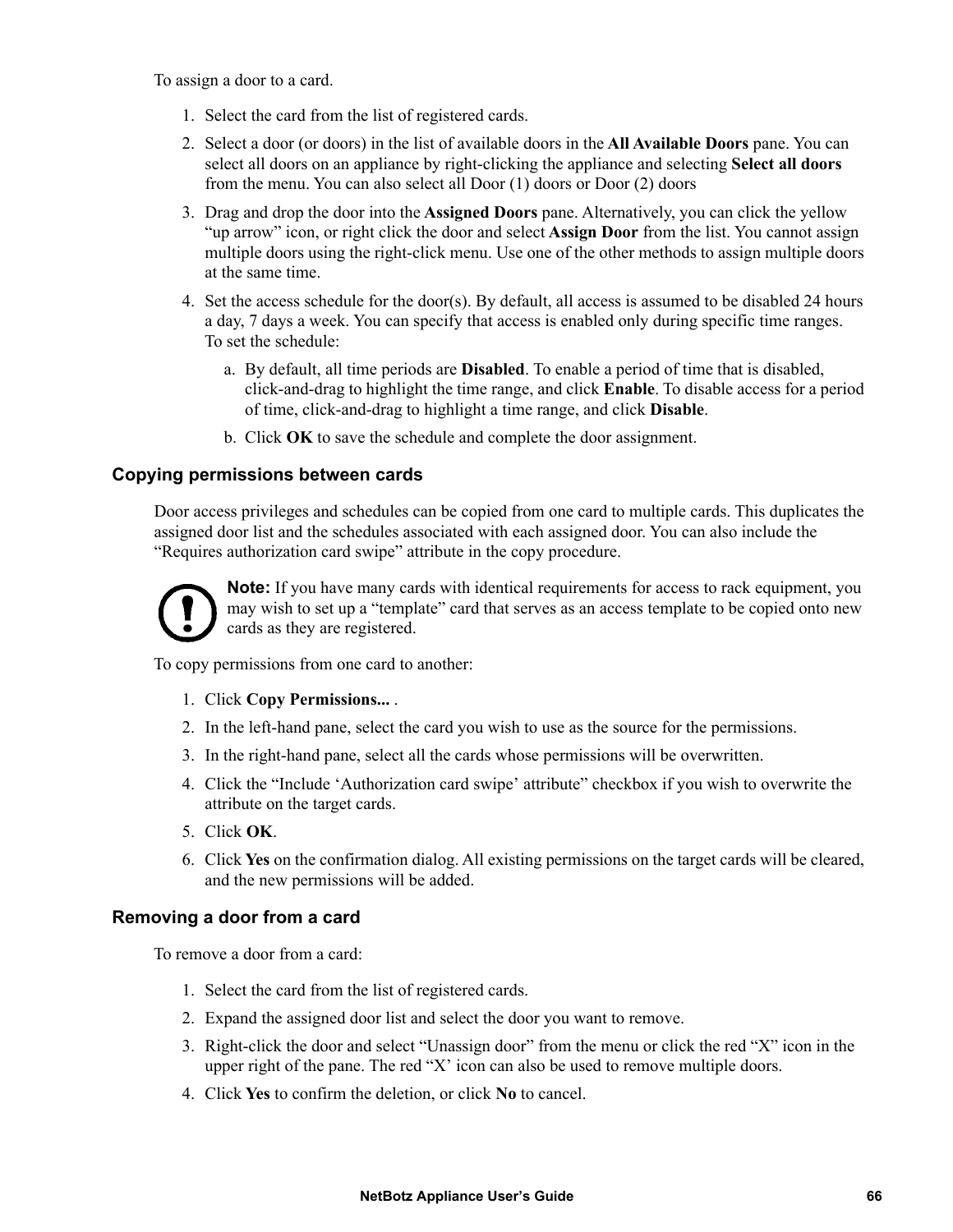#### **Adding an appliance**

You can have multiple appliances (with associated Rack Access Pods) listed in the **All Available Doors** pane. A maximum of five appliances can be listed in the pane. When an appliance is added to the list, all of the registered cards on that appliance are added to the Registered Cards list. Cards can be assigned to doors across all appliances in the list.



When **OK** or **Apply** is clicked on the Rack Access Settings dialog, each appliance is updated with the complete list of registered cards, along with that appliance's assigned doors for each user.

To add an appliance:

- 1. Click the "Add Rack Access appliance" icon in the upper right of the **All Available Doors** pane.
- 2. Enter the IP Address or hostname of the appliance. Enter the port number and whether the connection should use SSL.
- 3. Enter the account details for an administrative user on the remote appliance.
- 4. Click **OK** to add the appliance. The new appliance appears in the list.

#### **Removing an appliance**



**Note:** If you remove an appliance without clicking **Apply** first, the appliance will not be updated with any changes you have made during the current session.

To remove an appliance from the list:

- 1. Right-click the name of the appliance in the **All Available Doors** pane and select **Remove Appliance** from the menu. Alternatively, you can click the "Remove Rack Access Appliance" icon in the upper right of the pane to remove the appliance.
- 2. Click **Yes** on the confirmation dialog to remove the appliance.

#### **Editing an appliance**

To edit the connection settings on a remote appliance, right-click the name of the appliance in the **All Available Doors** pane and select **Edit Appliance** from the menu. Enter the new values for the connection and authentication fields and click **OK** to use the new values.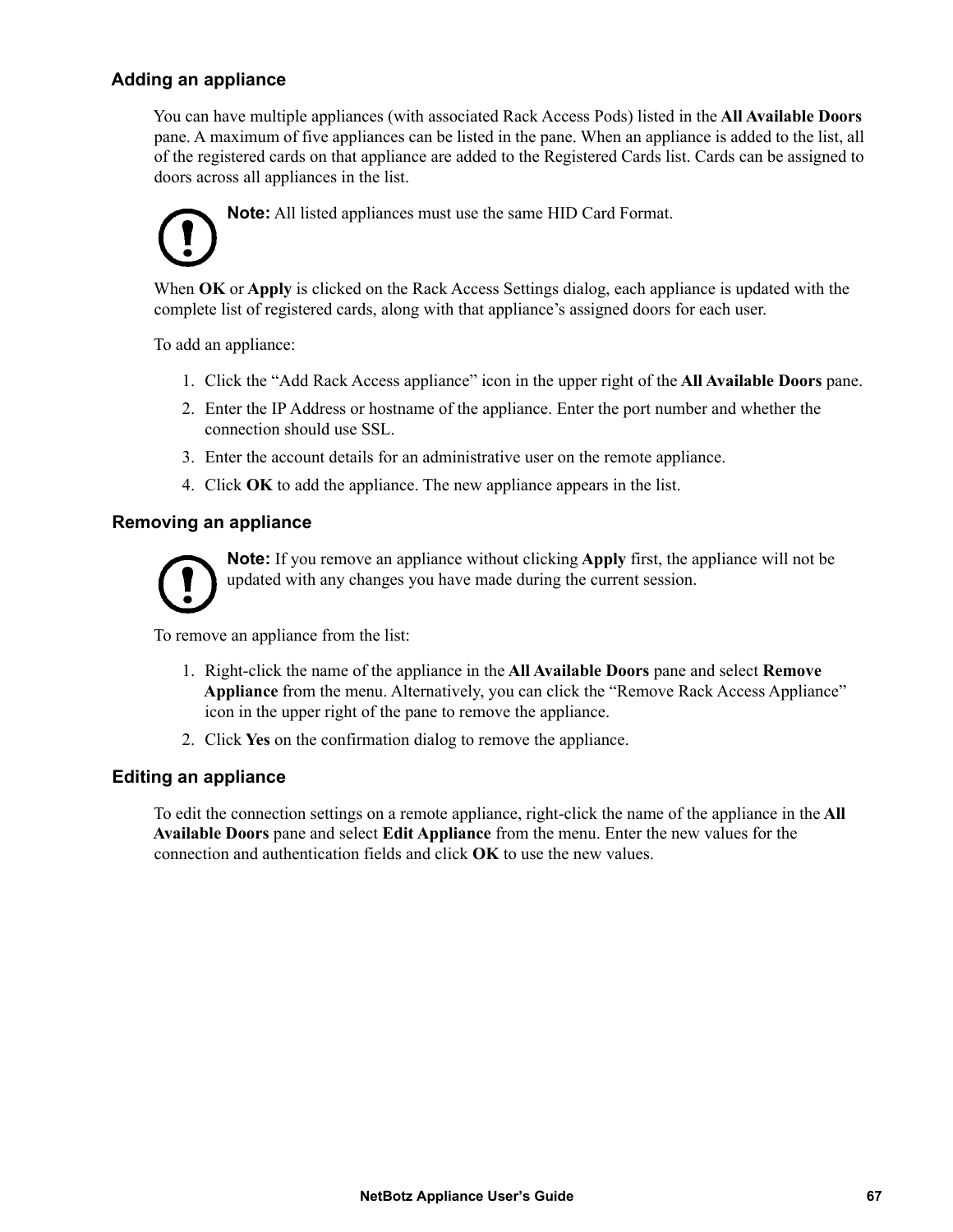### <span id="page-76-0"></span>**Sensor Pods**

Use the information in this section to configure integrated sensor pods, NetBotz sensor pods, Rack Access PX-HID, and any other non-camera device associated with the appliance.

The maximum number of attached pods an appliance can manage depends on the appliance:

| Appliance           | <b>Attached Pod Capability</b>                                                     |
|---------------------|------------------------------------------------------------------------------------|
| NetBotz 550 and 570 | Can host up to:<br>12 external sensor pods<br>13 Rack Access Pods<br>4 camera pods |
| NetBotz 455         | Can host up to:<br>2 external sensor pods<br>2 Rack Access Pods<br>3 camera pods   |
| NetBotz 450         | Can host up to:<br>2 external sensor pods<br>2 camera pods                         |
| NetBotz 355         | Does not support additional external sensors or camera pods.                       |

To configure sensor pods:

- 1. For integrated sensor pods and NetBotz sensor pods, double-click the Sensor Pods icon. The Sensor Pod Configuration window appears with a list of integrated sensor pods and NetBotz sensor pods. You can also right-click the Sensor Pod in the Navigation Pane and select "Configure Pod" to display the window.
- 2. For non-camera shared IP devices, double-click the Shared Sensors icon. The Shared Sensor Configuration window appears listing any shared non-camera shared IP devices.

|   | r  |
|---|----|
|   |    |
|   |    |
|   |    |
|   |    |
|   |    |
| ٠ | ۰  |
|   | __ |

For more information on shared devices, see ["Pod, Pelco Camera, and Rack Access](#page-101-0)  [PX-HID Sharing" on page 93](#page-101-0).

- 3. From the window that appeared, select the device to configure, then configure the device by using the buttons described below and in greater detail on the following pages:
	- Click **Settings** to specify labels for the device and alert details if the device is disconnected.
	- Click **External Ports** to configure ports for various sensors and relays.
	- Click **Sensors** to configure the sensors associated with the camera and to create thresholds for those sensors.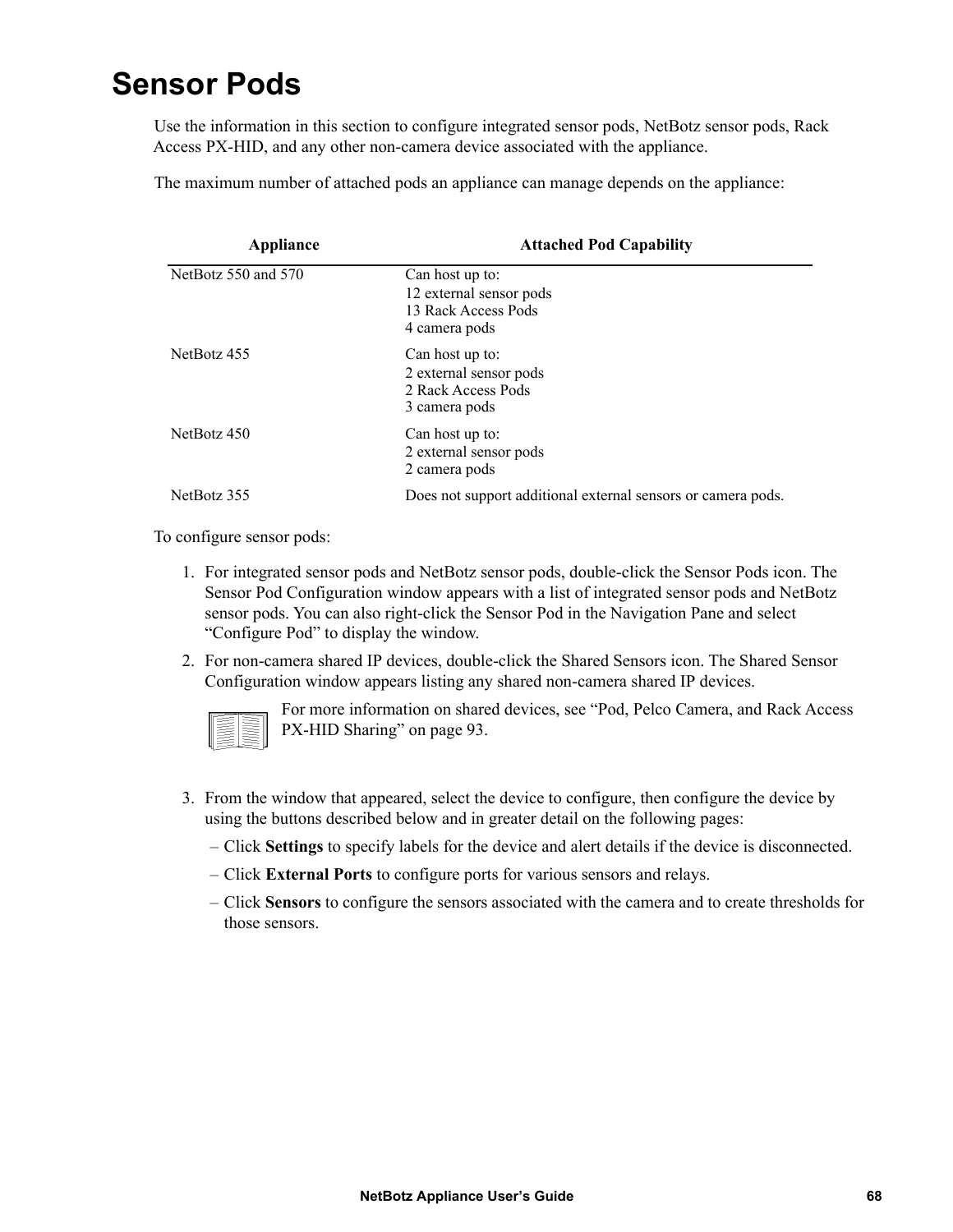#### <span id="page-77-0"></span>**Settings**

**Note:** Fields displayed may vary depending on the features of the selected device.

Select a device from the **Sensor Pods** window and click **Settings**.

- 1. Type a label for this device in the **Label** field.
- 2. Select options for **Unplugged alert severity** and **Unplugged alert profile**.
- 3. To enable alarm sounds on a sensor pod, select an alert **Severity** from the **Alarm Sounds** list. Select an **Alarm Sound** type from the **Alert Sound** drop-down list.
- 4. Click **OK.**



**Note:** When modifying a Sensor Pod 150 or Sensor Pod 155, the default name of the sensor pod includes the unique Identifier number in parenthesis. The Identifier number is displayed on the 2-digit LED on the front of the sensor pod. For the Sensor Pod 155, the 2-digit LED will display the internal temperature after one minute. When you configure a sensor pod and change the default name by entering a new label, the unique Identifier is not displayed with the sensor pod name, unless you include it as part of the new label. The unique Identifier is still displayed on the 2-digit LED on the front of the sensor pod.

#### **Sensors**

Select a device from the **Sensor Pods** window and click **Sensors**. Select a sensor from the **Sensors** list to display thresholds defined for that sensor in the **Thresholds** list.

You can also right-click a sensor in the Sensor Data Pane and select "Configure Sensor" to display the Sensor Configuration window.

To modify a sensor:

- 1. Select a sensor from the **Sensors** list.
- 2. Click **Modify** to open the **Modify Sensor** window.
- 3. Type a label in the **Label** field. This label can be up to 64 characters in length, and identifies the sensor in the Sensor Data pane, Advanced View interfaces, and in alert notifications.
- 4. From the **Sensor Value History** drop-down list, select the amount of time that data reported by this sensor is stored on the appliance. The amount of data available on the appliance affects the maximum amount of data that can be graphed.



For more information, see ["Viewing Graphs" on page 27](#page-35-0).

5. Click **OK**.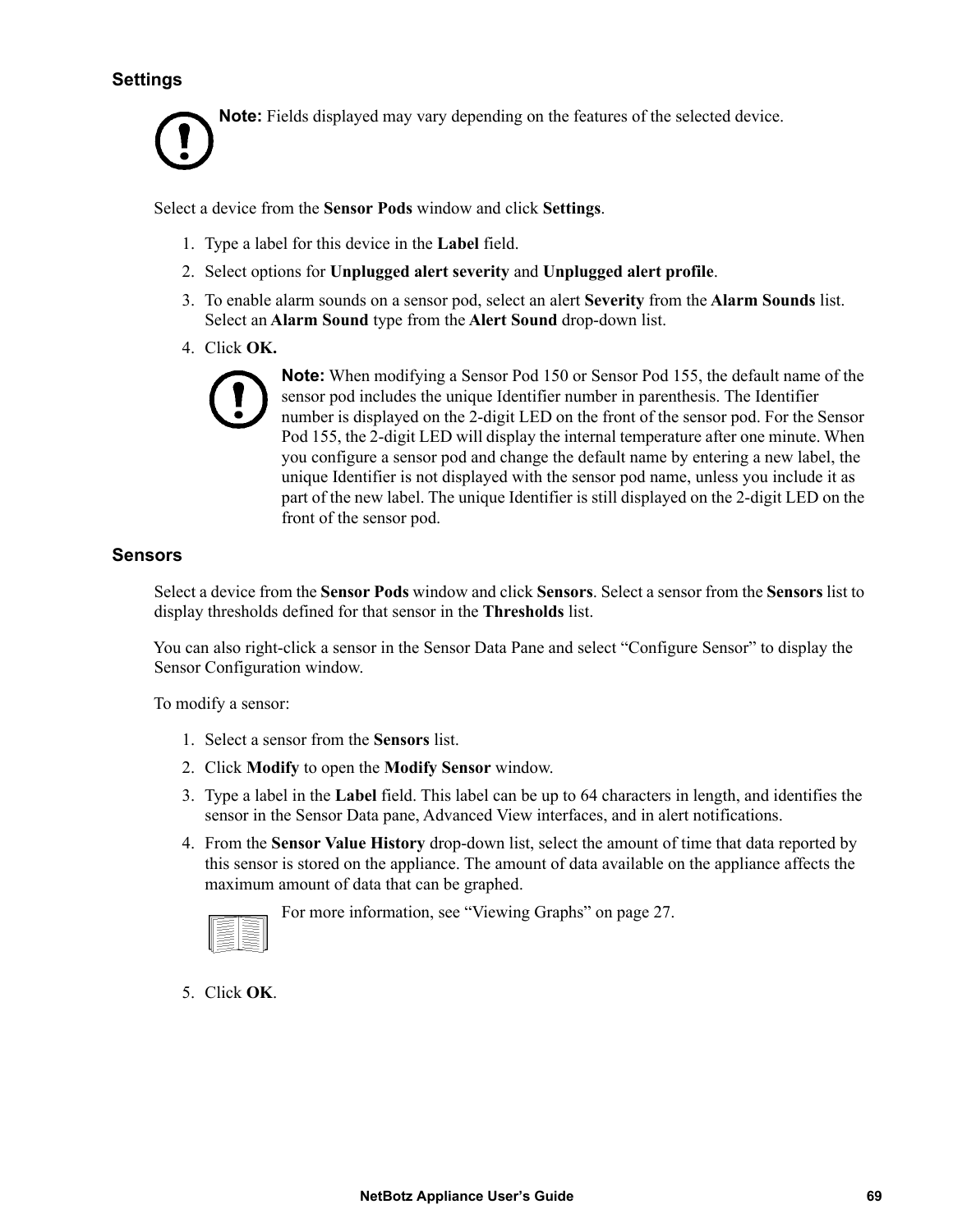**Thresholds.** All sensors have a default threshold that is generated automatically by Advanced View. This threshold provides the typical threshold for the specific sensor type. Thresholds can be customized.

| ı |  |
|---|--|

Sensor thresholds are explained in detail in ["Advanced View: Defining Thresholds" on](#page-121-0)  [page 113.](#page-121-0)

To enable or modify a sensor threshold:

- 1. Select a sensor from the **Sensor** list.
- 2. Select the threshold to enable or modify from the **Thresholds** list.
- 3. Click **Edit...**.
- 4. The **Edit Threshold** window appears.
	- To enable the threshold, check **Enabled**.
	- To change threshold settings, use the controls in the **Edit Threshold** window.
- 5. Click **OK**.

The controls available in the **Edit Threshold** window are determined by the type of threshold that you are creating or editing. For detailed instructions on how to create or edit thresholds, see ["Advanced View: Defining Thresholds" on page 113](#page-121-0).

#### **External ports**

Select a sensor pod from the **Sensor Pods** window and click **External Ports**. If the device does not include external ports, the External Ports button will be unavailable.



**Note:** For shared devices, a dialog box appears asking if you would like to connect to the remote device. You must connect to the device to configure external ports. Clicking the **Connect to** button causes Advanced View to switch the IP address in the Appliance field to that of the remote device. You will then need to double-click the Sensor Pods icon from the Configuration view to select the sensor pod again and configure external ports. Once complete, use the **Appliance** drop-down list to select and reconnect to the host appliance.

- 1. Select the sensor type connected to each port from the **Sensor Type** drop-down list.
- 2. Type a label in the **Port Label** field to identify the sensor pod and port to which it is connected. Click **OK**.

To add new sensor definitions to the list of sensor types, click **Update Sensor Definitions**. You can either download a list of the latest sensor definitions from the NetBotz Web site, or load a sensor definition list from a file on your system.

#### **Defining custom dry contact or analog sensors.**



**Caution:** For Advanced Users Only! To configure a custom dry contact or analog sensor you must have extensive knowledge of the sensor hardware for which you are creating a definition and of how sensors work in general. Refer questions about sensors and sensor hardware to your site Web master, your network administration and IT staff, or to the manufacturer of the sensor hardware.



**Note:** Custom sensors can only be added or removed. They cannot be edited. You can view the custom sensor settings for selected sensors by clicking **View**.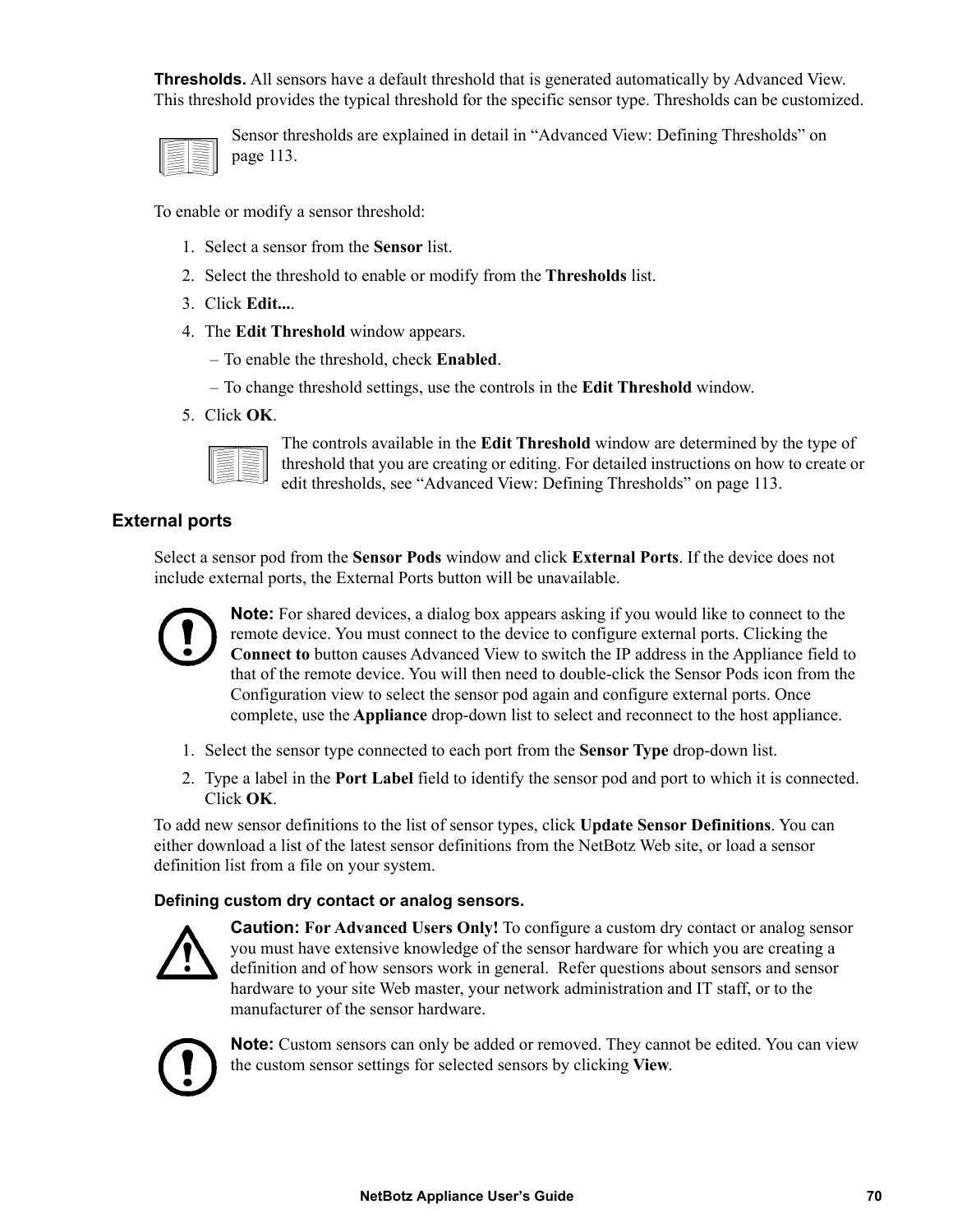To add a custom sensor:

- 1. Click **Add custom...**.
- 2. Select the type of sensor you want to define and click **OK**.
	- Define the **custom analog sensor**
		- a. Select **Analog (0-3.3V)** or **Analog (0-5.0V),** click **OK** to open the Add Analog Sensor window.

This window features the following fields and controls:

| <b>Field</b>              | <b>Description</b>                                                                                                                                                                                                                                            |
|---------------------------|---------------------------------------------------------------------------------------------------------------------------------------------------------------------------------------------------------------------------------------------------------------|
| Sensor type               | The name of the custom sensor definition. Once<br>defined, the Sensor type label appears only in the<br>Sensor Type Installed drop-down list when<br>specifying Sensor Pod external port settings.                                                            |
| Default sensor label      | The label used, by default, for any new sensors added<br>using this custom sensor definition.                                                                                                                                                                 |
|                           | To modify the labels, see "Settings" on page 69.                                                                                                                                                                                                              |
| Volts 1<br>and<br>Volts 2 | Specify 2 reference points (between 0 and 3.3 volts)<br>for $0-3.3V$ analog sensors and between 0 and 5.0<br>volts for 0-5.0V analog sensors) that determine the<br>range of sensor values that correspond to the voltage<br>readings reported by the sensor. |
| Sensor Value (2)          |                                                                                                                                                                                                                                                               |
|                           | Minimum sensor value The lowest value reported by the sensor.                                                                                                                                                                                                 |
|                           | Maximum sensor value The highest value reported by the sensor.                                                                                                                                                                                                |
| Sensor increment          | The numeric increments in which the sensor reading<br>rises or falls.                                                                                                                                                                                         |
| Units                     | The unit of measurement for this sensor.                                                                                                                                                                                                                      |

- b. Enter the appropriate values for the analog sensor hardware.
- c. Click **OK** to add this sensor definition to the list of available Sensor Types.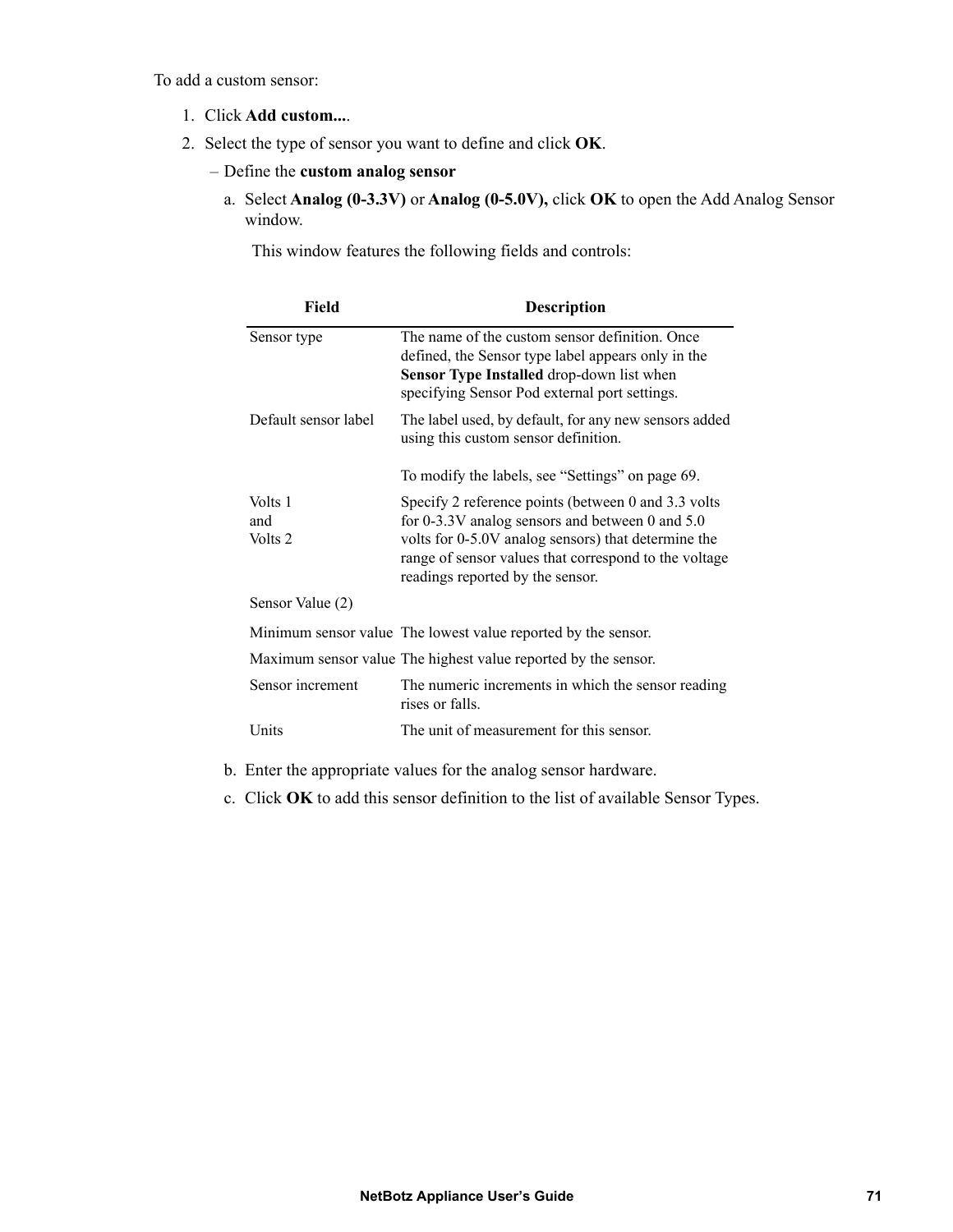#### – Define the **custom dry contact sensor**

a. Select **Dry Contact** and click **OK** to display the **Add Dry Contact Sensor** window.

This window features the following fields and controls:

| Field                | <b>Description</b>                                                                                                                                                                                        |
|----------------------|-----------------------------------------------------------------------------------------------------------------------------------------------------------------------------------------------------------|
| Sensor type label    | The name of the custom sensor definition. Once<br>defined, the Sensor type label appears only in the<br><b>Sensor Type Installed drop-down list when</b><br>specifying Sensor Pod external port settings. |
| Default sensor label | The label used, by default, for any new sensors added<br>using this custom sensor definition.                                                                                                             |
|                      | To modify the labels, see "Settings" on page 69.                                                                                                                                                          |
| Closed value         | The text that describes the sensor value reported<br>when the dry contact sensor is in a Closed state.                                                                                                    |
| Open value           | The text that describes the sensor value reported<br>when the dry contact sensor is in a Open state.                                                                                                      |
| (ms)                 | Open-close switch time The time, in milliseconds, that must pass when the<br>dry contact sensor goes from Open state to Closed<br>state before the state change is reported.                              |
| (ms)                 | Close-open switch time The time, in milliseconds, that must pass when the<br>dry contact sensor goes from Closed state to Open<br>state before the state change is reported.                              |
| Dry contact type     | Specifies whether the dry contact sensor is normally<br>open (NO) or normally closed (NC).                                                                                                                |

- b. Type in the appropriate values for the dry contact sensor hardware.
- c. When you have finished, click **OK** to add this sensor definition to the list of available Sensor Types.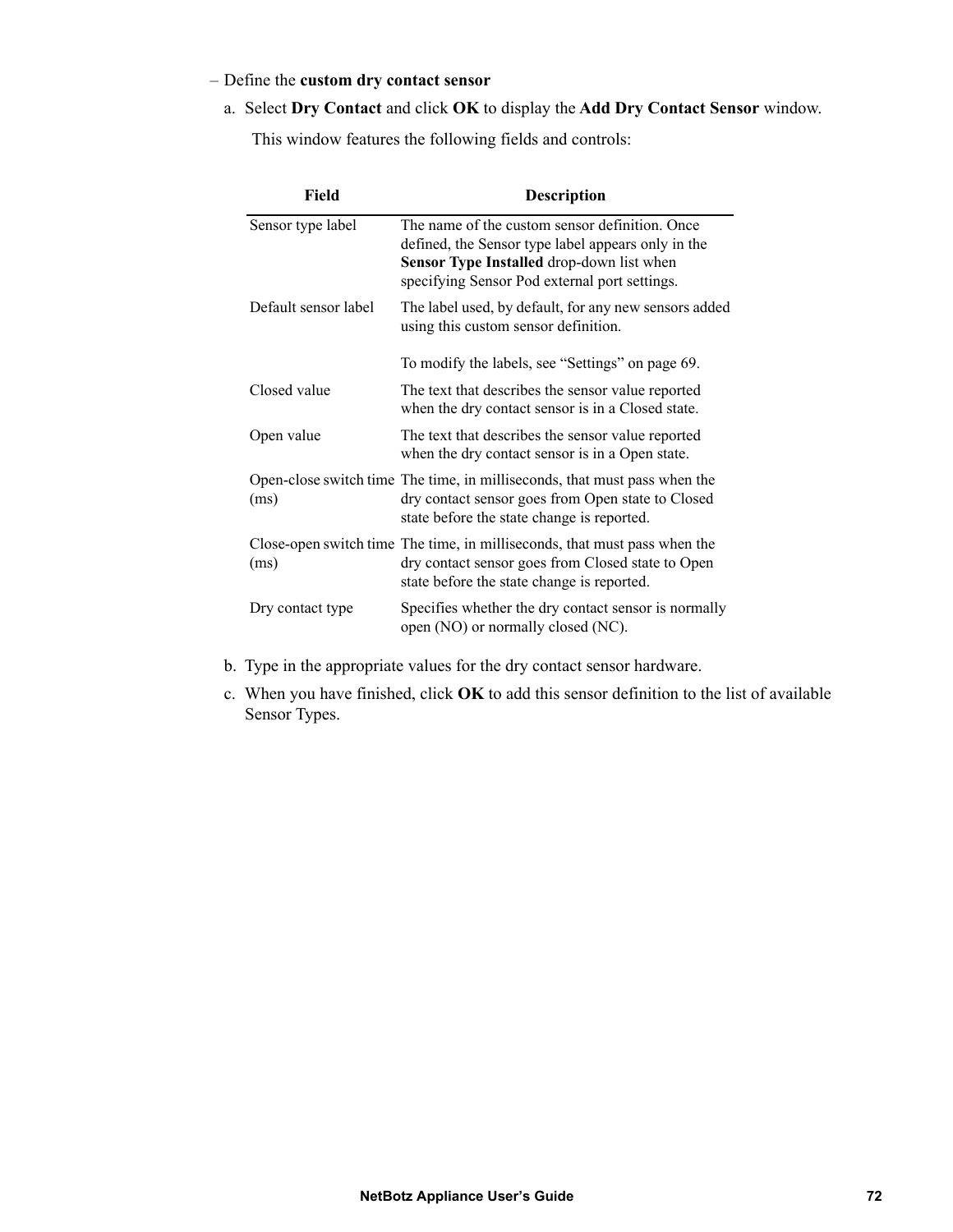#### – Define the **custom 4-20mA sensor**

a. Select **4-20mA sensor** and click **OK** to open the Add Custom 4-20mA Sensor window.

This window features the following fields and controls:

| Field                                     | <b>Description</b>                                                                                                                                                                                        |
|-------------------------------------------|-----------------------------------------------------------------------------------------------------------------------------------------------------------------------------------------------------------|
| Sensor type label                         | The name of the custom sensor definition. Once<br>defined, the Sensor Type Label appears only in the<br><b>Sensor Type Installed drop-down list when</b><br>specifying Sensor Pod external port settings. |
| Default sensor label                      | The label used, by default, for any new sensors added<br>using this custom sensor definition.                                                                                                             |
|                                           | To modify the labels, see "Settings" on page 69.                                                                                                                                                          |
| mA <sub>1</sub><br>and<br>mA <sub>2</sub> | Specify two reference points (between 4 and 20 mA)<br>used to determine the full range of sensor values that<br>correspond to the voltage readings reported by the<br>sensor.                             |
| Minimum sensor<br>value                   | The lowest value reported by the sensor.                                                                                                                                                                  |
| Maximum sensor<br>value                   | The highest value reported by the sensor.                                                                                                                                                                 |
| Sensor increment                          | The numeric increments in which the sensor reading<br>rises or falls.                                                                                                                                     |
| Units                                     | The unit of measurement used for this sensor.                                                                                                                                                             |

- b. Type in the appropriate values for the analog sensor hardware.
- c. Click **OK** to add this sensor definition to the list of available Sensor Types.

**Removing custom sensors.** To remove a custom sensor:

- 1. Double-click **Sensor Pods** in the Configuration pane.
- 2. Select the sensor pod with the custom sensor and click **External ports...**.
- 3. Click **Remove Custom...**.
- 4. Select the sensor to be removed and click **Ok**.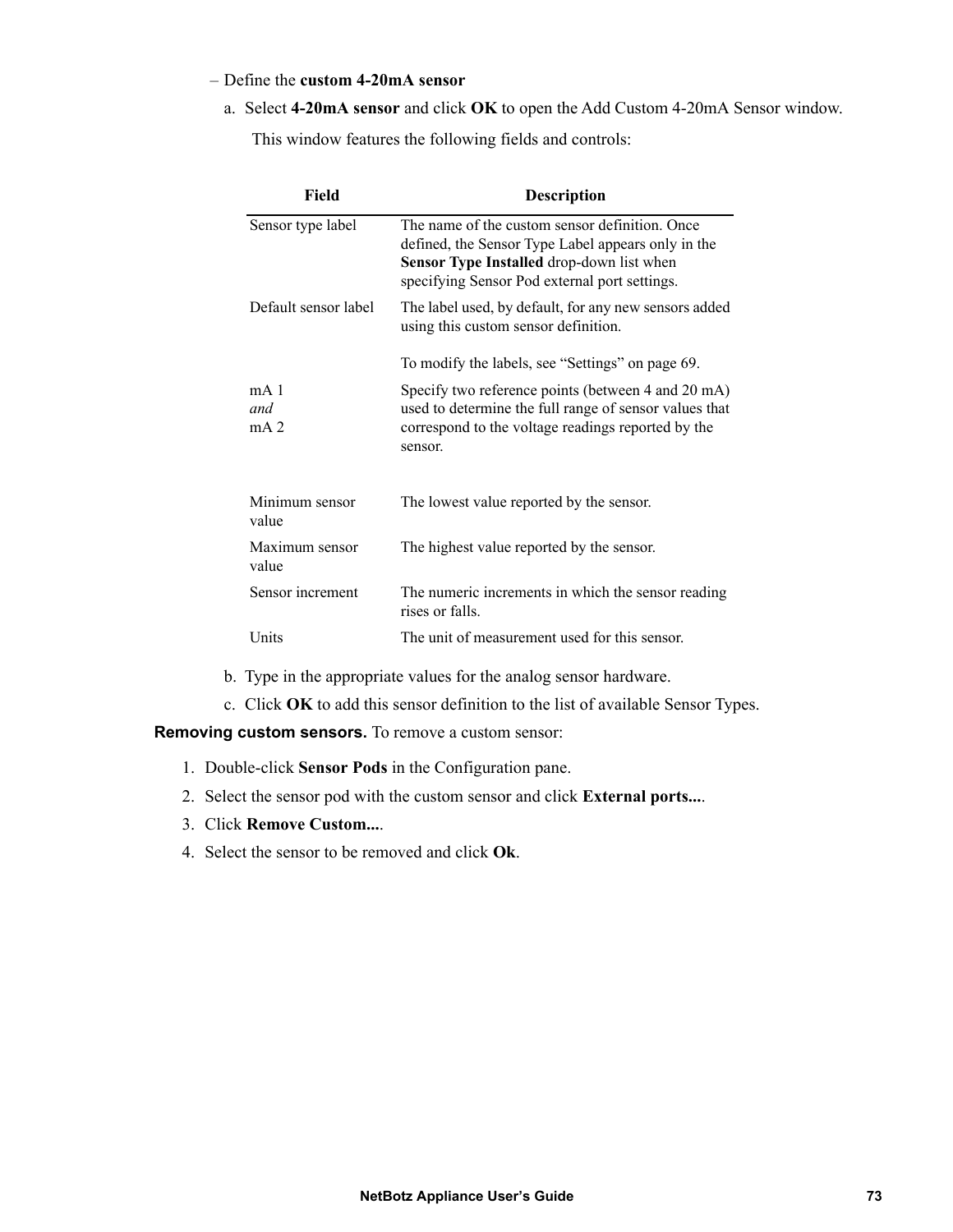# **Advanced View: Configuring Appliances**

The icons in the Appliance Settings area of the Configuration view enable you to configure your appliance.

### <span id="page-82-0"></span>**Backup**

Use the Backup icon to save your appliance configuration to a password-protected, encrypted file. This backup file includes all of the configuration settings for your appliance, including user account settings, pod configurations, alert actions, and profiles. Once your appliance configuration is saved, you can use the Restore icon to restore this configuration to your appliance at a later date.

To save your appliance configuration:

- 1. Double-click the Backup icon.
- 2. Enter a file name for the backup file in **Backup File**.
- 3. Click **Browse** to select a drive and directory in which to store the backup file. Click **OK** to return to the Appliance Backup window.
- 4. Type the password used to protect this backup file in the **Password** field.
- 5. Type the password again in the **Verify password** field.
- 6. Click **OK**.

### **Clock**

Use the Clock icon to view or change the date and time configured on the internal clock of the appliance or to configure your appliance to obtain its internal clock settings from a Network Time Protocol (NTP) server.

To change the Clock settings:

- 1. Double-click the Clock icon to open the **Clock Configuration** window.
- 2. Change the Clock settings using the field descriptions below.

| Field                                              | <b>Description</b>                                                                                                     |
|----------------------------------------------------|------------------------------------------------------------------------------------------------------------------------|
| Enable NTP                                         | Enable the NTP functionality. Clear this check box to enable the<br>clock and calendar controls in the Date/Time area. |
| Primary, Secondary,<br>and Tertiary NTP<br>servers | IP addresses of NTP servers that automatically set the appliance<br>clock.                                             |
| Date/Time                                          | Use the controls to configure the day, date, and time used by the<br>appliance clock.                                  |

- 3. Click **OK**. A prompt to reboot the appliance appears.
- 4. Click **Reboot**. The appliance automatically reboots. This may take a few minutes, during which time Advanced View will be unavailable.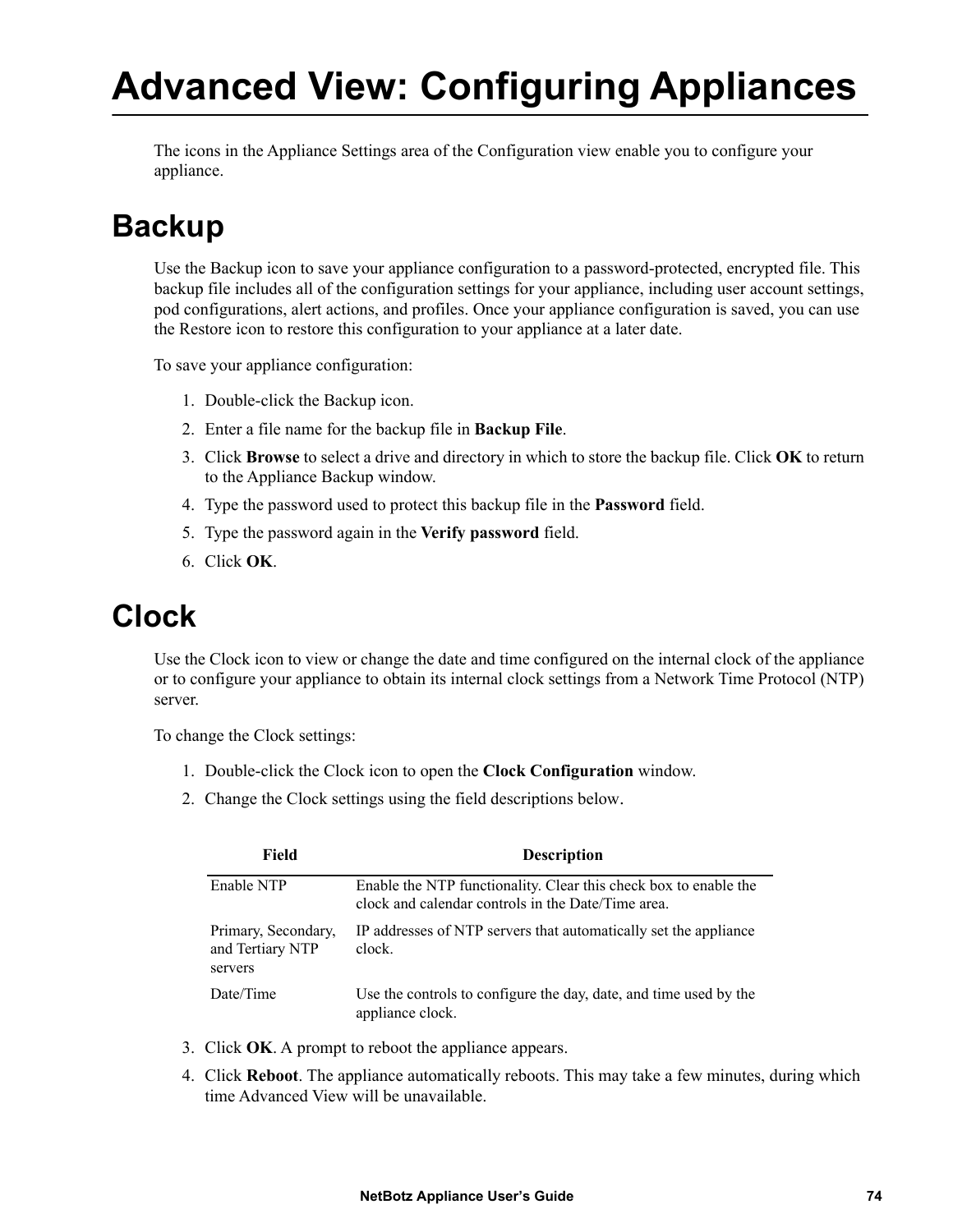## **Custom Audio Clips**

Use the Custom Audio Clips icon to upload custom audio clips (in WAV or OGG format) to your appliance or to delete clips from the appliance.



For more information about the Play Custom Audio alert action, see ["Creating a play custom](#page-128-0)  [audio alert action" on page 120.](#page-128-0)

#### **Adding custom audio clips**

To upload a custom audio clip to your appliance:

- 1. Double-click the **Custom Audio Clips** icon.
- 2. Click **Add custom audio clip**.
- 3. Select a sound file. Files must conform to the following specifications:
	- OGG format: 8 khz or 16 khz sample rate, mono or stereo.
	- Windows WAV format (PCM only): Any sample rate, mono or stereo. WAV files are encoded into OGG files on upload, so the actual storage space used is less than the initial WAV file size.
- 4. Click **OK** to upload the file to your appliance.

Once the file is uploaded, it is available for use with the Play Custom Audio Alert action.

#### **Deleting custom audio clips**

To delete a custom audio clip from your appliance, select the audio clip from the Custom Audio Clips list and click **Delete custom audio clip**.

### **Data Center Expert**



**Note:** The StruxureWare Data Center Expert icon only appears if you have configured the appliance to post data to a StruxureWare Data Center Expert server or if a StruxureWare Data Center Expert server is configured to monitor the appliance.

The StruxureWare Data Center Expert window displays a list of the StruxureWare Data Center Expert servers that are monitoring the NetBotz appliance or have been designated as a target to which the NetBotz appliance posts data (POST-Only). The entry in the "Type of Post" column denotes the type of data that the server will be monitoring.

You can remove a server from the list by highlighting the StruxureWare Data Center Expert server and clicking **Remove**. The server will no longer monitor the type of data listed in the "Type of Post" column.



See ["Using Advanced View POST-only Mode" on page 18](#page-26-0) for information on posting data to a StruxureWare Data Center Expert server.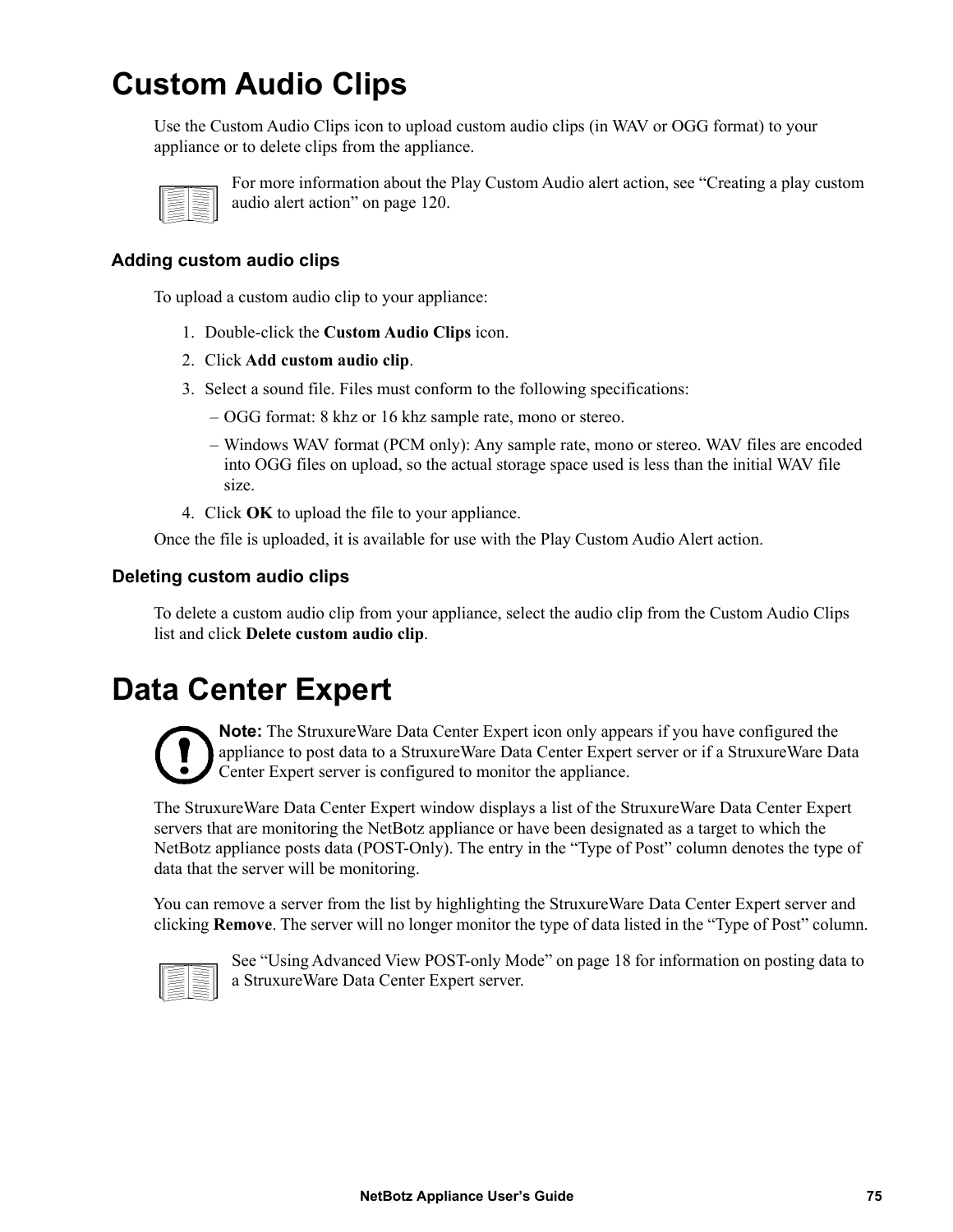## **DNS**

Use the Domain Name Server (DNS) icon to view or change the domain name server settings and to enable and configure Dynamic DNS functionality. Double-click the DNS icon to open the DNS Settings window. This window consists of the DNS pane and the Dynamic DNS pane.

#### **Configuring DNS settings**

To change the DNS settings, configure the following fields in the DNS pane:

| Field                | <b>Description</b>                                   |
|----------------------|------------------------------------------------------|
| <b>DNS</b> Domain    | The DNS domain name to which this appliance belongs. |
| Primary DNS Server   | The IP address of the primary domain name server.    |
| Secondary DNS Server | The IP address of the secondary domain name server.  |
| Tertiary DNS Server  | The IP address of the tertiary domain name server.   |

#### **Configuring dynamic DNS settings**

The Dynamic DNS service, hosted by DynamicDNS.org, allows you to alias a dynamic IP address to a static hostname in any of the domains they offer.

To use Dynamic DNS support, you must sign up for an account at http://www.dyndns.org and register a hostname for this appliance for use with the Dynamic DNS service. Once you sign up for an account, activate the account, and register a hostname, use the controls in the Dynamic DNS pane to configure Dynamic DNS functionality on your appliance. This pane includes the following controls:

| Field           | <b>Description</b>                                                                                                                                                                                                                                                                                                                                                                                                         |
|-----------------|----------------------------------------------------------------------------------------------------------------------------------------------------------------------------------------------------------------------------------------------------------------------------------------------------------------------------------------------------------------------------------------------------------------------------|
| Service         | The type of Dynamic DNS service account you configured. You can<br>choose DynDNS.org (Static), DynDNS.org (Dynamic), or DynDNS.org<br>(Custom).                                                                                                                                                                                                                                                                            |
| IP address      | The method used by the Dynamic DNS service to determine the IP<br>address to which traffic is forwarded. You can choose Use Local IP<br>Address (which configures the Dynamic DNS service to use the IP<br>address that is assigned to your appliance) or Use Web-Based Lookup<br>(which configures the Dynamic DNS service to use the IP address that<br>is reported for your appliance using http://checkip.dyndns.org). |
| Hostname        | The hostname associated with this appliance by the Dynamic DNS<br>service.                                                                                                                                                                                                                                                                                                                                                 |
| User/Password   | The User ID and password associated with your Dynamic DNS<br>account.                                                                                                                                                                                                                                                                                                                                                      |
| Verify password | Type the <b>Password</b> to confirm the password                                                                                                                                                                                                                                                                                                                                                                           |

Click **OK** to save your settings. Select the **Enable** check box to activate Dynamic DNS functionality.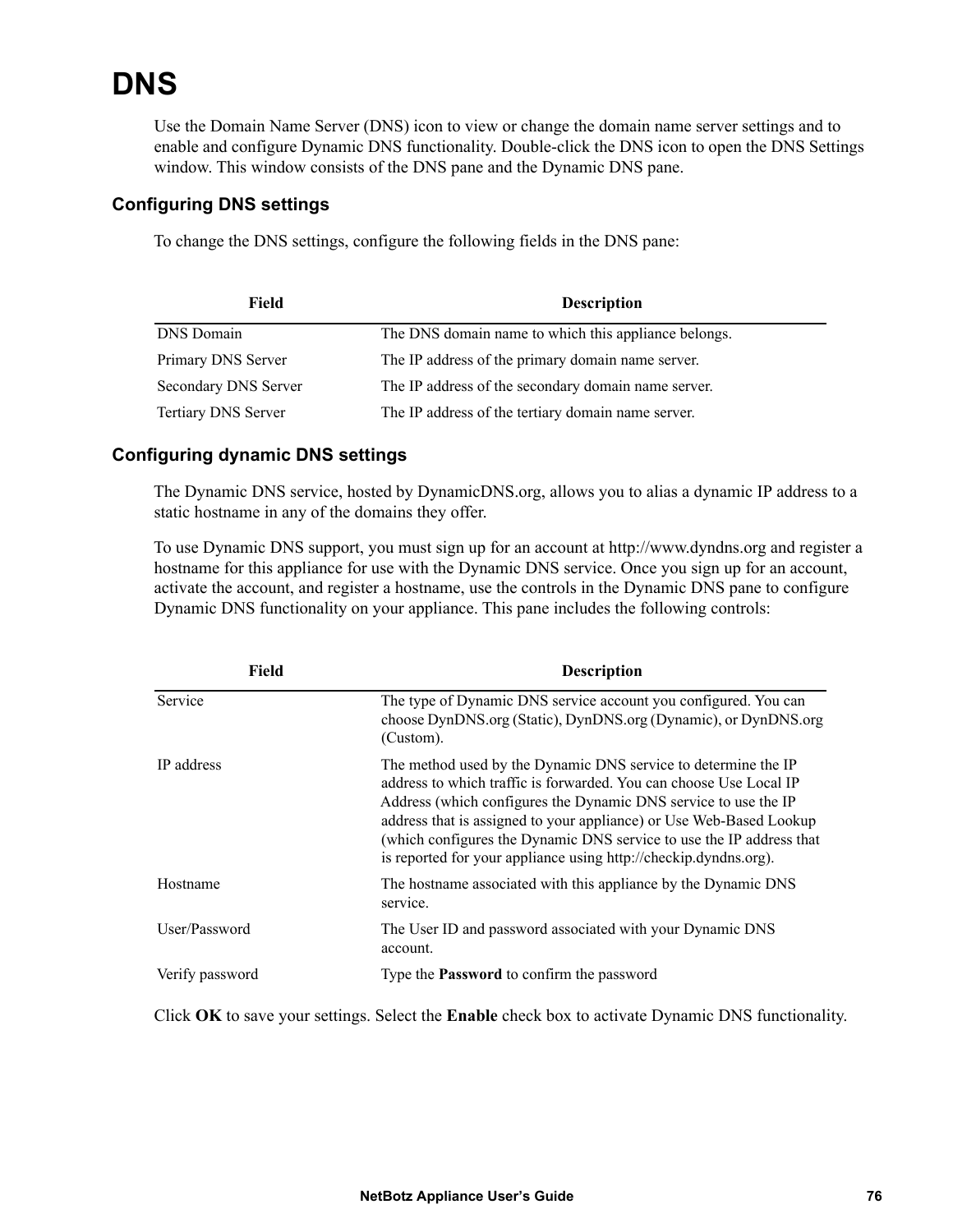## **E-mail Server**

Double-click the E-mail Server icon to open the **E-Mail Server Configuration** window. Configure the following fields and click **OK**. Click **Test E-mail Server** to test your e-mail server settings.

All settings except **From address to appear in appliance e-mails** are available for both a primary e-mail server and a secondary backup e-mail server.

| <b>Field</b>                                          | <b>Description</b>                                                                                |
|-------------------------------------------------------|---------------------------------------------------------------------------------------------------|
| <b>From</b> address to appear in<br>appliance e-mails | The e-mail address that appears in the <b>From</b> field of e-mail generated<br>by the appliance. |
| <b>SMTP</b> server                                    | The IP address of the SMTP server used to send E-mail.                                            |
| Port                                                  | The IP port on the e-mail server used for SMTP communications.                                    |
| SSL options                                           | The SSL options for communications between the appliance and the<br><b>SMTP</b> server.           |
| Requires logon                                        | Select this check box if the server requires you to log in to send e-mail.                        |
| User name                                             | Enter a user name that will be accepted by the SMTP server when<br>sending e-mail.                |
| Password                                              | Enter a Password that will be accepted by the SMTP server when<br>sending e-mail.                 |
| Verify password                                       | Type the password again to confirm.                                                               |

### **External Storage**

Use the External Storage icon to configure your appliance to store data on the optional External Storage System or a network attached storage (NAS) device (a Windows share or an NFS mount). A maximum of 5000 objects such as alerts and picture clips can be stored using External Storage. Sensor readings do not count against the maximum number of objects stored.



**Note:** Not all NAS devices that work with Windows systems use one of the supported implementations. Some devices may use proprietary protocols and standards that require additional drivers to communicate with the share. Some NAS devices may not be usable.



**Caution:** Configuring your appliance to use external storage should be performed by your system administrator.

The following NAS implementations are supported:

- Microsoft Windows 2000/XP/2003
- Microsoft Windows Storage Server
- Samba V2.2.6 or later (on Linux)
- NFS V3.x or later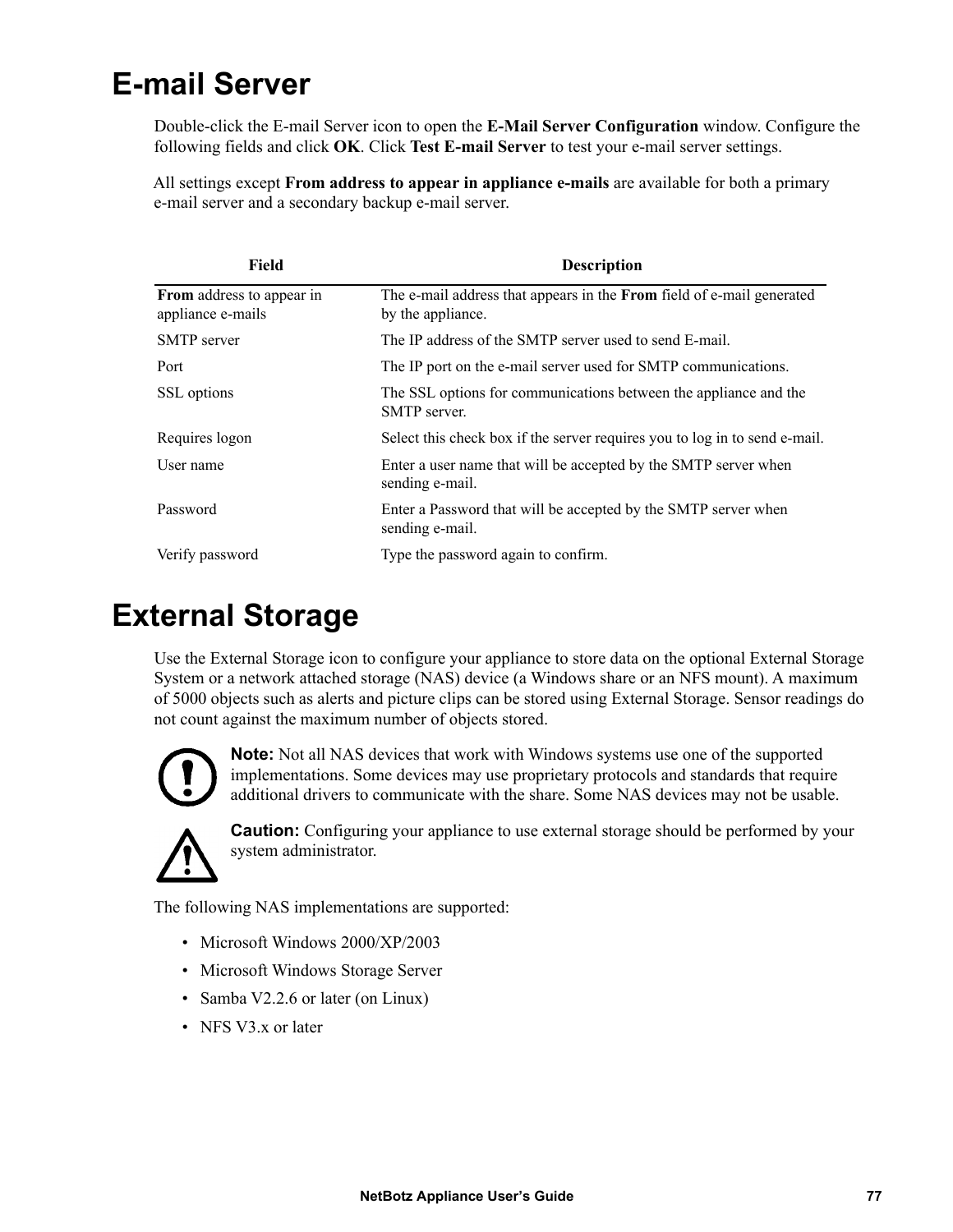#### **Using an external storage system**

**Note:** You cannot select the USB Drive option if no USB drive is connected to your appliance.

To configure your appliance to use an External Storage System:

- 1. Click the External Storage icon to open the **External Storage** window.
- 2. Click **Add...** to open the **External Storage Configuration** window.
- 3. Select **USB Drive** and click **Next**.
- 4. The **Select Operation** pane appears and displays the following selections:
	- **Use External Storage:** Configure the appliance to use the External Storage System without formatting the file system first. This option is used if the External Storage System connected to your appliance is formatted and contains camera and sensor data.
	- **Format and use External Storage:** Formats the External Storage System file system and configures the appliance to use the External Storage System.
- 5. Select an operation and click **OK**.
	- If you select **Use External Storage**, a confirmation message advises you that the appliance must restart to complete the task. Click **Finish** to restart the appliance. When the restart is complete, all External Storage System functionality is available.
	- If you select **Format and use External Storage**, a confirmation message advises you that formatting the extended storage device will destroy any data stored on the device and that formatting can take ten or more minutes to complete, after which the appliance must restart. Click **Finish**. Once the External Storage System is formatted, your appliance restarts. When the restart is complete, all External Storage functionality is available.



**Note:** If you change the mount point or share for your External Storage System, be sure to follow the procedure under ["Removing external storage" on page 80](#page-88-0) before adding your new storage.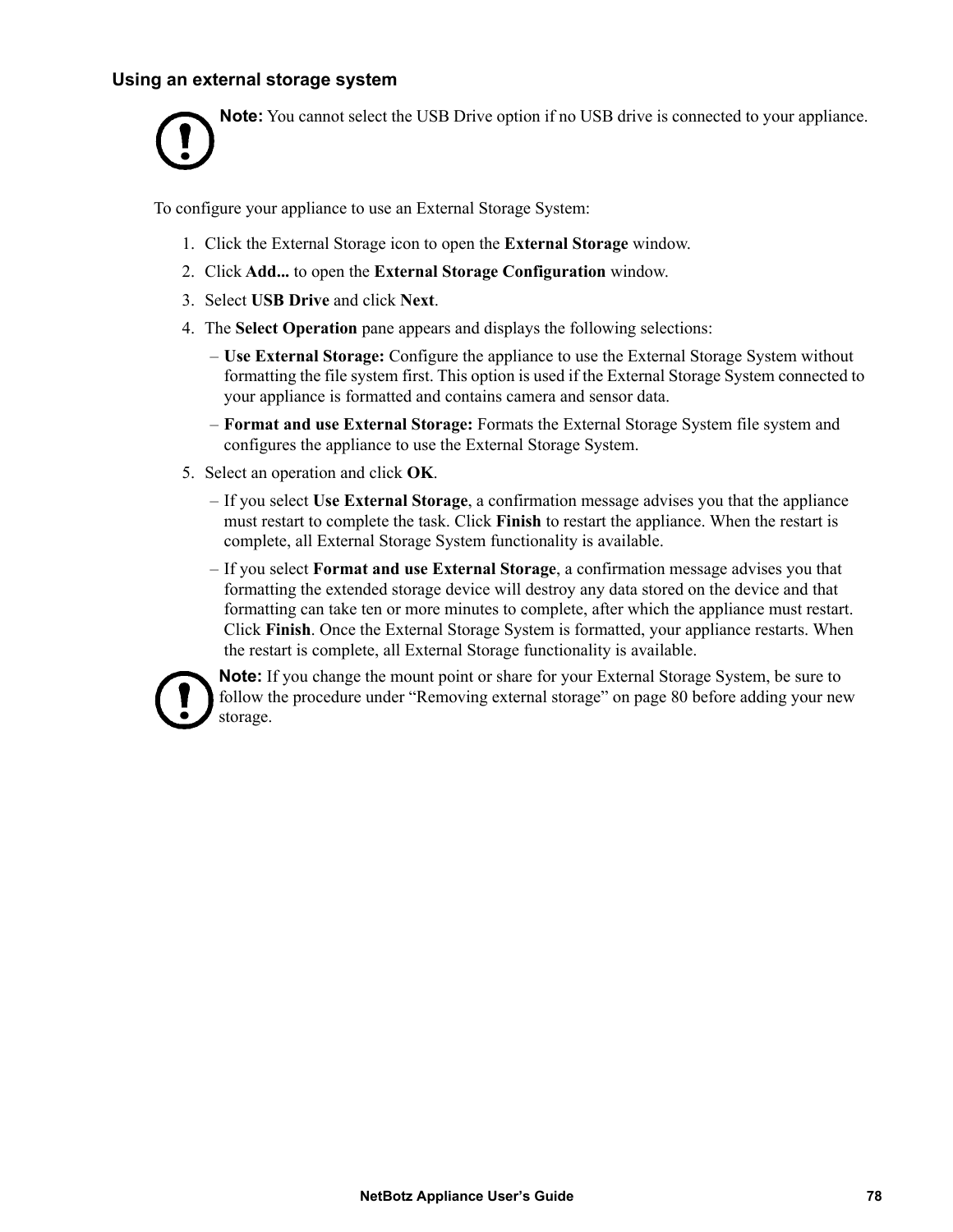#### **Using a Windows share**

Use the Backup icon to back up your appliance configuration before using External Storage to configure the appliance to use a Windows Share.

To configure your appliance to use a Windows Share:

- 1. Click the External Storage icon to open the **External Storage** window.
- 2. Click **Add...** to open the **External Storage Configuration** window.
- 3. Select **Windows Share** and click **Next**.
- 4. Enter information in the following fields:

| Field                       | <b>Description</b>                                                                                                                                                                                                                                                                                                      |
|-----------------------------|-------------------------------------------------------------------------------------------------------------------------------------------------------------------------------------------------------------------------------------------------------------------------------------------------------------------------|
| Remote hostname/IP          | The hostname or IP address of the NAS.                                                                                                                                                                                                                                                                                  |
| Remote share name           | The name of the Windows share on the NAS.                                                                                                                                                                                                                                                                               |
| Subdirectory<br>(optional)  | The subdirectory in the Windows share that stores data. If no<br>subdirectory is specified, data is stored in the root directory of the<br>share.                                                                                                                                                                       |
| Domain or computer<br>name  | The Windows domain to which the NAS is connected.                                                                                                                                                                                                                                                                       |
| User name                   | The User name required to access the Windows share.                                                                                                                                                                                                                                                                     |
| Password/Verify<br>password | The Password required to access the Windows share.                                                                                                                                                                                                                                                                      |
|                             | Use all available space If selected, the appliance will not delete data from the share until<br>all available space on the share is exhausted. If this option is not<br>selected, use the Limit space to (MB) and Allocation Unit<br>controls to specify how much space is allocated on the share for the<br>appliance. |

#### 5. Click **Next**.

- 6. In the **Select Action** window, choose:
	- **Use network external storage** when the Windows share has already been used by this appliance and you have chosen to un-share this mount.
	- **Initialize (clear existing appliance data) and use network external storage** the first time you use the Windows share with this appliance or if the Windows share was used with another appliance.
- 7. Click **Finish**. A prompt to reboot the appliance appears.
- 8. Click **Reboot**. The appliance automatically reboots. This may take a few minutes during which time Advanced View will be unavailable.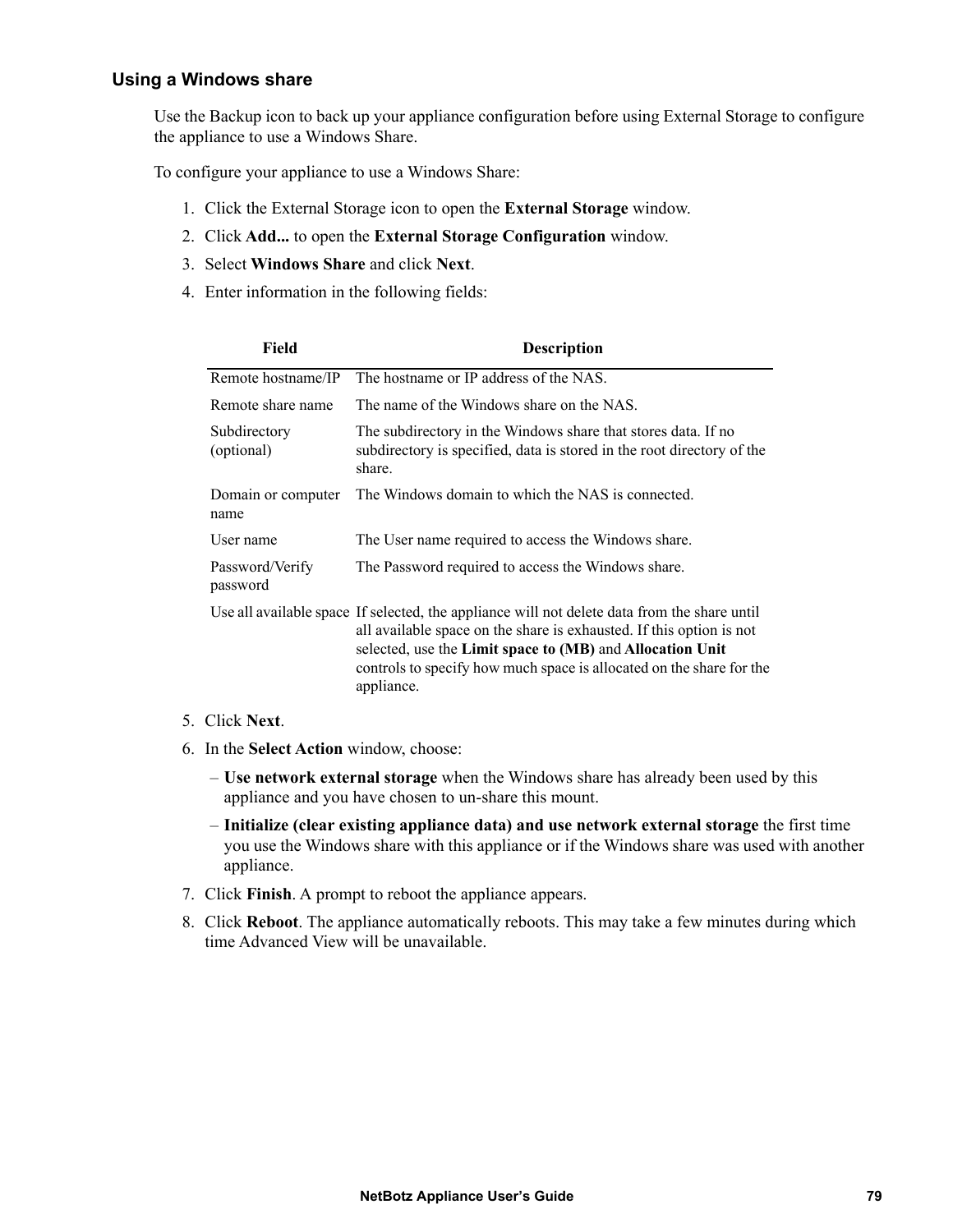#### **Using an NFS mount**

To configure your appliance to use network-attached storage for extended storage purposes:

- 1. Use the Backup icon to back up your appliance configuration before using External Storage to configure the appliance to use a network file system (NFS) mount.
- 2. Click the External Storage icon to open the **External Storage** window.
- 3. Click **Add...** to open the **External Storage Configuration** window.
- 4. Select **NFS Mount** and click **Next**.
- 5. Enter information in the following fields:

| Field                      | <b>Description</b>                                                                                                                                                                                                                                                                                                                |
|----------------------------|-----------------------------------------------------------------------------------------------------------------------------------------------------------------------------------------------------------------------------------------------------------------------------------------------------------------------------------|
| Remote hostname/IP         | The hostname or IP address of the NAS.                                                                                                                                                                                                                                                                                            |
| Remote mount               | The name of the NFS mount on the NAS.                                                                                                                                                                                                                                                                                             |
| Subdirectory<br>(optional) | The subdirectory in the NFS mount used to store data. If no<br>subdirectory is specified, data is stored in the root directory of the<br>mount.                                                                                                                                                                                   |
| Authenticate using<br>UID  | Select to authenticate all appliance access to the mount using UID.<br>If selected, specify the correct UID value.                                                                                                                                                                                                                |
|                            | Use all available space If selected, the appliance will not delete data from the mount until<br>all available space on the mount is exhausted. If this check box is<br>not selected, use the Limit space to (MB) and Allocation Unit<br>controls to specify how much space on the mount is allocated for<br>use by the appliance. |

- 6. Click **Next**.
- 7. In the **Select Action** window, choose:
	- **Use network external storage** when the NFS mount has already been used by this appliance and you have chosen to un-share this mount.
	- **Initialize (clear existing appliance data) and use network external storage** the first time you use the NFS mount with this appliance or if the NFS mount was used with another appliance.
- 8. Click **Finish**. A prompt to reboot the appliance appears.
- 9. Click **Reboot**. The appliance automatically reboots. This may take a few minutes, during which time Advanced View will be unavailable.

#### <span id="page-88-0"></span>**Removing external storage**

To remove external storage from your appliance:

- 1. Double-click the **External Storage** icon. Then click **Stop Using**. A confirmation message notifies you that this action will cause the appliance to reboot.
- 2. Click **Stop Using**. A prompt to reboot the appliance appears.
- 3. Click **Reboot**. The appliance automatically reboots. This may take a few minutes, during which time Advanced View will be unavailable.
- 4. If you are removing an External Storage System, turn off the power to your appliance. Unplug the External Storage System from the appliance, and then restore power to your appliance.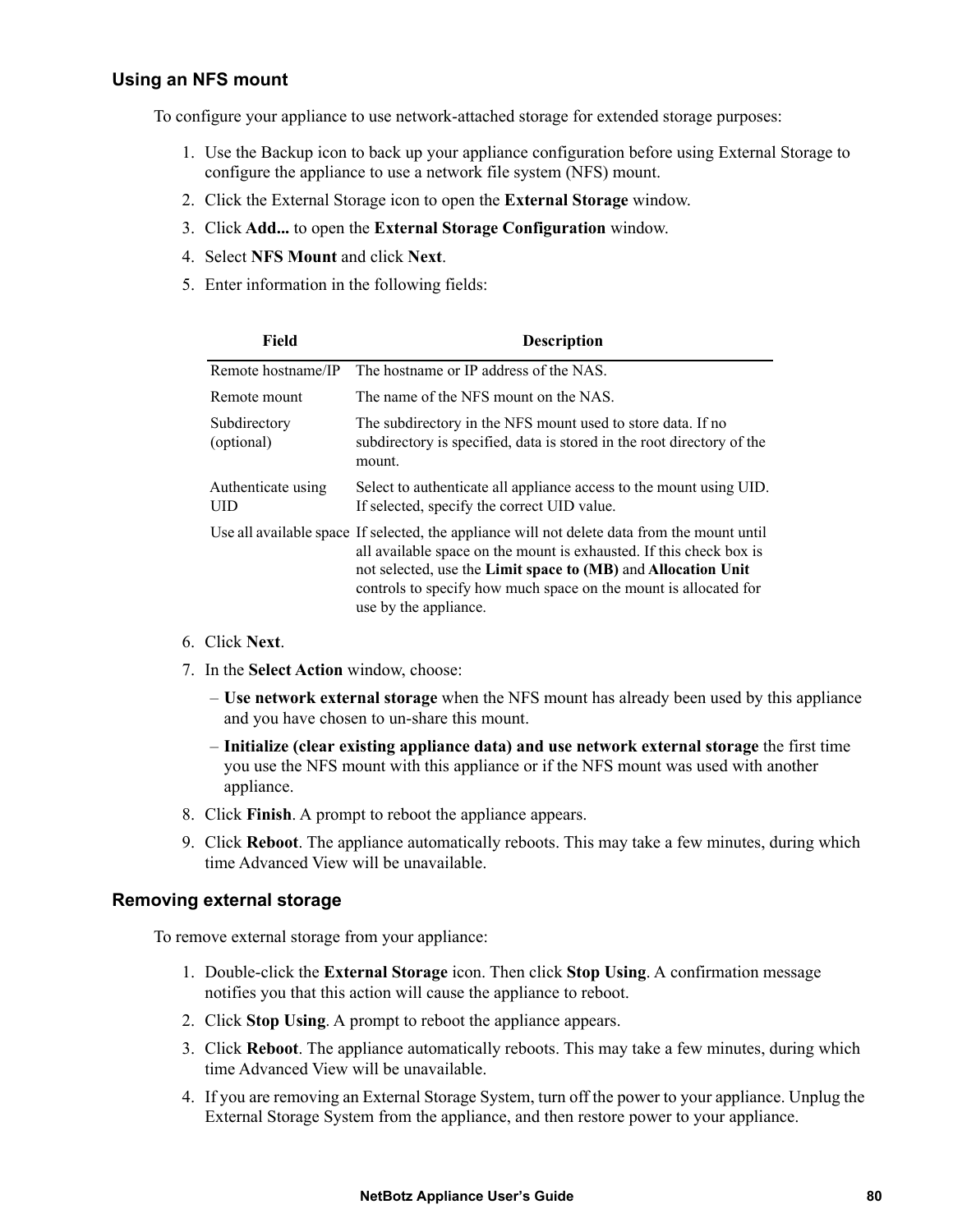#### **Reclaiming external storage data**

External Storage data is stored in a top-level directory on the remote server. The data is stored in a directory that is named using the MAC address of the appliance.

For example, if your External Storage target NAS is  $\S$  is  $\S$ of Headquarters, and if the appliance MAC address is 00:02:D3:02:9F:50, the data is stored at \\Server1\storage\Headquarters\00\_02\_D3\_02\_9F\_50.

If you need to replace an appliance, copy all the data that is stored in the old directory into the new directory.

For example, if the MAC address of the new appliance is  $00:02:DS:02:9F:51$ , you would copy the data stored in \\Server1\storage\Headquarters\00\_02\_D3\_02\_9F\_50 to \\Server1\storage\Headquarters\00\_02\_D3\_02\_9F\_51.

Once the data is moved to the new directory, use the External Storage task to configure the same drive settings as you had configured on the previous appliance and select Use/Claim selection.

Doing this should provide access to all data that was gathered by the previous appliance.



**Warning: Do not initialize the target share.**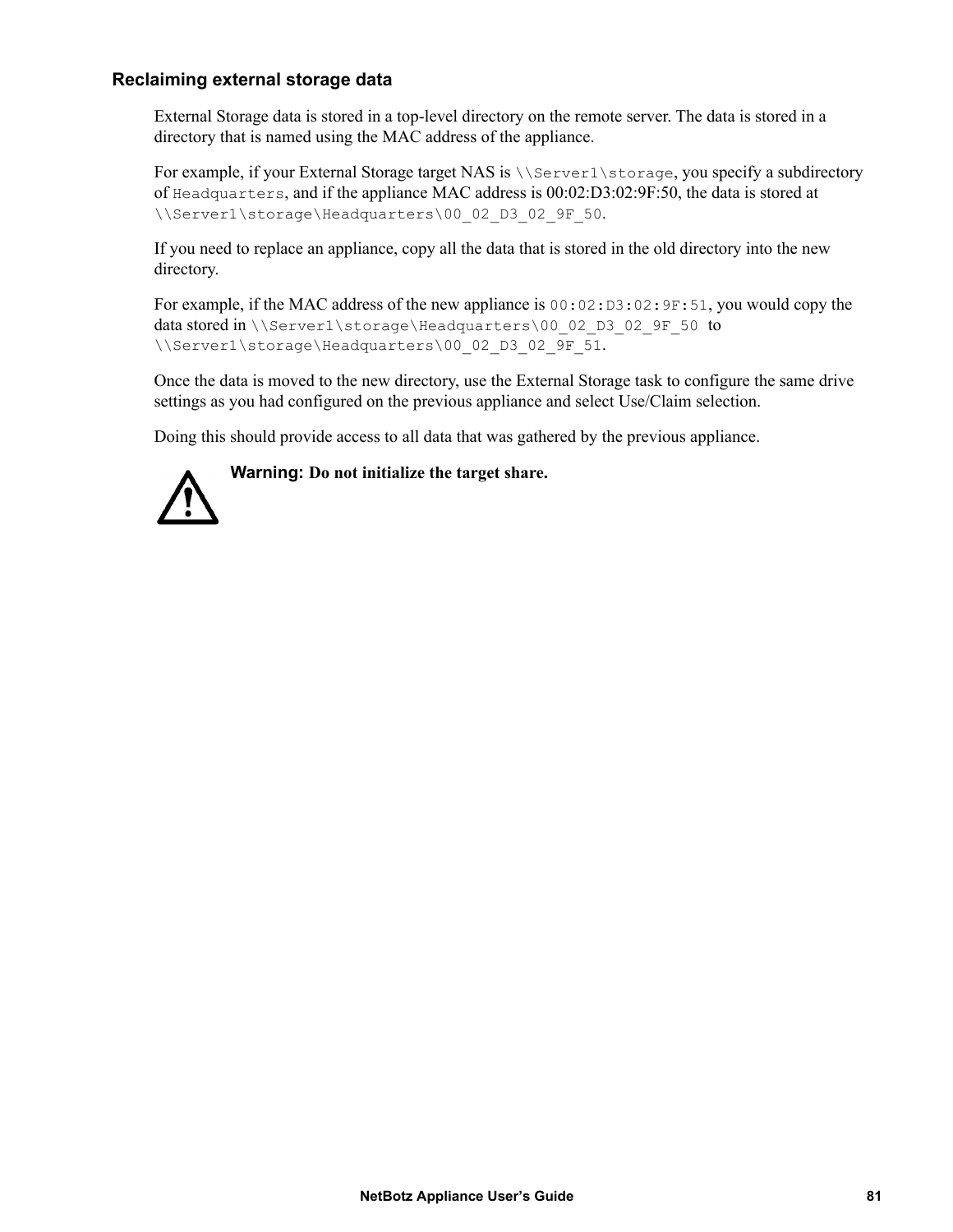## **IP Filter**

#### **Overview**

Use the IP Filter icon to limit access to your appliance to users connecting from specified IP addresses or IP address ranges.

By default, users from any IP address can attempt to access your appliance. While access to the appliance is granted only when valid user account names and passwords are provided, IP Filtering provides additional security.

The IP Filter allows you to specify the following behavior:

- Which IP addresses can (or cannot) access the NetBotz appliance.
- Which protocols can (or cannot) be used to contact the NetBotz appliance over the specified IP address range.
- Which port numbers can (or cannot) be used to contact the NetBotz appliance over the specified IP address range.

#### **Adding new filters**

- 1. On the **Configuration** tab, double-click **IP Filter**.
- 2. Click **Add** to create a new filter entry.
- 3. Specify the details of the filtering rule and click **OK**. Detailed explanations of the fields are listed later in this topic.
- 4. Repeat as necessary to construct all of the filtering rules for the appliance.
- 5. Click **OK** to submit all of the new rules to the appliance.



**WARNING:** Exiting the screen without clicking **OK** will not retain any of the rules created during this session.

You click **Revert** to restore the original rules that existed when the **IP Filter Configuration** dialog was opened.

You select a filter in the list, and click **Edit** to modify it.

When there is more than one filter in the list, you can select a filter and click **Up** or **Down** to move it in the list. See Configuring IP filters later in this topic for a more detailed explanation.

You click **Cancel** to discard all changes and close the **IP Filter Configuration** dialog.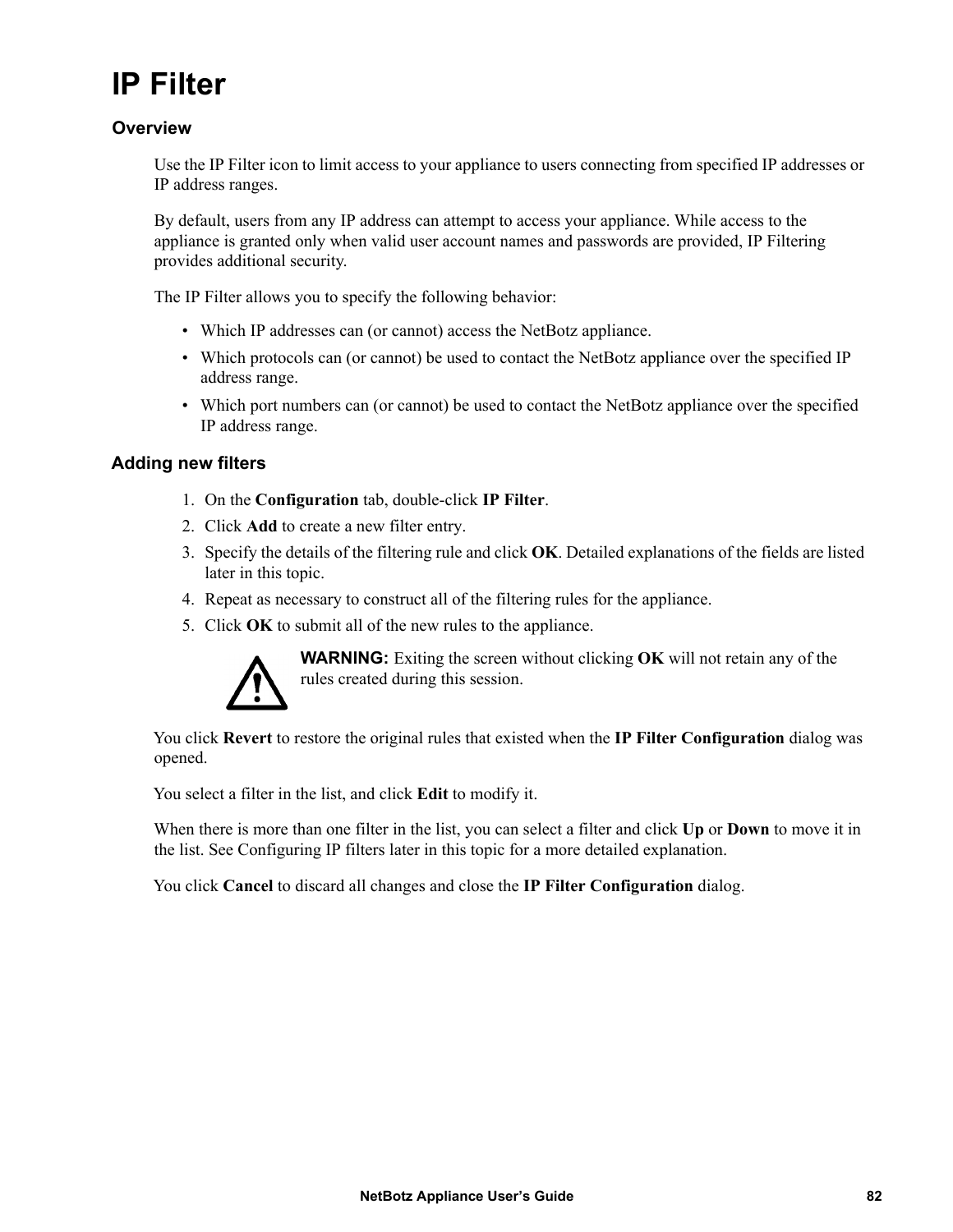#### **Filter fields**

#### **Filter Action**

The **Filter Action** field can be set to **Accept** or **Reject**. This is the action that will be applied to network packets that meet the criteria specified in the filter.

#### **IP Address**

Specify either **Include** or **Exclude**. Include means the value as entered, while Exclude means all values EXCEPT the one entered.

Enter an IP address in the field in the format xxx.xxx.xxx.xxx.xxx. The wildcard "\*" can be used in the last two segments of the IP address to specify "all", such as "192.168.\*.\*" to mean all addresses beginning with "192.168.". You can also include an optional CIDR bit-mask (explained below).



**Note: To specify all IP addresses, use the syntax "0.0.0.0/32".** If you specify Exclude with 0.0.0.0, for example,"Exclude 0.0.0.0/32", all network communications to your appliance will be blocked, including further access through your Advanced View connection.

#### **Protocol**

Specify either **Include** or **Exclude**. Include means the value as entered, while "Exclude" means all values EXCEPT the one entered. Specify the protocol from the drop-down list. Values are "All", "IP", "TCP", "UDP".



**Note:** In many cases, the port number in conjunction with a protocol name or number is the common definition of a protocol. For example, the protocol "udp" and the port number "161" equals the protocol "snmp".

#### **Port**

Specify either **Include** or **Exclude**. Include means the value as entered, while "Exclude" means all values EXCEPT the one entered.

Enter the port number or range of port numbers using the syntax "xxxx:xxxx" (without the quotes). For example, to apply the filter to the ports 100 to 300, enter "100:300" in the Port field of the filter.

The specified port numbers correspond to ports on the NetBotz appliance. Multiple individual ports can be entered by separating the ports with a comma, such as "100,200,300" (no quotes) to apply the filter to only port 100, port 200, and port 300.



**Note: For TCP-based transactions to succeed when the NetBotz appliance is acting as a client, IP Filter rules must be set up so TCP ports 1024-4999 are allowed.**

The appliance acts as a client during the following types of transactions:

- HTTP GET and POST Alert Actions and Periodic Reports
- Call Web Services Alert Receiver Alert Actions
- FTP Alert Actions and Periodic Reports
- Send E-mail Alert Actions/Periodic Reports
- Any Appliance initiated TCP/UDP communication with a remote server by hostname (DNS resolution of the hostname may require TCP).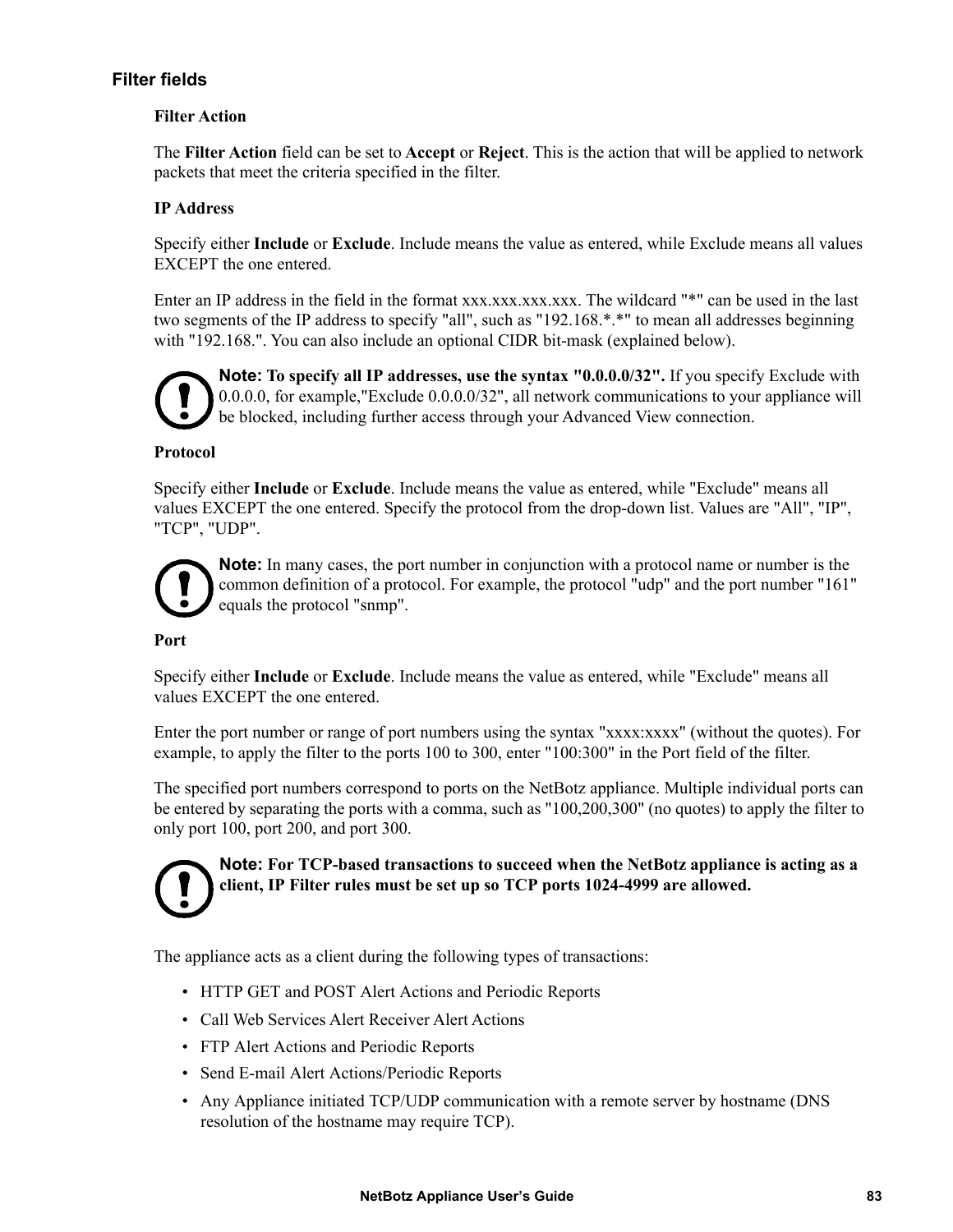If you are using the NetBotz appliance with StruxureWare Data Center Expert, ports 1024 to 4999 must be open to TCP traffic. Otherwise, alerts or surveillance activity generated by the NetBotz appliance will not be posted to a monitoring StruxureWare Data Center Expert server.

#### **Configuring IP filters**

The IP filter has four behaviors when dealing with incoming network packets:

- If there are no filter entries, all packets are accepted by the appliance.
- If there are filter entries, those filter entries are evaluated in order from first to last as they appear in the entry list.
- If a filter matches the corresponding packet data, the network packet is either accepted or rejected by the appliance based on that rule.
- If no filter is matched, the network packet is accepted. If this is not the desired behavior, a "catch-all" filter must be placed at the end of the list, which will block all undesired IP addresses.

As soon as the IP Filter finds a filter that applies to the network packet, it stops evaluating filters and applies the behavior (accept or reject) specified by the current filter entry. Therefore, a rule rejecting all IP addresses must be placed at the end of the list.

Since rules are applied from top-to-bottom, any rules listed after the all-IP filter are ignored. For example, you cannot deny access to all IP addresses, then open up exceptions later in the list. Only the first rule that applies to the IP address is resolved.



**WARNING: If you are overly restrictive when setting up your IP filters, it is possible to lock out all web access to the appliance! Exercise caution when setting up your IP filters.**

#### **Using CIDR bit-masks**

An IP address can contain the CIDR bit-mask syntax for address segments that are specified as "0", for example:

192.168.0.0/16 means all segments and nodes on 192.168.

192.168.0.0/24 means all nodes on 192.168.0.

192.168.0.0/32 means the specific node at 192.168.0.0, and is the same as not specifying a CIDR bit-mask.



**Note:** To specify all IP addresses, use the syntax "Exclude 0.0.0.0/32".



**Warning: Setting the action to "Exclude" can lock out access to the appliance through the Web Client and Advanced View.**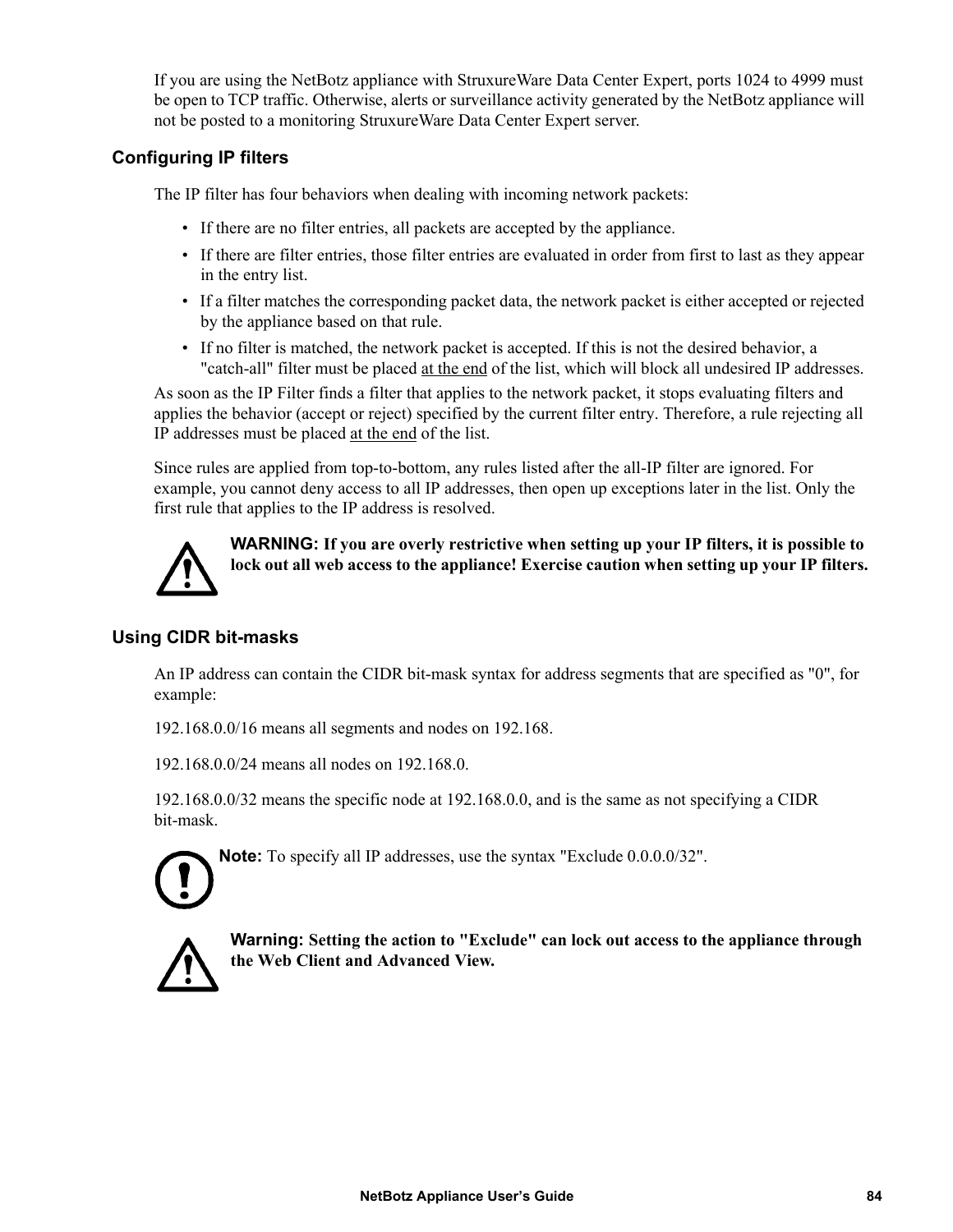#### **Example configurations**

**Example 1:** Allow default SNMP traffic from only 192.168.20.21, and reject all other activity.

**Filter 1:** To accept UDP protocol network packets from IP address 192.168.20.21 on port 161.

[Filter Action] **Accept** [IP Address] **Include 192.168.20.21** [Protocol] **Include UDP** [Port] **Include** 

**Filter 2:** To reject all addresses that are exactly (over the full 32 bits of the address) "not 0.0.0.0". This effectively says "reject all".

[Filter Action] **Reject** [IP Address] **Exclude 0.0.0.0/32** [Protocol] **Include All** [Port] <br/>blank>

**Example 2:** Allow global access to the appliance, but allow only 192.168.20.21 to access the default SNMP port on the appliance.

**Filter 1:** To reject all addresses using the UDP protocol on port 161 that are not the specific address 192.168.20.21.

[Filter Action] **Reject**  [IP Address] **Exclude 192.168.20.21** [Protocol] **Include UDP** [Port] **Include 80**

**Filter 2:** To accept all TCP requests on port 443 from all addresses that are exactly not 0.0.0.0. (TCP on port 443 is the definition of the HTTPS protocol.)

[Filter Action] **Accept** [IP Address] **Exclude 0.0.0.0/32** [Protocol] **Include TCP** [Port] **Include 443**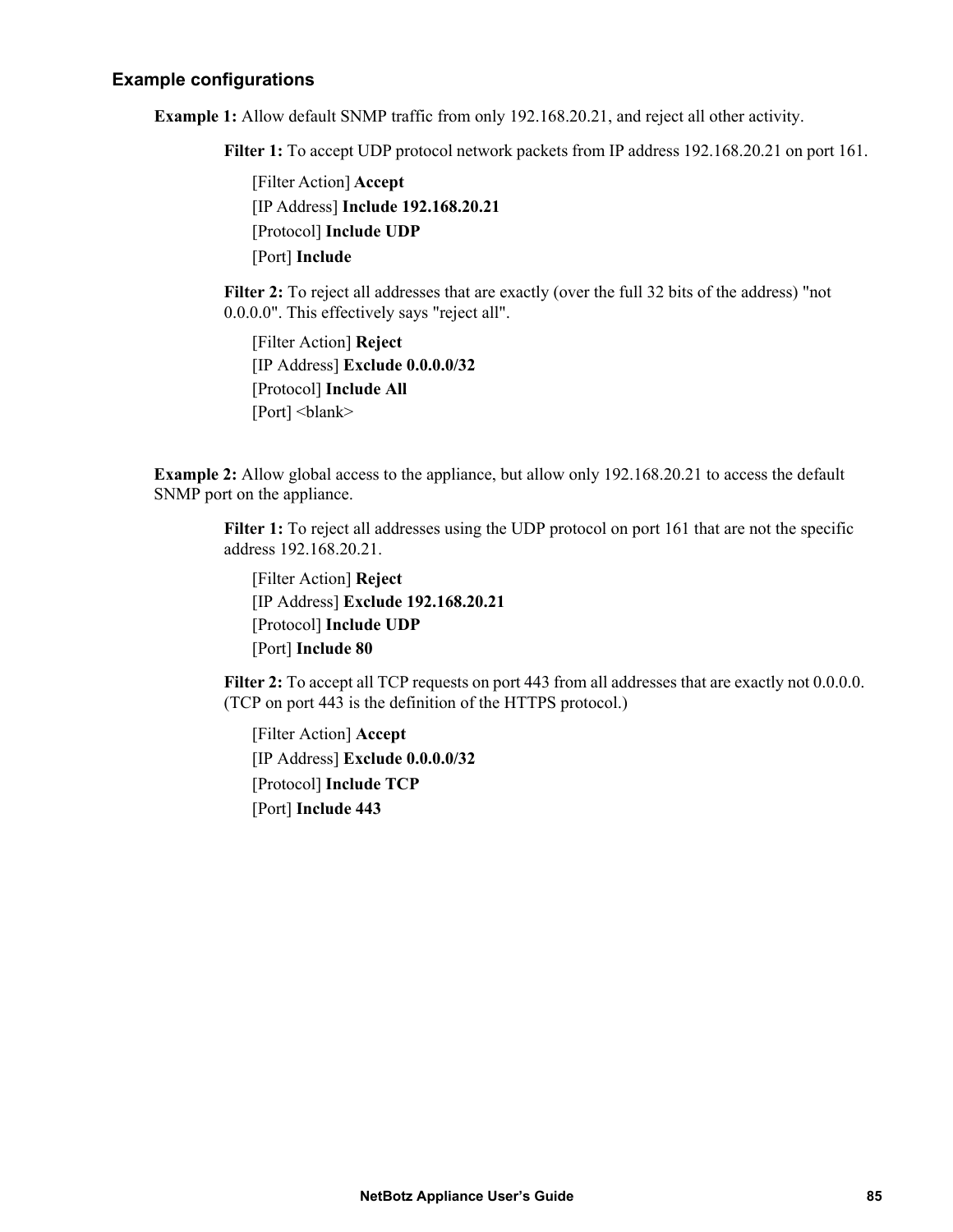## **License Keys**

Use the License Keys icon to manage license key-enabled applications available on this appliance. A list of available applications appears in the **License Keys** window, indicating whether the application is enabled or not. If a license key is applied to an available function, the license key is displayed also.

To enable a license key-based application:

- 1. Select the application from the License Keys list and click **Edit**.
- 2. In the **License Key** field, enter the License Key you received when you purchased a license for the application, and click **OK**. A prompt to reboot the appliance appears.
- 3. Click **Reboot**. The appliance automatically reboots. This may take a few minutes, during which time Advanced View will be unavailable.

To disable a license key-based application:

- 1. Select the application from the **License Keys** list and click **Edit**. A confirmation message appears, asking whether you want to remove the application.
- 2. Click **OK**. A prompt to reboot the appliance appears.
- 3. Click **Reboot**. The appliance automatically reboots. This may take a few minutes, during which time Advanced View will be unavailable.

### **Location**

Use the Location icon to configure additional sensor-specific location information to include in alert notifications generated by the appliance. Location values can be assigned to the appliance and to all pods and external sensors connected to the appliance. Location settings for pods and sensors can be inherited from their parent pods and sensors. Double-click the Location icon to open the **Location Configuration** window.

To change the Location settings, select an appliance, pod, or sensor. Select the Location Data Type and click **Edit** to open the **Edit Location Attribute** window. Enter the new Location value and click **OK**. When you finish specifying Location values, click **OK** save your changes.

### <span id="page-94-0"></span>**Log**

The Log icon determines what events are stored and displayed in the Appliance Log. When you select a **Global Level**, the appliance saves only events with a log value equal to or lower than the selected **Global Level**. A low Global Level setting results in a high logging priority.

By default, all components log events at the level specified in the **Global level** field. You can specify a unique logging level for each component. The **Component Log Levels** available for logging are determined by appliance model and user access privileges. Some items may not be available on some models or to some user accounts. To specify a component-specific log setting, select the Level field beside the component and select the log level for the component.



**Note:** Use a minimum Log Level of **6 - Notice** to ensure that log messages associated with alerts are recorded in the Audit Trail.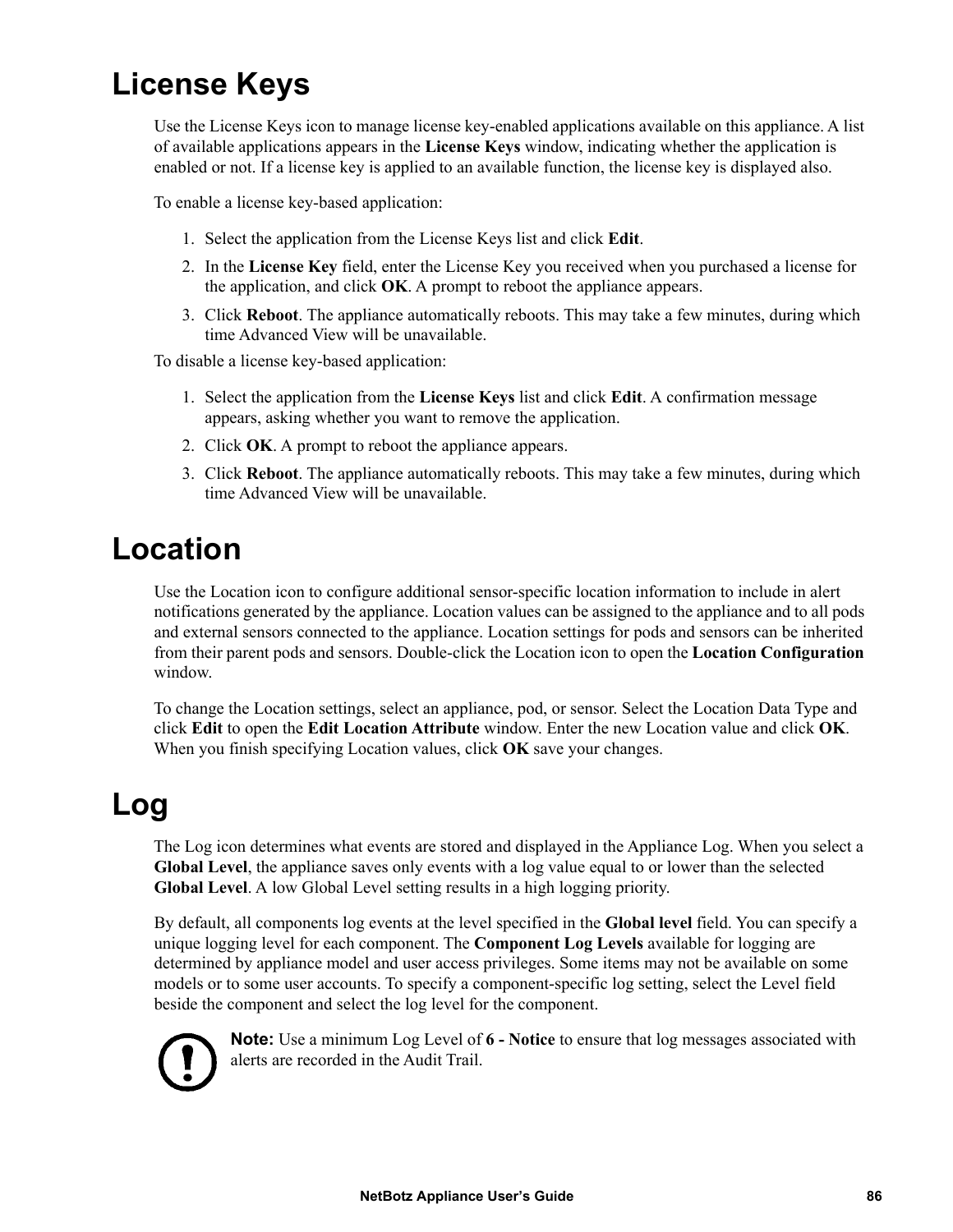You can configure the appliance to post log data to a remote Syslog server. When the Syslog functionality is enabled, all events stored in the Audit Trail are also forwarded to a remote Syslog host for logging to a user-specified Syslog facility.

To enable logging of events to a remote Syslog host:

- 1. In the **Hostname** field, enter the IP Address or Hostname of the remote Syslog server.
- 2. If the remote Syslog server is using a port other that 514 for Syslog communications, enter the port number in the **Port** field and click **OK**.

### **Modbus Slave Communication**

The Modbus Slave Communication icon is available only on the NetBotz Rack Monitor 570, 550 or on appliances for which the Advanced Software Pack has been purchased. For more information, contact your APC authorized reseller or the APC support team.

Use the Modbus Slave Communication icon to configure the method the appliance will use to communicate with the Modbus master.

If your appliance is connected through a network port, select **Enable TCP/IP Communication**. Specify the listening port in the provided field. Port 502 is the industry default.

The serial connection cannot be configured until a serial device of type "Modbus Slave Serial Interface" is configured. If you have multiple serial devices configured, the port will automatically use the first configured device with the type "Modbus Slave Serial Interface".

To configure a serial connection, select **Enable Serial Communication**. To configure a serial port, click **Serial Devices** and select the device from the list.

See ["Serial Devices" on page 99](#page-107-0) for more information on configuring a serial device.

The default values for the serial settings are: **Baud:** 19200, **Mode:** RTU, **Parity:** even, **Data bits:** 8, **Stop bits:** 1. The **Port** setting is inherited from the serial device and cannot be changed.



**Note:** The serial connection requires a USB-to-Serial converter, such as the USB-RS485 Converter Cable, manufactured by FTDI.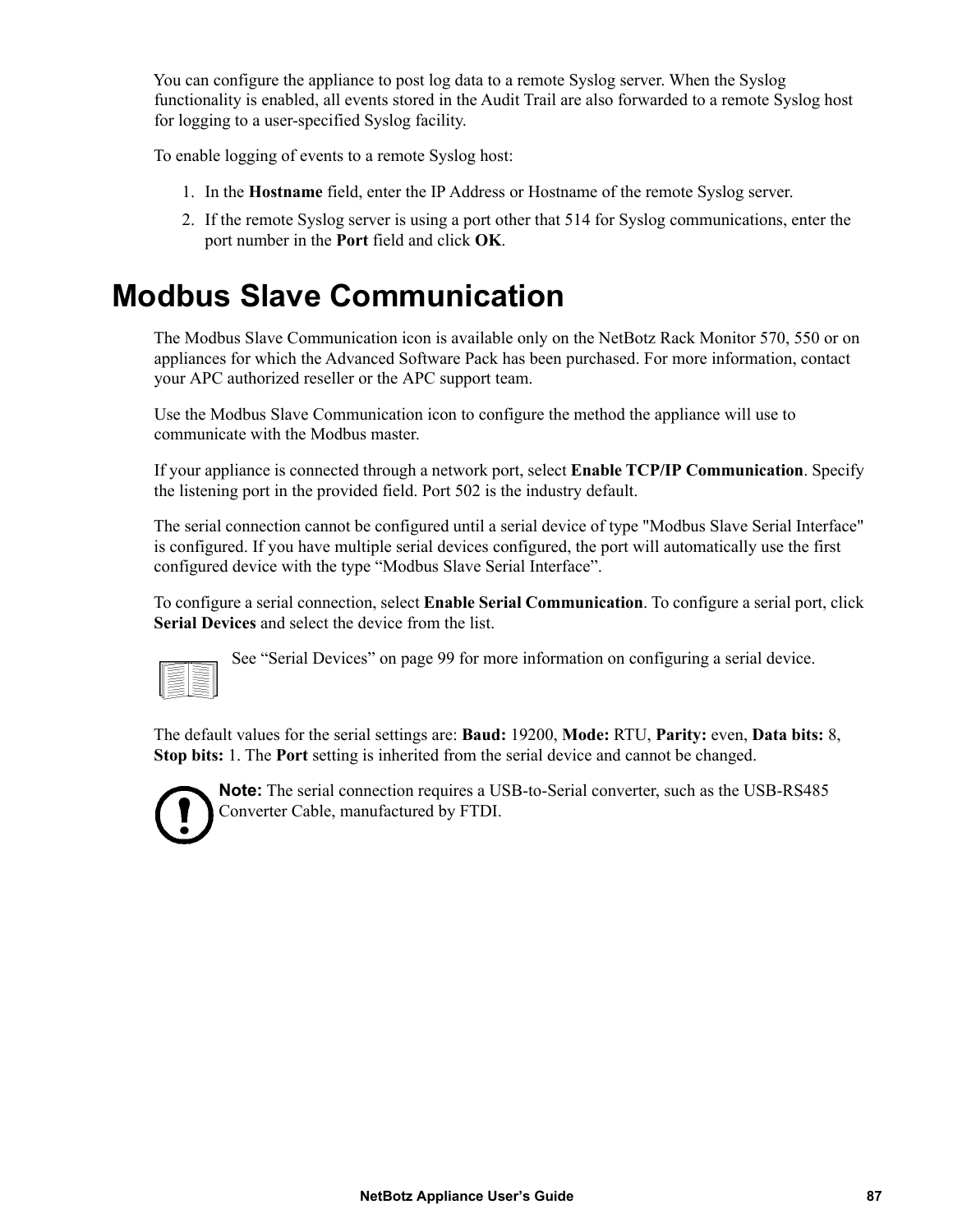## **Network Interfaces**

Use the Network Interfaces icon to view or change the network settings for your appliance. The appliance includes a built-in Ethernet connection, and by default, there is a single Ethernet Interface.

When you select an interface and click **Edit,** the **Edit Network Interface** window opens with settings specific to the selected network interface.

Double-click the Network Interfaces icon to open the **Edit Network Interface** window.

The following controls and fields are displayed in the **Edit Network Interface** window:

| Field                          | <b>Description</b>                                                                                                                                                                                                                                                                                                                                                                                                                                                                                                                                                                                             |
|--------------------------------|----------------------------------------------------------------------------------------------------------------------------------------------------------------------------------------------------------------------------------------------------------------------------------------------------------------------------------------------------------------------------------------------------------------------------------------------------------------------------------------------------------------------------------------------------------------------------------------------------------------|
| Enable Interface               | Select to enable this network interface.                                                                                                                                                                                                                                                                                                                                                                                                                                                                                                                                                                       |
|                                | Configure automatically via DHCP Configure the network interface to use a DHCP server on the network<br>to obtain its IP address, subnet mask, and gateway address.                                                                                                                                                                                                                                                                                                                                                                                                                                            |
| Configure using these settings | Manually specify the IP address, subnet mask, and gateway address for<br>the network interface.                                                                                                                                                                                                                                                                                                                                                                                                                                                                                                                |
| IP address                     | The IP address manually assigned to the network interface.                                                                                                                                                                                                                                                                                                                                                                                                                                                                                                                                                     |
| Subnet mask                    | The manually-assigned subnet mask to be used by the network<br>interface.                                                                                                                                                                                                                                                                                                                                                                                                                                                                                                                                      |
| Gateway                        | The manually-assigned IP address of the gateway used by the network<br>interface.                                                                                                                                                                                                                                                                                                                                                                                                                                                                                                                              |
| Hostname                       | The host name assigned to the appliance. If you change the hostname<br>value and are using a DHCP server for IP configuration, the appliance<br>uses the new hostname until the next time it renews its IP address<br>license and requests that the DHCP server use the hostname you<br>entered as the appliance hostname.                                                                                                                                                                                                                                                                                     |
| NAT proxy                      | The name or IP address used by a network address translation (NAT)<br>Proxy server in your network to let users connect to the appliance from<br>outside the firewall. This address is included in e-mail alert<br>notifications generated by the appliance instead of the IP address used<br>to identify the appliance within the firewall. Recipients outside the<br>firewall can click on the link in the e-mail and connect to the appliance.<br>NOTE: A NAT Proxy Name is needed only if your appliances are<br>behind a NAT Proxy firewall. If you are not using a NAT Proxy, leave<br>this field blank. |
| Speed and duplex               | Force the network interface to use specific speed and duplex settings, or<br>configure the interface to auto-negotiate these settings.                                                                                                                                                                                                                                                                                                                                                                                                                                                                         |
| <b>MTU</b>                     | The Maximum Transmission Unit (MTU), the largest physical packet<br>size, measured in bytes, that a network can transmit. Messages larger<br>than the MTU are divided into smaller packets before being sent. Every<br>network has a different MTU set by the network administrator. Ideally,<br>the MTU should be the same as the smallest MTU of all the networks<br>between your machine and the final destination of a message. Messages<br>larger than one of the intervening MTUs are broken up or fragmented,<br>which slows transmission speeds.                                                       |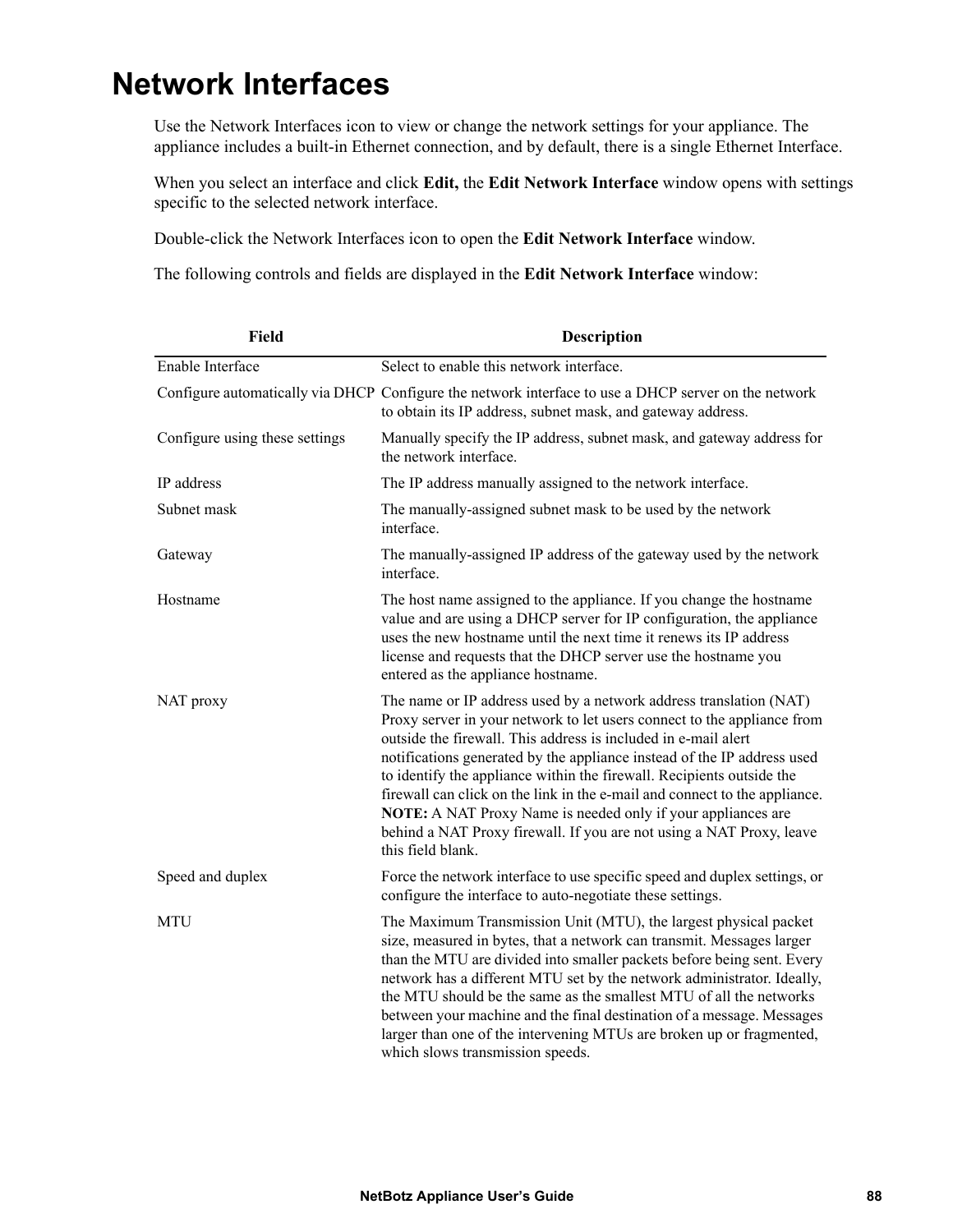## **PPP/Modem**



**Note:** The PPP/Modem icon appears only when a supported modem has been connected to the appliance and configured using the Serial Devices icon.

For more information on configuring serial devices, see ["Serial Devices" on page 99.](#page-107-0) For more information about supported modems and how they connect to the appliance, see the installation and quick configuration manual included with your appliance.

Use the PPP/Modem icon to configure your appliance to establish a Point-to-Point Protocol (PPP) connection with your TCP/IP network using a supported USB modem and a standard analog telephone connection.



**Note:** Advanced View performance with PPP/Modem-connected appliances is slower than Advanced View performance with appliances connected directly to your LAN, due in part to image collection and display and alert notifications that include picture data.

When configuring appliances that use PPP/Modem connections, configure the camera pod camera settings with the lowest Picture Count setting that is acceptable.

The PPP/Modem Configuration window consists of three tabs: **Basic**, **Advanced**, and **Status**. The following controls appear in the **Basic** tab:

| Field                      | <b>Description</b>                                                                                                                                                                                                                                                                                       |
|----------------------------|----------------------------------------------------------------------------------------------------------------------------------------------------------------------------------------------------------------------------------------------------------------------------------------------------------|
| Hostname                   | The hostname associated with the PPP interface.                                                                                                                                                                                                                                                          |
| Phone number               | The telephone number that the modem dials to establish a PPP<br>connection.                                                                                                                                                                                                                              |
| User name                  | The user name to access the PPP connection.                                                                                                                                                                                                                                                              |
| Password / Verify password | The password to access the PPP connection.                                                                                                                                                                                                                                                               |
| Dial-Out Enable            | Select Enable and click Schedule to schedule times at which your<br>appliance establishes a PPP connection, regardless of whether alerts<br>have been generated.                                                                                                                                         |
|                            | NOTE: By default, no scheduled dial-out events are configured.                                                                                                                                                                                                                                           |
| Dial-In Enable             | Select Enable and click Schedule to enable PPP dial-in support on<br>your appliance. If enabled, you can use a system and modem to dial in<br>to the appliance and establish a PPP connection. The remote system<br>must provide a Supervisor User name and Password to establish the<br>PPP connection. |
|                            | For information on managing an appliance that you have accessed with<br>a modem, see "Managing your appliance using a dial-In PPP<br>connection" on page 91.                                                                                                                                             |
|                            | NOTE: By default, dial-in access is enabled 24 hours a day, 7 days a<br>week.                                                                                                                                                                                                                            |
|                            | NOTE: If the appliance must dial-out due to schedule, alert, or an<br>immediate dial-out request, it overrides any dial-in session without<br>warning.                                                                                                                                                   |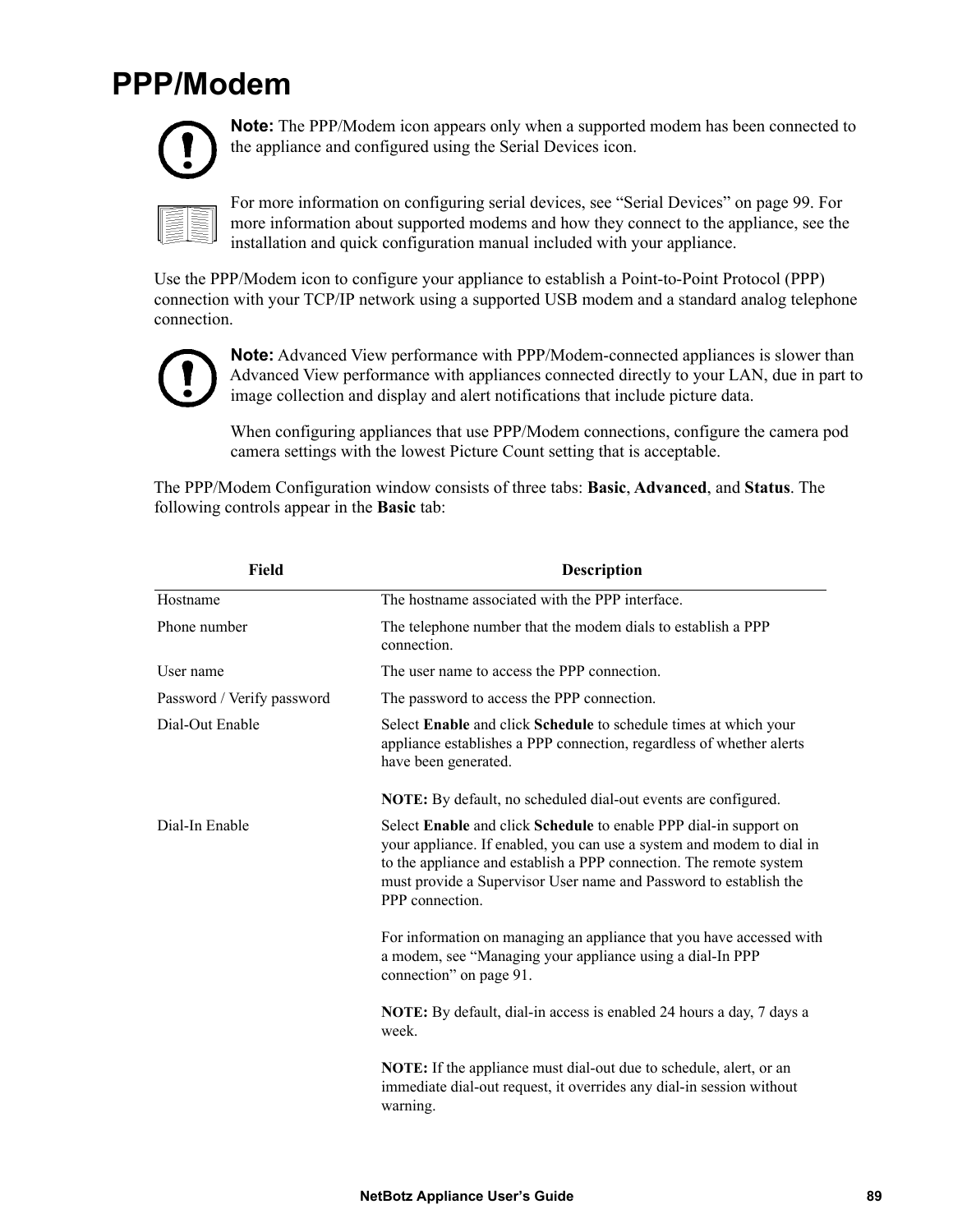| Field                                          | <b>Description</b>                                                                                                                                                                                                                                                                                                                                                                                                                                                                                                                                                                  |
|------------------------------------------------|-------------------------------------------------------------------------------------------------------------------------------------------------------------------------------------------------------------------------------------------------------------------------------------------------------------------------------------------------------------------------------------------------------------------------------------------------------------------------------------------------------------------------------------------------------------------------------------|
| Dial-out response to alerts/reports            | Select the PPP dial-up action taken by the appliance when alerts or<br>periodic reports are generated. Select from the following list:<br>• Disabled—No dial-up action is taken when alerts or reports are<br>generated.<br>• Enabled—Use PPP to connect to the network whenever an alert or<br>report is generated. Note: If the alert does not require a PPP<br>connection, no connection will be made.<br>• Delivery Failure—Use PPP to connect to the network only if<br>network-based alert notification (for example, e-mail, FTP, HTTP<br>posting) or report delivery fails. |
| Remain connected after alerts/<br>reports sent | The number of minutes the appliance keeps the PPP connection active<br>after connecting to the network to deliver alert or report information.                                                                                                                                                                                                                                                                                                                                                                                                                                      |

The following controls appear in the **Advanced** tab:

| Field                                                           | <b>Description</b>                                                                                                                                                                                                                                               |
|-----------------------------------------------------------------|------------------------------------------------------------------------------------------------------------------------------------------------------------------------------------------------------------------------------------------------------------------|
| LCP - Send LCP echo requests to<br>peer                         | When checked, your appliance sends LCP echo requests, telling PPP<br>that the PPP link is active even when there is no network traffic.                                                                                                                          |
| Exclusive route - Route all data<br>through PPP when dialed-out | If selected, all data is routed through the PPP interface during PPP<br>dial-out sessions.                                                                                                                                                                       |
|                                                                 | When cleared, the Ethernet interface communicates with hosts on the<br>same subnet as the appliance. All communication with hosts that are not<br>on the same subnet as the appliance uses the PPP interface.                                                    |
| Debug - Send debug messages to<br>syslog                        | When selected, debug messages are forwarded to the Syslog host<br>specified using the Log icon.                                                                                                                                                                  |
|                                                                 | For more information, see "Log" on page 86.                                                                                                                                                                                                                      |
| SIM PIN / Confirm SIM PIN                                       | For modems that use a subscriber identification module (SIM), specify<br>the PIN used to unlock the SIM.                                                                                                                                                         |
|                                                                 | <b>NOTE:</b> A SIM may not require a PIN. For modems that do not have a<br>SIM, this field must be blank.                                                                                                                                                        |
| <b>Extra Initialization Commands</b>                            | If necessary, type additional initialization commands to append to the<br>commands noted in the Initialization commands field.                                                                                                                                   |
| Use default modem commands                                      | Select to use the default modem initialization string for your modem.                                                                                                                                                                                            |
| Initialization commands                                         | If necessary, edit the initialization string for your modem.                                                                                                                                                                                                     |
| E-mail Addresses for IP address<br>Notification                 | When a PPP connection is established, an e-mail containing the IP<br>address of the appliance is sent to all e-mail addresses in this field. To<br>add addresses to this field, click <b>Add</b> , type an address in the E-mail<br>Address field, and click OK. |

Use the **Status** tab to view the status of your PPP connection, or to request an immediate dial-out to establish a PPP connection if none exists. Click **Request Immediate Dial-Out** to establish a connection. Once initiated, the PPP connection stays active until you click **Cancel Dial-Up Request** or the appliance reboots.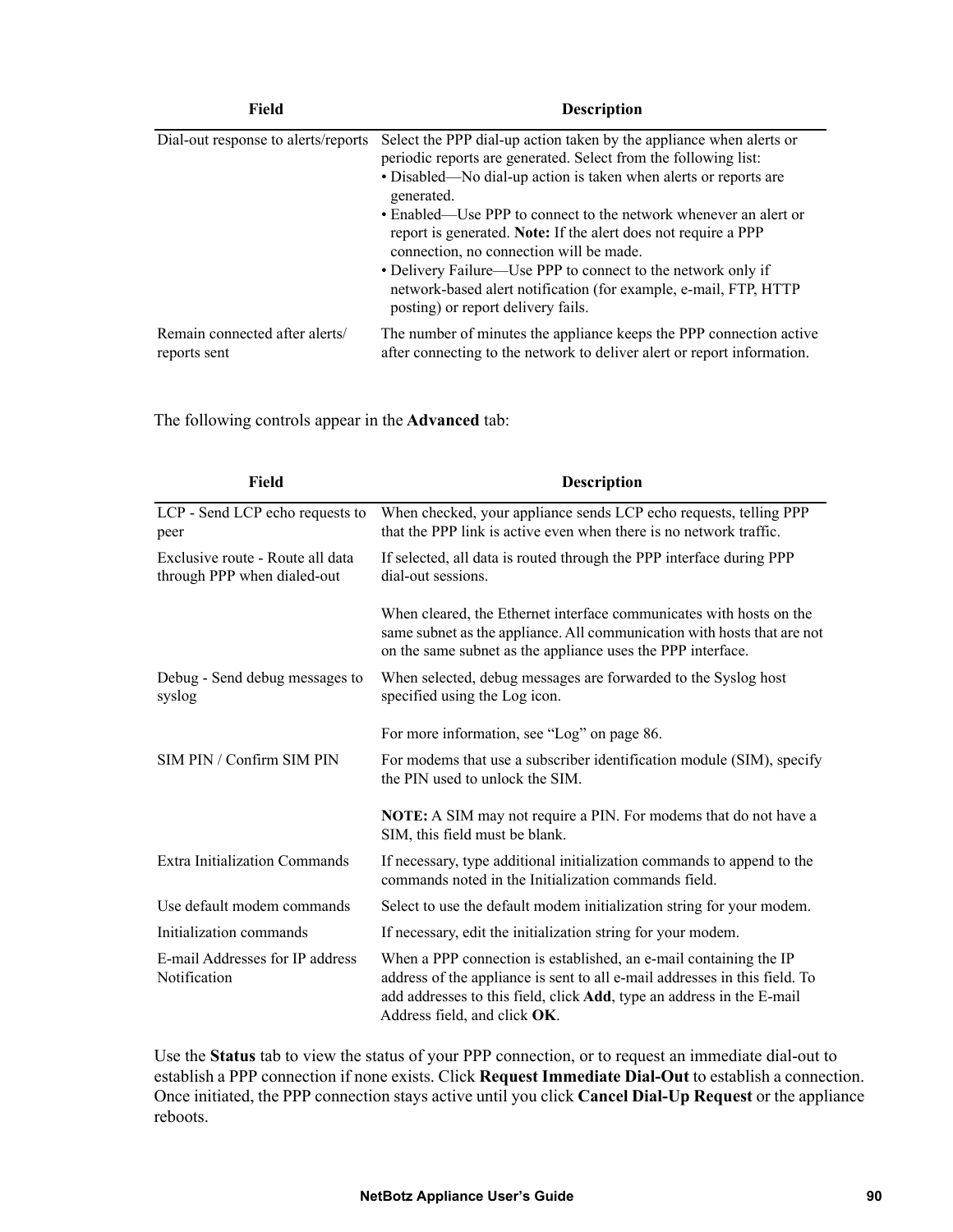#### <span id="page-99-0"></span>**Managing your appliance using a dial-In PPP connection**

When dial-in support is enabled, the appliance places the external modem in auto-answer mode. This allows you to initiate a dial-in connection to the appliance through the external modem. To authenticate a PPP connection, you must provide a user ID and password for a user account with Administrator access. Once the PPP connection is established, you can access the appliance using the IP address 192.168.254.1.



**Note:** IP traffic is not routed through the appliance, so you cannot use the appliance PPP connection to access other devices or systems on the same Ethernet network as the appliance, if the appliance is connected to an Ethernet network as well as a modem.

#### **PPP performance considerations**

PPP/Modem connections are slower than Ethernet and wireless network connections. Using SSL to communicate with an appliance over a PPP/Modem link slows communications further. If the appliance attempts to send too much data over a PPP connection, some events never get delivered or get delivered long after they occur.

When monitoring or managing an appliance connected to your network using only a PPP/Modem connection, some functions are unavailable and performance is limited. The use of NetBotz Surveillance with StruxureWare Data Center Expert on appliances connected to the network using PPP is not supported. Performance can become worse if the PPP connection is lower than 25000 V42bis or the appliance is configured to send large files such as images and audio. Some performance issues include:

- **Loading the Alerts View:** If the appliance has a large number of active or resolved alerts stored on the appliance, an External Storage System, or the NAS, loading the Alerts View may take a long time, or the Alerts view may fail to load. If this is an issue, limit the number of alerts by clearing the **Include "Returned to Normal" Alerts** check box. Once you have successfully loaded the Alerts View, set the **Refresh Interval** value to **None**. If you do not do this, Advanced View periodically reloads the Alerts View. This impacts the amount of data that the appliance can send over the PPP connection and could prevent you from loading alerts or other data.
- **Streaming Audio:** Streaming audio does not perform well over PPP/Modem connections. If you enable streaming audio, you may encounter large gaps in the audio stream.
- **Access by Multiple Clients:** If more than one client is accessing an appliance over a PPP/Modem connection, performance is degraded.
- **Delivering Higher Resolution Images, Setting High Frame Rates:** If your appliance generates alert notifications that include large amounts of image data, delivery of the notifications is delayed due to the slow PPP connection. If too many notifications are delayed, some notifications will not be sent. Appliances communicating using PPP should have their Camera Pod Capture settings and Cameras View frame rates set to the lowest acceptable values: 320x240; 1 frame every 10 seconds respectively.
- **Viewing Alert Captures:** Loading and viewing alerts that include a large number of image captures or audio clips can take a long time. If the alert includes audio, the audio may not load properly and may not be synchronized with the images. Loading alerts that include many image captures in the Web Client over a PPP/modem connection can be slow and can cause the browser to become unstable. Therefore, when using a PPP connection to view alerts, use Advanced View.
- **Performing Multiple Alert Actions Simultaneously:** Appliances communicating over a PPP connection should not be configured to perform more than two alert actions simultaneously, particularly if the alert actions include sending image captures or if any of the actions use the Send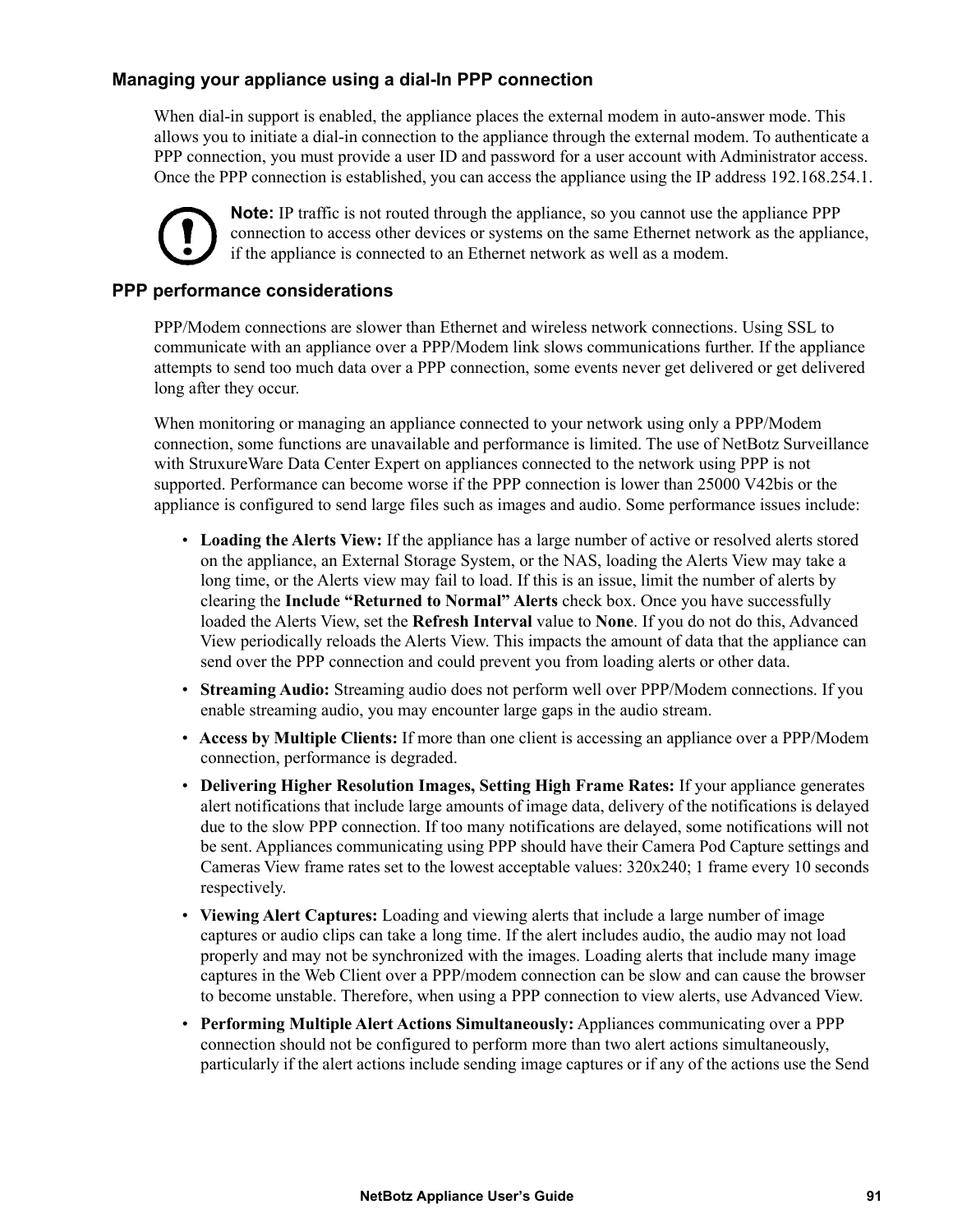Data to FTP Server notification method. If too many notifications are delayed, some will not be sent.

• **Sensor Data Fails to Load:** If the appliance is transmitting a large amount of data, attempts to load sensor data may fail. Once the load on the appliance is reduced, the sensor data re-appears.

#### **Using SIM security**

If your SIM requires a PIN and you enter the PIN incorrectly, the SIM can become blocked. If your SIM is blocked, you will require a Pin Unblocking Key (PUK) from your service provider.



**Note:** If the SIM is disabled and the appliance continues to use the SIM with an incorrect PIN, the SIM may become permanently disabled.

#### **Upgrading over PPP**

Depending on connection speed, this process can take more than 90 minutes including an appliance reboot. If your PPP connection fails before the upgrade download is complete, the upgrade must be re-initiated once the PPP connection is re-established. Configure your appliance dial-out or dial-in schedule to allow at least 90 minutes from the time you start the upgrade process.

**Upgrading over a dial-out connection.** Before beginning the Upgrade process, ensure that the dial-out schedule is set to establish PPP connections for at least a 90 minute period from the time you begin the upgrade.

Once the upgrade image is downloaded and applied to the appliance, the appliance automatically reboots. When this happens, Advanced View displays an **Attempting to Re-Connect** status window. Click **Cancel**, wait about five minutes to allow the appliance to finish upgrading, rebooting, and re-establishing the PPP network connection, and use Advanced View to reconnect with the appliance. Once reconnected, use the Upgrade icon to confirm that the upgrade was successful.

**Upgrading over a dial-in connection.** Before beginning the Upgrade process, set the dial-in schedule to permit dial-in PPP connections for at least 90 minutes from the time you begin the upgrade. Disable all dial-out configuration since dial-out always overrides dial-in. If the appliance needs to dial-out during the upgrade process due to an alert or other notification event, the dial-in session is terminated immediately without warning.

Once the upgrade image is downloaded and applied to the appliance, the appliance automatically reboots. Once the appliance reboots, the dial-in connection closes and Advanced View appears to halt **Attempting to Re-Connect** status window. Click **Cancel** in the Status window, wait about five minutes to permit the appliance to finish upgrading and rebooting, and re-establish the dial-in connection to the appliance. Once reconnected, use the Upgrade icon to confirm that the upgrade was successful.

If you are upgrading both BotzWare and Advanced View simultaneously, once you click **Cancel** in the **Attempting to Re-Connect** status window, the Advanced View upgrade begins automatically. Once it has finished, re-start Advanced View and proceed with the upgrade instructions above.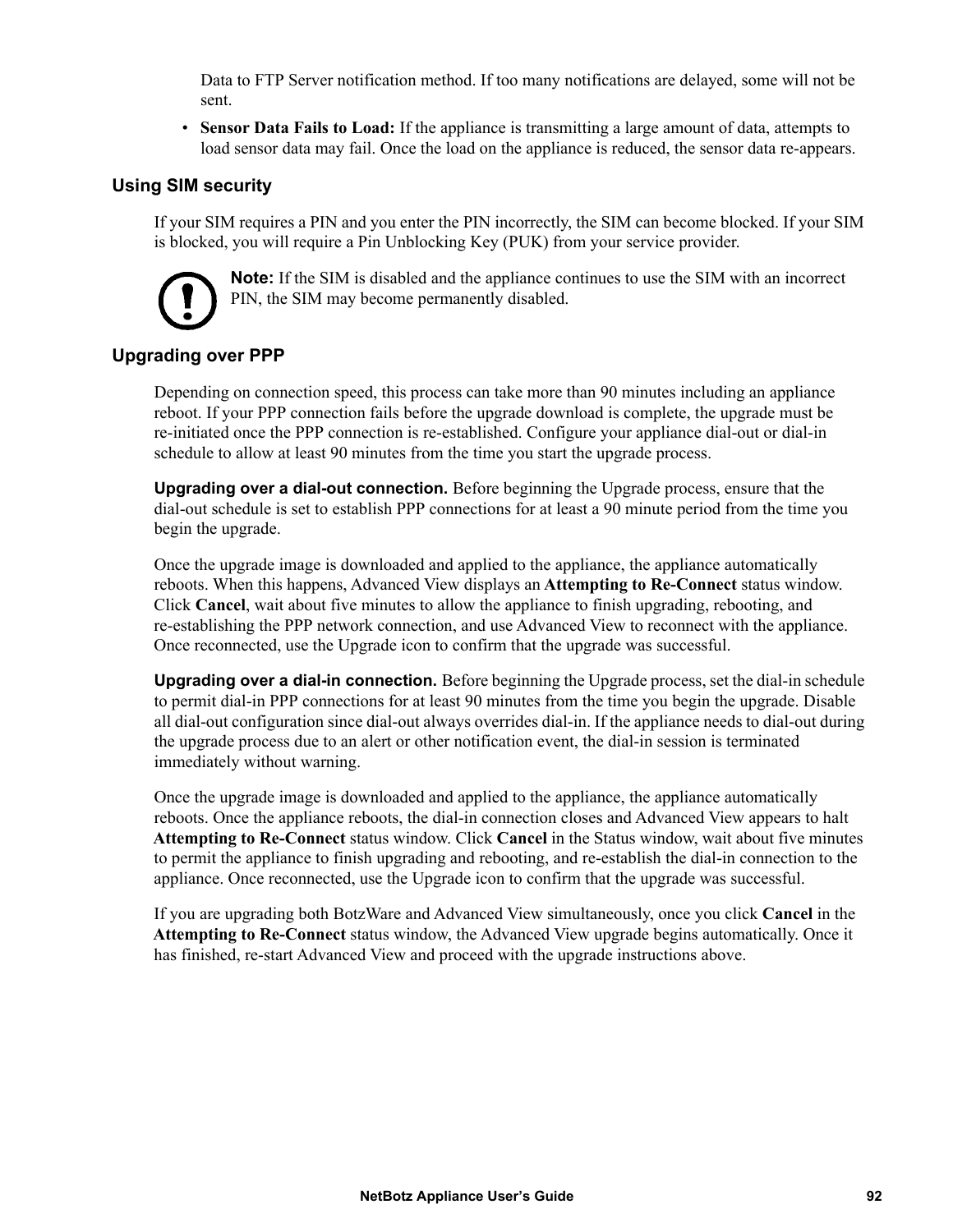### <span id="page-101-0"></span>**Pod, Pelco Camera, and Rack Access PX-HID Sharing**

Pod, Pelco Camera, and Rack Access PX-HID Sharing lets you select a single appliance to monitor remote devices distributed throughout your network. With pod sharing, the appliance connects with and receives data—including sensor data and camera images—directly from remote devices. Pod sharing applies to the following remote devices:

- NetBotz 570
- NetBotz 550
- NetBotz 450
- NetBotz 455
- NetBotz 355
- Rack Access PX-HID



**Note:** Remote devices can also include the older NetBotz appliances: NetBotz 500, NetBotz 420, and NetBotz 320.

The following Pelco camera families are compatible by design:

- Pelco IP3701 Network cameras
- Pelco IP110 Camclosure cameras
- Pelco MiniSpectra IP cameras
- Pelco SpectraIV IP cameras
- Pelco Sarix cameras

**Note:** The maximum frame rate for shared IP cameras is limited to 15 frames per second.

Any remote devices that are shared appear in the Navigation pane. Pod sharing allows you to monitor your system without having to change the selected appliance in Advanced View or having to switch to another application.

In Advanced View, remote devices are subdivided into one or more pods to share. For example, a NetBotz Room Monitor 455 appliance includes a built-in camera as well as sensor ports. So a NetBotz 455 will have two pods available for sharing: an integrated camera pod and an integrated sensor pod.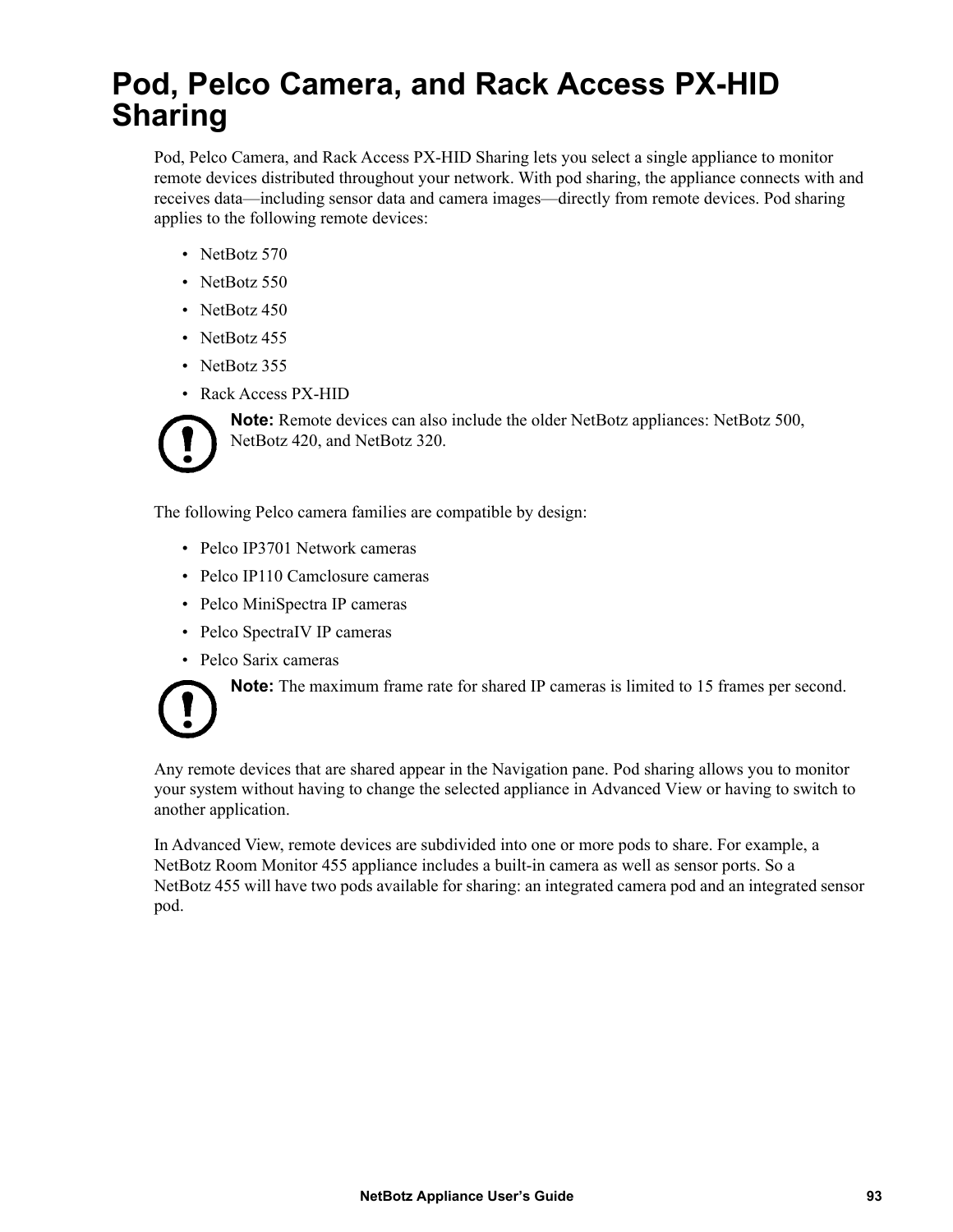The maximum number of shared pods that an appliance can manage depends on the appliance.

| Appliance           | <b>Shared Pod Capability</b>                                                                                                                                                                                                       |
|---------------------|------------------------------------------------------------------------------------------------------------------------------------------------------------------------------------------------------------------------------------|
| NetBotz 570 and 550 | Can host up to 16 shared pods. The total shared pods can be physically<br>connected to or integrated with up to eight NetBotz appliances. Up to<br>four of the shared pods can be camera pods. Can host the Rack Access<br>PX-HID. |
| NetBotz 455         | Can host up to eight shared pods. Up to two of the shared pods can be<br>camera pods. Can host the Rack Access PX-HID.                                                                                                             |
| NetBotz 450         | Can only host the Rack Access PX-HID.                                                                                                                                                                                              |
| NetBotz 355         | Does not have pod sharing capabilities.                                                                                                                                                                                            |

Shared pods are designated using the Pod, Pelco Camera, and Rack Access PX-HID Sharing icon in the Appliance Settings area of the Configuration view. Once pods are shared, they appear in the Navigation pane, and icons appear in the Pod/Sensor Settings area of the Configuration view. Shared pods are configured in the same manner as sensor pods and camera pods that are integrated with or connected to the appliance.

The image timestamp on a shared camera pod is determined by the appliance where the pod is connected.



**Note:** To configure the Image Quality setting on a shared camera pod, you must use Advanced View to connect directly to the appliance where the pod is located and change the setting.



For more information on configuring shared pods, see ["Sensor Pods" on page 68](#page-76-0) and ["Camera Pods" on page 36](#page-44-0).

<span id="page-102-0"></span>To designate shared sensor pods:

- 1. From the Appliance Settings area of the Configuration view, double-click the Pod & Rack Access PX-HID Sharing icon. The Pod & Rack Access PX-HID Sharing Configuration window opens.
- 2. Click **Add Remote Device**. The **Configure Remote Device** dialog box opens.
- 3. Enter information. Descriptions for each field follow:

| Field                         | <b>Description</b>                                                                                                                                      |
|-------------------------------|---------------------------------------------------------------------------------------------------------------------------------------------------------|
| Host/IP address               | The hostname or IP address of the remote device.                                                                                                        |
| Port                          | TCP port over which pod sharing communications occur. Default<br>is 80 for HTTP, and 443 for HTTPS.                                                     |
| <b>SSL</b> Options            | The SSL options for pod sharing communications.                                                                                                         |
| User name                     | The User name used to access the remote device. Some pod<br>sharing functionality is only available to a user account with<br>Administrator privileges. |
| Password / Verify<br>password | Type the password to be used to access the remote device.                                                                                               |

4. Enter information and click **OK** to add the remote appliance to the **Remote Devices** list.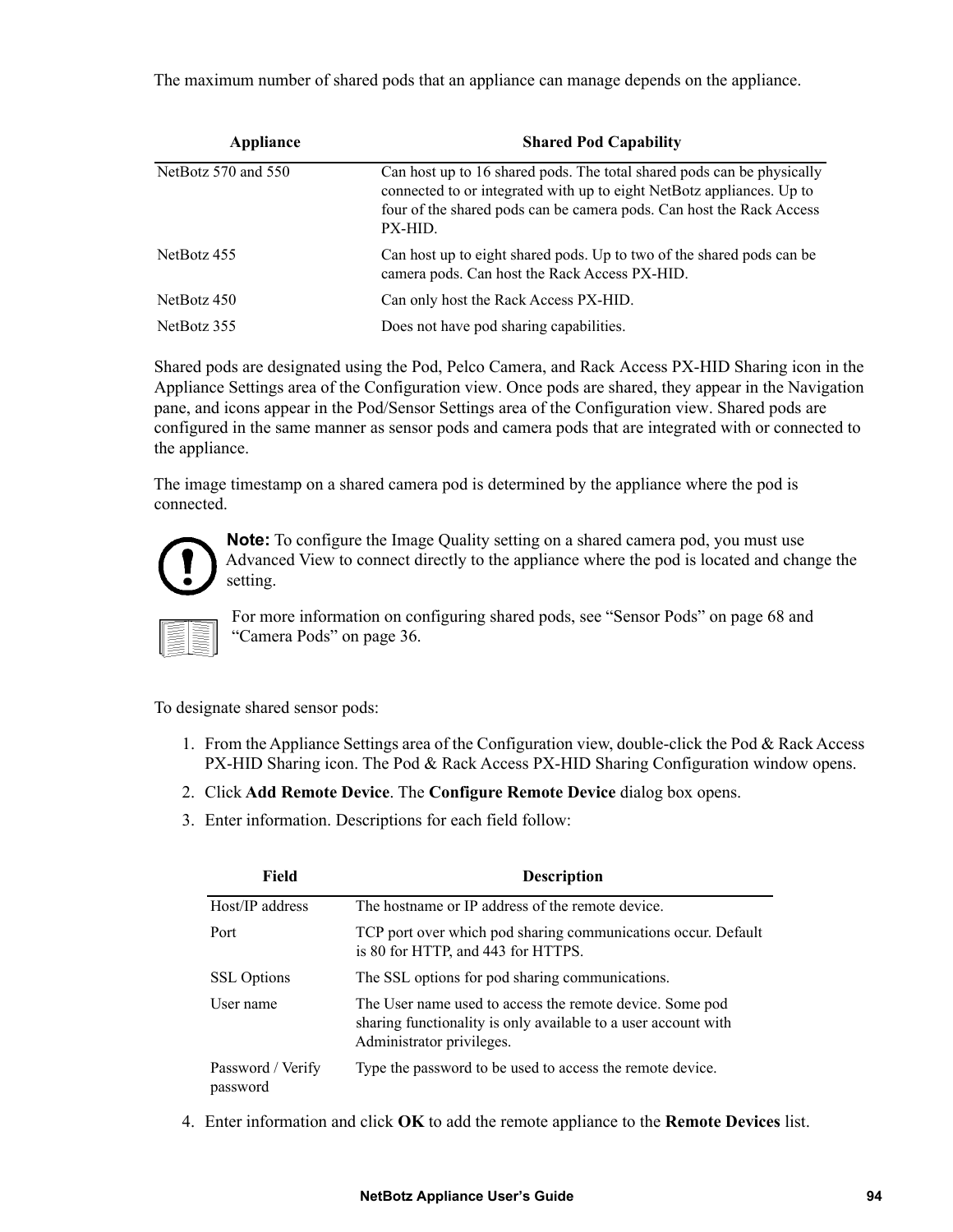- 5. Select the remote device that you just added from the **Remote Devices** list. A list of pods available for sharing appears in the **Available Pods** list.
- 6. For each pod that you want to centrally manage, select the pod from the **Available Pods** list (ignore any instances of **Base Enclosure** in the list) and then click **Share Remote Pod**.

#### **Setting up a Pelco shared IP camera pod**

When installing a Pelco camera for use with a NetBotz appliance, perform the following steps before following the normal IP camera pod setup procedure. Ensure the secondary stream settings match the primary stream settings on the Pelco camera.

- 1. Connect the Pelco camera to your network.
- 2. Discover the camera's IP using the Pelco Device Utility.
- 3. In a Web browser, bring up the start page of the camera's Web UI (http:// $\<$ lt; ip address $\>$ gt; ).
- 4. Click the Login tab and log in with the default password.
- 5. Click Settings to display the settings page.
- 6. On the System tab, click Restore all Factory Defaults in the bottom right corner.
- 7. Wait for the camera to restart.

#### **Setting up shared IP camera pods**

To designate shared IP camera pods on the same network segment:

- 1. From the Appliance Settings area of the Configuration view, double-click the Pod, Pelco Camera, and Rack Access PX-HID Sharing icon. The Pod & Rack Access PX-HID Sharing Configuration window opens.
- 2. Click **Add Discovered Camera**. The **Configure Remote Device** dialog box opens.
- 3. From the Discovered Camera List, select the camera you would like to share. The Hostname/IP address field updates automatically.
	- If the IP camera is not listed (only IP cameras on the same subnet will appear in the list), go to ["To designate shared sensor pods:" on page 94,](#page-102-0) where you can add the camera by entering the IP address of the camera.
	- Do not select any instances of **Base Enclosure** in the list. Those are for a future enhancement.
- 4. Enter information in the fields described below as needed. Then click **OK**. The camera appears in the Remote Devices list.

| Field              | <b>Description</b>                                                                                                                                                                                            |
|--------------------|---------------------------------------------------------------------------------------------------------------------------------------------------------------------------------------------------------------|
| Port               | TCP port over which pod sharing communications occur. Default<br>is 80 for HTTP, and 443 for HTTPS.                                                                                                           |
| <b>SSL</b> Options | The SSL options for pod sharing communications.                                                                                                                                                               |
| Add as camera      | The option to add the selected remote device as a camera, checked<br>automatically when a discovered cameras is selected from the list.<br>Do not select this option for remote devices that are not cameras. |
| User name          | The User name used to access the remote device. Some pod<br>sharing functionality is only available to a user account with<br>Administrator privileges.                                                       |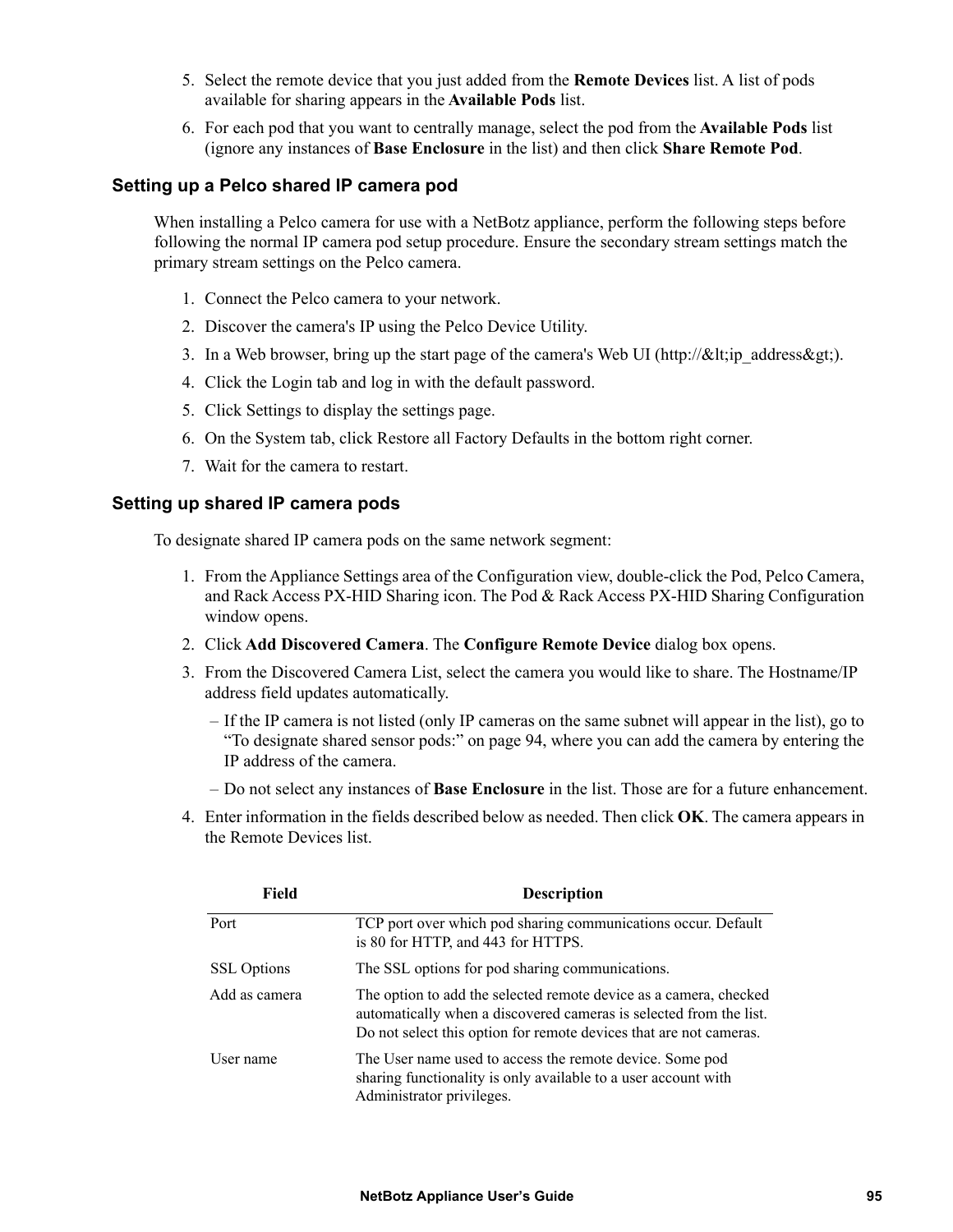| Field             | <b>Description</b>                                        |
|-------------------|-----------------------------------------------------------|
| Password / Verify | Type the password to be used to access the remote device. |

password Type the password to be used to access the remote device.

- 5. Click the camera from the Remote Devices list. The list in the Available Pods area updates.
- 6. Select Click OK to close the Pod, Pelco Camera, & Rack Access PX-HID Sharing Configuration window.
- 7. The camera will now appear in the Navigation pane.the camera from the list of available pods, then click Share Remote Pod.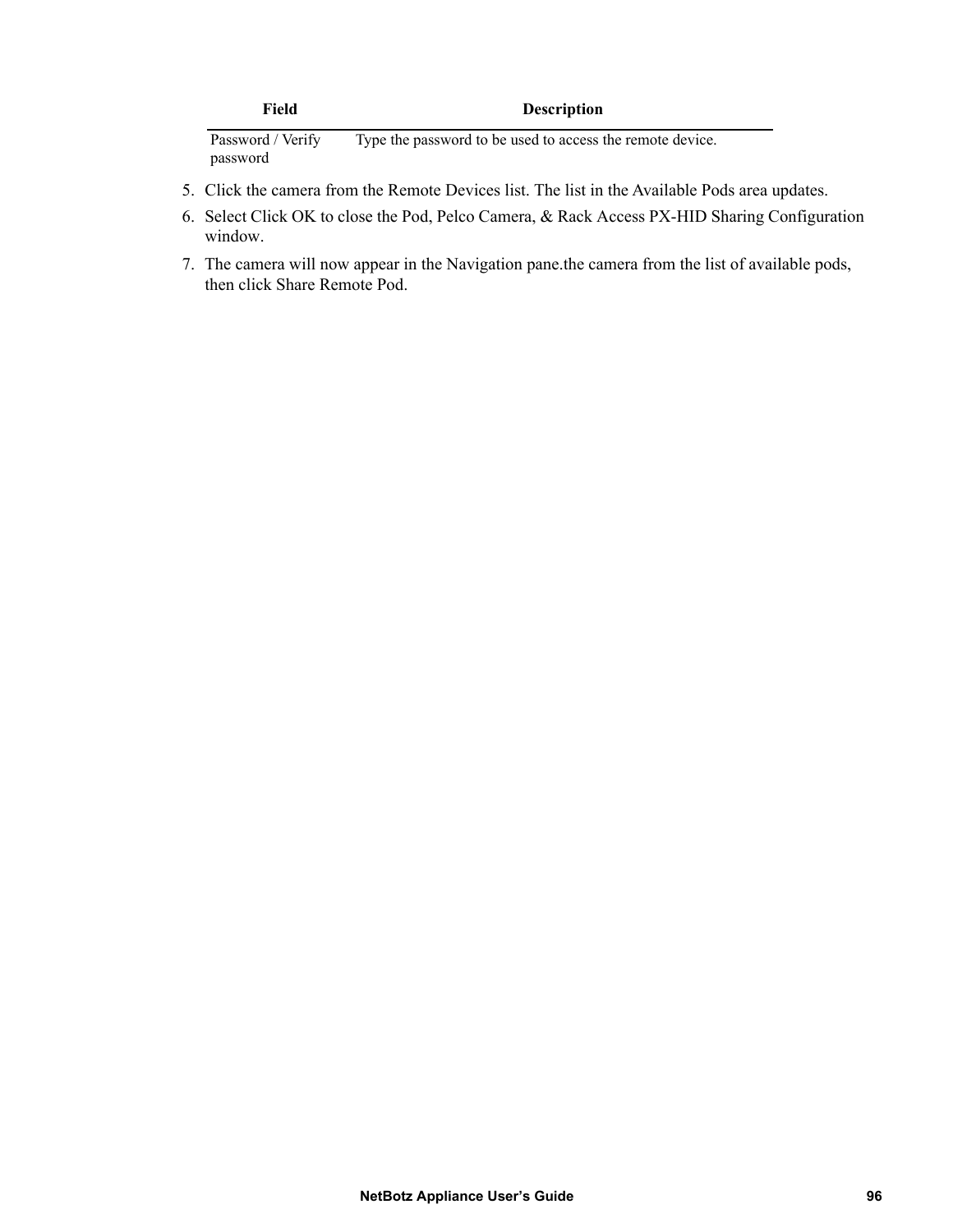## **Proxy**

Use the Proxy icon to allow the appliance to use an HTTP, Socks V4, or V5 Proxy Server. When configured, the appliance uses the proxy server for all e-mail and HTTP Post communications, allowing these communications to cross the firewall. These settings apply only to communications from the appliance.

To use an HTTP, Socks V4, or V5 Proxy Server, double-click the Proxy icon to open the Proxy Settings window. This window contains an HTTP tab and a SOCKS tab, each of which contains the following fields:

| Field                    | <b>Description</b>                                                                                                               |
|--------------------------|----------------------------------------------------------------------------------------------------------------------------------|
| Hostname                 | The host name or IP address of the proxy server the appliance uses for<br>e-mail, HTTP Posts, and other outbound communications. |
| Port                     | The IP port number to connect to on the proxy server.                                                                            |
| User name                | Enter a User name to allow access through the server.                                                                            |
| Password/Verify password | Enter a Password to allow access through the server.                                                                             |

Enter your information and click **OK** to save your changes.

### <span id="page-105-0"></span>**Rack Access Settings**

The Rack Access Settings dialog allows you to set the Auto Lock Timeout and the HID format for the proximity cards.

**Auto Lock Timeout.** The Auto Lock Timeout determines how long (in seconds) after a lock is unlocked that the lock will automatically attempt to lock again. If after the timeout expires the door is still open, or the handle is up, the lock command will continue to be issued until the proper locking conditions are fulfilled (handle down and door closed). The auto-locking functionality will attempt to relock the door after a card, a key, or a remote command is used to unlock the lock.

The Auto Lock setting is also used to limit the amount of time a Level One authorization card has to authorize a Level Two card swipe. The Auto Lock Timeout setting has a minimum value of 10 seconds (the default) and a maximum of 60 seconds.

**Card Format.** The Rack Access System uses HID proximity cards to control access. The HID cards must be one of the following formats:

- H10301 Standard 26-bit
- H10302 37-bit without a facility code
- H10304 37-bit with a facility code
- CORP1000 Corporate 1000

The card format must be determined before any cards are entered into the system. If for some reason the card format needs to be changed, all registered cards must be removed before the card format can be changed.

A maximum of 200 cards is supported on NetBotz Rack Monitor 550/570 and Room Monitor 455 using the Rack Access Pod 170.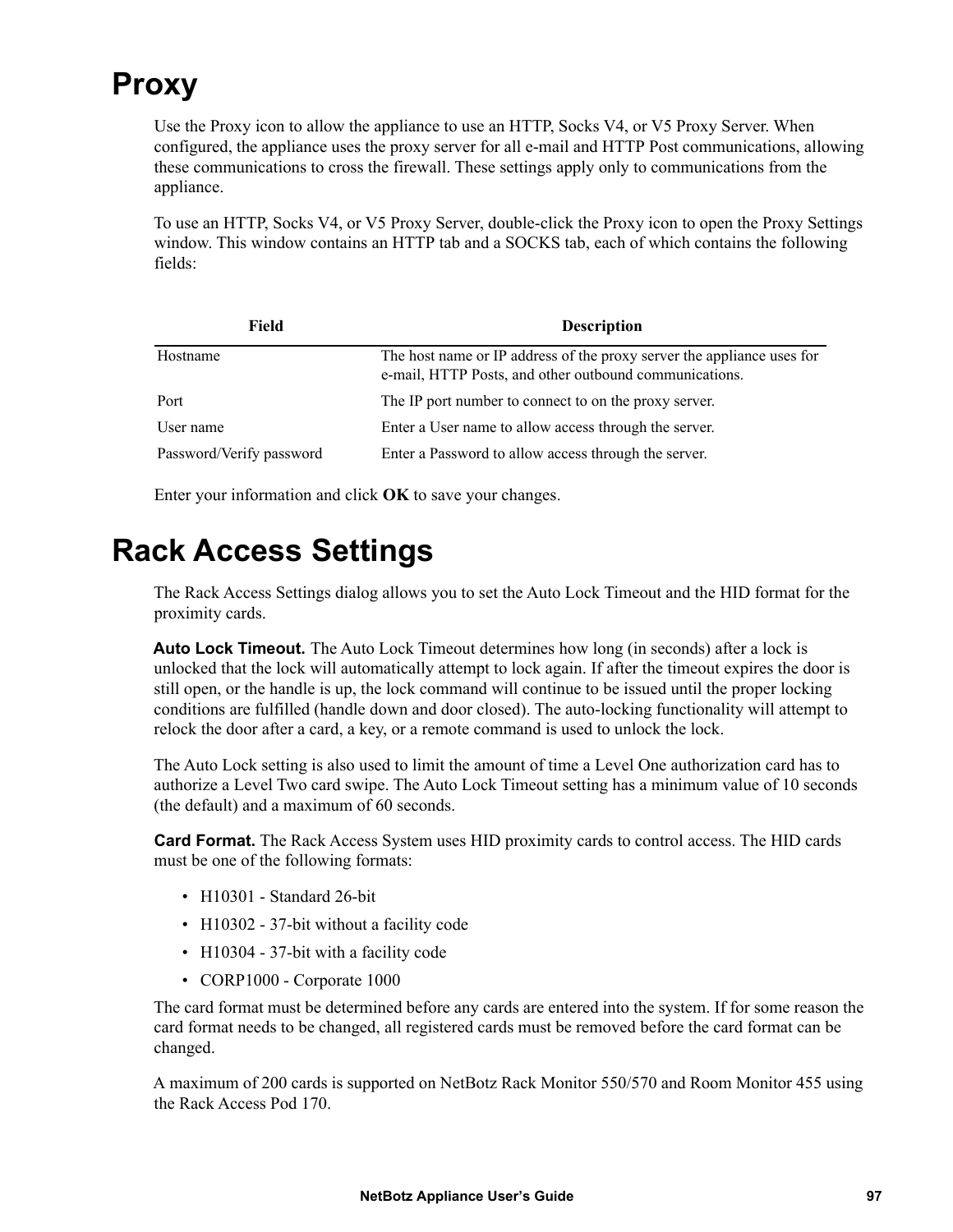## **Region**

Use the Region icon to specify the region in which the appliance is used, configure the appliance clock to report time using a 12- or 24-hour clock, and control which languages are available for viewing in the Web Client.



**Note:** Region settings affect only the date and time stamp displayed in image captures and the format of sensor readings and dates or times specified in alert notifications. The regional format of dates, times, and sensor readings displayed in Advanced View are determined by the region settings reported by the operating system on which Advanced View is running.

Double-click the Region icon to open the **Region Configuration** window.

- 1. To change the Region settings, type the new values in the appropriate fields.
- 2. Click **OK**. A prompt to reboot the appliance appears.
- 3. Click **Reboot**. This may take a few minutes during which time Advanced View will be unavailable.



**Note:** Changing the region of the appliance will not change the locale of created e-mail notifications. To change the locale of an e-mail notification, you must delete the recipient and add a new e-mail address with the proper locale.

#### **Configuring the available language files**

Each appliance can have up to four language files installed (including the default, English, which cannot be removed). Installed language files allow web browsers to access the Web Client in the language associated with the web browser's locale preference. Localized alert notifications are limited to the languages installed on the appliance.

To install or update a language file:

- 1. In the **Region Configuration** window, click **Update Language**. The **Language File Update** window opens.
- 2. Select **Check APC Website** and click **Next**



**Note:** If your appliance is behind a firewall or otherwise unable to access the Web, you must download the language file to an accessible location. You can then use the **Local file** option to browse to the location of the language file and select it for installation.

3. Choose the language file from the list and click **Ok.** The language file is downloaded and installed onto the appliance. Click **Finish** to exit the window.



**Note:** If you already have three additional languages installed on your appliance, when you access the APC website only the installed language files will be displayed. Selecting one of the languages will update the language file with the version from the website.

To remove a language file:

- 1. In the **Region Configuration** window, select the language from the drop-down list and click **Remove Language**. A confirmation window appears.
- 2. Click **Ok** to remove the language file.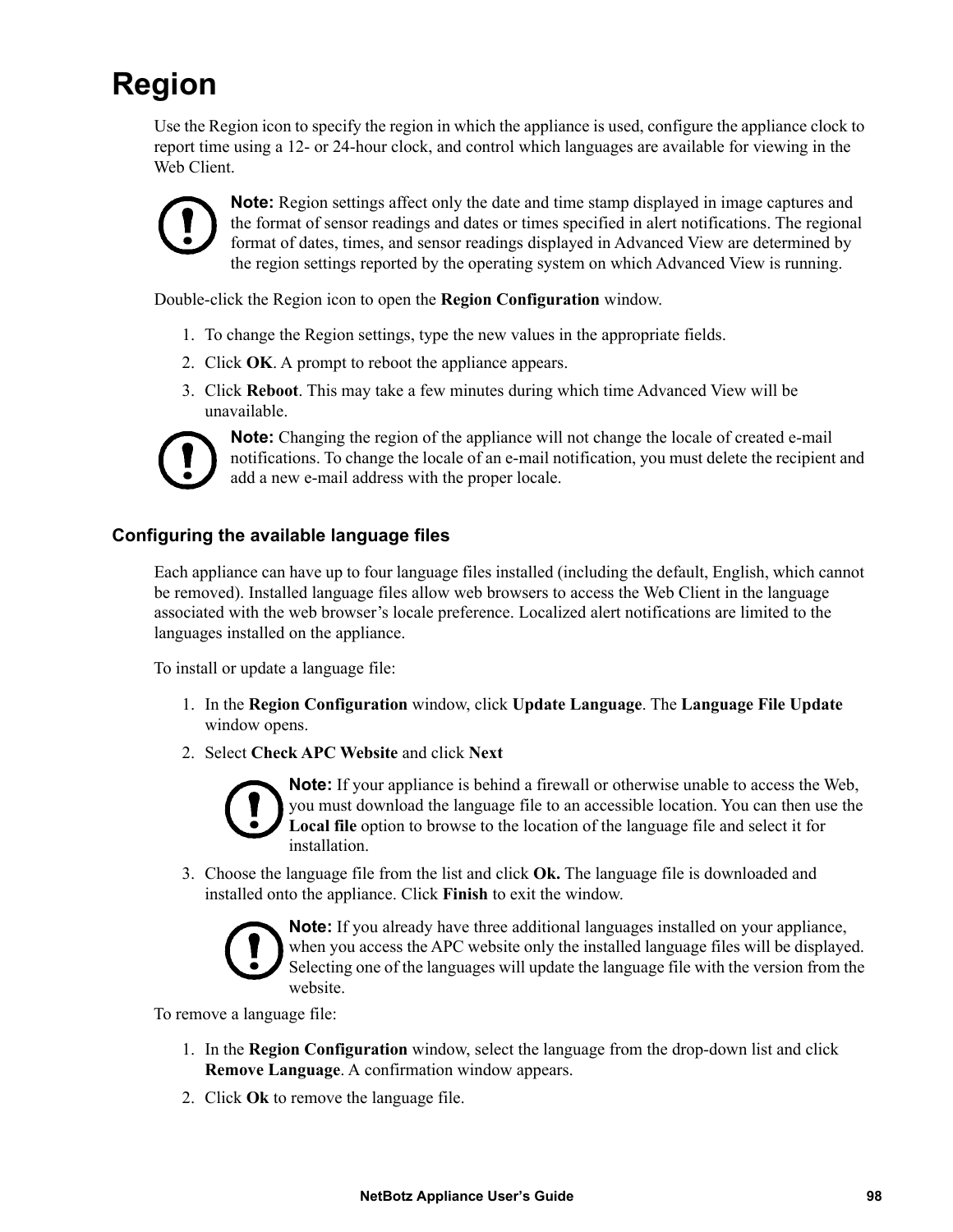### **Restore**

Use the Restore icon to restore your appliance configuration using a configuration file created using the Backup icon.

For more information, see ["Backup" on page 74.](#page-82-0)

To restore your appliance configuration:

- 1. Double-click the Restore icon.
- 2. In the **Backup file** field, enter the name and fully qualified path to the backup file or click **Browse** to navigate to the drive and directory in which the backup file is stored. Select the file then click **OK**.
- 3. In the **Password** field, enter the password used to protect the backup file.
- 4. Click **OK**. You will be prompted to reboot the appliance.
- 5. Click **Reboot**. The appliance automatically reboots. This may take a few minutes during which time Advanced View will be unavailable.

### <span id="page-107-0"></span>**Serial Devices**



**Note:** The Serial Devices icon appears only when you have connected a USB modem, Sealevel I/O device, Modbus USB-to-RS485 adapter, APC Switched Rack PDU, or Wireless Sensor Pod 180 to the appliance.

For more information about supported USB modems, Sealevel I/O devices, and APC Switched Rack PDUs, and how they connect to the appliance, see the installation and quick configuration manual included with your appliance. For more information about the Wireless Sensor Pod 180, and how it connects to the appliance, see the installation manual included with the device.

USB modems, Sealevel I/O devices, and APC Switched Rack PDUs all provide serial communication with the appliance. When these devices are connected to the appliance, the appliance detects the device and entries for serial ports automatically appear in the Serial Devices window. Through the Serial Devices window, you specify what kind of device is connected to each serial port. You can also label the port to which each device is connected.

If a previously detected serial port is no longer detected by the appliance (for example, if an APC Switched Rack PDU has been disconnected from the appliance), a **Remove** button appears beside the port. Click **Remove** to remove the port configuration.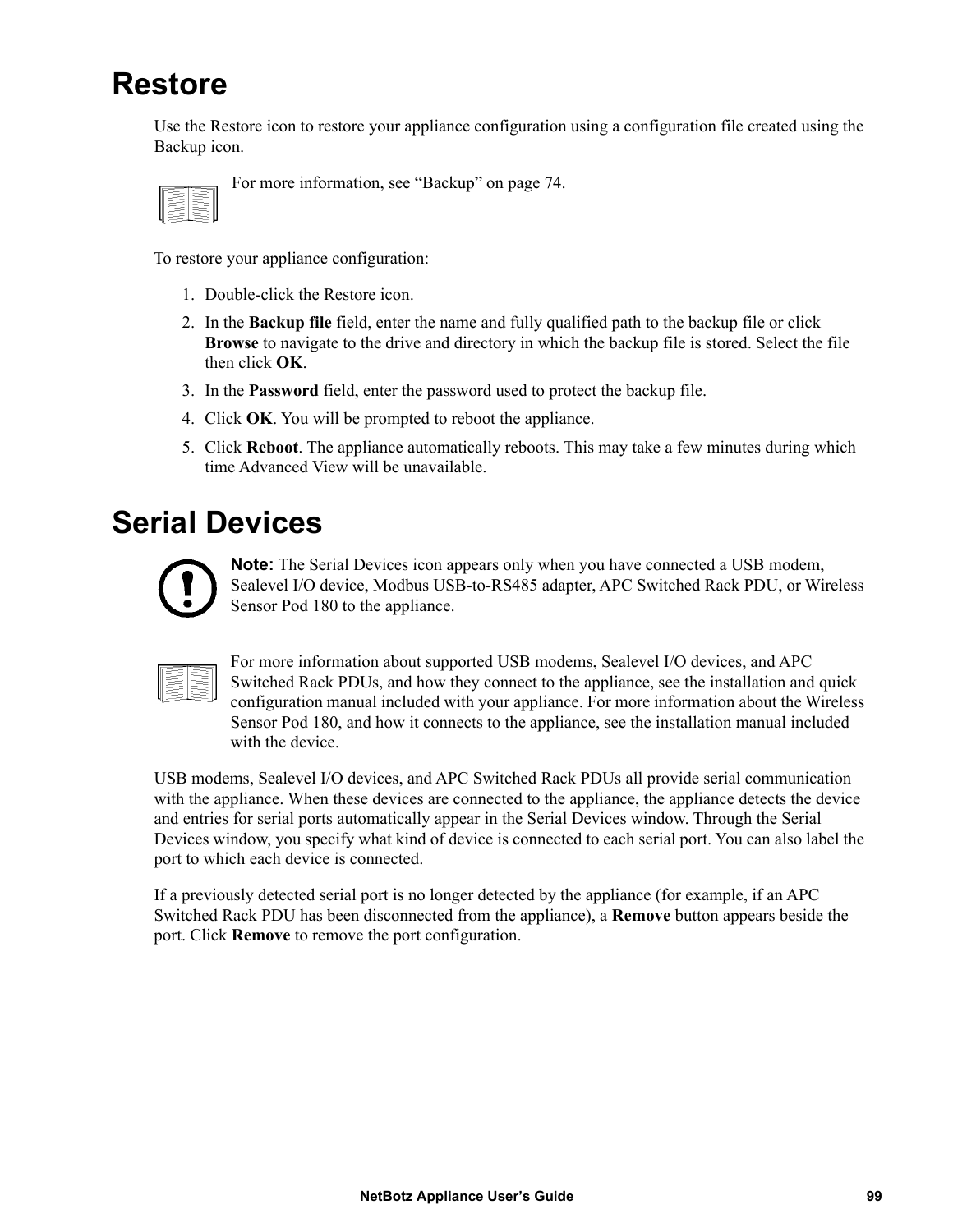# **SMS**

Use the SMS (Short Messaging Service) icon to view or change the SMS settings used by your appliance.



For more information, see ["Creating a send short message e-mail alert action" on page 129.](#page-137-0)



**Note:** This icon is available only if a modem that supports SMS messaging is installed in and configured for use with your appliance.

The SMS Configuration window consists of **Basic**, **Advanced**, and **Status** tabs. The **Status** tab displays the level and quality of the SMS signal. The following controls and data appear in the **Basic** tab:

| Field                                     | <b>Description</b>                                                                                                                                                                                                                                                                                                                                                                                                                                                                                                              |
|-------------------------------------------|---------------------------------------------------------------------------------------------------------------------------------------------------------------------------------------------------------------------------------------------------------------------------------------------------------------------------------------------------------------------------------------------------------------------------------------------------------------------------------------------------------------------------------|
| SIM PIN / Confirm SIM PIN                 | For modems that use a SIM (subscriber identification module), specify<br>the PIN to unlock the SIM.<br>Note: For modems that do not have a PIN, this field is blank. For infor-<br>mation about your SIM PIN please contact your GSM/GPRS service<br>provider.                                                                                                                                                                                                                                                                  |
| Service center (SMSC)                     | The address of the Short Message Service Center (SMSC) used by your<br>SMS service. The SMSC is an SMS server that sends messages. The<br>address for the SMSC is programmed into the SIM so you can leave<br>this field blank. Entering a value in this field overrides automatic<br>SMSC selection.<br>Note: For information about your SMSC please contact your GSM/<br>GPRS service provider.                                                                                                                               |
| Destination                               | The e-mail destination address for an SMS message. The default value<br>for this field is 0000000000. When an SMS message is sent to an e-mail<br>destination address, the appliance puts the e-mail address at the<br>beginning of the message and sends it to the Destination address. The<br>SMSC receives the message, pulls out the e-mail address, and sends the<br>remainder of the message to the e-mail address.<br>Note: For information about your SMS Destination please contact your<br>GSM/GPRS service provider. |
| Interrupt PPP when an SMS alert<br>occurs | Enable this setting to allow SMS communication to override PPP<br>communications, if your modem supports both SMS and PPP<br>communications. Once the SMS message is sent, the PPP connection is<br>reestablished.<br>Note: PPP connections that have been initiated using the Request<br>Immediate Dial-up function are not interrupted, even if this checkbox is<br>checked.                                                                                                                                                  |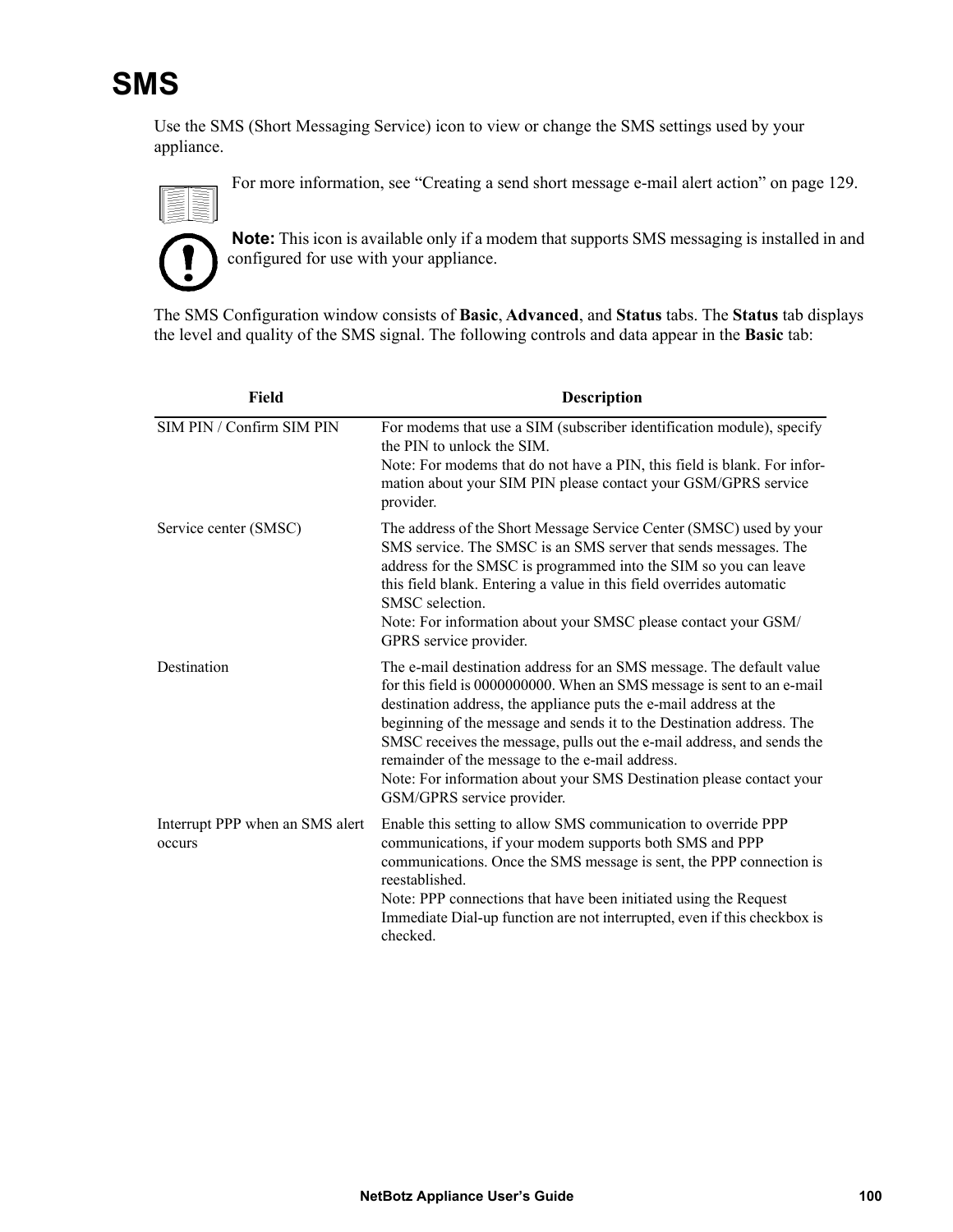The following controls and data appear in the **Advanced** tab:

| Field                         | <b>Description</b>                                                                                                                                                                                                                                                                                     |
|-------------------------------|--------------------------------------------------------------------------------------------------------------------------------------------------------------------------------------------------------------------------------------------------------------------------------------------------------|
| Send debug messages to syslog | When checked, debug messages are forwarded to the syslog host<br>specified in the Configure Log Settings window.                                                                                                                                                                                       |
|                               | For more information see "Log" on page 86.                                                                                                                                                                                                                                                             |
| Use default SMS settings      | Check to use the default SMS values for your SMS-capable modem. To<br>use custom settings, uncheck this checkbox, check Use protocol<br>descriptor unit, and enter Character set and Initialization<br>commands.                                                                                       |
|                               | Use protocol descriptor unit (PDU) Specifies whether the appliance should use <b>Protocol Descriptor Unit</b><br>(PDU) mode when communicating with the modem to send the SMS<br>message. PDU mode is preferred because it is more versatile than text<br>mode. Some modems do not support both modes. |
| Character set                 | The character set used when communicating with the modem to send<br>the SMS message.                                                                                                                                                                                                                   |
| Maximum message bytes allowed | Specify the size limit for the SMS message.                                                                                                                                                                                                                                                            |
| Initialization commands       | The initialization string used for the modem that sends SMS messages.                                                                                                                                                                                                                                  |

# **SNMP**

Use the SNMP icon to view or change the appliance SNMP settings.



**Caution: For Advanced Users Only!** This is an advanced feature of NetBotz appliances. It is for use only by technically experienced users, such as network administrators or network systems management coordinators. Please refer questions about how to use SNMP to your network administration and IT staff.

Double-click the SNMP icon to open the **SNMP Configuration** window. The SNMP Configuration interface consists of the Version 1/Version 2 pane, which includes the basic SNMP configuration controls; and the Version 3 pane, which includes controls for settings specific to SNMP Version 3.

The Version 1/Version 2 pane contains the following fields:

| Field                | <b>Description</b>                                           |
|----------------------|--------------------------------------------------------------|
| Enable SNMP Agent    | Check to enable the SNMP agent on your appliance.            |
| Read-Only community  | The read-only community name for SNMP read requests.         |
| Confirm community    | Type the Read-Only community name to confirm.                |
| Read/Write community | The read/write community name for SNMP set requests.         |
| Confirm community    | Type the Read/Write community name to confirm.               |
| Port                 | The port number for SNMP communications. The default is 161. |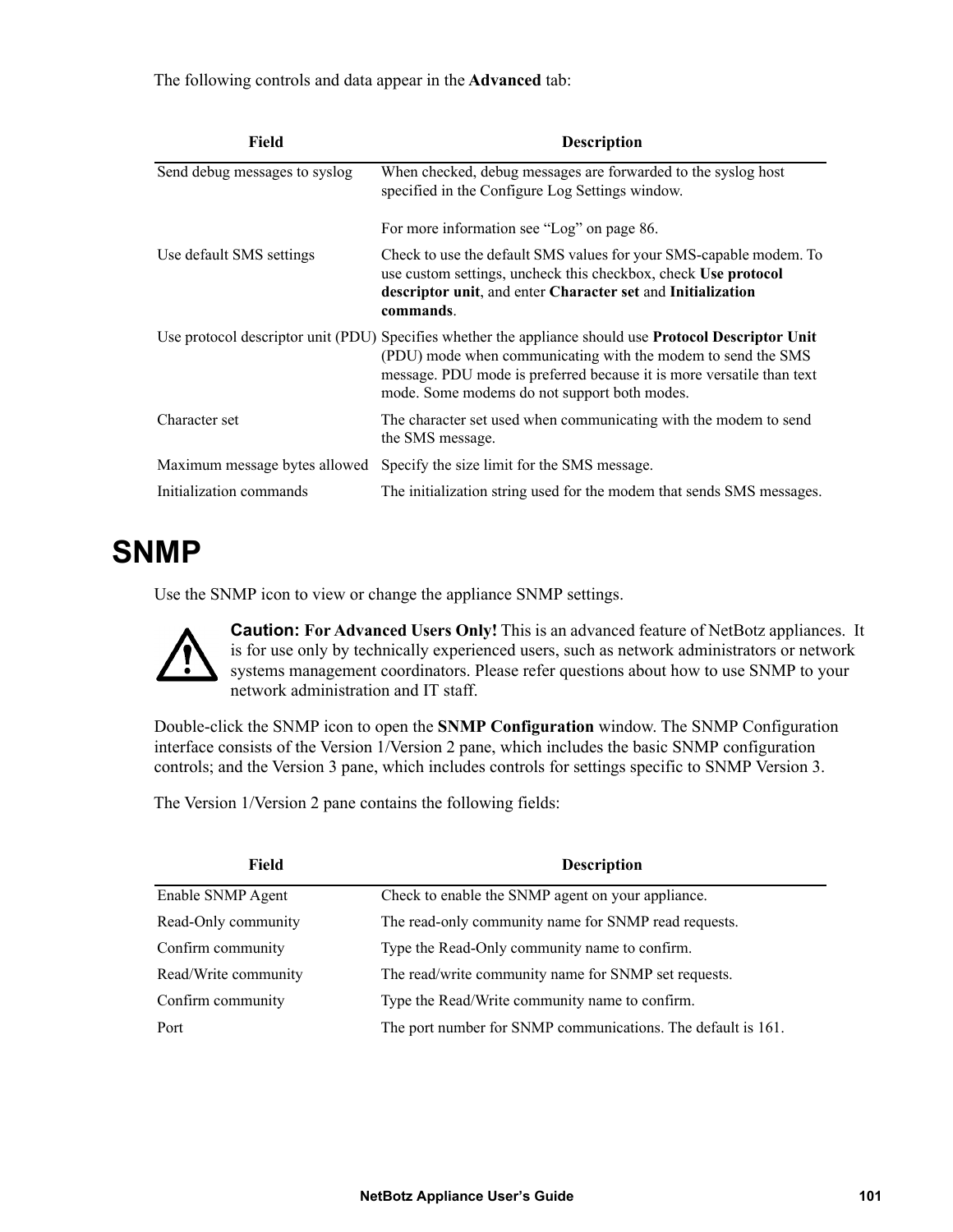The Version 3 pane contains the following fields:

| Field                   | <b>Description</b>                                                                                  |
|-------------------------|-----------------------------------------------------------------------------------------------------|
| controls                | Available Users/Authorized Users Use the arrow buttons to authorize or de-authorize specific users. |
| Authentication protocol | Select the SNMP Version 3 authentication protocol used for SNMP<br>Version 3 communications.        |
| Encryption algorithm    | Select the encryption method used for SNMP Version 3<br>communications.                             |

# **SSL**

Use the SSL icon to install an SSL certificate for use with SSL-encrypted communication between clients using Advanced View and the appliance. Paste your signed certificate data into the Install SSL certificate pane and click **OK**.

If you received a Privacy Enhanced Mail (PEM) file from your certification authority, click **Import Certificate**, select the PEM file, and click **OK** to import the PEM file into the Install SSL Certificate pane. To install the imported file, click **OK**.



**Note:** Depending on your certification authority, you may receive two PEM files, one containing the public key and the second containing the private key. Use the Import Certificate process to import and install both files.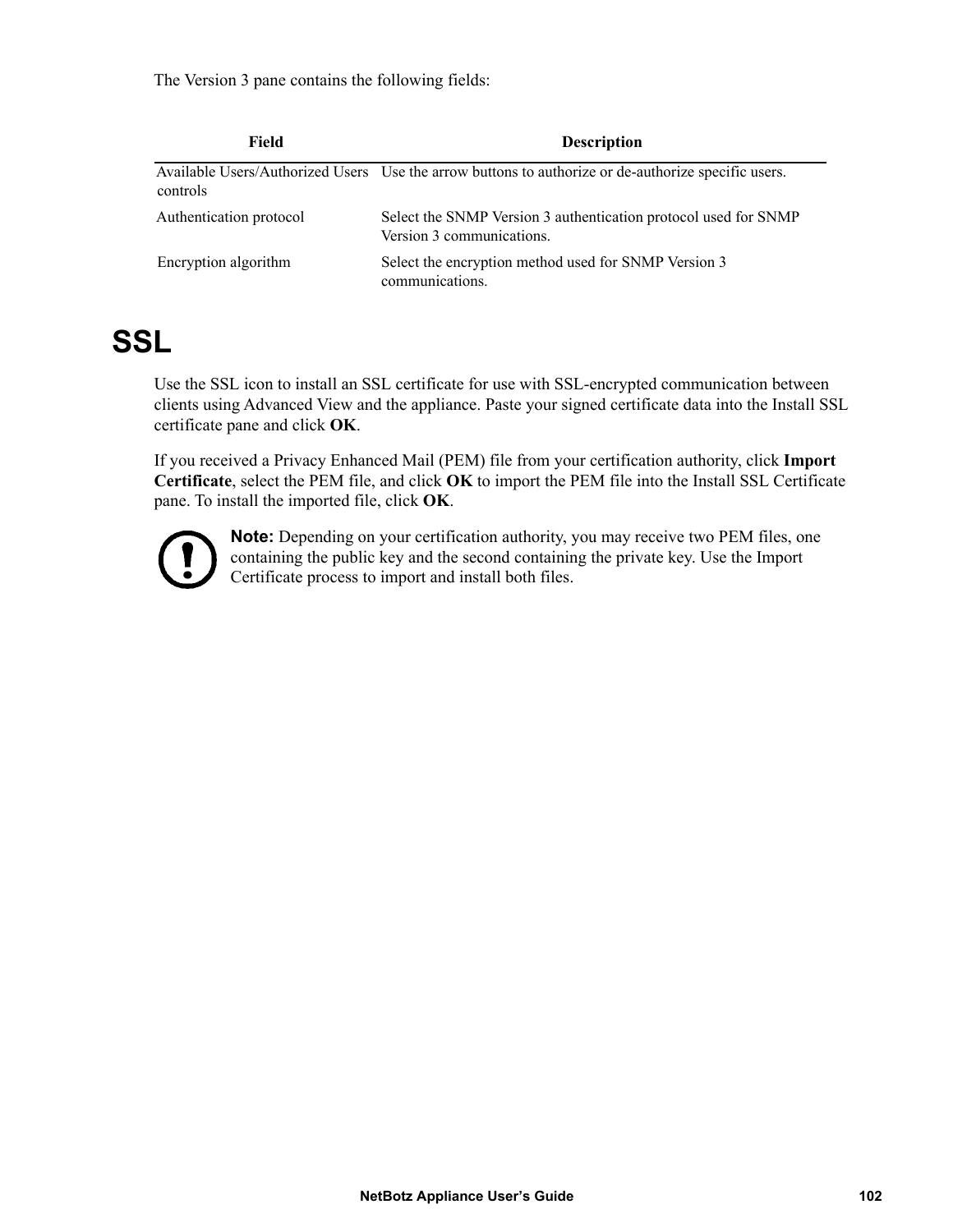# <span id="page-111-0"></span>**Upgrade**

Use the Upgrade icon to check or upgrade Advanced View and BotzWare version installed on your appliance. Double-click the Upgrade icon to open the **Appliance Upgrade** window. The **Current Version** of BotzWare is displayed.

Click **Check APC Website** to check for an updated version of Advanced View or BotzWare. The BotzWare and User Interface versions are displayed, as well as the most current versions available from the Web site. Check the components you want to upgrade and click **OK**. Upgrade files are downloaded from the Web site and applied to your appliance. When the upgrade process is complete the appliance restarts. Once the restart is complete, a pop-up notifies you that the appliance is online.

If the BotzWare upgrade files are stored on a computer or a CD-ROM, click **Browse** and navigate to the upgrade file drive and directory. Select the upgrade file and click **OK** to upgrade the appliance.



**Note:** When you upgrade your appliance, the attached pods are automatically updated. If your network includes more than one appliance, you must perform the upgrade on all appliances. Valid data is not available during the upgrade.



**Caution:** During the upgrade process, the output states of attached sensor pods may change. Be sure that sensor outputs are not connected to controls that could cause damage.

# **Users**

Use the Users icon to configure user accounts for personnel that are permitted access to your appliance. Each user account has a specific User name and Password, as well as an account-specific Privilege Set. The Privilege Set determines what appliance features the account can access.

The available Privilege Sets are as follows:

| <b>Privilege Set</b>            | <b>Description</b>                                                                                                                                                                                                                                                                                                                                                                                                                                                         |
|---------------------------------|----------------------------------------------------------------------------------------------------------------------------------------------------------------------------------------------------------------------------------------------------------------------------------------------------------------------------------------------------------------------------------------------------------------------------------------------------------------------------|
| Administrator                   | Gives user access to all information and configuration icons.                                                                                                                                                                                                                                                                                                                                                                                                              |
| Application                     | Gives user access to only the Navigation, Sensor Data and selected<br>portions of the Information/Action panes. User accounts configured<br>with the Application Privilege Set can view the Cameras, Graphs,<br>Alerts, and About panes. This Privilege Set does not permit access to<br>the Configuration pane or to the Appliance Log, Change Root<br>Password, and Reboot Appliance Tool menu selections.                                                               |
| Application (with Alert Update) | Gives user access to only the Navigation, Sensor Data and selected<br>portions of the Information/Action panes. User accounts configured<br>with this privilege set can view the Camera, Graphs, Alerts, and About<br>panes. The user can also resolve alert conditions for thresholds that are<br>configured with the Return-To-Normal Requires User Input setting<br>in their Advanced Settings. This privilege set does not permit access to<br>the Configuration pane. |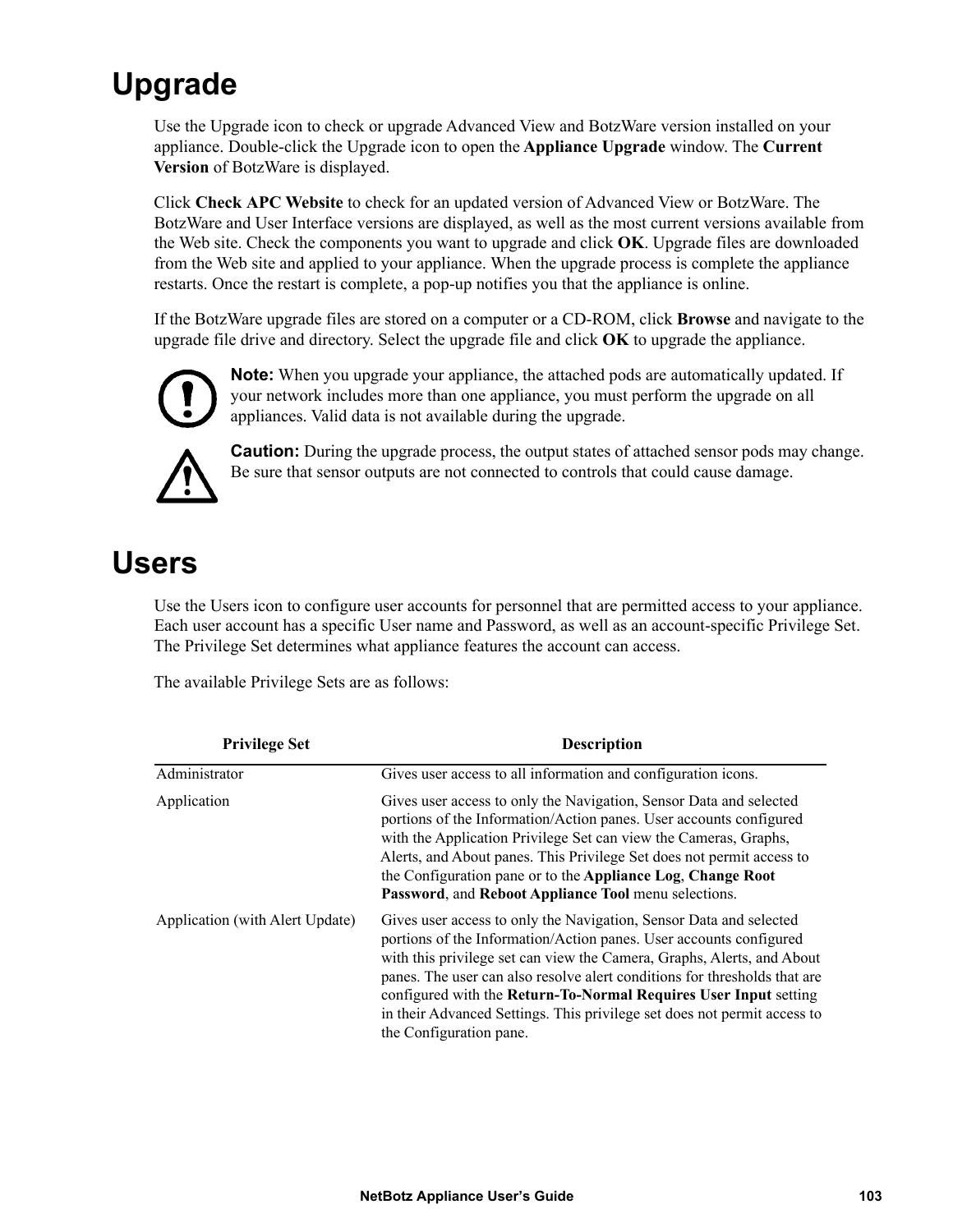| <b>Privilege Set</b> | <b>Description</b>                                                                                                                                                                                                                                                                                                                                                                                                        |
|----------------------|---------------------------------------------------------------------------------------------------------------------------------------------------------------------------------------------------------------------------------------------------------------------------------------------------------------------------------------------------------------------------------------------------------------------------|
| Sensor               | Gives user access to only the Navigation, Sensor Data and selected<br>portions of the Information/Action panes. User accounts configured<br>with the Sensor Privilege Set can view the Cameras, Graphs, and About<br>panes. This Privilege Set does not permit access to the Alerts pane,<br>Configuration pane, or to the Appliance Log, Change Root Password,<br>and Reboot Appliance Tool menu selections.             |
| Sensor (No Camera)   | Gives user access to only the Navigation, Sensor Data and selected<br>portions of the Information/Action panes. User accounts configured<br>with the Sensor (No Camera) Privilege Set can view Graphs and About<br>panes. This Privilege Set does not permit access to the Cameras pane,<br>Alerts pane, Configuration pane, or to the Appliance Log, Change<br>Root Password, and Reboot Appliance Tool menu selections. |
| None                 | Does not permit access to any appliance features.                                                                                                                                                                                                                                                                                                                                                                         |
|                      | <b>Note:</b> The Application Application (with Alert Undate) and Sensor (No Camera) privilegent                                                                                                                                                                                                                                                                                                                           |

**Note:** The Application, Application (with Alert Update), and Sensor (No Camera) privilege sets are only available with the purchase of the Advanced Software Pack. They are standard on the NetBotz Rack Appliance 570 and 550.

By default, your appliance comes pre-configured with two User accounts:

- **Guest:** Available to users that do not provide a User name and Password at login. By default, a Guest has an access Privilege Set of **None**.
- **Administrator:** Accessed by providing the default User name and Password at login. This user account has an unchangeable Privilege Set of **Administrator**.



For more information about your appliance default User ID and Password, refer to the installation and quick configuration manual that came with your appliance.



**Note:** To ensure security, change the default Administrator account User name and Password.

**Note:** The Guest and Administrator Accounts are permanent and cannot be removed. Their settings can be modified.

**Note:** If you give the Guest account any set of privileges other than "None", you are effectively giving unauthenticated users access to the features of the device. The security of the appliance's network should be considered before taking this step.

To create a new User name or to modify a User Account:

- 1. Click **Add** to create a new user account entry. If editing a user account, select the account from the Users pane and click **Edit**.
- 2. Enter a name for this account in the **Name** field.
- 3. From the **Privilege Set** drop-down list, select the Privilege Set assigned to this account.
- 4. Enter the user name for this account in the **User name** field.
- 5. Enter the password for this account in the **Password** field.
- 6. Re-type the Password in the **Confirm password** field.
- 7. Select a **Login failure alert severity**.
- 8. Select a **Login failure alert profile**.
- 9. Click **OK**.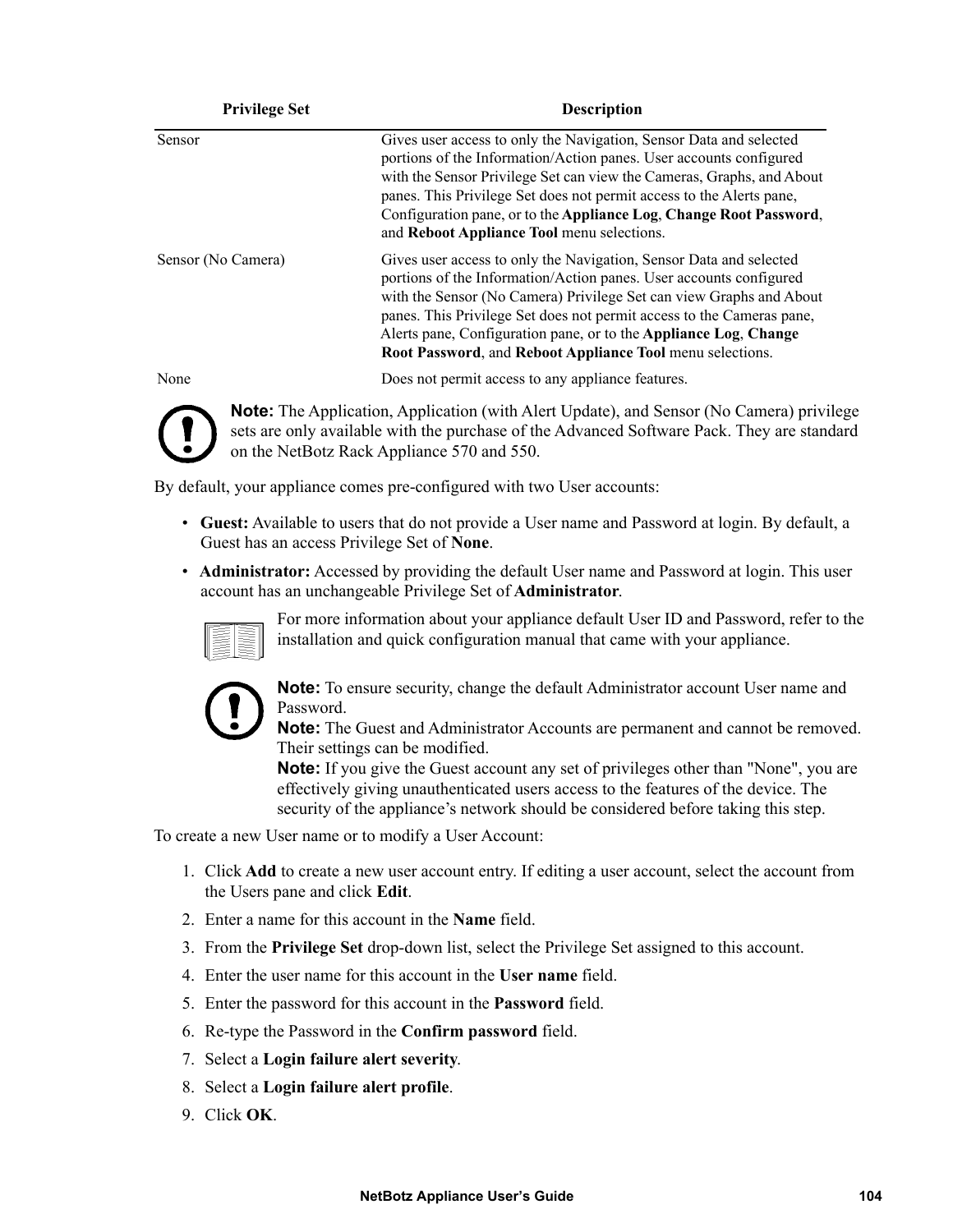To delete a configured account, select the account from the Users pane and click **Remove**.

### **Lost password recovery**

To recover from a lost password:

- 1. Locate the reset switch on the appliance.
- 2. Using a thin wire such as a paperclip, press and hold down the reset switch for ten seconds. This will cause the system to reboot.
- 3. Once the system reboots, you have two minutes to log in using the following default login values:
	- a. For Advanced View
		- **User ID:** apc
		- **Password:** apc
	- b. For the console
		- **User ID:** root
		- **Password:** apc
- 4. Once you have logged in to Advanced View, change the root password to ensure security.



**Note:** If you do not log in within two minutes after holding down the reset switch, you must repeat the procedure.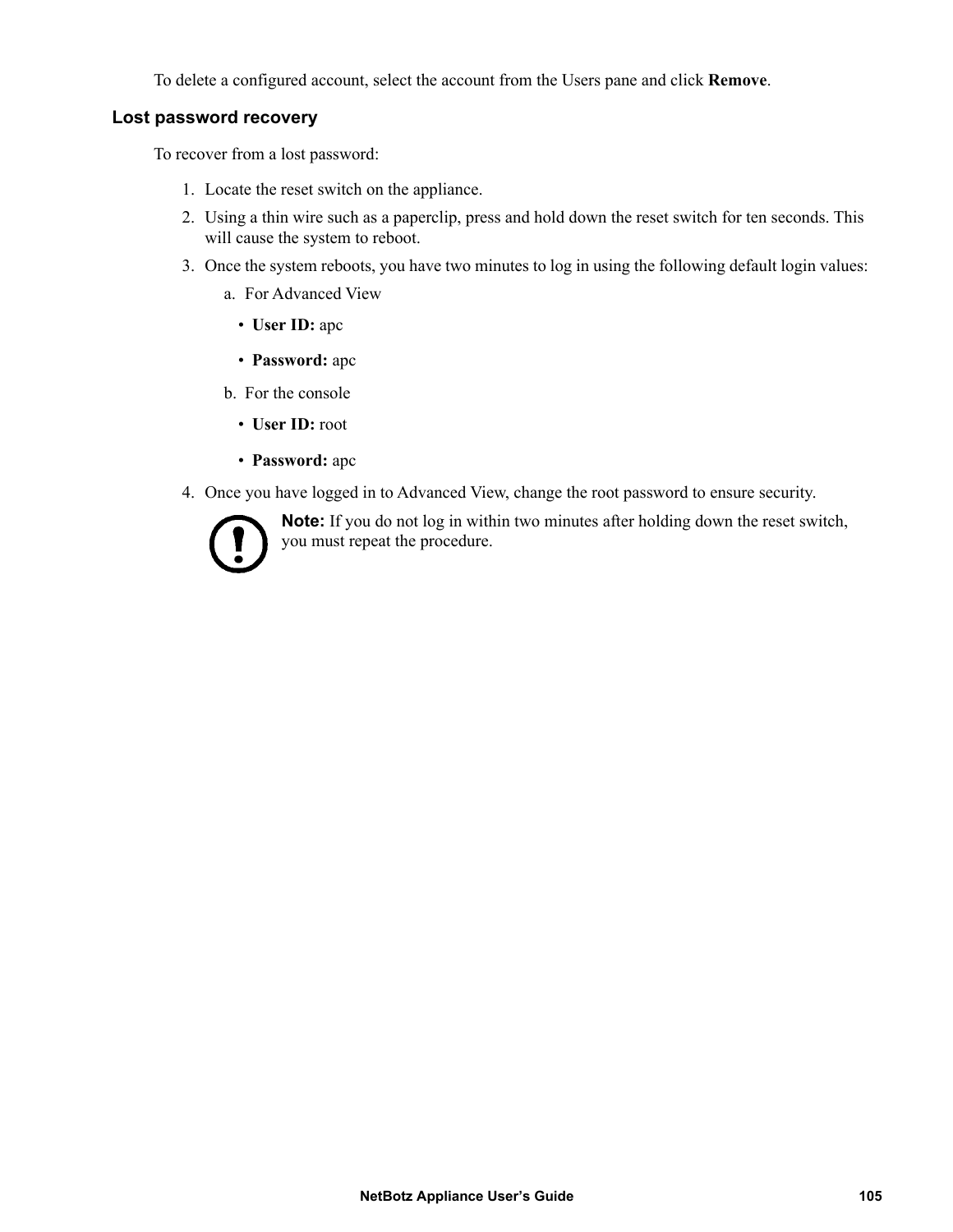# **Web Server**

Use the Web Server icon to view or change the HTTP and HTTPS IP ports through which the appliance Web server communicates.

Double-click the Web Server icon to open the **Web Server Configuration** window.

### **Basic tab**

The Basic tab controls the IP ports used with HTTP and HTTPS connections to the NetBotz appliance.

On the Basic tab:

- 1. Enter the IP port used for HTTP communications in **HTTP port**.
- 2. Enter the IP port used for HTTPS communications in **HTTPS port**.
- 3. Check **Enable** to enable the corresponding Web server port.
- 4. Click **OK**.

### **Advanced tab**

The Advanced tab details the active Web connections to the appliance and displays the IP address of the client computer and the timestamp indicating the most recent access by that address.

On the Advanced tab (may not be available on all models):

- 1. Click **Enable** to view the list of connections. The default setting is Enabled.
- 2. Enter a value in the **Maximum** field to limit the number of connections that will be displayed in the list. The value must be between 10 and 100 (inclusive).
- 3. The **Time Period in seconds** field is the amount of time that each connection is considered to be worth tracking in the list. Older connections are removed when a newer connection appears. The value must be between 900 and 86400 seconds (inclusive).
- 4. The list contains the IP of the connection with the time stamp of the last time the connection was accessed. To update the timestamp, close the dialog and reopen it.
- 5. The **Clear** button removes all of the currently listed connections from the list. Closing and re-opening the dialog will re-display the list of connections (unless you have unchecked the **Enable** checkbox).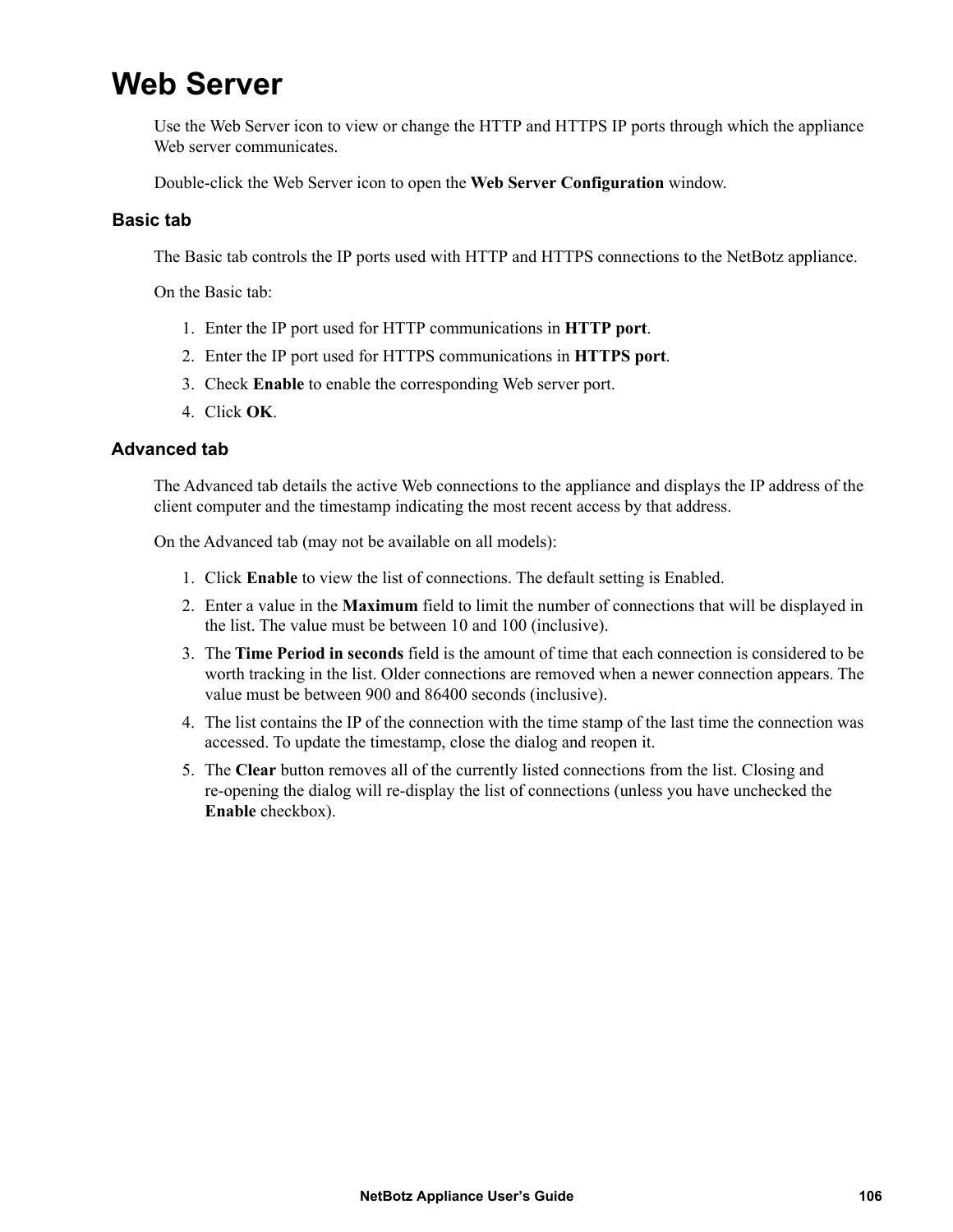# **Wireless Sensor Setup**

Use the Wireless Sensor Setup icon to configure the Coordinator, and add or modify the wireless sensors in your wireless sensor network.

The NetBotz Wireless Sensor Pod 180 and the NetBotz USB Coordinator & Router connect to a NetBotz Room Monitor 455 and NetBotz Rack Monitor 450, 550, or 570, allowing you to monitor the temperature and humidity in a rack in your data center. Additional sensors, required with the USB Coordinator & Router, allow you to monitor multiple temperature readings, and, on the NetBotz Wireless Sensor Pod 180, rack door access and a dry contact.

The NetBotz Rack Monitor 450 supports a total of **26** wireless devices (the Coordinator plus 25 devices) in a wireless sensor network.

The NetBotz Room Monitor 455, and the NetBotz Rack Monitor 550 and 570 each support total of **48** wireless devices (the Coordinator plus 47 devices) in a wireless sensor network.

#### **Supported wireless devices**

The following wireless sensors are supported on the wireless sensor network:

- NetBotz Wireless Sensor Pod 180
- NetBotz USB Coordinator & Router
- NetBotz Wireless Temperature Sensor

The following wireless sensors can be configured as the **Coordinator** or a **Router** on the wireless sensor network:

| <b>Sensor Name</b>       | Range                  | <b>Part Number</b> |
|--------------------------|------------------------|--------------------|
| Wireless Sensor Pod 180  | 100 ft - line of sight | NBPD0180           |
| USB Coordinator & Router | 100 ft - line of sight | NBWC100U           |

The following wireless sensors can be configured as **End Devices** on the wireless sensor network:

| <b>Sensor Name</b>          | Range                  | <b>Part Number</b>   |
|-----------------------------|------------------------|----------------------|
| Wireless Sensor Pod 180     | 100 ft - line of sight | NBPD0180             |
| Wireless Temperature Sensor | 100 ft - line of sight | NBWS100T<br>NBWS100H |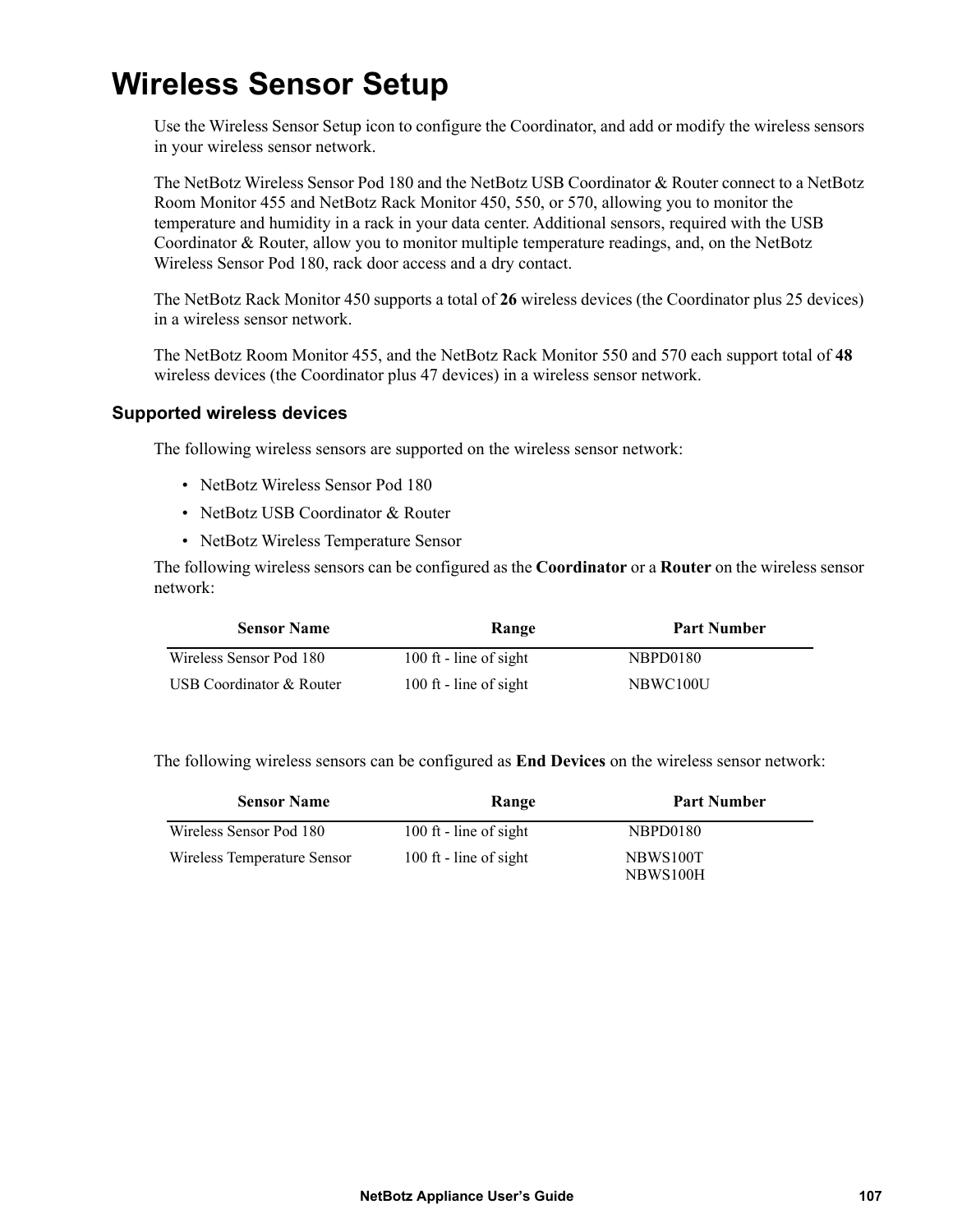### **Commissioning your wireless sensor network**

Each wireless network must have **one and only one** Coordinator, connected to a USB Type A port on the NetBotz appliance. Routers are powered by an AC-USB adapter, **not directly connected** to the NetBotz appliance. End Devices are powered by batteries.

For best results, power each wireless sensor as specified in the installation manual that came with the device.

In NetBotz v4.5.x, there are two ways to configure your wireless sensor network:

- You can manually add or scan the extended addresses (MAC) of each wireless device.
- Once the Coordinator is connected to the NetBotz appliance, allow the devices to automatically join and form the network using **Auto Join**.

Double-click the Wireless Sensor Setup icon to open the **Wireless Sensor Setup** window.

A message indicates whether Auto Join is running.

Another message may be displayed when the Coordinator is in the process of loading firmware update files on the devices on your wireless network. [See "Wireless sensor firmware update" on page 112.](#page-120-0)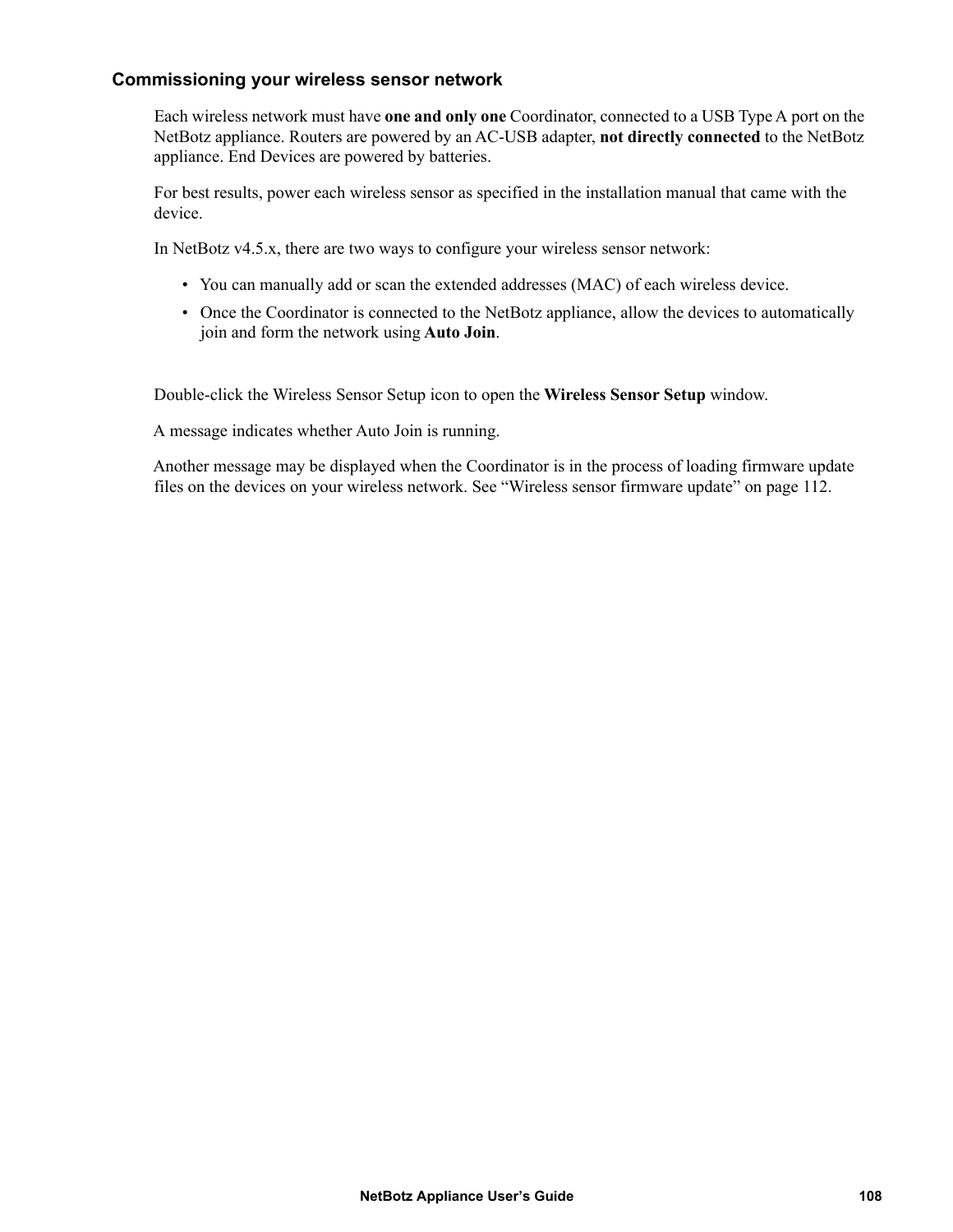| Option                          | <b>Description</b>                                                                                                                                                                                                                                                                                                                                                                                                                                                                                                                                                                                                             |  |
|---------------------------------|--------------------------------------------------------------------------------------------------------------------------------------------------------------------------------------------------------------------------------------------------------------------------------------------------------------------------------------------------------------------------------------------------------------------------------------------------------------------------------------------------------------------------------------------------------------------------------------------------------------------------------|--|
| Address                         | The extended address (MAC) of each sensor pod in the wireless<br>network.                                                                                                                                                                                                                                                                                                                                                                                                                                                                                                                                                      |  |
| Pod Type                        | The function of the sensor pod on the wireless network -<br>Coordinator, Router, or End Device.                                                                                                                                                                                                                                                                                                                                                                                                                                                                                                                                |  |
| Model                           | The model of the wireless sensor.                                                                                                                                                                                                                                                                                                                                                                                                                                                                                                                                                                                              |  |
| Label                           | The label that identifies the device.<br>Note: You can change the label in the Advanced View sensor<br>pane.                                                                                                                                                                                                                                                                                                                                                                                                                                                                                                                   |  |
| <b>Current Firmware Version</b> | The firmware version on the device.                                                                                                                                                                                                                                                                                                                                                                                                                                                                                                                                                                                            |  |
| Recommended Firmware Version    | The firmware version available for update.                                                                                                                                                                                                                                                                                                                                                                                                                                                                                                                                                                                     |  |
| Firmware Status                 | Indicates the device firmware is in one of the following states:<br>• Firmware update pending: The Coordinator is sending a<br>firmware update to the wireless device.<br>• Ready to apply: The Coordinator has finished sending the<br>firmware update to the wireless device. You can now apply the<br>firmware update.<br>Note: It is best to wait until all the devices that require an<br>update report their status as <b>Ready to apply</b> before you click<br>the Apply Firmware Update button. Otherwise, you must<br>apply the firmware update again.<br>• Up to date: The device firmware does not need an update. |  |
| Auto Join                       | Allow devices to automatically join and form the wireless sensor<br>network.<br>Note: You cannot manually add or remove devices while the<br>network is forming.                                                                                                                                                                                                                                                                                                                                                                                                                                                               |  |
| Manual Add                      | Add the extended address (MAC) of each device in your wireless<br>network to the commission list manually.network.<br>Note: This option is not available when Auto Join is running.                                                                                                                                                                                                                                                                                                                                                                                                                                            |  |
| Manual Remove                   | Remove an extended address (MAC) from the commission list<br>manually.<br>Note: This option is not available when Auto Join is running.                                                                                                                                                                                                                                                                                                                                                                                                                                                                                        |  |
| <b>Apply Commission List</b>    | Apply the list of extended addresses (MAC addresses) to save it<br>on the NetBotz appliance.                                                                                                                                                                                                                                                                                                                                                                                                                                                                                                                                   |  |
| Configure Coordinator           | Required for the Wireless Sensor Pod 180 only. Identify the serial<br>port ID for the Coordinator, select the 'APC Wireless Sensor Pod<br>180' device type, and specify the port label.                                                                                                                                                                                                                                                                                                                                                                                                                                        |  |
| Apply Firmware Update           | Active when a firmware update is available for the sensor pods.<br>Note: The firmware update for the wireless sensor pods is<br>included in the BotzWare version upgrade.                                                                                                                                                                                                                                                                                                                                                                                                                                                      |  |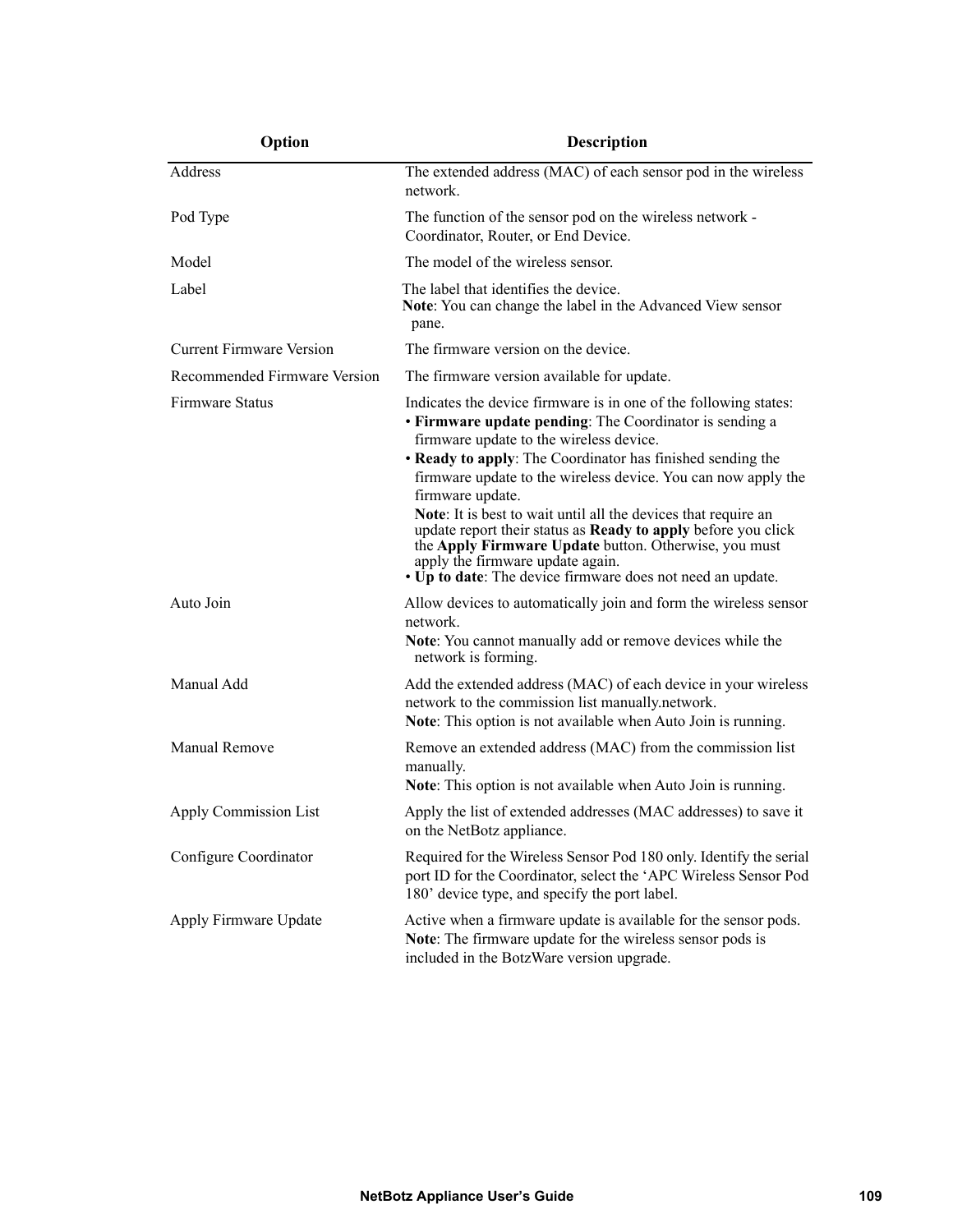### **Adding sensors to the network manually**

### **The order in which you commission your wireless network is important.**

To manually configure your wireless sensor network:

- 1. Connect the Coordinator to the NetBotz appliance. **Note**: In NetBotz v4.5, the extended address (MAC) of the Coordinator is automatically added to the commission list.
- 2. Click **Manual Add**. In the **Add Addresses** dialog, scan or type the extended addresses (MAC) of the Routers and End Devices into the commission list.
- 3. Click **Apply Commission List** to save it to the NetBotz appliance.
- 4. Click **Configure Coordinator** (Wireless Sensor Pod 180 only).

### **Add addresses**

You can use a hand-held USB scanner with document capture capabilities to scan the **MAC address** bar code on the label packaged with each USB Coordinator & Router, or the QR code on each Wireless Temperature Sensor or Wireless Sensor Pod 180, directly into the "Add Addresses" dialog, accessed from the *Wireless Sensor Setup* task in the Advanced View.

Alternatively, you can use any bar code or QR code scanner to save a list of MAC addresses to a text file and copy and paste it into the dialog, one address per line, or enter the MAC addresses manually.

Some QR code scanners return the part number, serial number, and MAC address on one line: XN:NBWC100U%SN:XXXXXX123456%MAC:**00C0B70000XXXXXX**. To add a device to your wireless network, enter **only** the alphanumeric MAC address of each device in the "Add Addresses" dialog in the Advanced View.

Once the MAC addresses have been added to the list, click **Apply Commission List** to save the list to the NetBotz appliance.

Each time you add or remove extended addresses, you must apply the commission list to save the new list to the NetBotz appliance. This does not restart the wireless network.

### <span id="page-118-0"></span>**Configure Coordinator**

You must configure the Coordinator only when Wireless Sensor Pod 180 is used as the Coordinator. To configure the Wireless Sensor Pod 180 as the coordinator:

- 1. Select **Configure Coordinator** in the **Wireless Sensor Setup** window.
- 2. In the **Serial Device Configuration** window, identify the serial port ID for the sensor pod.
- 3. Select **Wireless Sensor Pod 180** for the **Device Type Installed**.
- 4. Specify the **Port Label**.
- 5. Click **OK**.

The Coordinator will appear in the Alerting Sensors pane as *device name* **C**. The sensor pods in the commission list will then join the network within one minute. Sensor pods powered by AC adapter will join as Routers, and will appear in the Alerting Sensors pane as *device name* R; sensor pods powered by batteries will join as End Devices, and will appear as *device name*.

**Note**: When you connect additional sensors to the Wireless Sensor Pod 180 devices on your wireless network, data are reported to the Coordinator on the next data transmission cycle, not immediately.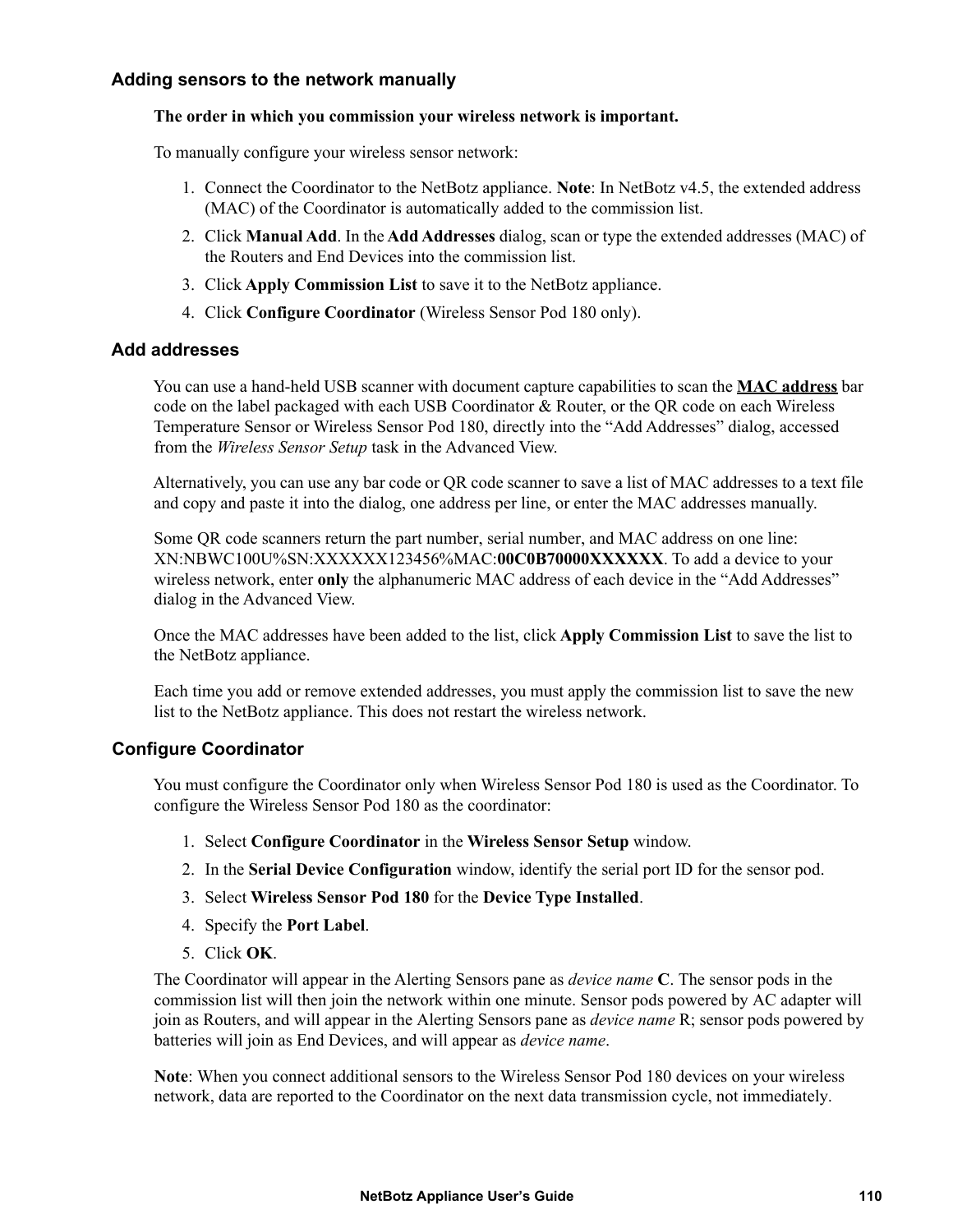### **Adding sensors to the network using Auto Join**

You click **Auto Join** in the Wireless Sensor Setup display to allow Routers and End Devices to automatically join and form the wireless sensor network.

Wireless devices are automatically added to the commission list for five hours, or until the maximum number of devices allowed on the network has been reached, or until you manually end Auto Join.

#### **You cannot start Auto Join when the maximum number of devices has already been reached on the wireless sensor network.**

To start Auto Join:

1. Connect the Coordinator to the NetBotz appliance.

**Note**: If you are using the Wireless Sensor Pod 180 as the Coordinator, you must also configure the Coordinator. See ["Configure Coordinator" on page 110](#page-118-0).

#### 2. Click **Auto Join**.

#### 3. Click **Start Auto Join**.

The commission list is grayed out while Auto Join is in progress, and updates once Auto Join has ended. **Note**: You can see the wireless devices joining the network in the Advanced View sensor pane.

Wireless devices are automatically added to the network for five hours, or until the maximum number of devices allowed on the network has been reached, whichever occurs first. You can also manually end Auto Join. You can watch the wireless devices join the network in the Advanced View sensor pane, and end Auto Join once all your devices are listed.

**Note**: It is best to enable Auto Join on one NetBotz appliance at a time. When multiple wireless networks are in proximity, devices will join the network with the strongest Coordinator signal.

Once you end Auto Join, or the Auto Join period has expired, you can manually add or remove devices from the commission list as needed. Click Apply Commission List to save your changes.

### **You cannot manually add or remove wireless devices while Auto Join is in progress.**

To manually end Auto Join:

- 1. Click **Auto Join**.
- 2. Click **End Auto Join**.

### **Removing devices from the network**

To remove a device from the wireless sensor network, click its address in the commission list, and click **Manual Remove**. To delete a device from the Advanced View, right click the device in the sensor pane and select **Delete Pod**.

When you remove the Coordinator, all the devices on the wireless network will go off line. You must disconnect the Coordinator from the appliance and reconnect it, or connect a different Coordinator, to restore the wireless network.

Restarting the wireless network can take up to 20 minutes if a new channel is selected. The sensor pods will not report data during this time.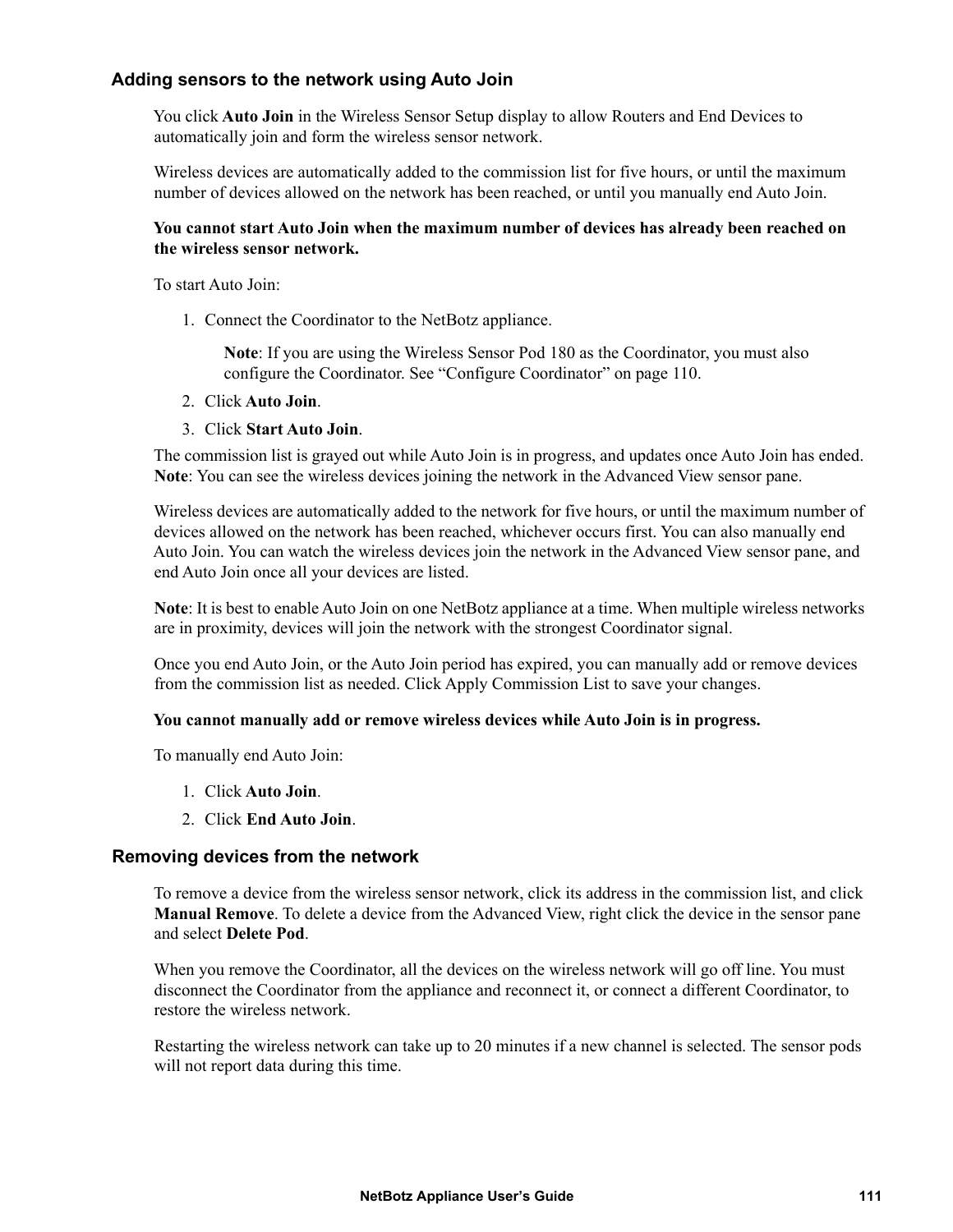### <span id="page-120-0"></span>**Wireless sensor firmware update**

A firmware update may be available for your wireless devices after a BotzWare firmware update has been applied. You must also update the Advanced View.

A message may be displayed in the Wireless Sensor Setup window indicating the Coordinator is in the process of loading firmware update files on the devices on your wireless network. When no message is displayed, the Coordinator has not started loading the update, has finished loading the update, or no update is needed.

It takes about 15 minutes per device for the Coordinator to load the firmware update files. The progress message reports the time remaining excluding a 12 hour delay between device models. If you have more than one device model on your wireless network, for example, one or more USB Coordinator & Router (NBWC100U) as Routers and one or more Wireless Temperature Sensors (NBWS100T/NBWS100H) as End Devices, the file transfer takes 12 hours longer than the time shown in the message per model. For example, with a USB Coordinator & Router (NBWC100U) as the Coordinator, and 10 Wireless Temperature Sensors (NBWS100T/NBWS100H) on the network, it will take 14 1/2 hours to load the firmware update files (15 minutes x 10 devices  $= 150$  minutes  $+ 12$  hours).

The active **Apply Firmware Update** button indicates the Coordinator has loaded the files on at least one Router or End Device. The Firmware Status column in the Wireless Sensor Setup window indicates the state of the firmware for each device on your network. **It is best to wait until all the devices on your wireless network report their status as Ready to apply before you click the Apply Firmware Update button.** Otherwise, you must apply the firmware update again and again until all the devices are updated.

After you click the **Apply Firmware Update** button to initiate the update for all the devices on your wireless network, the update takes up to one hour.

**Note**: Wireless devices cannot join the network when the host appliance is transferring the firmware update files to the Coordinator.

For more information about installing the Wireless Sensor Pod 180, USB Coordinator & Router, and Wireless Temperature Sensor, refer to the installation manual that came with the device.



For more information about Advanced View and BotzWare firmware upgrades, see ["Upgrade" on page 103](#page-111-0).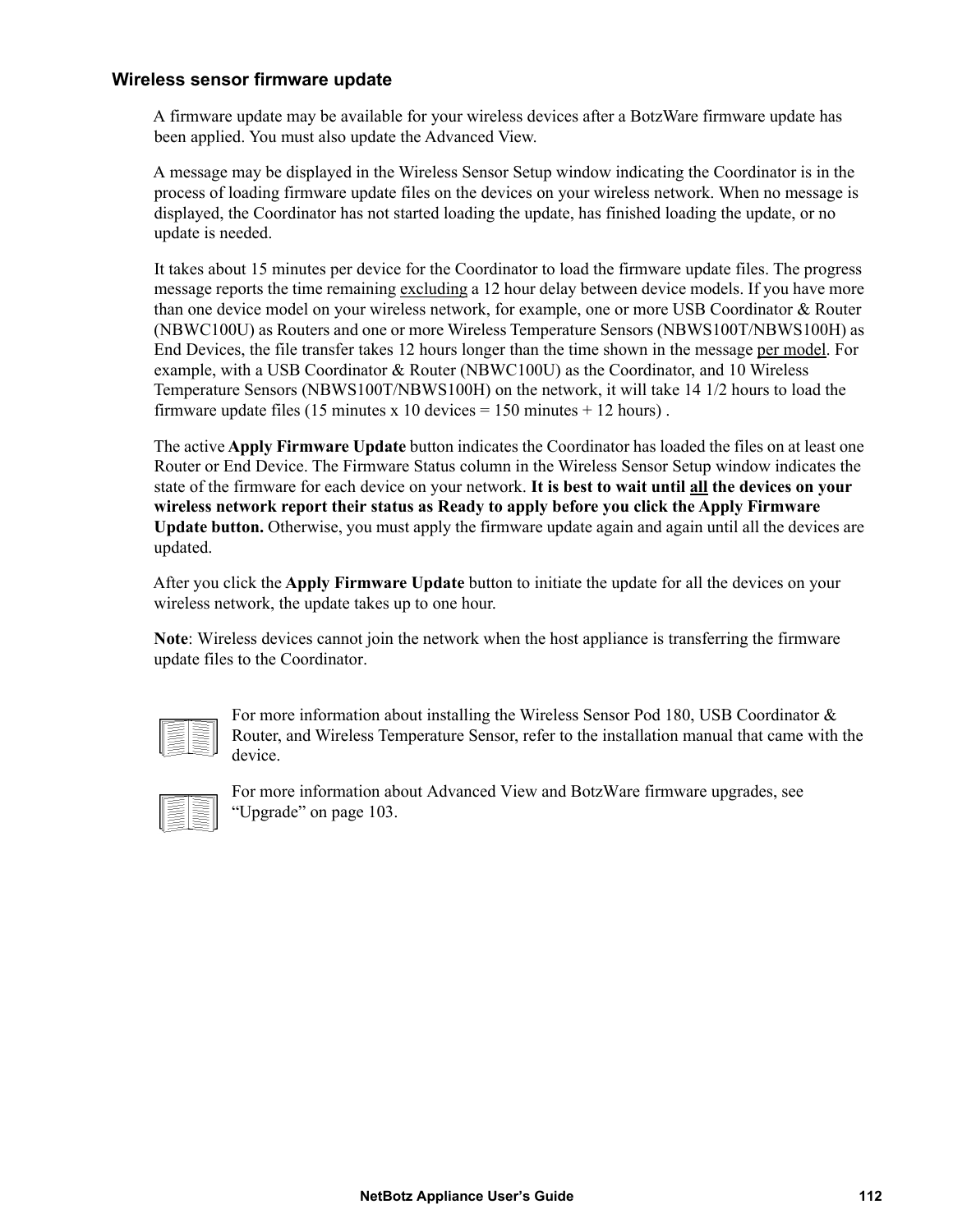# **Advanced View: Defining Thresholds**

<span id="page-121-0"></span>The appliance uses analog sensors and state sensors. Analog sensors report sensor readings as a value within a range of potential values defined by a minimum and maximum value, such as temperature or humidity readings. If the value reported by a sensor exceeds the specified threshold, an alert condition is reported. State sensors report sensor readings as one of two mutually exclusive states, such as a door being **open** or **closed**. A state change reported by a sensor generates an alert condition.

# **Defining Analog Thresholds**

To define a threshold:

- 1. Double-click the Camera Pods, Sensor Pods, or Scanned Devices icon.
- 2. Click **Sensors...** to open the **Sensor Configuration** window. You may also right-click a sensor in the Sensor Data Pane and click **Configure Pod...** .
- 3. To define a threshold, select a sensor from the **Sensors** list. Defined thresholds for the sensor, if any, appear in the **Thresholds** list.
- 4. Click **Add...** to open the **Select Threshold Type** window.
- 5. Select the threshold to define and click **OK**. The **Add Threshold** window opens.
- 6. Type a name for the threshold in **Threshold name**.
- 7. Specify threshold settings in the **Basic** tab:
	- a. For an **Above Value for Time Threshold**, enter the highest acceptable value for the selected sensor in the **Maximum** field. In **Time Allowed Above Maximum**, enter the number of seconds that the reported value can exceed the value specified in the **Maximum** field before an alert condition is generated.
	- b. For a **Below Value for Time Threshold**, enter the highest acceptable value for the selected sensor in the **Minimum** field. In **Time Allowed Below Minimum**, enter the number of seconds that the reported value can fall below the value specified in the **Minimum** field before an alert condition is generated.
	- c. For a **Maximum Value Threshold**, enter the highest acceptable value for the selected sensor in the **Maximum** field.
	- d. For a **Minimum Value Threshold**, enter the lowest acceptable value for the selected sensor in the **Minimum** field.
	- e. For a **Range Threshold**, enter the maximum and minimum values for the selected sensor.
	- f. For a **Rate of Decrease Threshold**, enter the highest acceptable change value for the selected sensor in the **Maximum Decrease** field. Enter the number of seconds that defines the unacceptable change period in the **Time Period** field.
	- g. For a **Rate of Increase Threshold**, type in the **Maximum Increase** field the highest acceptable change value for the selected sensor. Type in the **Time Period** field the number of seconds that defines the unacceptable change period.
	- h. For a **Temperature Proximity Threshold** (Dew Point sensors only), enter a number of degrees. If the calculated Dew Point is ever within that many degrees of the current temperature, an alert will be generated.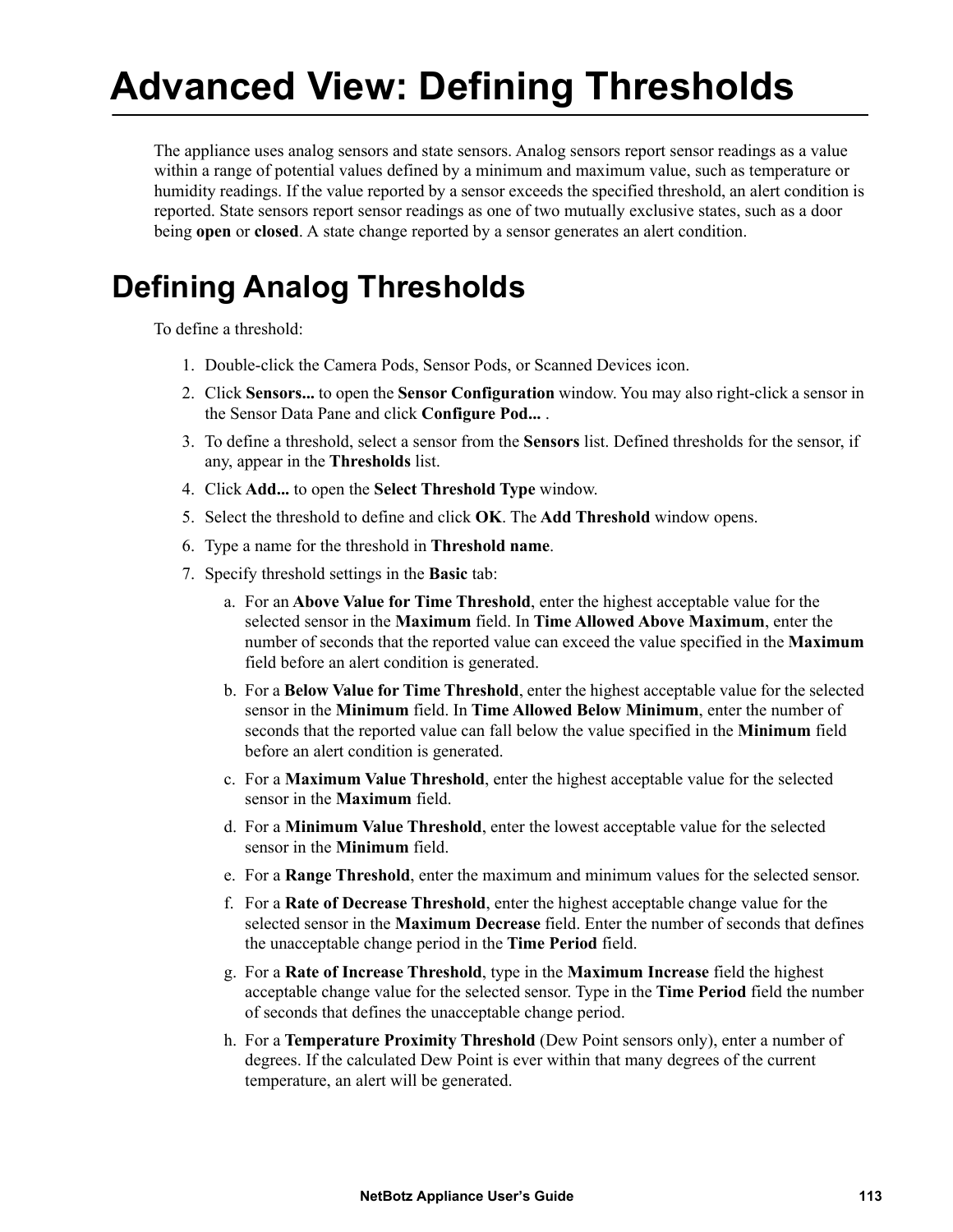- 8. Check **Enabled** to enable the threshold. If this checkbox is not checked, the alert threshold is saved but is not active.
- 9. In **Threshold-Specific Addresses**, click **Add...** to enter the e-mail addresses of personnel to whom e-mail alert notifications should be sent if this threshold generates an alert condition. Click **OK**.

If you installed an SMS-capable modem you can deliver alert notification to SMS-enabled devices by entering threshold-specific addresses for them in the following format:

sms:*sms\_device\_address*

where *sms\_device\_address* is the telephone number or e-mail address associated with the SMSenabled device (for example, "sms:5123334444" or "sms:user@mycorp.com").



Threshold-specific notifications are sent only if your appliance has one or more Alert Actions defined that use the Send E-Mail Message alert notification method and **Include Addresses from Thresholds** is checked. For more information, see ["Alert](#page-38-0)  [Action" on page 30](#page-38-0) and ["Advanced View: Creating Alert Actions" on page 118](#page-126-0).

10.Click **Configure E-Mail Server** to set up an e-mail server if one is required.



For more information on setting up an e-mail server, see ["E-mail Server" on](#page-85-0)  [page 77](#page-85-0).

11.In **Alert Profile**, choose the desired Alert Profile from the drop-down list. If you wish to edit the selected Alert Profile, click **Edit Alert Profile...**.



For more information on Alert Profiles, see ["Alert Profile" on page 32](#page-40-0).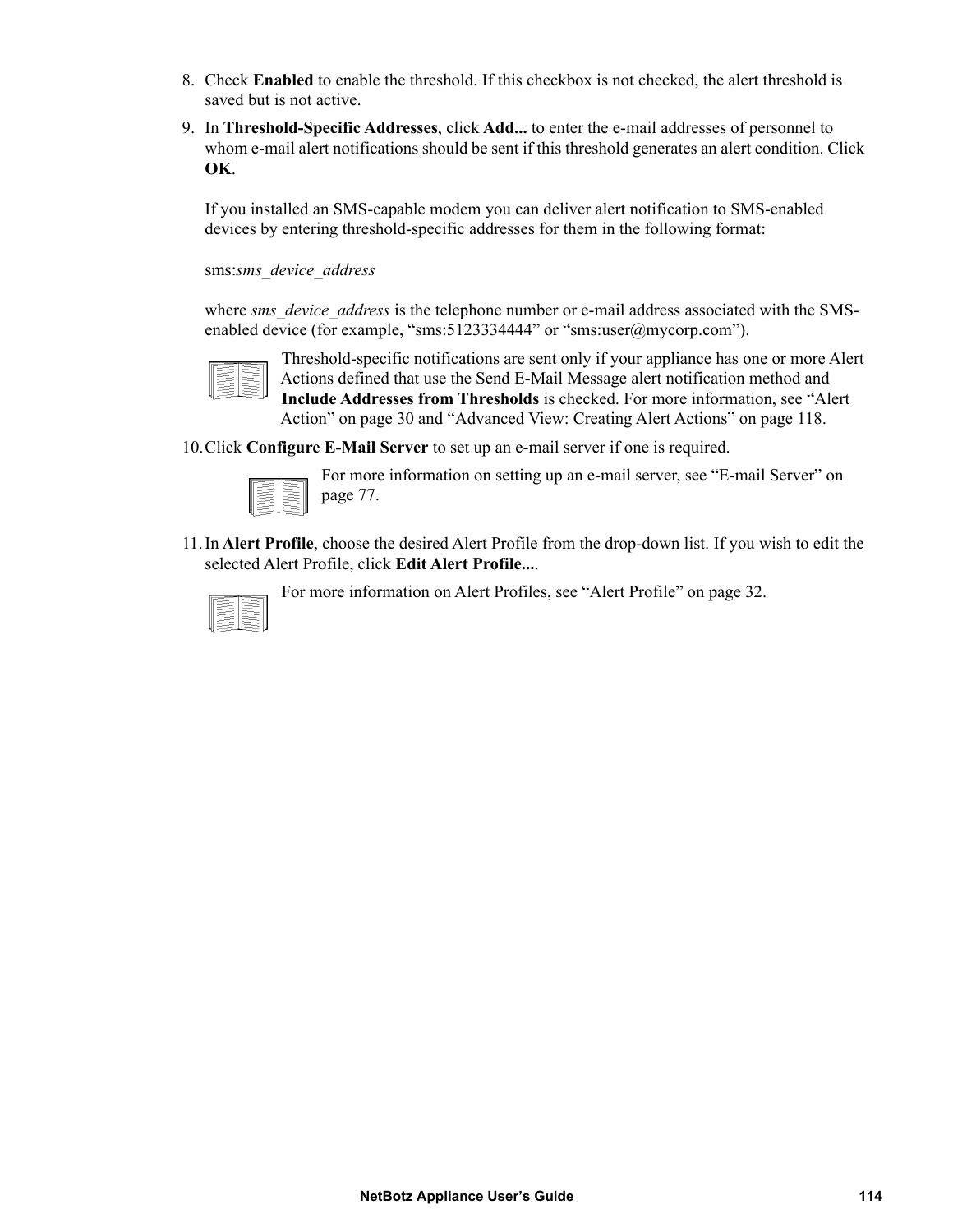# **Defining State Thresholds**

To define a threshold:

- 1. Double-click the Camera Pods, Sensor Pods, or Scanned Devices icon.
- 2. Click **Sensors...** to open the **Sensor Configuration** window.
- 3. To define a threshold, select a sensor from the **Sensors** list. Defined thresholds for the sensor, if any, appear in the **Thresholds** list.
- 4. Click **Add...** to open the **Select Threshold Type** window.
- 5. Select the threshold to define and click **OK**. The **Add Threshold** window opens.
- 6. Type a name for the threshold in **Threshold name**.
- 7. Specify threshold settings in the **Basic** tab:
	- a. For an **Alert State For Time Threshold**, select an **Alert State**. In **Time Allowed in Alert State**, enter the number of seconds that the reported value can be in the **Alert State** before an alert condition is generated.
	- b. For **Alert State Threshold**, select an **Alert State** that causes an alert condition.
	- c. For a **State Mismatch For Time Threshold**, select a **Normal State** for the device. In **Time Allowed in Alert State**, enter the number of seconds that the reported value can be in a state other than the **Normal State** before an alert condition is generated.
	- d. For a **State Mismatch Threshold**, select the normal operational state for the device from **Normal State**.
- 8. For Rack Access sensors, the following thresholds are available:
	- a. **Unscheduled Access Threshold** This is only available for Lock sensors and is enabled by default. It creates an alert on unscheduled card, key, or remote access. If any of the other "Unscheduled" access thresholds are used (Card, Key, or Remote), this threshold should be removed from the sensor.
	- b. **Door Forced Entry Threshold** This is only available for Door sensors and is enabled by default. If the door is open while the handle is down and the lock is locked, an alert is generated. It has one advanced setting - "Allow handle down while door open". When this option is selected, returning the handle to the down position while the door is open will not generate an alert.
	- c. **Handle Forced Entry Threshold** This is only available for Handle sensors and is enabled by default. If the handle is up while the lock is locked, an alert is generated.
	- d. **Unscheduled Card Access Threshold -** This is only available for Lock sensors and is not enabled by default. If a door is opened with a card but left open past that card's access schedule, an alert is generated.
	- e. **Unscheduled Key Access Threshold -** This is only available for Lock sensors and is not enabled by default. If a lock is opened with a key, an alert is generated. If you want to enable key access without generating an alert (for example, during normal work hours), you will need to modify the threshold schedule, disable the threshold for the desired timeframe, and disable the default "Unscheduled Access Threshold". A key unlock event will still be generated in the event log.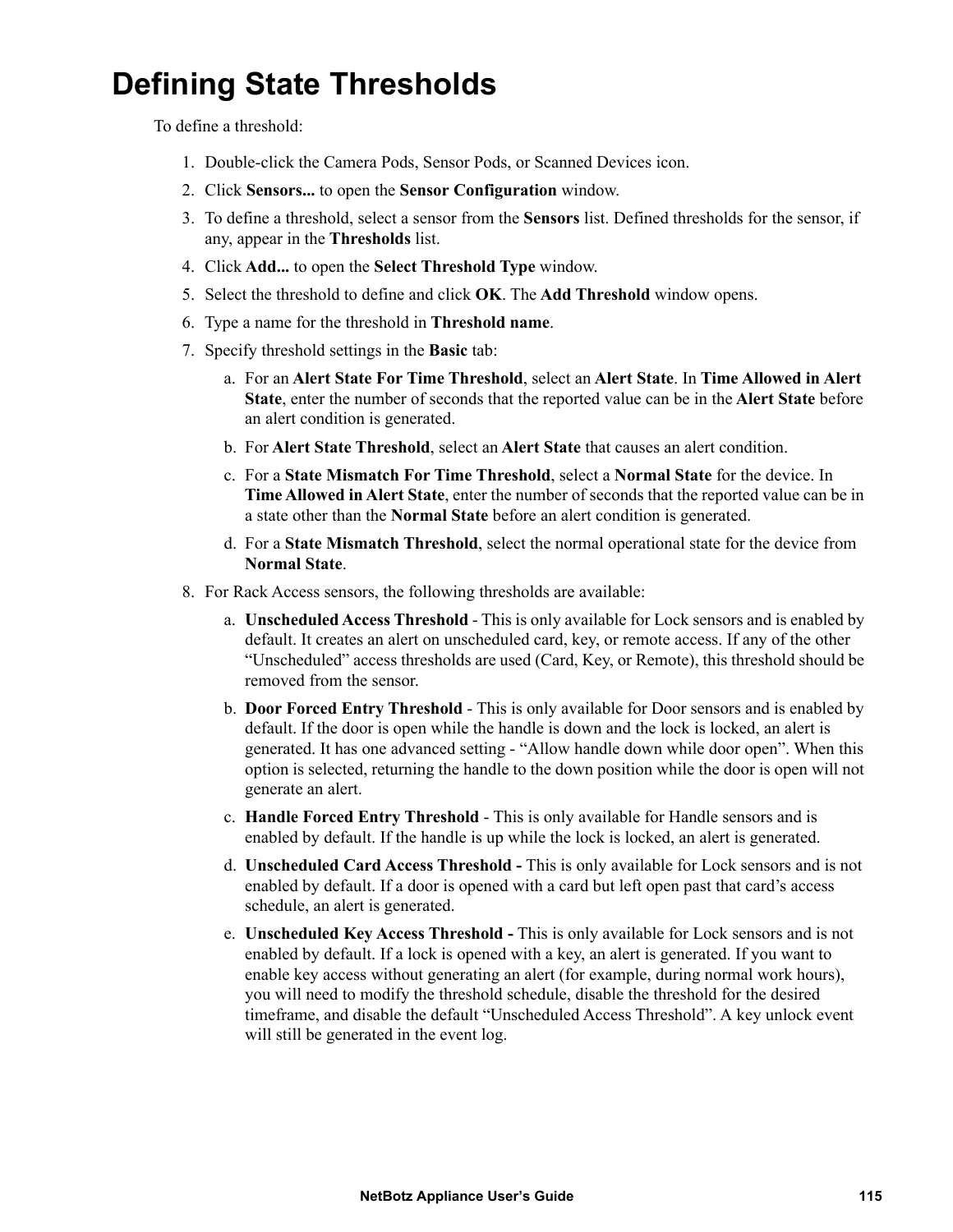- f. **Unscheduled Remote Access Threshold -** This is only available for Lock sensors and is not enabled by default. If a lock is opened with a remote command issued from Advanced View or the Web Client, an alert is generated. In order to allow remote access without generating an alert, you will need to modify the threshold schedule, disable the threshold for the desired timeframe, and disable the default "Unscheduled Access Threshold". An unlock event will still be generated in the event log.
- 9. Check **Enabled** to enable the threshold. If this checkbox is not checked, the alert threshold is saved but is not active.
- 10.In **Threshold-Specific Addresses**, click **Add...** to enter the e-mail addresses of personnel to whom e-mail alert notifications should be sent if this threshold generates an alert condition. Click **OK**.

If you installed an SMS-capable modem you can deliver alert notification to SMS-enabled devices by entering threshold-specific addresses for them in the following format:

#### sms:*sms\_device\_address*

where *sms\_device\_address* is the telephone number or e-mail address associated with the SMSenabled device (for example, "sms:5123334444" or "sms:user@mycorp.com").

Threshold-specific notifications are sent only if your appliance has one or more Alert Actions defined that use the Send E-Mail Message alert notification method and **Include Addresses from Thresholds** is checked. For more information, see ["Alert](#page-38-0)  [Action" on page 30](#page-38-0) and ["Advanced View: Creating Alert Actions" on page 118](#page-126-0).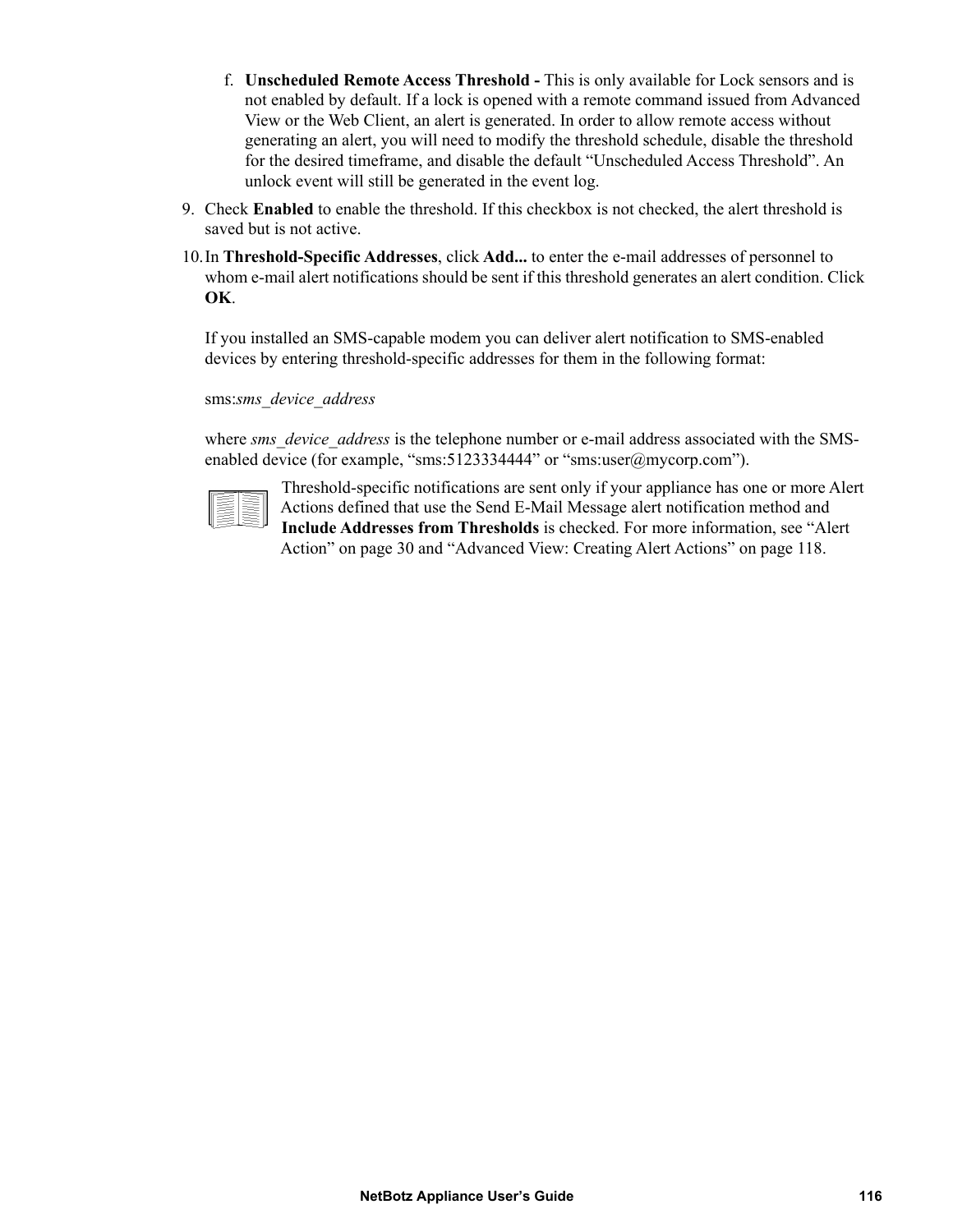# **Advanced Threshold Settings**

All Advanced threshold settings are optional. From the **Advanced** tab in the Add Threshold window:

- 1. In **Return To Normal Delay**, specify the number of seconds that must pass after this threshold returns to normal before the threshold state is considered normal. The default value is 0 indicating that the state is considered normal immediately after the measured value is no longer violating the threshold.
- 2. Set an **Advanced Schedule** for this threshold (optional). By default, all thresholds are assumed to be enabled 24 hours a day, 7 days a week. You can specify that a threshold is enabled only during specific time ranges. To set an Advanced Schedule:
	- a. Click **Advanced Schedule...**. to open the **Threshold schedule** window.
	- b. By default, all time periods are **Enabled**. To disable the threshold for a period of time, click-and-drag to highlight a time range, and click **Disable**. To enable a period of time that is disabled, click-and-drag to highlight the time range, and click **Enable**.
	- c. Click **OK** to save the schedule and return to the Add Threshold window.
- 3. Select an **Alert Severity** for this threshold. By default, the Alert Severity is **Error**.
- 4. Specify the **Alert Profile** that determines the alert notification actions taken in response to this threshold. By default, the Default Alert Profile is used for all thresholds. If you created additional Alert Profiles, you can use an Alert Profile other than Default.

The **Alert Profile** drop-down list appears in the **Advanced** tab only if additional Alert Profiles were created. For more information see ["Creating or editing an alert profile"](#page-41-0)  [on page 33](#page-41-0).

- 5. Select **Cameras to Trigger** in response to the alert. Alert notifications generated in response to this threshold can include image captures from camera pods connected to your appliance. To include images from one or more connected camera pods, check the checkboxes that correspond to the pods.
- 6. Enter a **User-specified URL** and **User-specified Description**. Use these fields to include additional user-specific information with alert notifications.
- 7. Check **Return-To-Normal Requires User Input** to require the user to click the **Mark Alert Resolved** button in the Alerts View **Alert Details** window before the threshold can be considered normal.
- 8. Click **OK** to save this threshold.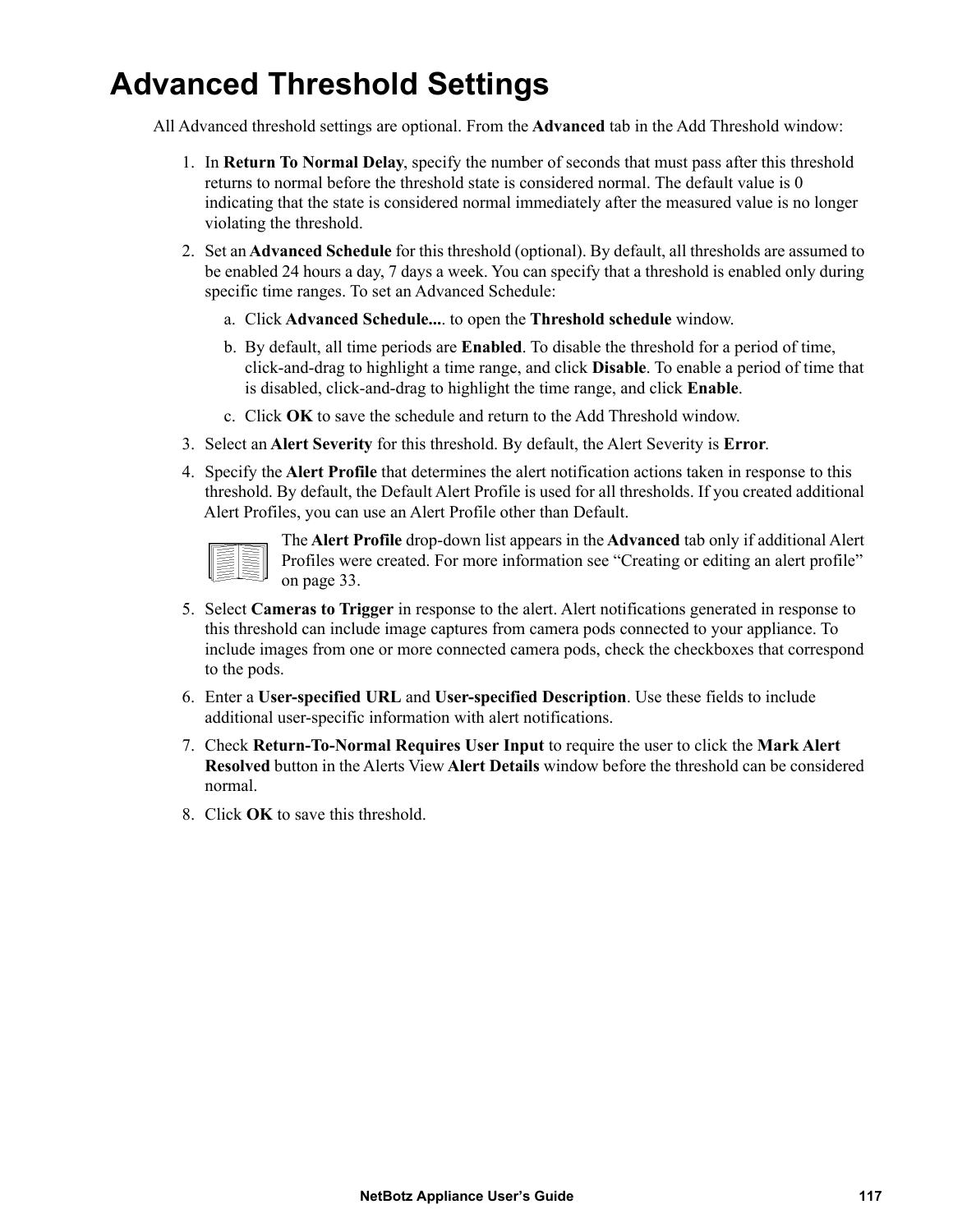# **Advanced View: Creating Alert Actions**

<span id="page-126-0"></span>The information that must be provided for an Alert Action depends on which alert notification method you have selected. The following alert notification methods are available:

- [Activate Button Output](#page-127-0)
- [Call Web Services Alert Receiver](#page-127-0)
- [Play Audio Alert](#page-127-1)
- [Play Custom Audio Alert](#page-128-0)
- [Send Custom HTTP Get](#page-129-0)
- [Send Custom Text File to FTP Server](#page-131-0)
- [Send Data to FTP Server](#page-132-0)
- [Send E-mail](#page-134-0)
- [Send HTTP Post](#page-136-0)
- [Send Short Message E-mail](#page-137-1)
- [Send SNMP v1 Trap](#page-138-0)
- [Send SNMP v3 Inform](#page-139-0)
- [Send Wireless SMS Message](#page-139-1)
- [Set Beacon Output State](#page-141-0)
- [Set Output Switch 1](#page-142-0)
- [Set Output Switch 2](#page-142-0)
- [Set Switch Output State](#page-143-0)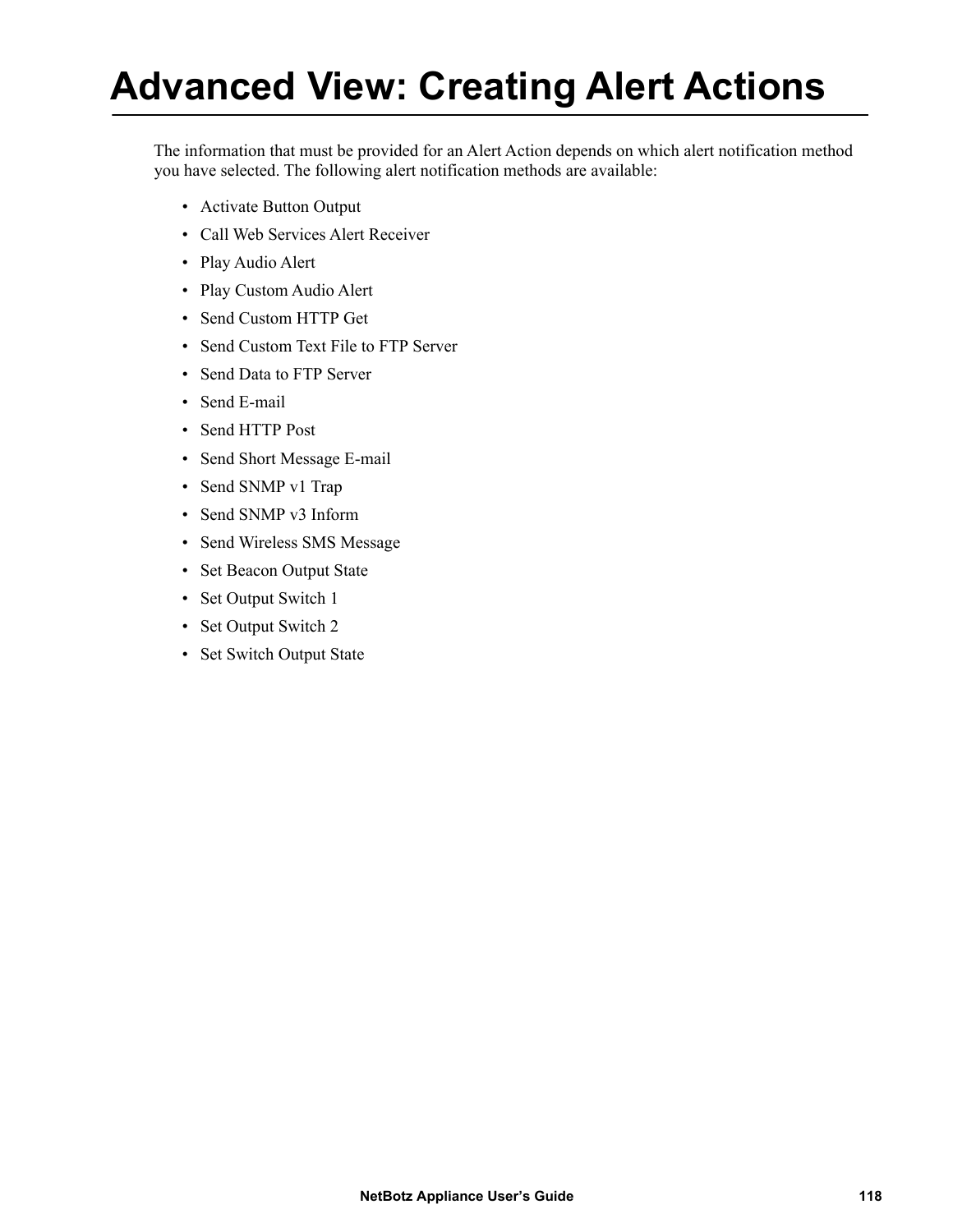# <span id="page-127-0"></span>**Creating an activate button output alert action**

To create an Activate Button Output alert notification method:

- 1. Double-click the Alert Actions icon.
- 2. Click **Add...** to open the **Add Alert Action** window.
- 3. Select **Activate Button Output** and click **OK**.
- 4. Enter a name for this alert action in **Alert action name**.
- 5. Specify **Advanced Scheduling** (optional). By default, all Alert Actions are active 24 hours a day, 7 days a week. You can specify an Alert Action to be active only when alert conditions occur during specific time ranges. To configure Advanced Scheduling:
	- a. Click **Advanced Scheduling...**. The **Advanced Scheduling** window opens.
	- b. By default, all time periods are **Enabled**. To disable the alert action, click-and-drag to highlight the time range, and click **Disable**. To enable a disabled time range, click-and-drag to highlight the time range, and click **Enable**.
	- c. Click **OK** to save the schedule and return to the **Add Alert Action** window.
- 6. Check the alert **Severities** that apply to buttons to be activated.
- 7. To configure this alert to be carried out when violated thresholds return to a normal state, check **Also Activate on Return-to-Normal**.
- 8. Click **OK** to save this Alert Action.

# **Creating a call web services alert receiver alert action**

The Call Web Services Alert Receiver alert action is an advanced functionality alert action that is specifically designed for use with the BotzWare Web Services Interfaces. BotzWare Web Interfaces are intended to provide a set of common, programmer-friendly APIs to third-party product and solution developers, as well as customers. For more information on the BotzWare Web Services Interfaces, see the *BotzWare V3.x Web Services Specification*, included (in both PDF and DOC formats, enclosed in a single compressed file named WebServicesAPI.zip) in the webservices directory of your *NetBotz Appliance Utility CD*.

### <span id="page-127-1"></span>**Creating a play audio alert action**

To create an Alert Action to use Play Audio alert notification:

- 1. Double-click the Alert Actions icon.
- 2. Click **Add...** to open the **Add Alert Action** window.
- 3. Select **Play Audio Alert**, then click **OK**.
- 4. Enter a name for this alert action in **Alert Action Name**.
- 5. Specify **Advanced Scheduling** (optional). By default, all Alert Actions are active 24 hours a day, 7 days a week. You can specify an Alert Action to be active only when alert conditions occur during specific time ranges. To configure Advanced Scheduling:
	- a. Click **Advanced Scheduling...**. The **Advanced Scheduling** window opens.
	- b. By default, all time periods are **Enabled**. To disable the alert action, click-and-drag to highlight the time range, and click **Disable**. To enable a disabled time range, click-and-drag to highlight the time range, and click **Enable**.
	- c. Click **OK** to save the schedule and return to the **Add Alert Action** window.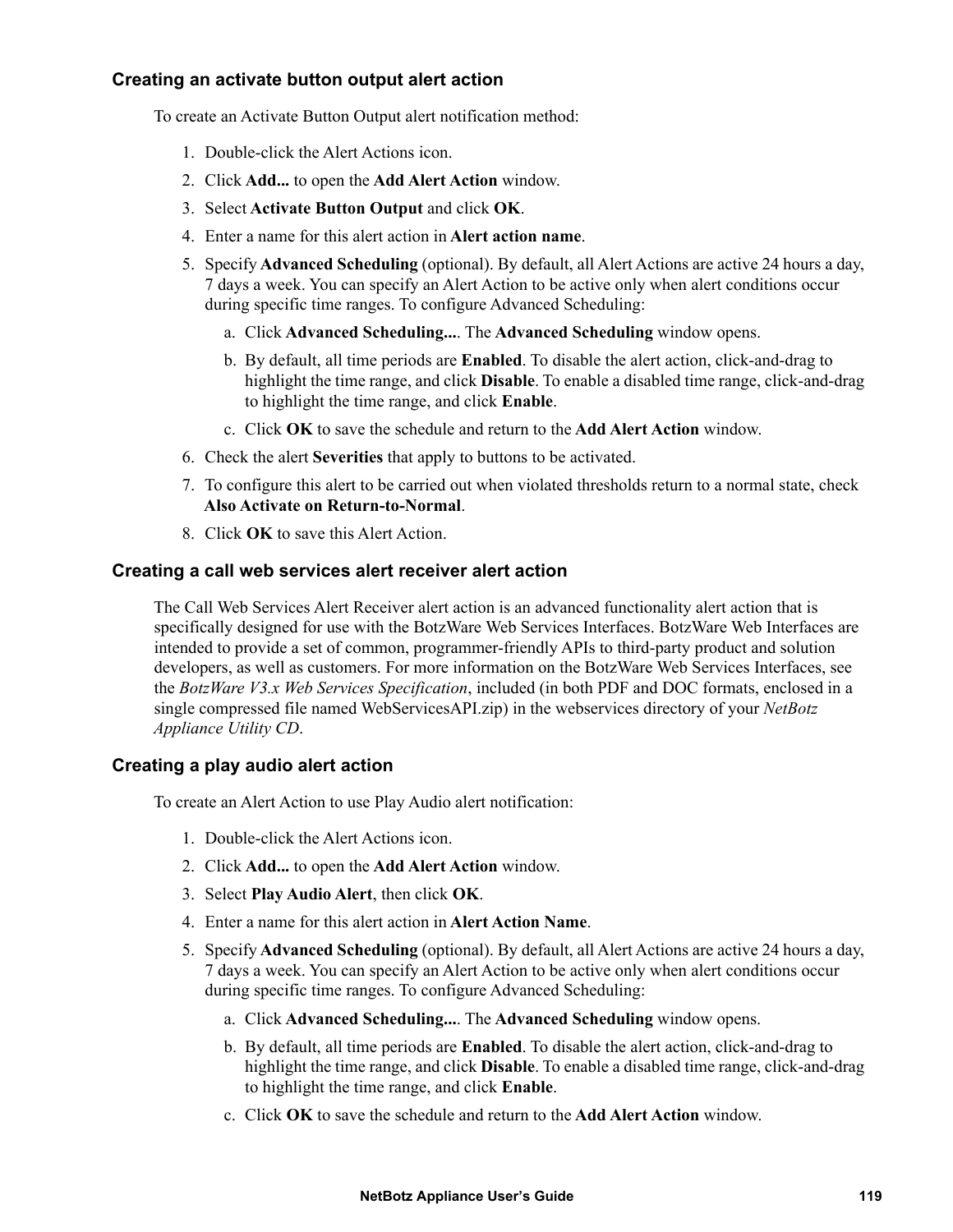- 6. Check the alert **Severities** that apply to buttons to be activated.
- 7. Select an **Output Device** to play the audio alerts. Any camera pods connected to your appliance can be selected.
- 8. Select an **Output Volume** for the audio alert. By default, audio alerts are played at 75% of the output device maximum volume.
- 9. Click **OK** to save this Alert Action.

### <span id="page-128-0"></span>**Creating a play custom audio alert action**

To create an Alert Action to use Play Custom Audio alert notification:

- 1. Double-click the Alert Actions icon.
- 2. Click **Add...** to open the **Add Alert Action** window.
- 3. Select **Play Custom Audio Alert** and click **OK**.
- 4. Enter a name for this alert action in **Alert action name**.
- 5. Specify **Advanced Scheduling** (optional). By default, all Alert Actions are active 24 hours a day, 7 days a week. You can specify an Alert Action to be active only when alert conditions occur during specific time ranges. To configure Advanced Scheduling:
	- a. Click **Advanced Scheduling...**. The **Advanced Scheduling** window opens.
	- b. By default, all time periods are **Enabled**. To disable the alert action, click-and-drag to highlight the time range, and click **Disable**. To enable a disabled time range, click-and-drag to highlight the time range, and click **Enable**.
	- c. Click **OK** to save the schedule and return to the **Add Alert Action** window.
- 6. Check the alert **Severities** that apply to buttons to be activated.
- 7. Select an **Output Device** to play the audio alerts. Any camera pods connected to your appliance can be selected.
- 8. Select an **Output Volume** for the audio alert. By default, audio alerts are played at 75% of the output device maximum volume.
- 9. Select a **Custom Audio Clip** to play when an alert condition occurs.
- 10.Select a **Custom Audio Clip (Return To Normal)** to play when the alert condition no longer exists.
- 11.Click **OK** to save this Alert Action.



Before an audio clip is available for use in the Play Custom Audio alert action it must be uploaded to the appliance. Audio clips are uploaded to the appliance using the Custom Audio Clip icon. For information see ["Custom Audio Clips" on page 75.](#page-83-0)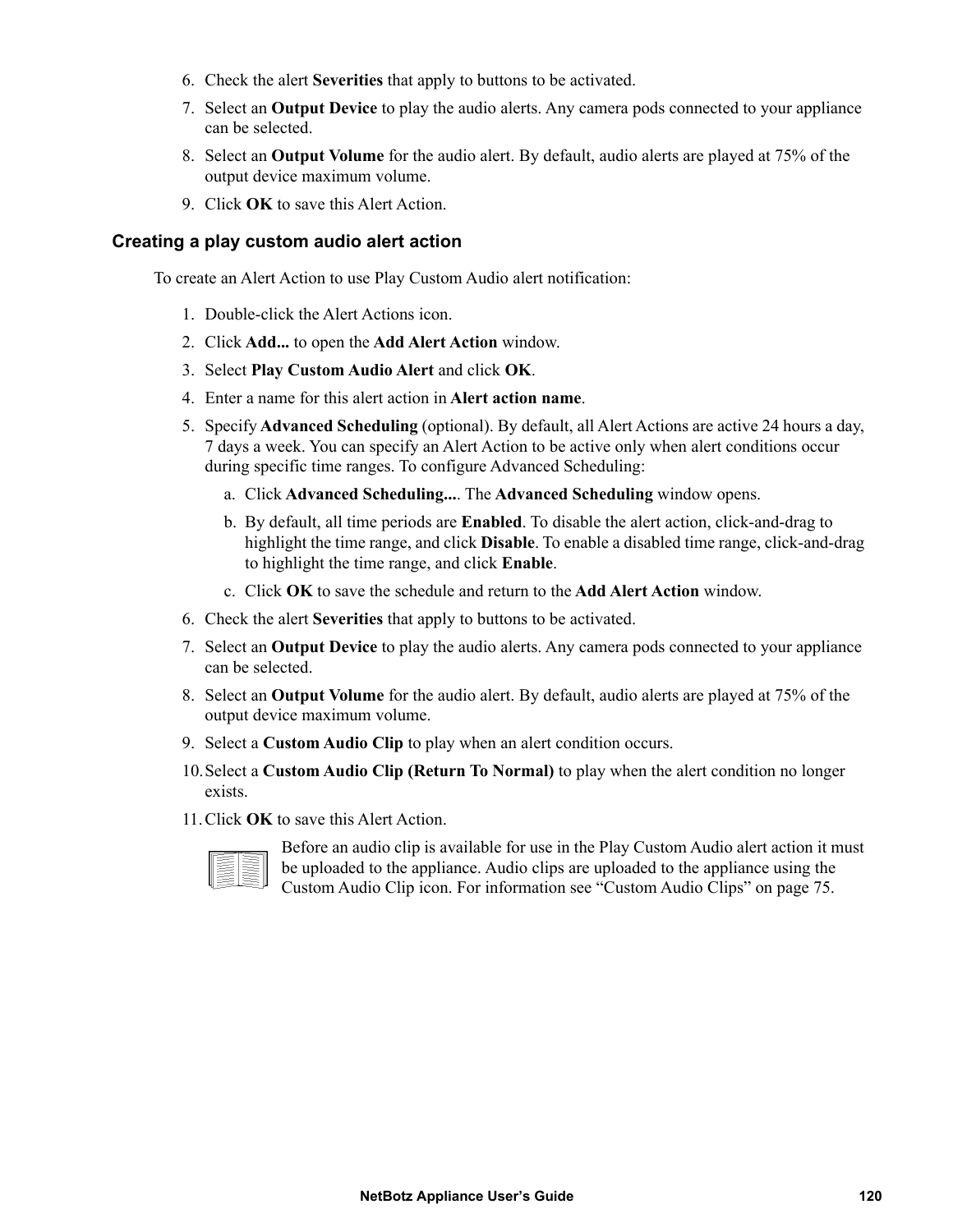# <span id="page-129-0"></span>**Creating a send custom HTTP GET alert action**

To create an Alert Action to use Send Custom HTTP GET alert notification:

- 1. Double-click the Alert Actions icon.
- 2. Click **Add...** to open the **Add Alert Action** window.
- 3. Select **Send Custom HTTP GET** and click **OK**.
- 4. Enter a name for this alert action in the **Alert action name** field.
- 5. Select the language and territory using the **Locales** drop-down list.
- 6. Specify **Advanced Scheduling** (optional). By default, all Alert Actions are active 24 hours a day, 7 days a week. You can specify an Alert Action to be active only when alert conditions occur during specific time ranges. To configure Advanced Scheduling:
	- a. Click **Advanced Scheduling...**. The **Advanced Scheduling** window opens.
	- b. By default, all time periods are **Enabled**. To disable the alert action, click-and-drag to highlight the time range, and click **Disable**. To enable a disabled time range, click-and-drag to highlight the time range, and click **Enable**.
	- c. Click **OK** to save the schedule and return to the **Add Alert Action** window.
- 7. Check the alert **Severities** that apply to buttons to be activated.
- 8. In the **Basic** tab:
	- Type the custom HTTP GET statement generated by the appliance in **Target URL**.
	- Type the **Target User ID** and **Target Password** needed to execute the custom HTTP GET command at the **Target URL**.
	- Type the **Target Password** again in the **Verify Password** field.



The **Target URL** field accepts BotzWare macros. For more information on macros supported by BotzWare see ["BotzWare Macros" on page 136](#page-144-0).

- 9. Click the **Advanced** tab and select optional **SSL Verify Options** for the custom HTTP GET commands, used for both the primary and backup hosts, or to provide information to deliver the custom HTTP GET command to an alternate Web host. This backup URL is used only if attempts to deliver the alert data to the primary Target Host fail. You can also select:
	- **Include XML-encoded Alert Parameter (xmlalert):** Appends the parameter "xmlalert=<*xml alert encoding*>" to the provided URL for the action. The encoded XML is the same as that generated by the HTTP POST code, but is URL-encoded to enable those that cannot easily handle multi-part/form-data encoded POSTS to get the XML for the alert.
	- **Use POST instead of GET:** Uses the POST command instead of the GET command.
- 10. Click **OK** to save this Alert Action.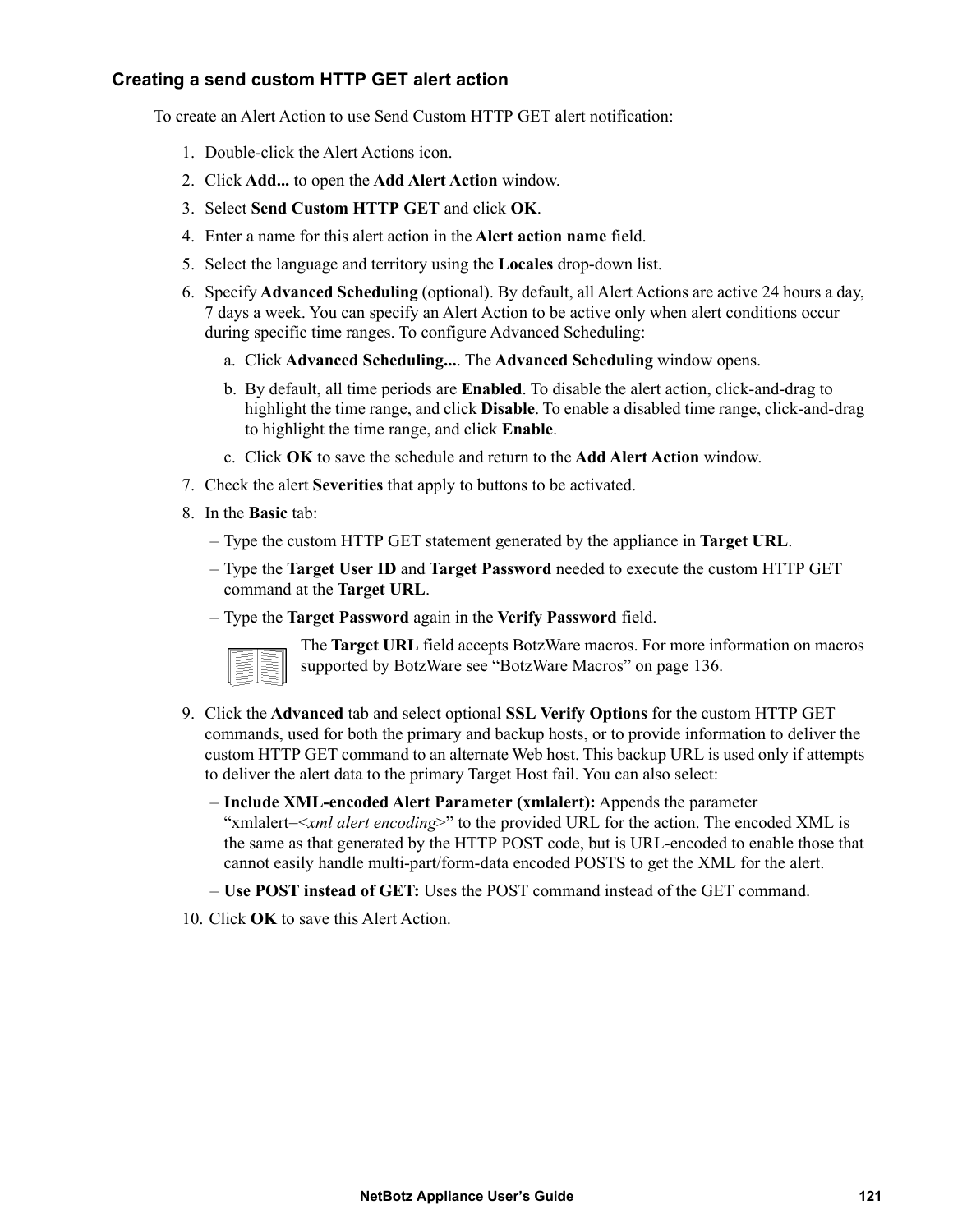**Example target URLs.** When creating a Send Custom HTTP GET alert action, a data handling application such as CGI script, ASP script, or servlet, for example, must be invoked on the Web host invoked in the Target URL, and data must be passed to the application in the proper format. The content of the Target URL field depends on the configuration of the target server which processes the HTTP GET. The following examples demonstrate two possible ways in which this alert action could be configured.

**Example #1.** In this example, the custom HTTP GET command provides user-specified values for a CGI script (pagersend.cgi). This custom HTTP GET would send the *message* hello there, with a *subject* of test message, *from* mike to the specified *pin* (telephone number):

> http://www.mymmode.com/messagecenter/pagersend.cgi?pin=512 5551212&from=mike&subject=test+message&message=hello+there

**Example #2.** In this example, alert data is sent to a pager using the same CGI script (pagersend.cgi) as used in Example #1, but this time BotzWare macros dynamically generate the message content:

http://www.mymmode.com/messagecenter/pagersend.cgi?pin=512 5551212&from=\${HOSTNAME}&subject=test+message&message=\${SENSORNAME}+\$ {SENSORVAL}+at+\${ALERTPOD}

A message generated by this Target URL could read "Humidity 94% at Sensor Pod 0930261" from "myappliance.apc.com."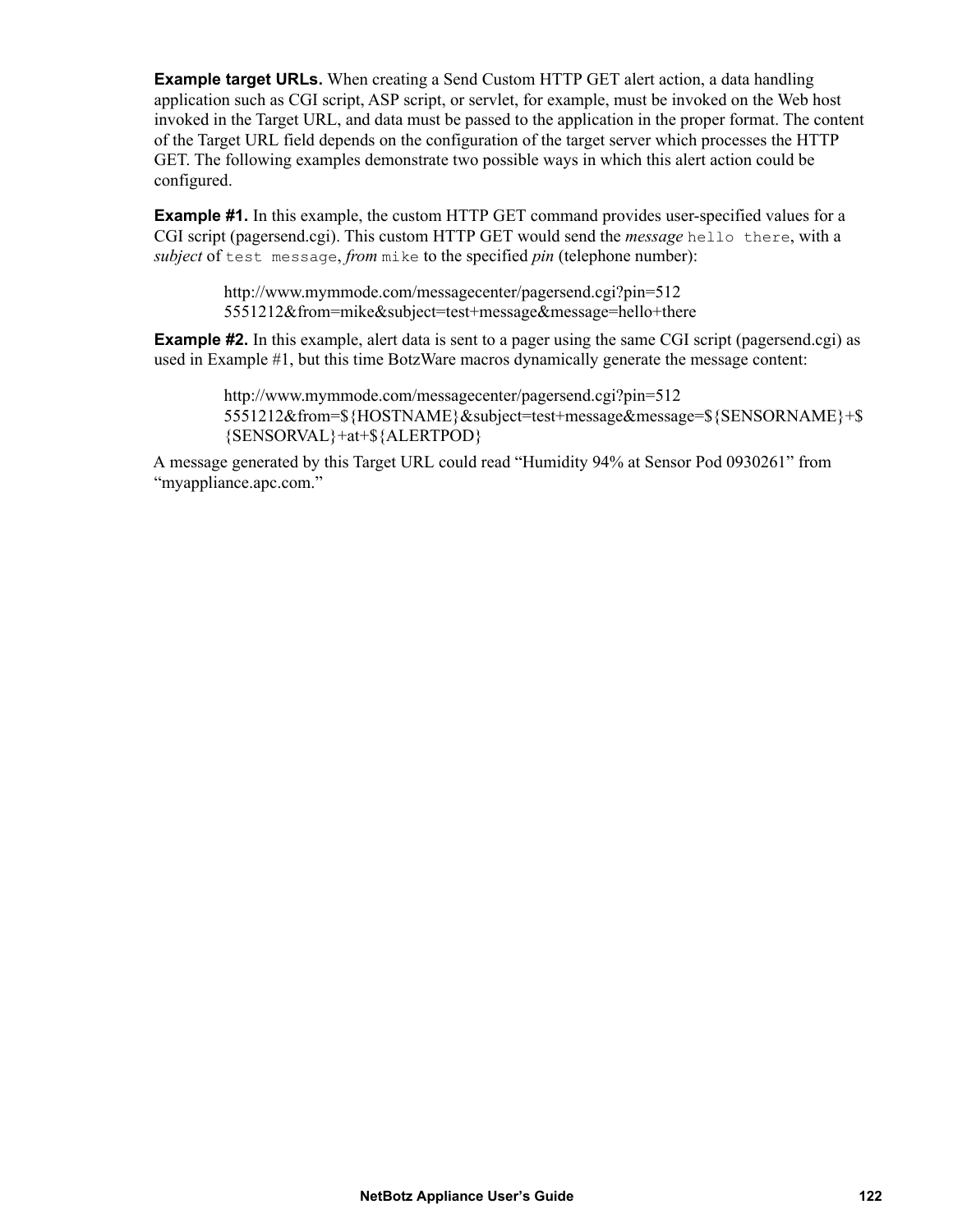### <span id="page-131-0"></span>**Creating a send custom text file to FTP server alert action**

To create an Alert Action to use Send Custom Text File to FTP Server alert notification method:

- 1. Double-click the Alert Actions icon.
- 2. Click **Add...** to open the **Add Alert Action** window.
- 3. Select **Send Custom Text File to FTP Server** and click **OK**.
- 4. Enter a name for this alert action in the **Alert action name** field.
- 5. Select the language and territory using the **Locales** drop-down list.
- 6. Specify **Advanced Scheduling** (optional). By default, all Alert Actions are active 24 hours a day, 7 days a week. You can specify an Alert Action to be active only when alert conditions occur during specific time ranges. To configure Advanced Scheduling:
	- a. Click **Advanced Scheduling...**. The **Advanced Scheduling** window opens.
	- b. By default, all time periods are **Enabled**. To disable the alert action, click-and-drag to highlight the time range, and click **Disable**. To enable a disabled time range, click-and-drag to highlight the time range, and click **Enable**.
	- c. Click **OK** to save the schedule and return to the **Add Alert Action** window.
- 7. Check the alert **Severities** that apply to buttons to be activated.
- 8. In the **Basic** tab:
	- In **Text File Contents (inc. macros)**, type the data to include in the text file sent to the specified FTP server.
	- In **FTP Server Hostname**, type the TCP/IP hostname or IP address of the FTP server to which the text file is delivered.
	- Type the **User ID** and **Password** needed to deliver the text file to the FTP server at the specified **FTP Server Hostname**.
	- Type the **Password** again in the **Verify Password** field.
	- In **Target Directory**, type the relative directory path for storing the text file on the FTP server. This should be a path relative to the default directory associated with the User ID used to log on to the FTP server. If the directories on the path do not exist, they are created automatically.
	- Type the base **Filename** for storing the text file on the FTP server.

The **Text File Contents (inc. macros)**, **Target Directory** and **Filename** fields accept BotzWare macros. For more information on macros supported by BotzWare see ["BotzWare Macros" on page 136.](#page-144-0)

9. Click **OK** to save this Alert Action.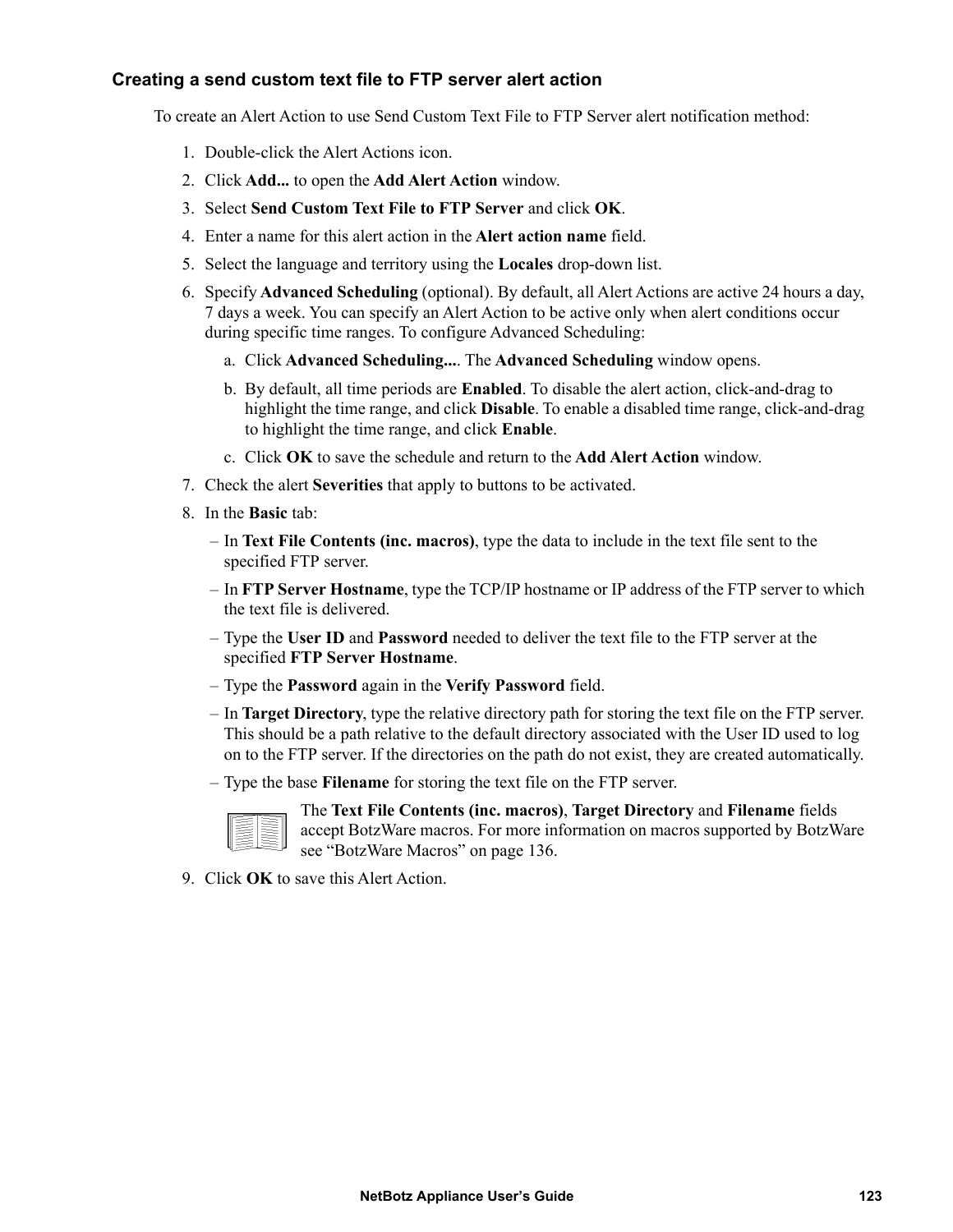# <span id="page-132-0"></span>**Creating a send data to FTP server alert action**

To create an Alert Action to use the Send Data to FTP Server alert notification:

- 1. Double-click the Alert Actions icon.
- 2. Click **Add...** to open the **Add Alert Action** window.
- 3. Select **Send Data to FTP Server** and click **OK**.
- 4. Enter a name for this alert action in the **Alert action name** field.
- 5. Select the language and territory using the **Locales** drop-down list.
- 6. In **Maximum Camera Pictures**, enter the maximum number of available images included with the generated data. Depending on the **Total Picture Count**, in the Camera Capture Settings window, additional images may have been captured but not included in the data sent to the FTP server.



For details on the Total Picture Count, see ["Capture settings" on page 38](#page-46-0).

- 7. To include a graph of the sensor values associated with the alert in the data, check **Include a graph with the alert**.
- 8. To include audio captured by the camera pod in the data, check **Include a sound clip with the alert**.
- 9. To include maps showing the sensor that generated the alert action, check **Include Related Maps with the Alert**. Only maps that include the sensor that generated the alert are sent.
- 10.Specify **Advanced Scheduling** (optional). By default, all Alert Actions are active 24 hours a day, 7 days a week. You can specify an Alert Action to be active only when alert conditions occur during specific time ranges. To configure Advanced Scheduling:
	- a. Click **Advanced Scheduling...**. The **Advanced Scheduling** window opens.
	- b. By default, all time periods are **Enabled**. To disable the alert action, click-and-drag to highlight the time range, and click **Disable**. To enable a disabled time range, click-and-drag to highlight the time range, and click **Enable**.
	- c. Click **OK** to save the schedule and return to the **Add Alert Action** window.
- 11.Check the alert **Severities** that apply to buttons to be activated.
- 12.In the **Basic** tab:
	- In **FTP Server Hostname**, type the TCP/IP hostname or IP address of the FTP server to which the text file is delivered.
	- Type the **User ID** and **Password** needed to deliver the text file to the FTP server at the specified **FTP Server Hostname**.
	- Type the **Password** again in the **Verify Password** field.
	- In **Target Directory**, type the relative directory path for storing the text file on the FTP server. This should be a path relative to the default directory associated with the User ID used to log on to the FTP server. If the directories on the path do not exist, they are created automatically.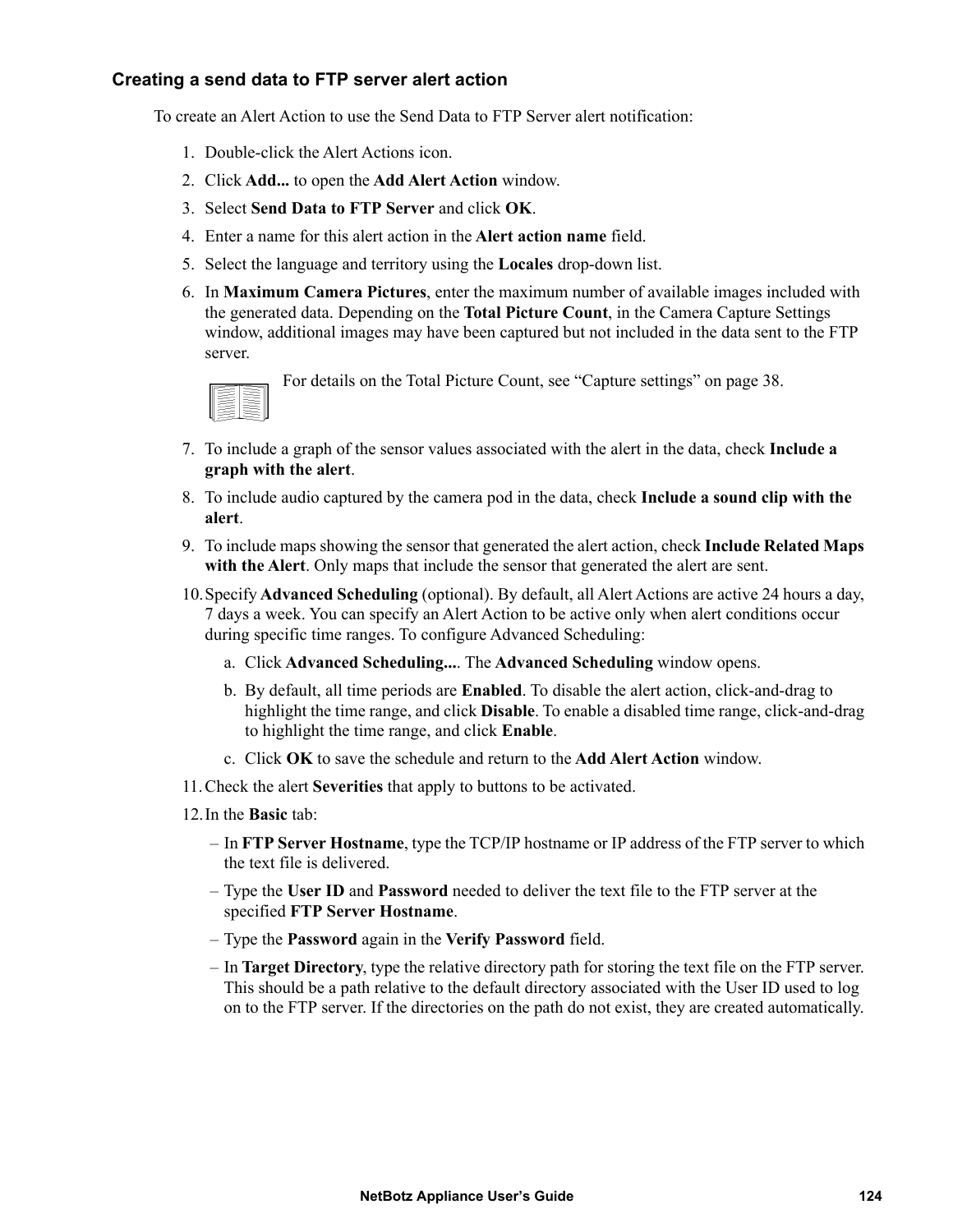– Type the **Base Filename** for storing the data on the FTP server. The alert data is stored in a file with this name, followed by the .nbalert.xml file extension. Pictures from alerts are stored in files with this name, followed by the .*n*.jpg file extension, where *n* is the picture number (for example: 1, 2, 3).

The **Target Directory** and **Base Filename** fields accept BotzWare macros. For more information on macros supported by BotzWare see ["BotzWare Macros" on](#page-144-0)  [page 136](#page-144-0).

- 13.Use the **Advanced** tab to provide information for delivering the data to a backup FTP server. This backup server is used only if attempts to deliver the alert data to the primary FTP server fail.
- 14.To specify the format in which captured images are sent, select the **Advanced** tab and select the format from **Picture Export Format**. Send images captured by the appliance cameras as JPEGs, M-JPEG AVI Files, or Signed M-JPEG AVI files. M-JPEG AVI files are motion picture files played using standard media player software such as Windows Media Player. Signed files provide proof that the generated images have not been altered in any way, and are more likely to be admissible as evidence in legal proceedings.
- 15.Click **OK** to save this Alert Action.



For information on how to verify that signed AVI files have not been tampered with, see ["Verifying Signed M-JPEG AVI Files" on page 143](#page-151-0).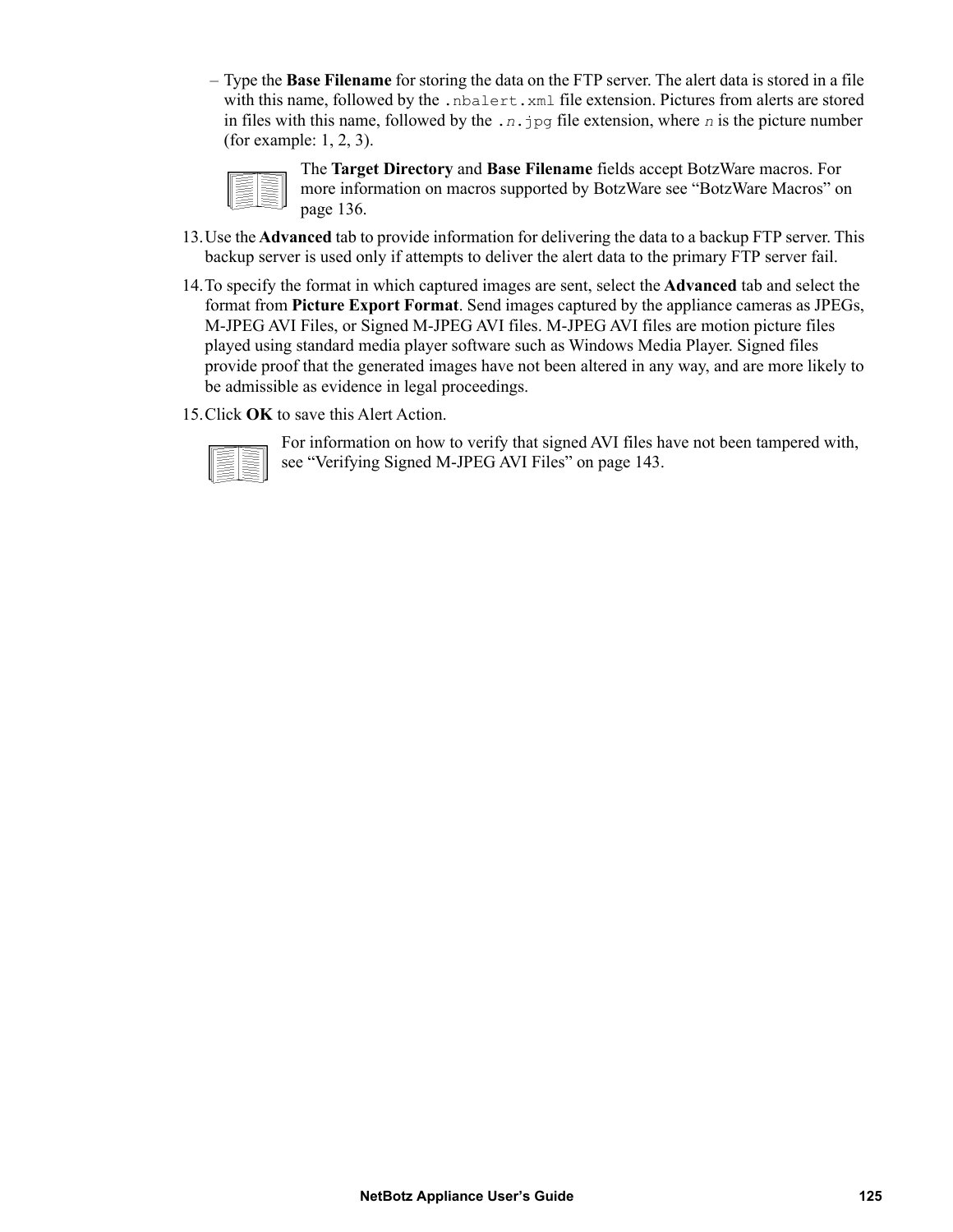### <span id="page-134-0"></span>**Creating a send e-mail alert action**

To create an Alert Action to use Send E-Mail alert notification:

- 1. Double-click the Alert Actions icon.
- 2. Click **Add...** to open the **Add Alert Action** window.
- 3. Select **Send E-mail** and click **OK**.
- 4. Enter a name for this alert action in the **Alert action name** field.
- 5. In **Maximum Camera Pictures**, enter the maximum number of available images included with the generated data. Depending on the **Total Picture Count**, in the Camera Capture Settings window, additional images may have been captured but not included in the data sent to the FTP server.



For details on the Total Picture Count, see ["Capture settings" on page 38](#page-46-0).

- 6. To include a graph of the sensor values associated with the alert in the data, check **Include a graph with the alert**.
- 7. To include captured audio in the data, check **Include a sound clip with the alert**.
- 8. To include maps showing the sensor that generated the alert action, check **Include Related Maps with the Alert**. Only maps that include the sensor that generated the alert are sent.
- 9. Specify **Advanced Scheduling** (optional). By default, all Alert Actions are active 24 hours a day, 7 days a week. You can specify an Alert Action to be active only when alert conditions occur during specific time ranges. To configure Advanced Scheduling:
	- a. Click **Advanced Scheduling...**. The **Advanced Scheduling** window opens.
	- b. By default, all time periods are **Enabled**. To disable the alert action, click-and-drag to highlight the time range, and click **Disable**. To enable a disabled time range, click-and-drag to highlight the time range, and click **Enable**.
	- c. Click **OK** to save the schedule and return to the **Add Alert Action** window.
- 10.Check the alert **Severities** that apply to buttons to be activated.
- 11.In the **Basic** tab, click **Add...**, enter an **E-mail Addresses** to which the alert notification is to be sent, select the language and territory using the **Locales** drop-down list, then click **OK**.
- 12.Click **Configure E-Mail Server** to set up an e-mail server if one is required.

For more information on setting up an e-mail server, see ["E-mail Server" on](#page-85-0)  [page 77](#page-85-0).

13.Check **Include Addresses from Thresholds** to include threshold-specific e-mail recipients.



**Note:** If the E-mail Addresses field is blank and you uncheck **Include Addresses from Thresholds**, no e-mail notifications is sent.

If the E-mail Addresses field is blank and you check **Include Addresses from Thresholds**, e-mail notifications are sent only if the threshold exceeded has a Threshold-Specific Address List.



For more information on threshold-specific notification lists see ["Advanced View:](#page-121-0)  [Defining Thresholds" on page 113](#page-121-0).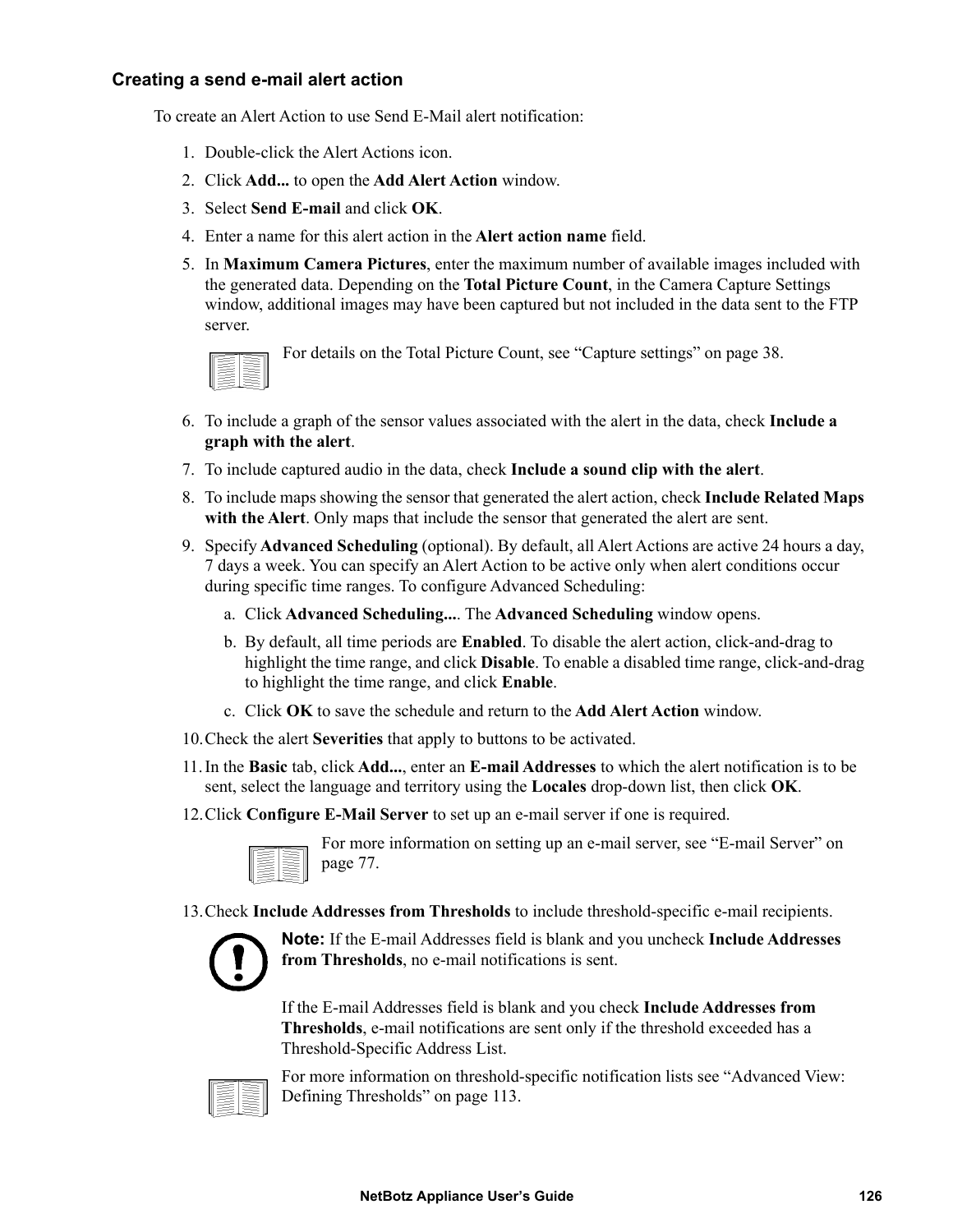- 14.If you do not want e-mail notifications sent when sensor readings return to a normal state, select the **Advanced** tab and check **Do Not Send Return-To-Normal Messages**.
- 15.To include only the header information necessary to ensure delivery of the e-mail message, select the **Advanced** tab and check **Minimize Header Usage**.
- 16.To specify the format in which captured images are sent, select the **Advanced** tab and select the format from **Picture Export Format**. Send images captured by the appliance cameras as JPEGs, M-JPEG AVI Files, or Signed M-JPEG AVI files. M-JPEG AVI files are motion picture files played using standard media player software such as Windows Media Player. Signed files provide proof that the generated images have not been altered in any way, and are more likely to be admissible as evidence in legal proceedings.
- 17.Click **OK** to save this Alert Action.

For information on how to verify that signed AVI files have not been tampered with, see ["Verifying Signed M-JPEG AVI Files" on page 143](#page-151-0).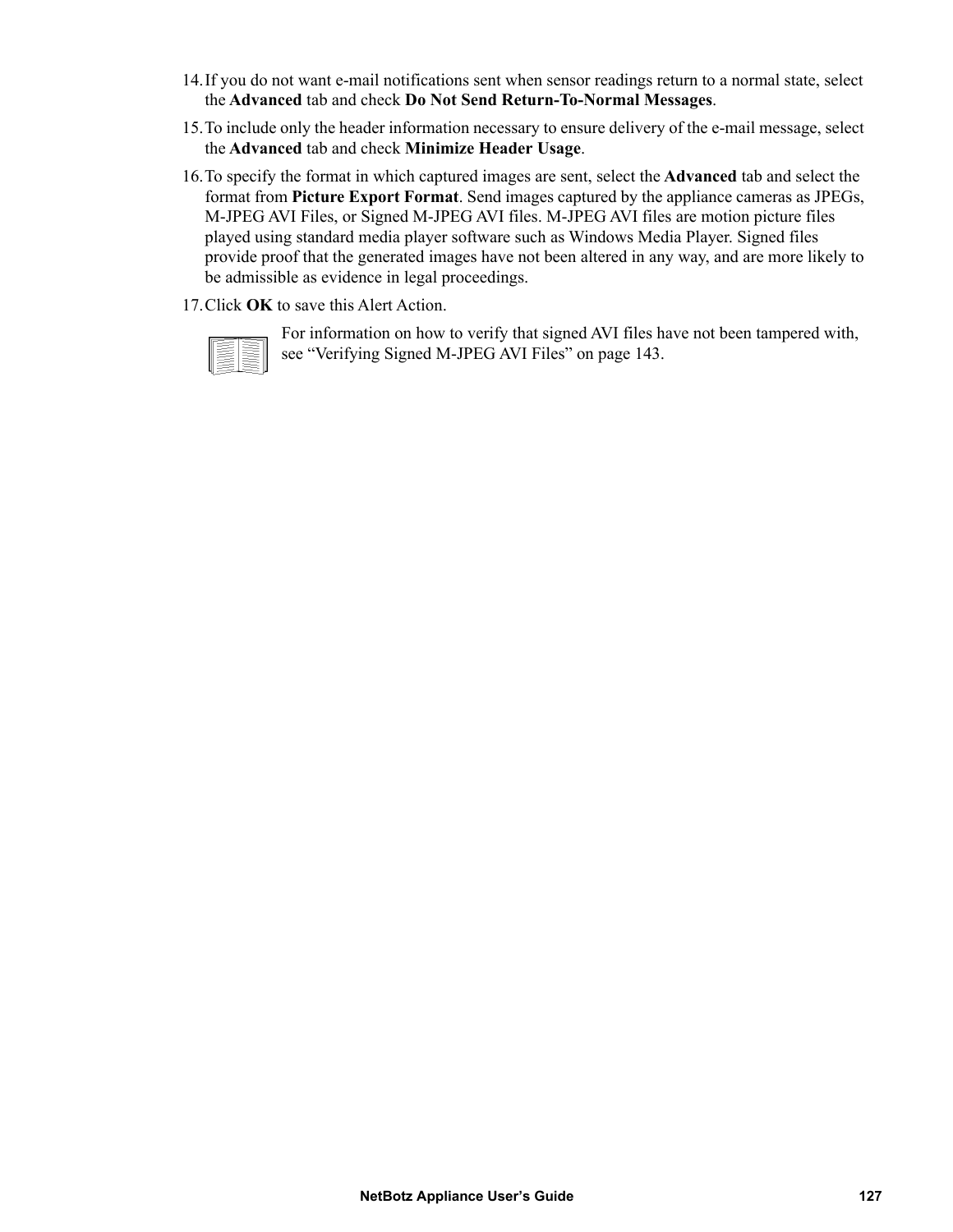# <span id="page-136-0"></span>**Creating a send HTTP post alert action**

To create an Alert Action to use Send HTTP Post alert notification:

- 1. Double-click the Alert Actions icon.
- 2. Click **Add...** to open the **Add Alert Action** window.
- 3. Select **Send HTTP Post** and click **OK**.
- 4. Enter a name for this alert action in the **Alert action name** field.
- 5. Select the language and territory using the **Locales** drop-down list.
- 6. In **Maximum Camera Pictures**, enter the maximum number of available images included with the generated data. Depending on the **Total Picture Count**, in the Camera Capture Settings window, additional images may have been captured but not included in the data sent to the FTP server.



For details on the Total Picture Count, see ["Capture settings" on page 38](#page-46-0).

- 7. To include a graph of the sensor values associated with the alert in the data, check **Include a graph with the alert**.
- 8. To include audio captured by the camera pod in the data, check **Include a sound clip with the alert**.
- 9. To include maps showing the sensor that generated the alert action, check **Include Related Maps with the Alert**. Only maps that include the sensor that generated the alert are sent.
- 10.Specify **Advanced Scheduling** (optional). By default, all Alert Actions are active 24 hours a day, 7 days a week. You can specify an Alert Action to be active only when alert conditions occur during specific time ranges. To configure Advanced Scheduling:
	- a. Click **Advanced Scheduling...**. The **Advanced Scheduling** window opens.
	- b. By default, all time periods are **Enabled**. To disable the alert action, click-and-drag to highlight the time range, and click **Disable**. To enable a disabled time range, click-and-drag to highlight the time range, and click **Enable**.
	- c. Click **OK** to save the schedule and return to the **Add Alert Action** window.
- 11.Check the alert **Severities** that apply to buttons to be activated.
- 12.In the **Basic** tab:
	- Type the **Target URL** (including host, port, and any of the common parameters supported by the appliance) of the system to which HTTP post data is posted.
	- Type the **Target User ID** and **Target Password** needed to post data to the server at the specified **Target URL**.
	- Type the **Target Password** again in the **Verify password** field.
- 13.In the **Advanced** tab, enter the back-up information for the Target URL, and enter any SSL verification options in **SSL Verify Options**.
- 14.Click **OK** to save this Alert Action.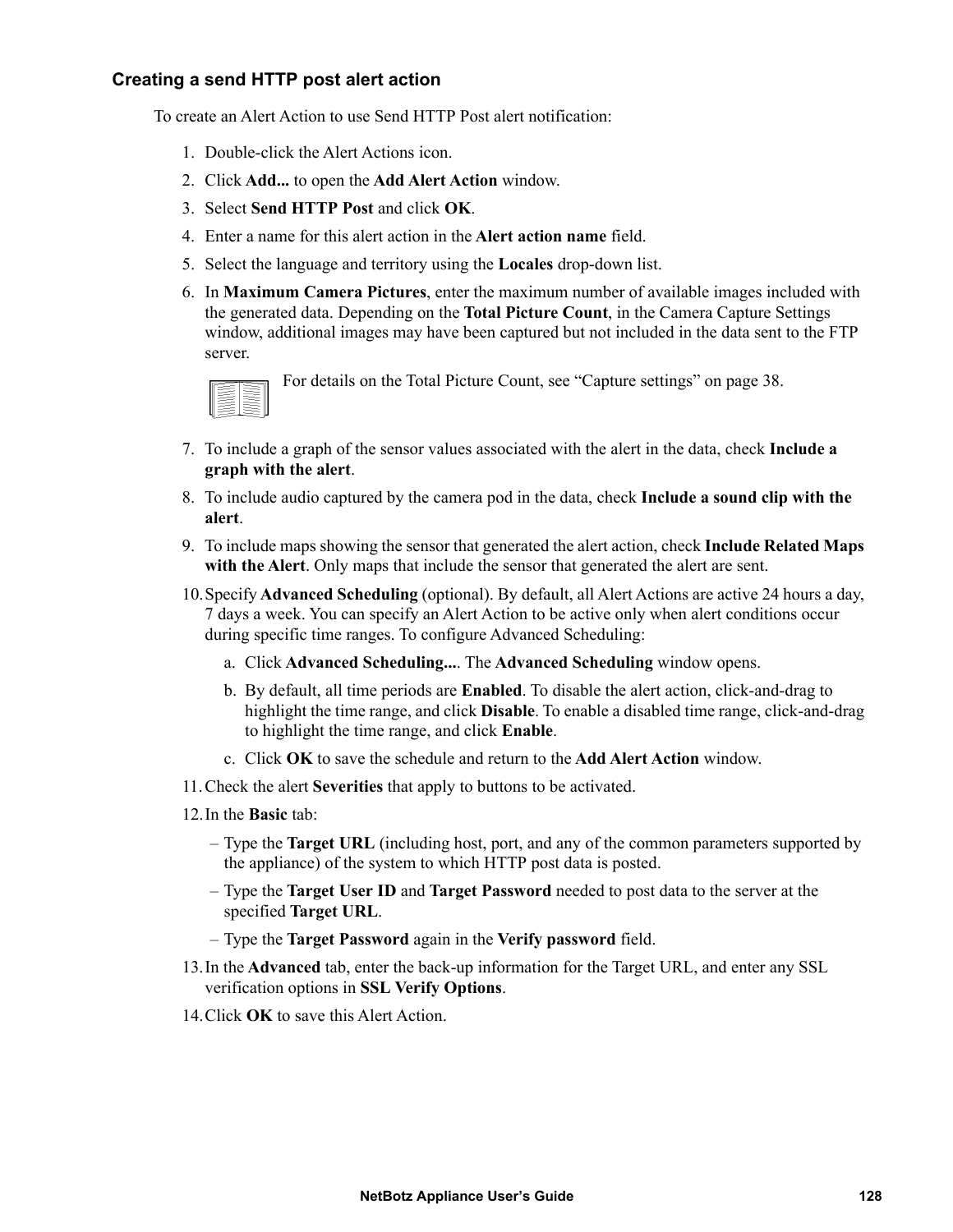### <span id="page-137-1"></span><span id="page-137-0"></span>**Creating a send short message e-mail alert action**

To create an Alert Action to use Send Short Message E-Mail alert notification:

- 1. Double-click the Alert Actions icon.
- 2. Click **Add...** to open the **Add Alert Action** window.
- 3. Select **Send Short Message E-Mail** and click **OK**.
- 4. Enter a name for this alert action in the **Alert action name** field.
- 5. Specify **Advanced Scheduling** (optional). By default, all Alert Actions are active 24 hours a day, 7 days a week. You can specify an Alert Action to be active only when alert conditions occur during specific time ranges. To configure Advanced Scheduling:
	- a. Click **Advanced Scheduling...**. The **Advanced Scheduling** window opens.
	- b. By default, all time periods are **Enabled**. To disable the alert action, click-and-drag to highlight the time range, and click **Disable**. To enable a disabled time range, click-and-drag to highlight the time range, and click **Enable**.
	- c. Click **OK** to save the schedule and return to the **Add Alert Action** window.
- 6. Check the alert **Severities** that apply to buttons to be activated.
- 7. In the **Basic** tab:
	- a. Click **Add...**, enter an **E-mail Addresses** to which the alert notification is to be sent, select the language and territory using the **Locales** drop-down list, then click **OK**.
	- b. Click **Configure E-Mail Server** to set up an e-mail server if one is required.



For more information on setting up an e-mail server, see ["E-mail Server" on](#page-85-0)  [page 77](#page-85-0).

c. Check **Include Addresses from Thresholds** to include threshold-specific e-mail recipients.



**Note:** If the E-mail Addresses field is blank and you uncheck **Include Addresses from Thresholds**, no e-mail notifications are sent.

If the E-mail Addresses field is blank and you check **Include Addresses from Thresholds**, e-mail notifications will be sent only if the threshold that is exceeded has a Threshold-Specific Address List.

For more information on threshold-specific notification lists see ["Advanced](#page-121-0)  [View: Defining Thresholds" on page 113.](#page-121-0)

- d. Type the **Message Subject (inc. macros)** of the short-format e-mail message.
- e. Type the **Message (inc. macros)** for the short-format e-mail message.



For more information on macros supported by BotzWare see ["BotzWare](#page-144-0)  [Macros" on page 136](#page-144-0).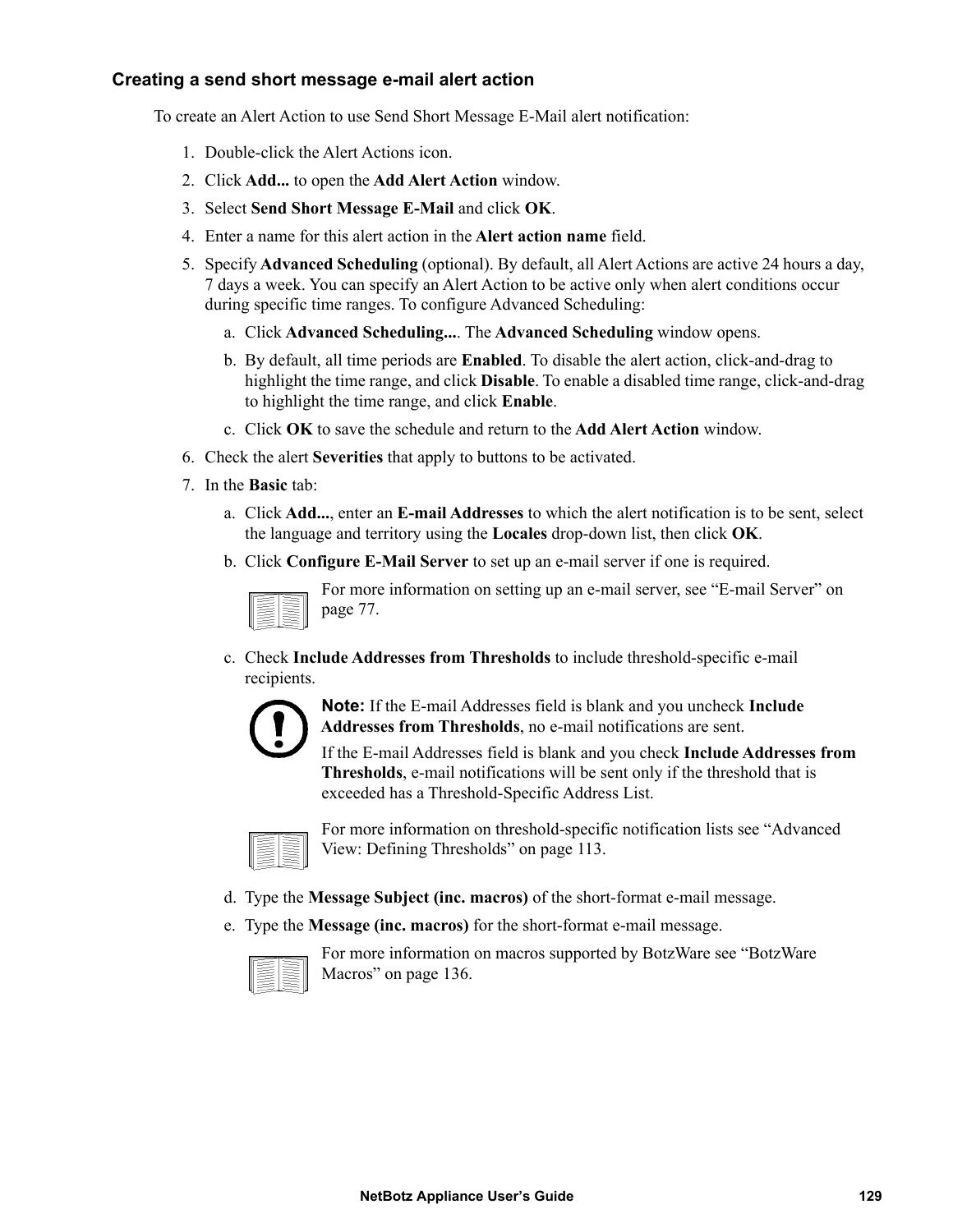- 8. In the **Advanced** tab:
	- a. If you do not want e-mail notifications sent when sensor readings return to a normal state, check **Do Not Send Return-To-Normal Messages**.
	- b. To include only the header information necessary to ensure delivery of the e-mail message, check **Minimize Header Usage**.
	- c. Specify a **Message Size Limit (bytes)** for e-mail messages generated by this alert action.
	- d. Click to **Send Both HTML and Plain Text Message**.
- 9. Click **OK** to save this Alert Action.

#### <span id="page-138-0"></span>**Creating a send SNMP v1 trap alert action**

To create an Alert Action to use Send SNMP v1 Trap alert notification:

- 1. Double-click the Alert Actions icon.
- 2. Click **Add...** to open the **Add Alert Action** window.
- 3. Select **Send SNMP v1 Trap** and click **OK**.
- 4. Enter a name for this alert action in **Alert action name**.
- 5. Specify **Advanced Scheduling** (optional). By default, all Alert Actions are active 24 hours a day, 7 days a week. You can specify an Alert Action to be active only when alert conditions occur during specific time ranges. To configure Advanced Scheduling:
	- a. Click **Advanced Scheduling...**. The **Advanced Scheduling** window opens.
	- b. By default, all time periods are **Enabled**. To disable the alert action, click-and-drag to highlight the time range, and click **Disable**. To enable a disabled time range, click-and-drag to highlight the time range, and click **Enable**.
	- c. Click **OK** to save the schedule and return to the **Add Alert Action** window.
- 6. Check the alert **Severities** that apply to buttons to be activated.
- 7. In the **Basic** tab, type in the **Target Host Address** field the Hostname or IP address of the SNMP based management system, and the **Community String** field the target-specific community string used when sending traps to the **Target Host Address**.
- 8. In the **Advanced** tab, enter the **Trap Port Number**.
- 9. Click **OK** to save this Alert Action.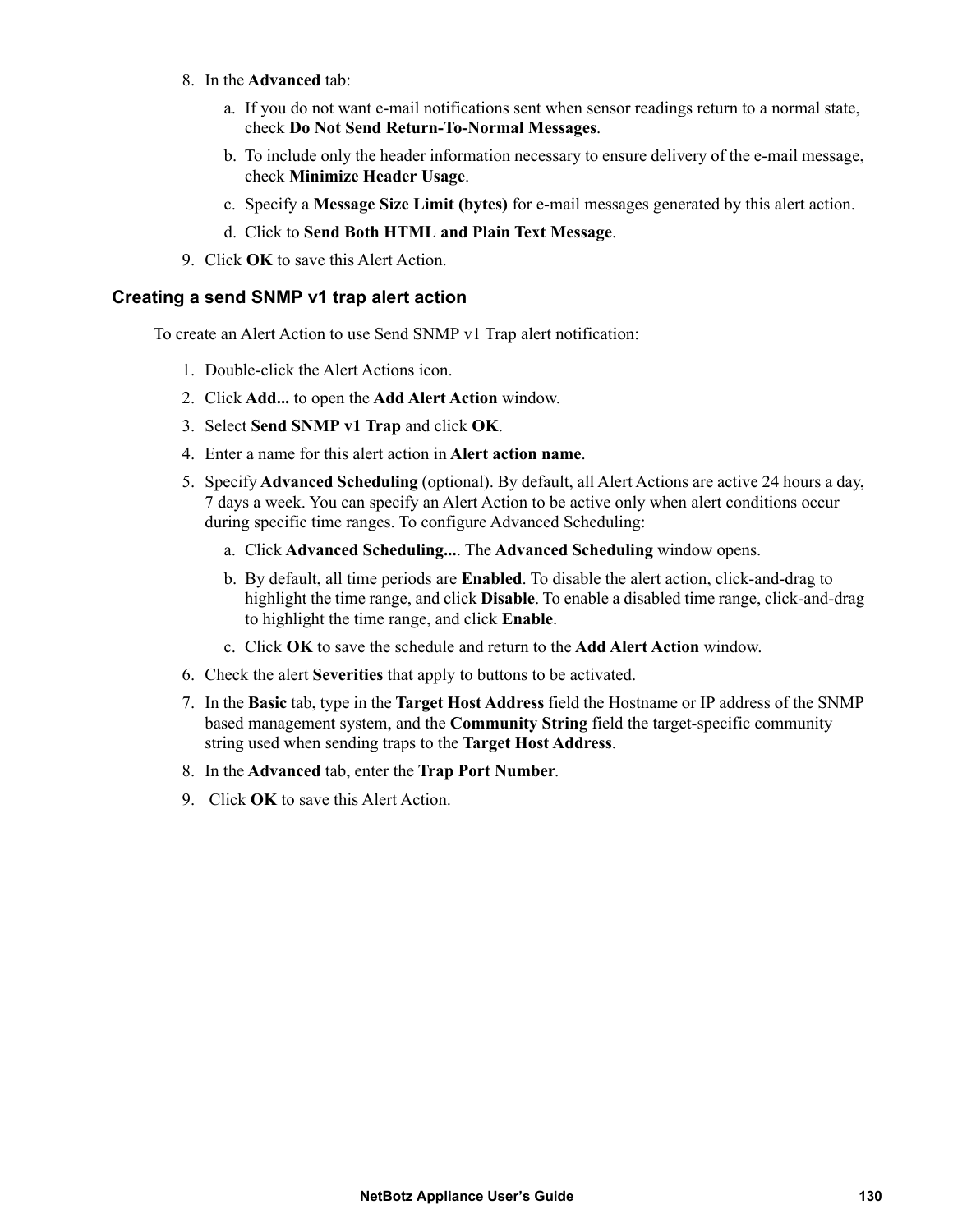# <span id="page-139-0"></span>**Creating a send SNMP v3 inform alert action**

To create an Alert Action to use Send SNMP v3 Inform alert notification:

- 1. Double-click the Alert Actions icon.
- 2. Click **Add...** to open the **Add Alert Action** window.
- 3. Select **Send SNMP v3 Inform** and click **OK**.
- 4. Enter a name for this alert action in **Alert action name**.
- 5. Specify **Advanced Scheduling** (optional). By default, all Alert Actions are active 24 hours a day, 7 days a week. You can specify an Alert Action to be active only when alert conditions occur during specific time ranges. To configure Advanced Scheduling:
	- a. Click **Advanced Scheduling...**. The **Advanced Scheduling** window opens.
	- b. By default, all time periods are **Enabled**. To disable the alert action, click-and-drag to highlight the time range, and click **Disable**. To enable a disabled time range, click-and-drag to highlight the time range, and click **Enable**.
	- c. Click **OK** to save the schedule and return to the **Add Alert Action** window.
- 6. Check the alert **Severities** that apply to buttons to be activated.
- 7. In the **Basic** tab:
	- a. In **Target Host Address**, enter the Hostname or IP address of the SNMP based management system.
	- b. Enter the **Authentication User ID**.
	- c. Enter the **Authentication Password**, and **Verify Password**.
	- d. Select an **Authentication Protocol**.
- 8. In the **Advanced** tab:
	- a. Enter the **Inform Port Number** and the **Encryption Protocol**.
	- b. Enter the **Encryption Password (blank=use auth-pwd)** and **Verify Password**.
- 9. Click **OK** to save this Alert Action.

### <span id="page-139-1"></span>**Creating a send wireless SMS message alert action**

To create an Alert Action to use Send Wireless SMS Message alert notification:

- 1. Double-click the Alert Actions icon.
- 2. Click **Add...** to open the **Add Alert Action** window.
- 3. Select **Send Wireless SMS Message** and click **OK**.
- 4. Enter a name for this alert action in **Alert action name**.
- 5. Specify **Advanced Scheduling** (optional). By default, all Alert Actions are active 24 hours a day, 7 days a week. You can specify an Alert Action to be active only when alert conditions occur during specific time ranges. To configure Advanced Scheduling:
	- a. Click **Advanced Scheduling...**. The **Advanced Scheduling** window opens.
	- b. By default, all time periods are **Enabled**. To disable the alert action, click-and-drag to highlight the time range, and click **Disable**. To enable a disabled time range, click-and-drag to highlight the time range, and click **Enable**.
	- c. Click **OK** to save the schedule and return to the **Add Alert Action** window.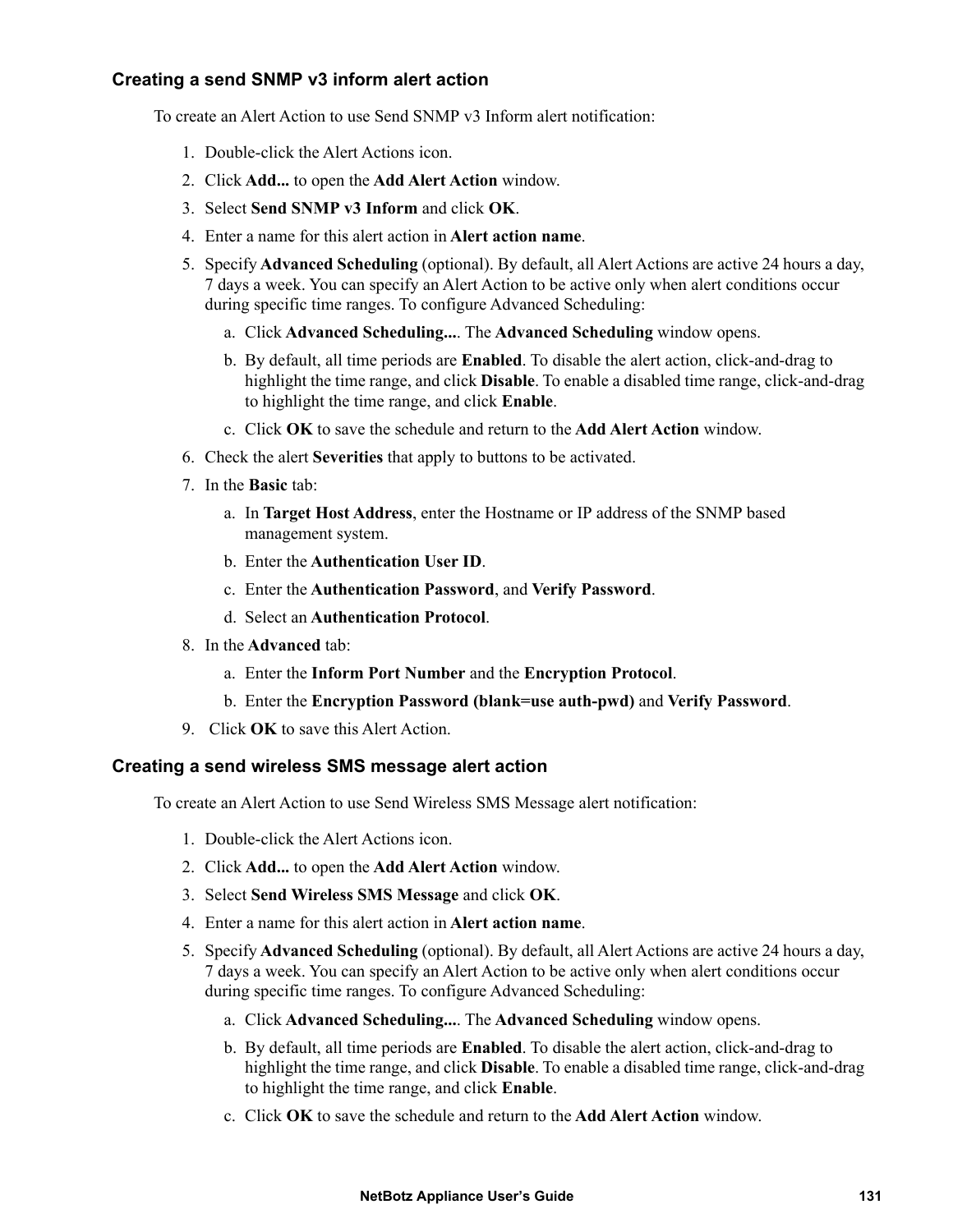- 6. Check the alert **Severities** that apply to buttons to be activated.
- 7. In the Basic tab:
	- a. Click **Add...**, enter an E-mail or SMS address to which the alert notification will be sent, select the language and territory using the **Locales** drop-down list, then click **OK**.
	- b. Check **Include Addresses from Thresholds** to include threshold-specific e-mail recipients.



**Note:** If the E-mail Addresses field is blank and you uncheck **Include Addresses from Thresholds**, no e-mail notifications are sent.

If the E-mail Addresses field is blank and you check **Include Addresses from Thresholds**, e-mail notifications will be sent only if the threshold that is exceeded has a Threshold-Specific Address List.

| ı |
|---|

For more information on threshold-specific notification lists see ["Advanced](#page-121-0)  [View: Defining Thresholds" on page 113.](#page-121-0)

c. Type the **Message (inc. macros)** for the short-format e-mail message or text message..

| -<br>÷<br>-<br>-<br>٠<br>السرا<br>ı<br>÷ | ٠<br>-<br>-<br>--<br>~<br>-<br>-<br>--<br>∼<br>--<br>- |
|------------------------------------------|--------------------------------------------------------|
| -                                        | -                                                      |

For more information on macros supported by BotzWare see ["BotzWare](#page-144-0)  [Macros" on page 136](#page-144-0).

- 8. In the **Advanced** tab:
	- a. If you do not want e-mail notifications sent when sensor readings return to a normal state, check **Do Not Send Return-To-Normal Messages**.
	- b. To include only the header information necessary to ensure delivery of the e-mail message, check **Minimize Header Usage**.
	- c. Specify a **Message Size Limit (chars)** for e-mail messages generated by this alert action.
	- d. Specify a **Message Validity Period**.
	- e. Click to **Send Both HTML and Plain Text Message**.
- 9. Click **OK** to save this Alert Action..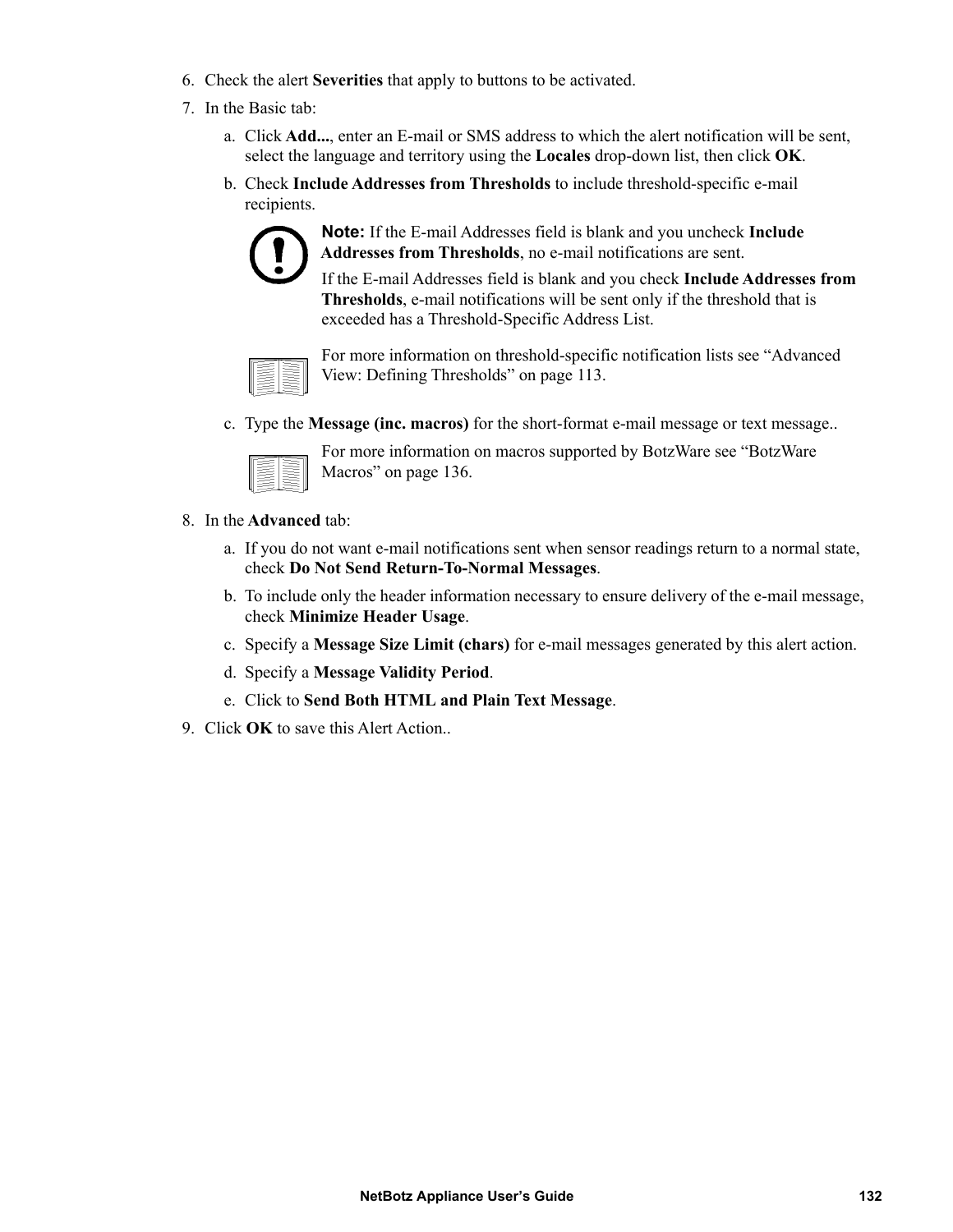# <span id="page-141-0"></span>**Creating a set beacon output state alert action**

To create an Alert Action to use Set Beacon Output State alert notification:

- 1. Double-click the Alert Actions icon to open the Alert Action window.
- 2. Click **Add** to open the **Select Notification Method** window.
- 3. Select **Set Beacon Output State** and click **OK**.
- 4. Enter a name for this alert action in **Alert action name**.
- 5. Specify **Advanced Scheduling** (optional). By default, all Alert Actions are active 24 hours a day, 7 days a week. You can specify an Alert Action to be active only when alert conditions occur during specific time ranges. To configure Advanced Scheduling:
	- a. Click **Advanced Scheduling...**. The **Advanced Scheduling** window opens.
	- b. By default, all time periods are **Enabled**. To disable the alert action, click-and-drag to highlight the time range, and click **Disable**. To enable a disabled time range, click-and-drag to highlight the time range, and click **Enable**.
	- c. Click **OK** to save the schedule and return to the **Add Alert Action** window.
- 6. Check the alert **Severities** that apply to buttons to be activated.
- 7. Select a switch relay device generated by this alert action from **Beacon Output Device**. All switch relay devices defined for use with this appliance appear in this selection list.
- 8. Select the state of the beacon when an alert occurs from **Switch Beacon on Alert**.
- 9. In **New Beacon State on Return-to-Normal, s**elect the state of the beacon when the violated threshold returns to a normal state.
- 10.Click **OK** to save this Alert Action.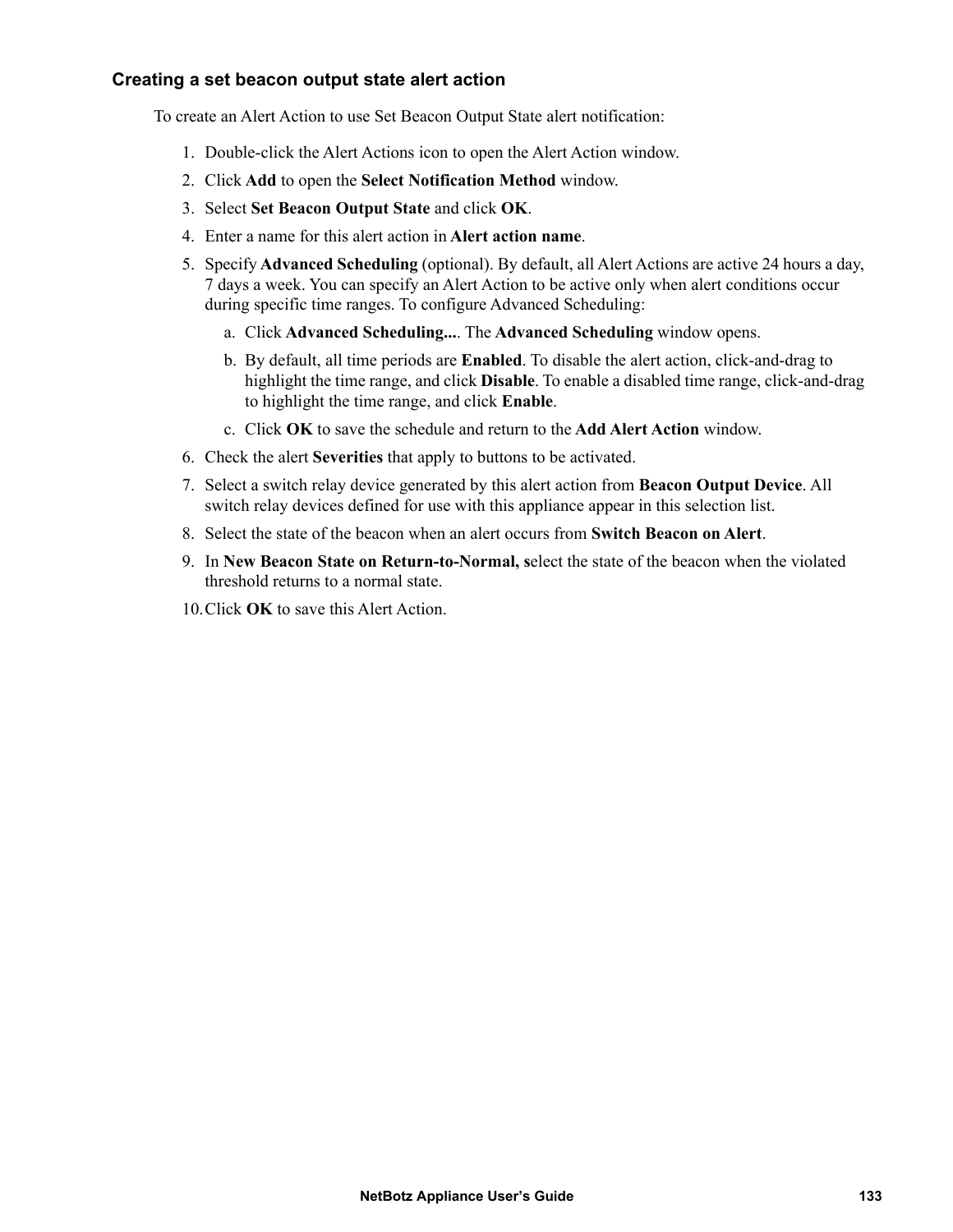# <span id="page-142-0"></span>**Creating a set output switch 1 or output switch 2 alert action**

To create an Alert Action to use Set Output Switch 1 or Set Output Switch 2 alert notification:

- 1. Double-click the Alert Actions icon to open the Alert Action window.
- 2. Click **Add** to open the **Select Notification Method** window.
- 3. Select **Set Output Switch 1** and click **OK**.
- 4. Enter a name for this alert action in **Alert action name**.
- 5. Specify **Advanced Scheduling** (optional). By default, all Alert Actions are active 24 hours a day, 7 days a week. You can specify an Alert Action to be active only when alert conditions occur during specific time ranges. To configure Advanced Scheduling:
	- a. Click **Advanced Scheduling...**. The **Advanced Scheduling** window opens.
	- b. By default, all time periods are **Enabled**. To disable the alert action, click-and-drag to highlight the time range, and click **Disable**. To enable a disabled time range, click-and-drag to highlight the time range, and click **Enable**.
	- c. Click **OK** to save the schedule and return to the **Add Alert Action** window.
- 6. Check the alert **Severities** that apply to buttons to be activated.
- 7. Select a switch relay device generated by this alert action from **Switch 1 Output Device**. All switch relay devices defined for use with this appliance appear in this selection list.
- 8. Select the state of the switch relay device when an alert occurs from **Switch 1 on Alert**.
- 9. In **New Output Switch 1 on Return-to-Normal, s**elect the state of the switch relay device when the violated threshold returns to a normal state.
- 10.Click **OK** to save this Alert Action.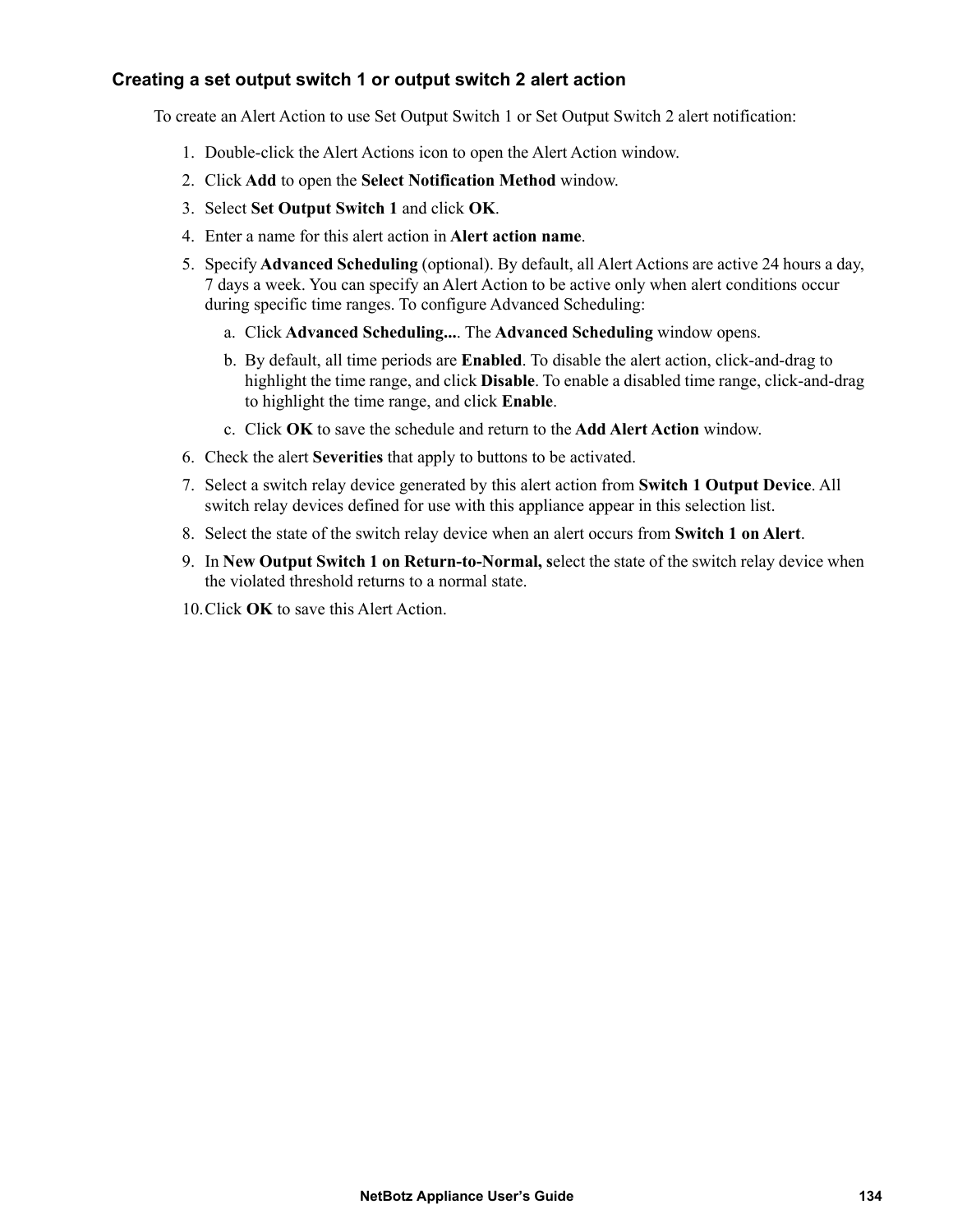# <span id="page-143-0"></span>**Creating a set switch output state alert action**

To create an Alert Action to use the Set Switch Output State alert notification:

- 1. Double-click the Alert Actions icon to open the Alert Action window.
- 2. Click **Add** to open the **Select Notification Method** window.
- 3. Select **Set Switch Output State** and click **OK**.
- 4. Enter a name for this alert action in **Alert action name**.
- 5. Specify **Advanced Scheduling** (optional). By default, all Alert Actions are active 24 hours a day, 7 days a week. You can specify an Alert Action to be active only when alert conditions occur during specific time ranges. To configure Advanced Scheduling:
	- a. Click **Advanced Scheduling...**. The **Advanced Scheduling** window opens.
	- b. By default, all time periods are **Enabled**. To disable the alert action, click-and-drag to highlight the time range, and click **Disable**. To enable a disabled time range, click-and-drag to highlight the time range, and click **Enable**.
	- c. Click **OK** to save the schedule and return to the **Add Alert Action** window.
- 6. Check the alert **Severities** that apply to buttons to be activated.
- 7. Select a switch relay device generated by this alert action from **Switch Output Relay Device**. All switch relay devices defined for use with this appliance appear in this selection list.

For more information, see ["Output control external port settings" on page 54](#page-62-0).

- 8. Select the state of the switch relay device when an alert occurs from **Switch State on Alert**.
- 9. In **New Switch State on Return-to-Normal**, select the state of the switch relay device when the violated threshold returns to a normal state.
- 10.Click **OK** to save this Alert Action.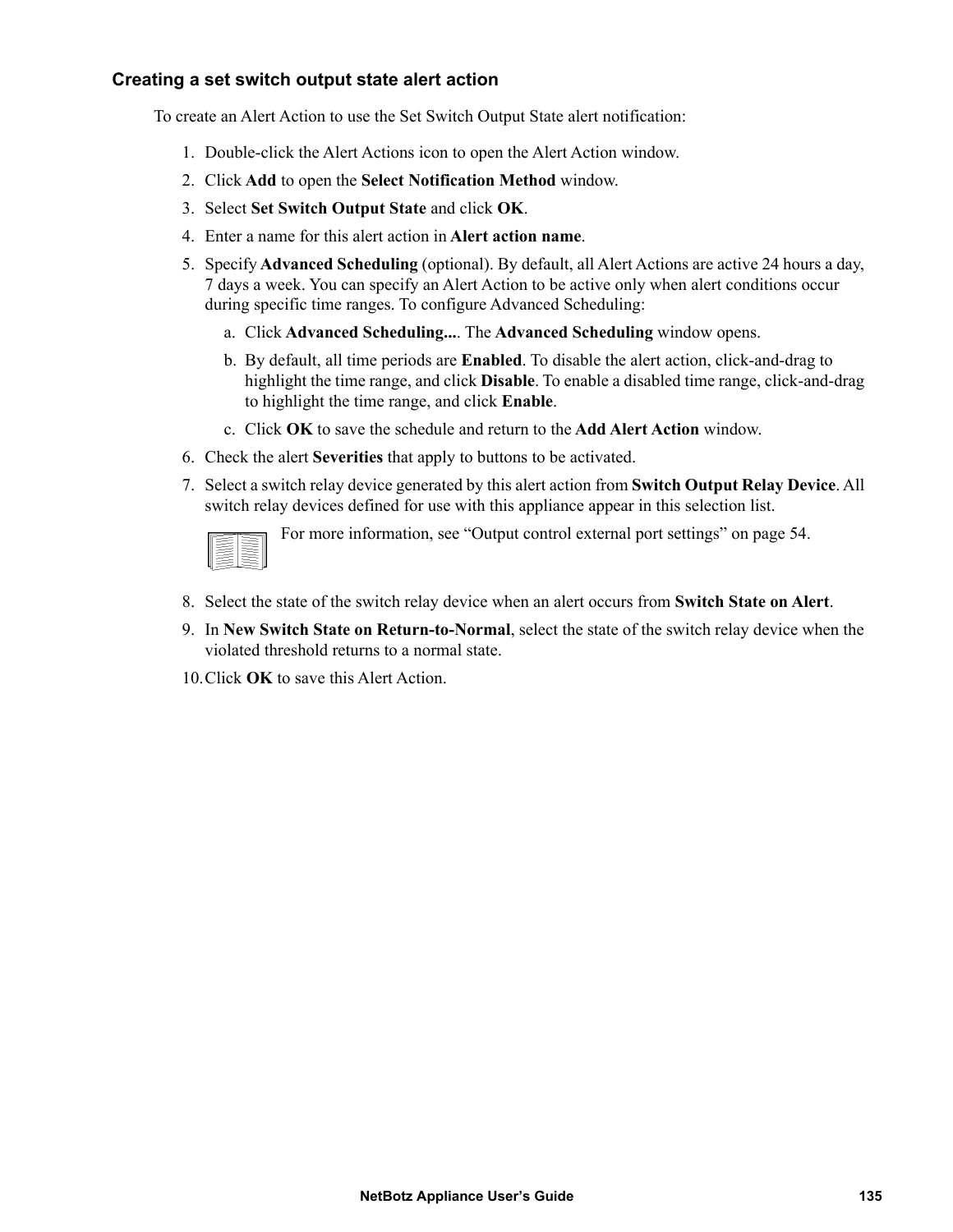This appendix defines the macros supported by BotzWare.

**Note:** Macros are case-sensitive and must be entered exactly as shown. **Appliance Macros** 

The following macros are supported for attributes that support Appliance macros:

| Macro         | <b>Definition</b>                                                 | <b>Example</b>      |
|---------------|-------------------------------------------------------------------|---------------------|
| $$$ {SERIAL}  | The serial number of the appliance.                               | 5A0806V0014         |
| $\{IP\}$      | The dotted-decimal IP address of the appliance.                   | 192.168.2.23        |
| \${HOSTNAME}  | The hostname of the appliance.                                    | testbot.netbotz.com |
| $\{MODEL\}$   | The model of the appliance.                                       | NetBotz 450         |
| \${TIMESTAMP} | The current UTC time (seconds since $1/1/1970$ ).                 | 998885130           |
| $$$ {DATE}    | The current date (year-month-day).                                | 2013-08-27          |
| $\{YEAR\}$    | The current year.                                                 | 2013                |
| $$$ {MONTH}   | The current month $(2 \text{ digit number}, \text{January}=01)$ . | 08                  |
| $$$ {DAY}     | The current day of the month (2 digit number).                    | 27                  |
| $\{TIME\}$    | The current time (24-hour, hour-minute-second).                   | $23 - 30 - 01$      |
| $$$ {HOUR}    | The current hour of the day (2 digit, 24 hour<br>time).           | 23                  |
| $${MIN}$      | The current minute of the hour.                                   | 30                  |
| $\S$ {SEC}    | The current second of the minute.                                 | 01                  |
| $\{VER\}$     | The current BotzWare version.                                     | 20090415 0923       |

## **Location Macros**

The following macros are supported for attributes that support Location macros:

| <b>Macro</b>  | <b>Definition</b>                                                                                        | <b>Example</b>  |
|---------------|----------------------------------------------------------------------------------------------------------|-----------------|
| \${LOCATION}  | The location attribute of the appliance.                                                                 | Test Lab        |
| \${ENCLOSURE} | The current enclosure ID (specified in the<br>Location settings) for the appliance.                      | <b>RACK1234</b> |
| $$$ {SLOT}    | The slot in the enclosure (specified in the<br>Location settings) for the appliance.                     | A23             |
| \${ENCRELLOC} | The relative location within the enclosure<br>(specified in the Location settings) for the<br>appliance. | <b>ATUPS</b>    |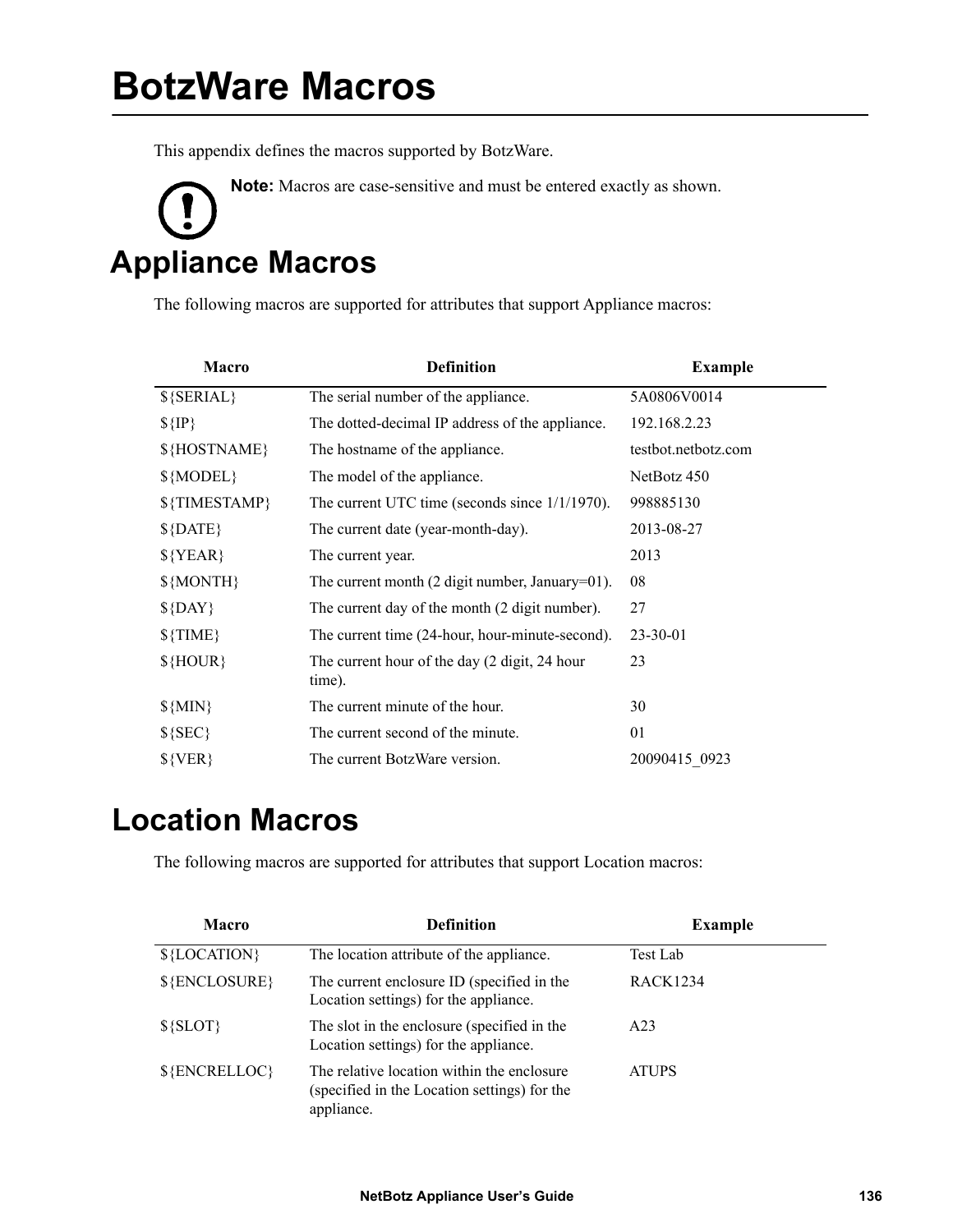| Macro          | <b>Definition</b>                                                                                                 | <b>Example</b>                |
|----------------|-------------------------------------------------------------------------------------------------------------------|-------------------------------|
| $\{$ ROOM $\}$ | The room (specified in the Location settings) for<br>the appliance.                                               | $C-100$                       |
| \${ROOMROW}    | The row within the room (specified in the<br>Location settings) for the appliance.                                | AA                            |
| \${ROOMCOL}    | The column within the room (specified in the<br>Location settings) for the appliance.                             | 25                            |
| $$$ {HEIGHT}   | The height above the floor (specified in the<br>Location settings) for the appliance.                             | 60                            |
| $$ {BLDG}$     | The building (specified in the Location settings)<br>for the appliance.                                           | 205                           |
| $$$ {FLOOR}    | The floor number (specified in the Location<br>settings) for the appliance.                                       | 3                             |
| \${COMPANY}    | The company name (specified in the Location<br>settings) for the appliance.                                       | Schneider Electric            |
| \${ADDRESS1}   | The first address line (specified in the Location<br>settings) for the appliance.                                 | 132 Fairgrounds Road          |
| \${ADDRESS2}   | The second address line (specified in the<br>Location settings) for the appliance.                                | <b>Engineering Department</b> |
| $\S$ {CITY}    | The city (specified in the Location settings) for<br>the appliance.                                               | West Kingston                 |
| $\S$ {STATE}   | The state/province/territory (specified in the<br>Location settings) for the appliance.                           | RI                            |
| \${COUNTRY}    | The country (specified in the Location settings)<br>for the appliance.                                            | <b>USA</b>                    |
| \${CONTACT}    | The primary contact (specified in the Location<br>settings) for the appliance.                                    | <b>USA</b>                    |
| $\S$ {SITE}    | The Site Name (specified in the Location<br>settings) for the appliance.                                          | <b>USA</b>                    |
| $$$ {NOTES}    | The Notes value (specified in the Location<br>settings) for the appliance.                                        | IT Closet, Server Room        |
| \${LATITUDE}   | The Latitude value (specified in the Location<br>settings) for the appliance.                                     | $30^{\circ}$ 18' N            |
| \${LONGITUDE}  | The Longitude value (specified in the Location<br>settings) for the appliance.                                    | 97° 42' W                     |
| $\S$ {GPSLOC}  | Reports the current longitude and latitude data at<br>alert time (units to which a GPS pod is connected<br>only). | 30° 18' N / 97° 42' W         |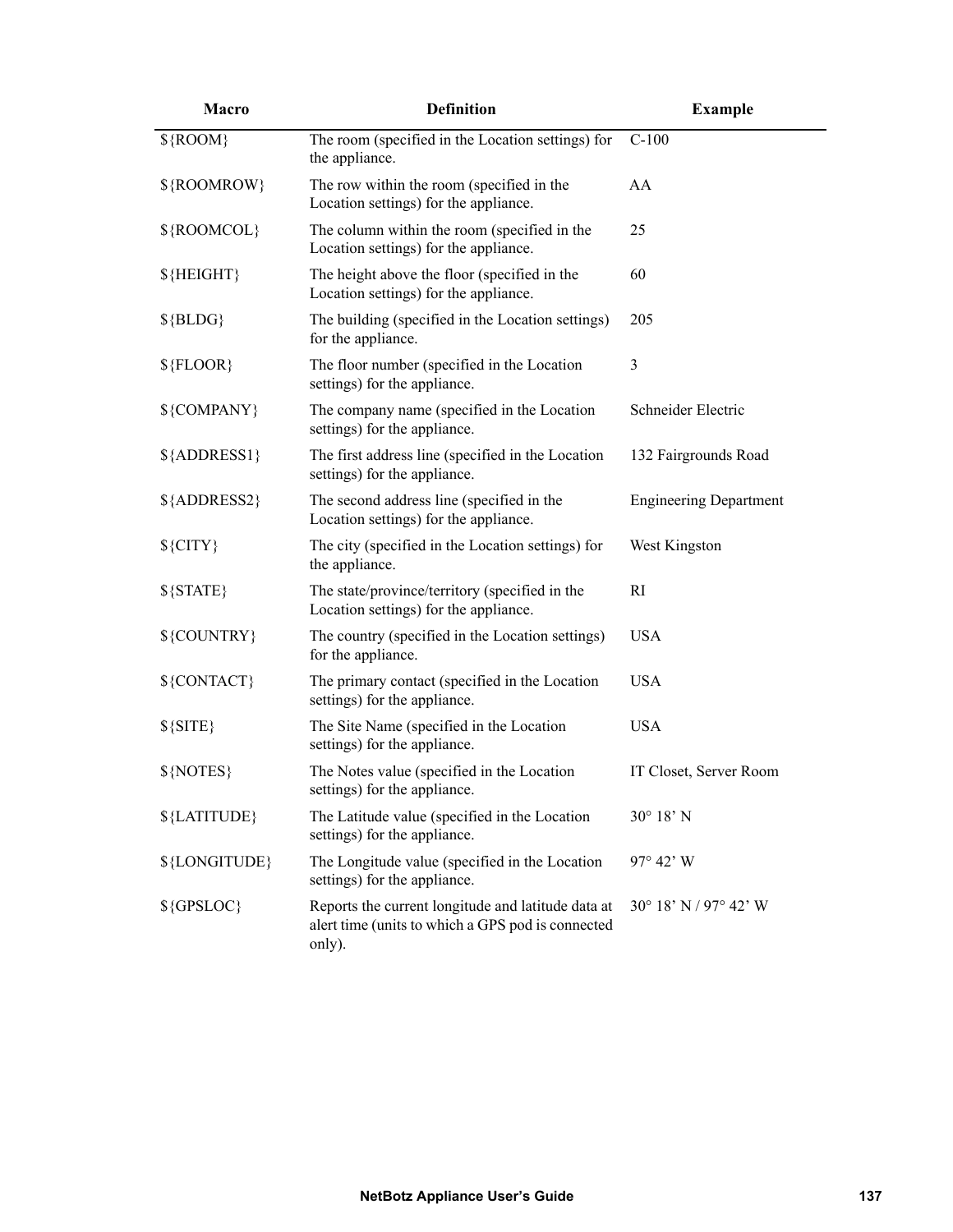## **Alert Macros**

Alert macros access attributes particular to the alert being processed at the time the macros are resolved. The following macros are supported for attributes that support Alert macros:

| Macro              | <b>Definition</b>                                                                                                                                                                                                                                                                                                                                                                                                                                                                                                                                                   | <b>Example</b>          |
|--------------------|---------------------------------------------------------------------------------------------------------------------------------------------------------------------------------------------------------------------------------------------------------------------------------------------------------------------------------------------------------------------------------------------------------------------------------------------------------------------------------------------------------------------------------------------------------------------|-------------------------|
| \${SENSORLUID}     | The locally unique ID of the sensor<br>generating the alert.                                                                                                                                                                                                                                                                                                                                                                                                                                                                                                        | TEMP1                   |
| \${SENSORGUID}     | The globally unique ID of the sensor<br>generating the alert.                                                                                                                                                                                                                                                                                                                                                                                                                                                                                                       | B000113 TEMP1           |
| \${ALERTTYPE}      | The type of alert.                                                                                                                                                                                                                                                                                                                                                                                                                                                                                                                                                  | <b>HIGHERR</b>          |
| \${SENSORTYPE}     | The type of sensor generating the alert.                                                                                                                                                                                                                                                                                                                                                                                                                                                                                                                            | <b>TEMP</b>             |
| \${EVENTID}        | The unique 16 character identifier shared<br>by all messages generated as a result of a<br>single alert notification event. For example,<br>if an appliance generates an alert<br>notification when the internal temperature<br>sensor threshold is exceeded, and generates<br>a return to normal message when the<br>temperature drops below the high<br>threshold, both of these messages will have<br>the same Event ID number. If the<br>temperature rises again and a second<br>threshold exceeded alert is generated, the<br>second alert has a new Event ID. | 3E4512C0FE03440<br>F    |
| \${SENSORVAL}      | The value reported by the sensor that<br>is generating the alert.                                                                                                                                                                                                                                                                                                                                                                                                                                                                                                   | 60                      |
| \${ALERTTIME}      | The date and time the alert notification was<br>generated.                                                                                                                                                                                                                                                                                                                                                                                                                                                                                                          | Apr 1, 2013<br>13:01:45 |
| \${ALERTSEV}       | The severity value reported by the sensor<br>that is generating the alert (such as ERR,<br>WARN, INFO). If the alert state returned<br>to normal, the severity value will be<br>followed by -RTN (for example WARN-<br>RTN).                                                                                                                                                                                                                                                                                                                                        | ERR, WARN-RTN           |
| \${ALERTPOD}       | The label of value of the pod that<br>either contains the sensor that<br>reported the alert or to which the sensor is<br>connected.                                                                                                                                                                                                                                                                                                                                                                                                                                 | My Pod                  |
| \${ALERTPODSERIAL} | The serial number of the pod that<br>either contains the sensor that<br>reported the alert or to which the sensor is<br>connected.                                                                                                                                                                                                                                                                                                                                                                                                                                  | 5A0826V0011X            |
| \${ALERTPORT}      | The label value for the external sensor port<br>to which the external sensor that reported<br>the alert is connected.                                                                                                                                                                                                                                                                                                                                                                                                                                               | Ext1                    |
| \${SENSORNAME}     | The name of the sensor<br>associated with the alert.                                                                                                                                                                                                                                                                                                                                                                                                                                                                                                                | Bldg. 3 Door            |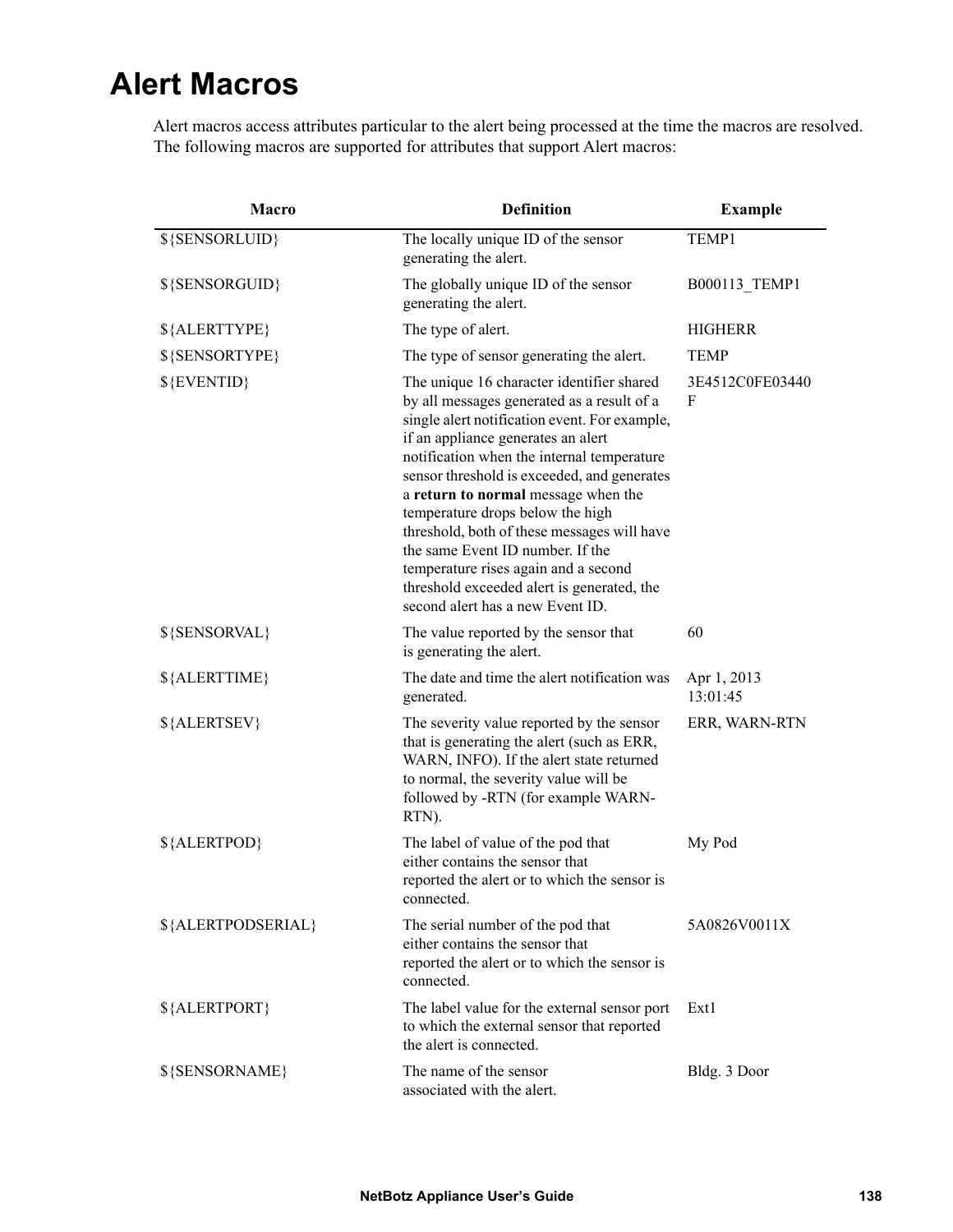| <b>Macro</b>          | <b>Definition</b>                                                                                                                                                                                                                                                                                                                                            | <b>Example</b>                           |
|-----------------------|--------------------------------------------------------------------------------------------------------------------------------------------------------------------------------------------------------------------------------------------------------------------------------------------------------------------------------------------------------------|------------------------------------------|
| \${ALERT PROFILE}     | The name of the alert profile used to<br>generate the alert.                                                                                                                                                                                                                                                                                                 | Default, Profile #1                      |
| \${ALERT LEVEL}       | The name of the specific alert<br>sequence that caused the alert to be<br>generated. Corresponds with the Label<br>value of the alert sequence.                                                                                                                                                                                                              | First Alert Level,<br>Second Alert Level |
| \${CURRENT_ALERT_NUM} | The number of times the alert<br>sequence repeated, from 0 up to the<br>Repeats value for the alert sequence.                                                                                                                                                                                                                                                | 0, 1, 2                                  |
| \${ISACTIVE?yes?no}   | Specifies custom active vs. return to<br>normal text. The strings yes and no can be<br>replaced with user-specified strings. For<br>example, if you specify active and cleared<br>for the yes and no values and the macro is<br>translated, if the alert is still active the word<br>active appears. When it returns to normal,<br>the word cleared appears. | active and cleared                       |
| \${USERURL}           | The user-specified URL defined<br>within the threshold configuration.                                                                                                                                                                                                                                                                                        | http://<br>www.mysite.com                |
| \${USERDESC}          | The user-specified description value<br>defined within the threshold configuration                                                                                                                                                                                                                                                                           | Too high                                 |
| \${RESOLVEUSERID}     | The user ID that is responsible for<br>manually resolving an alert (when this<br>option applies).                                                                                                                                                                                                                                                            | joeuser                                  |
| \${RESOLVECOMMENT}    | The text entered into the User-resolution<br>comment field whenever an alert needs to<br>be manually returned to normal (an option<br>which can be selected whenever a<br>threshold is configured).                                                                                                                                                          | Turned on the A/C;<br>Fixed the leak     |
| \${START TIME}        | The time the alert condition was initially<br>detected.                                                                                                                                                                                                                                                                                                      | 13:01:45                                 |
| \${RESOLVE_TIME}      | The time the alert condition<br>returned to normal.                                                                                                                                                                                                                                                                                                          | 13:01:45                                 |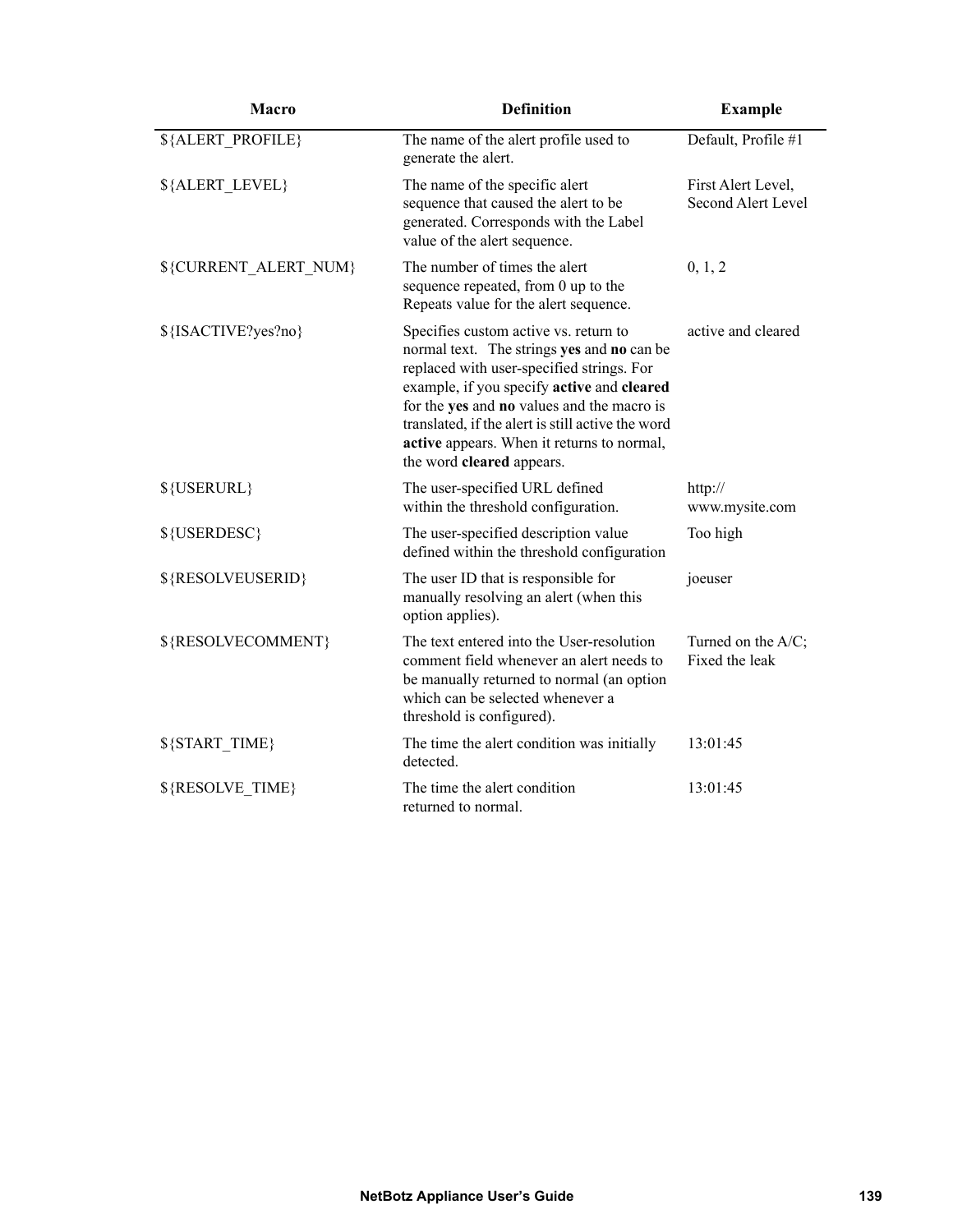# **Overloaded Appliances: Symptoms and Solutions**

## **Symptoms**

Some symptoms of an overloaded or busy appliance include:

- HTTP time-out errors that occur while submitting configuration updates in Advanced View.
- A significant delay between the time at which the alert condition occurred and the time at which the alert notification was delivered, based on the time of the alert noted in the notification.
- Audio clips and/or camera clips associated with an alert notification are missing.
- Your appliance reboots on its own.
- In the Camera view, a significantly lower-than-expected frame rate is served by the appliance (this is often due to a heavy alert load, and can also be caused by several users attempting to interactively view camera images from the same appliance simultaneously).
- When attempting to load the alerts in the Advanced View Alerts view, you receive an **Error loading the list of Alerts** error message.
- When attempting to load sensor graphs, you get time-outs.
- Configuration panels take long times to load, or time-out when attempting to load.
- Upgrade attempts are unsuccessful with errors indicating that the appliance is too busy.
- When viewing alert details, you receive errors when attempting to load-up graphs and/or camera clips with a message indicating that the graph or clip had to be removed to make room for more recent alert captures. Additionally, expected camera or graph attachments for an alert have been deleted.
- In the Web Client, you notice a long delay in information appearing when you navigate the web site.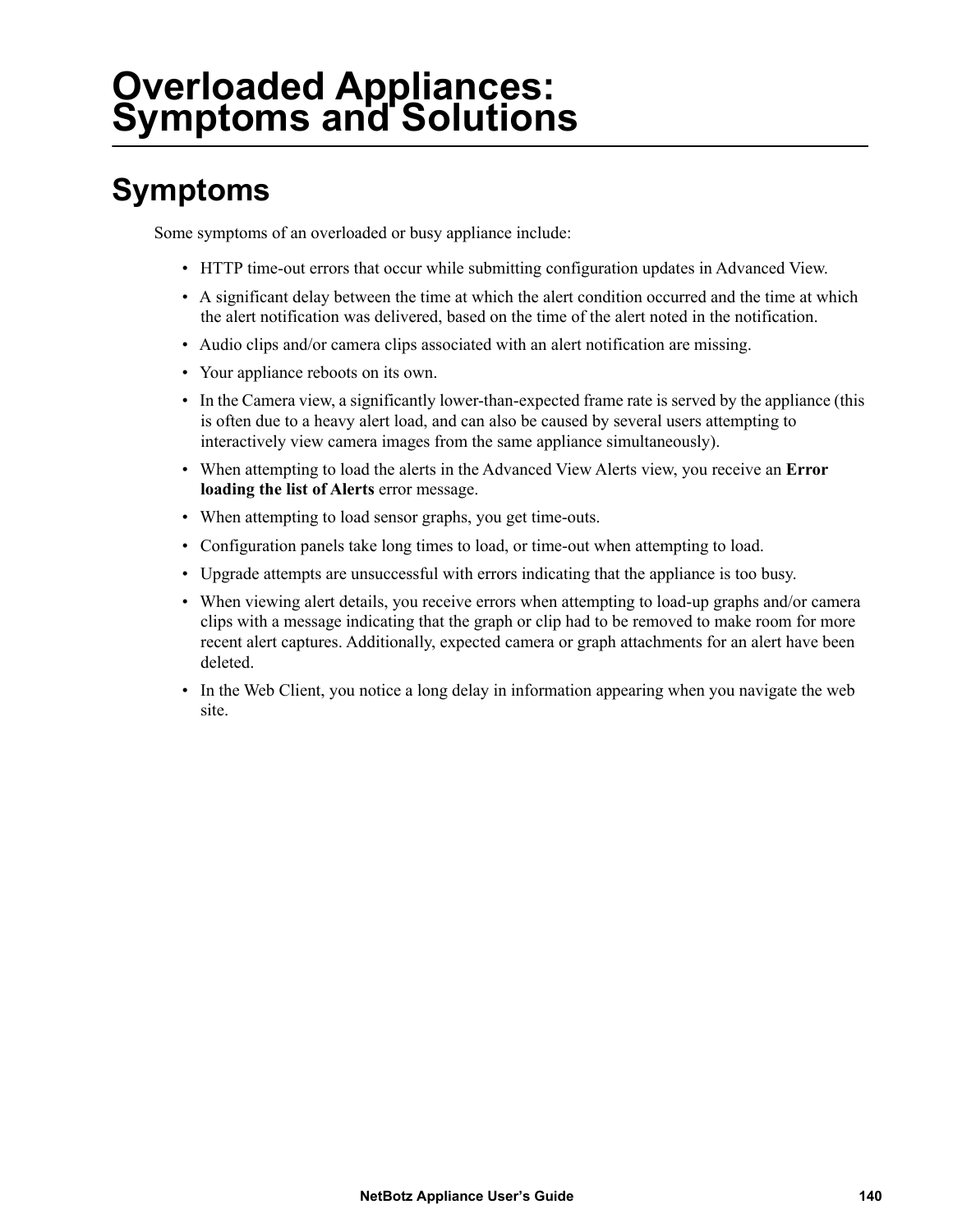## **Solutions**

If your appliance has become overloaded, the following configuration adjustments will help alleviate the load on the appliance:

• If you are using the Scanned Devices functionality, increase the scan interval.



For information on the Scanned Devices functionality, see ["Scanned Devices" on](#page-52-0)  [page 44](#page-52-0). For details on increasing the scan interval, see ["Adding, editing, and](#page-54-0)  [removing SNMP targets" on page 46](#page-54-0).

- If you are using Scanners, disable MIB2 scanning on devices. Some devices (routers, for example) can include many communications interfaces, and scanning all MIB2 interfaces on these devices can cause delays on Scanners performance.
- Lower the Interactive Frame Rate Limit on some or all cameras connected to the appliance. Lowering the Interactive Frame Rate Limit will improved performance issues caused by multiple clients accessing the appliance interactively.



To change Interactive Frame Rate Limits, see ["Settings" on page 36.](#page-44-0)

- If Camera Motion thresholds are enabled for alerting, check the following to ensure that thresholds and settings are not causing camera motion to be detected continuously:
	- Check that the Sensitivity and Area of Motion settings are appropriate for your environment and the type of motion you want to detect.
	- If there are areas of an image that you don't need to detect motion, mask those areas.



- To set up a mask, see ["Mask settings" on page 41.](#page-49-0)
- If Camera Motion thresholds (or any other thresholds that include camera images) are generated frequently, adjust the thresholds to make them less sensitive. You can also use Alert State for Time alert types instead of Alert State alert types to minimize duplicate event notifications.
- If there are time periods where you want to ignore motion events, use the Advanced Scheduling option within the Camera Motion threshold to disable the sensor for specific time periods.
- Reduce the capture size of pictures being collected by your camera pods.
- If you have several busy camera pods connected to one appliance and have multiple appliances available, distribute the cameras to the other appliances to even out the image capture load.
- Spread out the initialization of alert notifications over the span of a few minutes by using multiple alert levels in the Alert Profile.
- Overall Alert Load: If your appliance is detecting more than a couple of alert events every few minutes, you may need to re-evaluate your alert threshold settings. If you have several alert actions configured that are running on short intervals, consider breaking those out into longer intervals or creating multiple profiles that can be customized for different sensor types. This allows sensors which collect picture captures to have notifications sent on different intervals (and with different alert actions) than other sensors which might not require picture captures.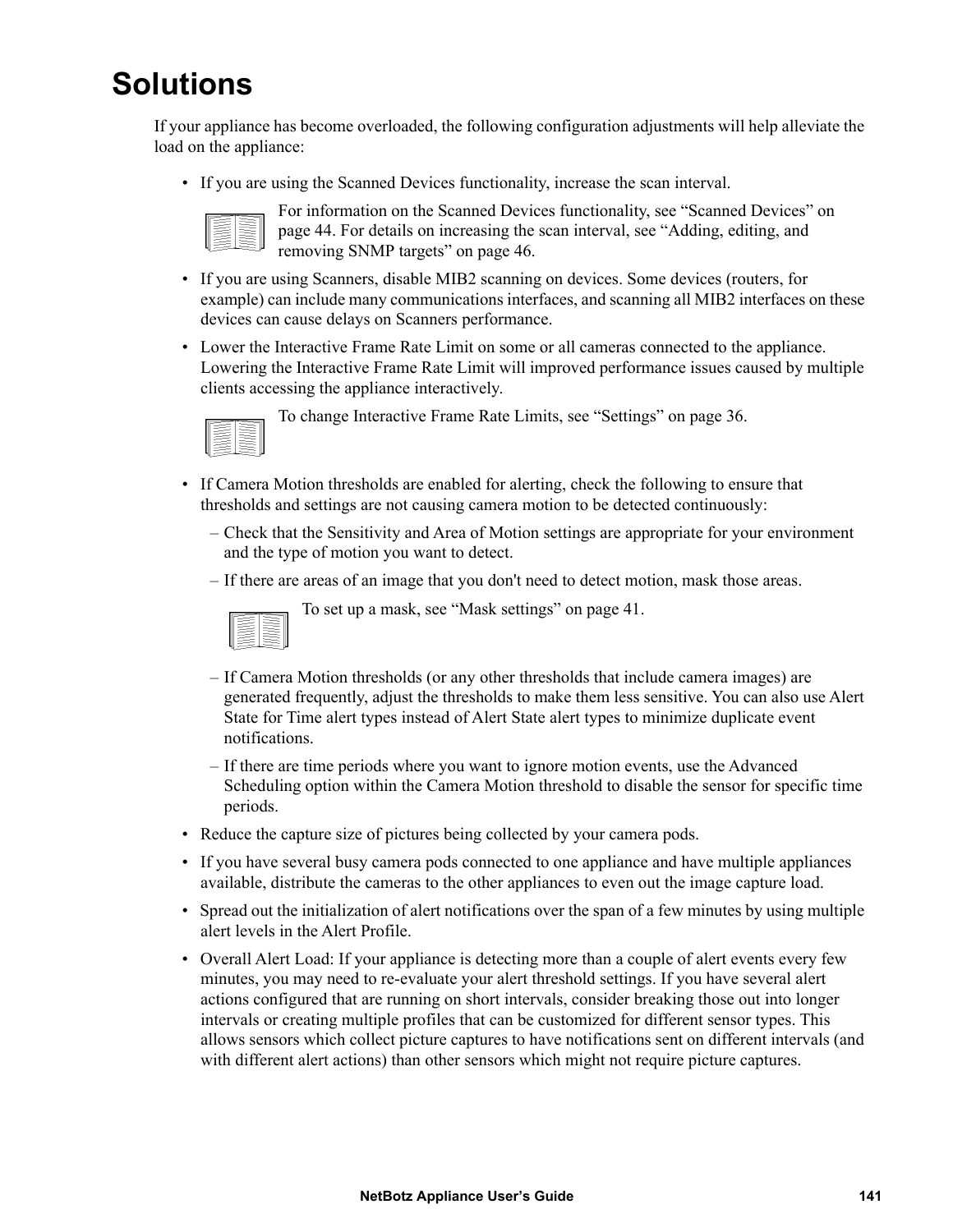- Wireless mode or SSL mode consumes more processing power and causes image captures or interactive viewing of camera images to have an even greater affect on performance. Verify that the appliance is configured to generate alert states and send alert notifications as efficiently as possible.
- When viewing alerts in Advanced View, setting the refresh interval to None or to a high refresh interval allows a heavily-alerting appliance to load its list of alerts more efficiently.
- Do not leave Advanced View or the Web Client up and running with the Cameras view selected when it is not being used. Streaming of interactive camera pictures from appliances consumes appliance resources.
- Upgrade your appliances only when the alert load on an appliance is low.
- Select a shorter capture time or less total picture capture size to prevent multiple overlapping alert picture captures and to store a greater number of alert captures before they are deleted to make room for more recent alert captures.
- If your appliance is managed by an StruxureWare Data Center Expert server and has surveillance enabled through the console, configure the surveillance to record lower frame rates and/or resolutions to reduce load on the appliance. Also consider disabling audio with surveillance footage, as this increases the load on the appliance.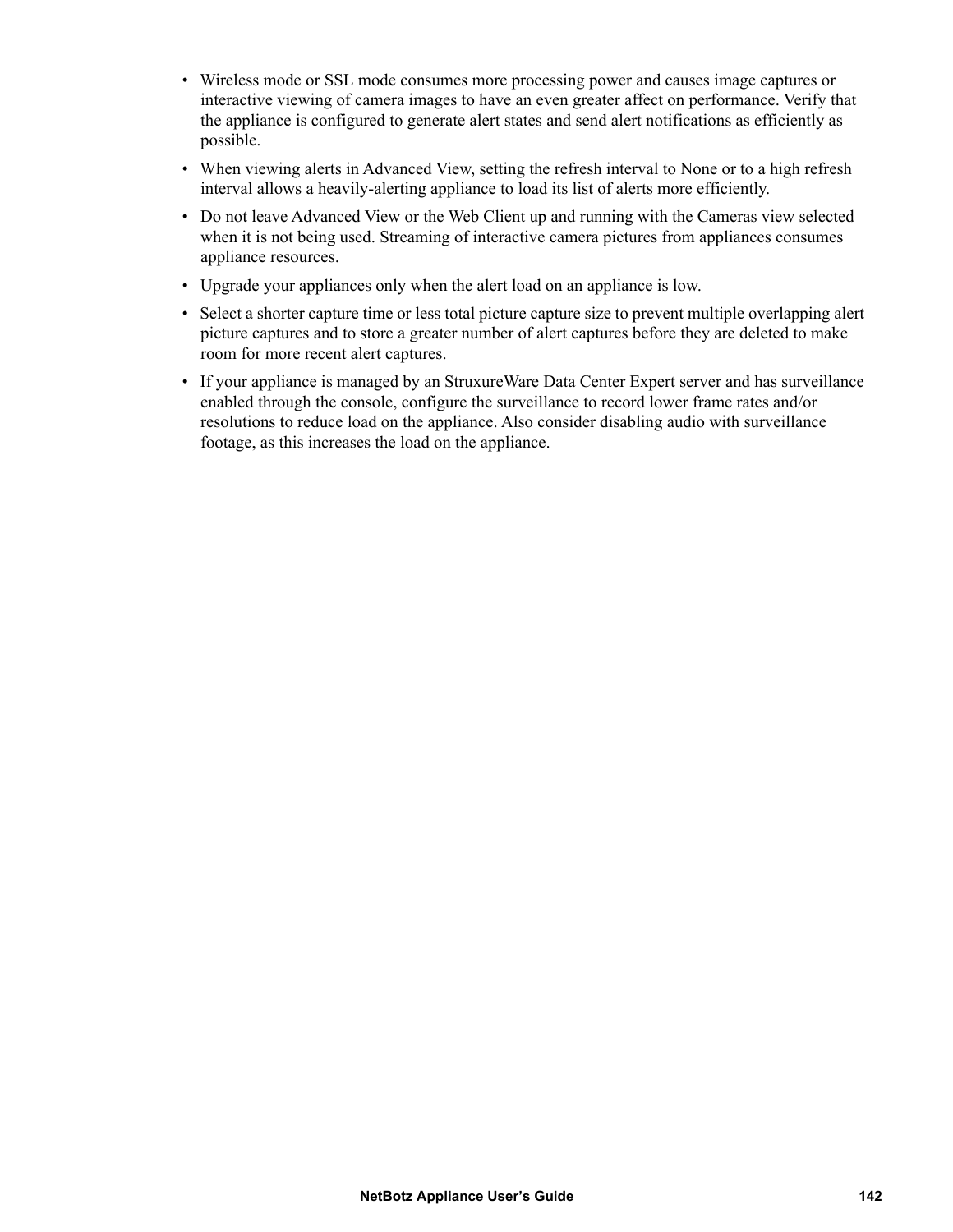# **Verifying Signed M-JPEG AVI Files**

Schneider Electric has included a simple command line utility that lets you verify that digitally signed M-JPEG files have not been tampered with since they were generated by your NetBotz appliance. This command line utility, AVIVRFY.BAT, is automatically installed along with the Advanced View and can be accessed from the Advanced View installation directory. In Windows installations, AVIVRFY.BAT appears as **avivrfy.bat** and in Linux installations, as **avi-vrfy**.

To use this utility, open a command line session and change directories to the Advanced View installation directory. Type the following at the command line where *avifilename*.avi is the filename of the AVI file that you want to verify, and press **Enter**.

avivrfy *avifilename.avi*

**Note:** If the AVI file is not stored in the same directory as the AVIVRFY.BAT program, be sure to specify the fully qualified path to the file as part of *avifilename*.

AVIVRFY.BAT can verify multiple signed AVIs simultaneously. To verify multiple AVIs, append additional avifilename parameters to the command. For example, using the command would verify three AVI files, named sampl.avi, sample1.avi, and sample2.avi simultaneously.

avivrfy sample.avi sample1.avi sample2.avi

### **Output Examples**

Here is an example of the output that AVIVRFY.BAT generates when used on a valid signed AVI file:

```
sample.avi is valid
Appliance Serial: 00:02:D3:02:C1:DB
Camera Serial: CAMERA_00:02:D3:02:C1:DB
Number of signatures: 1
  Signature #1
   Signature Timestamp: Sun Feb 22 09:05:45 CST 2009 (1100790345503)
   Number of distinct images: 9
   Image timestamps:
    Sun Feb 22 09:04:33 CST 2009 (1100790273097)
    Sun Feb 22 09:04:34 CST 2009 (1100790274094)
    Sun Feb 22 09:04:36 CST 2009 (1100790276094)
    Sun Feb 22 09:04:37 CST 2009 (1100790277104)
    Sun Feb 22 09:04:38 CST 2009 (1100790278104)
    Sun Feb 22 09:04:39 CST 2009 (1100790279104)
    Sun Feb 22 09:04:40 CST 2009 (1100790280114)
    Sun Feb 22 09:04:41 CST 2009 (1100790281114)
    Sun Feb 22 09:04:42 CST 2009 (1100790282114)
   Image SHA-1 Hash: 490220249CFF986B581CEFC2EEA421AE303AB83A
```
Here is an example of the output that AVIVRFY.BAT generates when used on a signed AVI file that has been tampered with:

sample.avi is not valid - Invalid length - 203398!=206012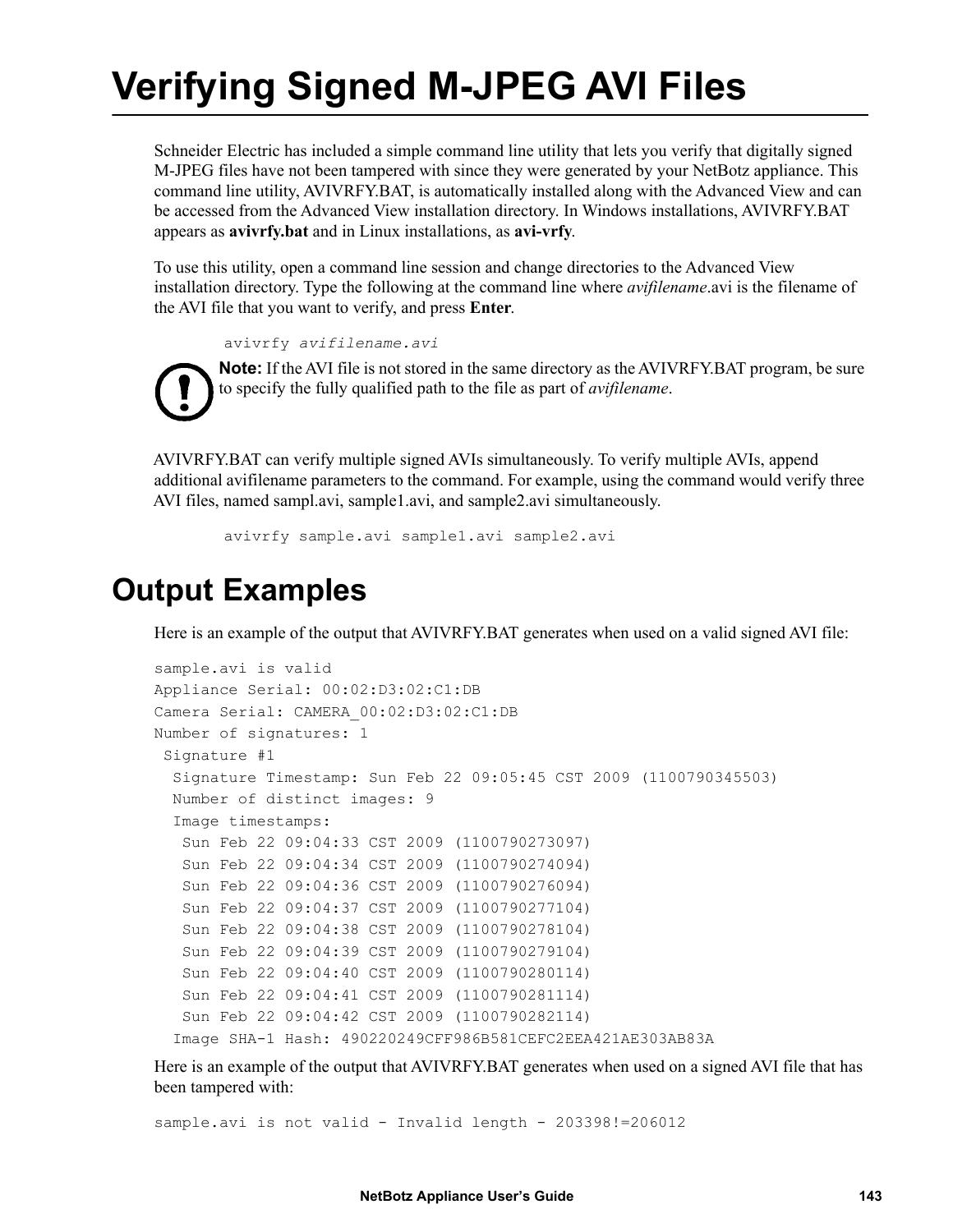## **Radio Frequency Interference**



**Changes or modifications to this unit not expressly approved by the party responsible for compliance could void the user's authority to operate this equipment.**

#### **USA — FCC**

This equipment has been tested and found to comply with the limits for a Class A digital device, pursuant to part 15 of the FCC Rules. These limits are designed to provide reasonable protection against harmful interference when the equipment is operated in a commercial environment. This equipment generates, uses, and can radiate radio frequency energy and, if not installed and used in accordance with this user manual, may cause harmful interference to radio communications. Operation of this equipment in a residential area is likely to cause harmful interference. The user will bear sole responsibility for correcting such interference.

#### **Canada — ICES**

This Class A digital apparatus complies with Canadian ICES-003.

*Cet appareil numérique de la classe A est conforme à la norme NMB-003 du Canada.*

#### **Japan — VCCI**

This is a Class A product based on the standard of the Voluntary Control Council for Interference by Information Technology Equipment (VCCI). If this equipment is used in a domestic environment, radio disturbance may occur, in which case, the user may be required to take corrective actions.

この装置は、情報処理装置等電波障害自主規制協議会 (VCCI) の基準 に基づくクラス A 情報技術装置です。この装置を家庭環境で使用すると、電波 妨害を引き起こすことがあります。この場合には、使用者が適切な対策を講ず るように要求されることがあります。

#### **Taiwan—BSMI**

警告使用者: 這是甲類的資訊產品, 在居住的 環境中使用時,可能會造成射頻 干擾 ,在這種情況下 ,使用者會 被要求採取某些適當的對策。

#### **Australia and New Zealand**

**Attention:** This is a Class A product. In a domestic environment this product may cause radio interference in which case the user may be required to take adequate measures.

#### **European Union**

This product is in conformity with the protection requirements of EU Council Directive 2004/108/EC on the approximation of the laws of the Member States relating to electromagnetic compatibility. APC cannot accept responsibility for any failure to satisfy the protection requirements resulting from an unapproved modification of the product.

This product has been tested and found to comply with the limits for Class A Information Technology Equipment according to CISPR 22/European Standard EN 55022. The limits for Class A equipment were derived for commercial and industrial environments to provide a reasonable protection against interference with licensed communication equipment.